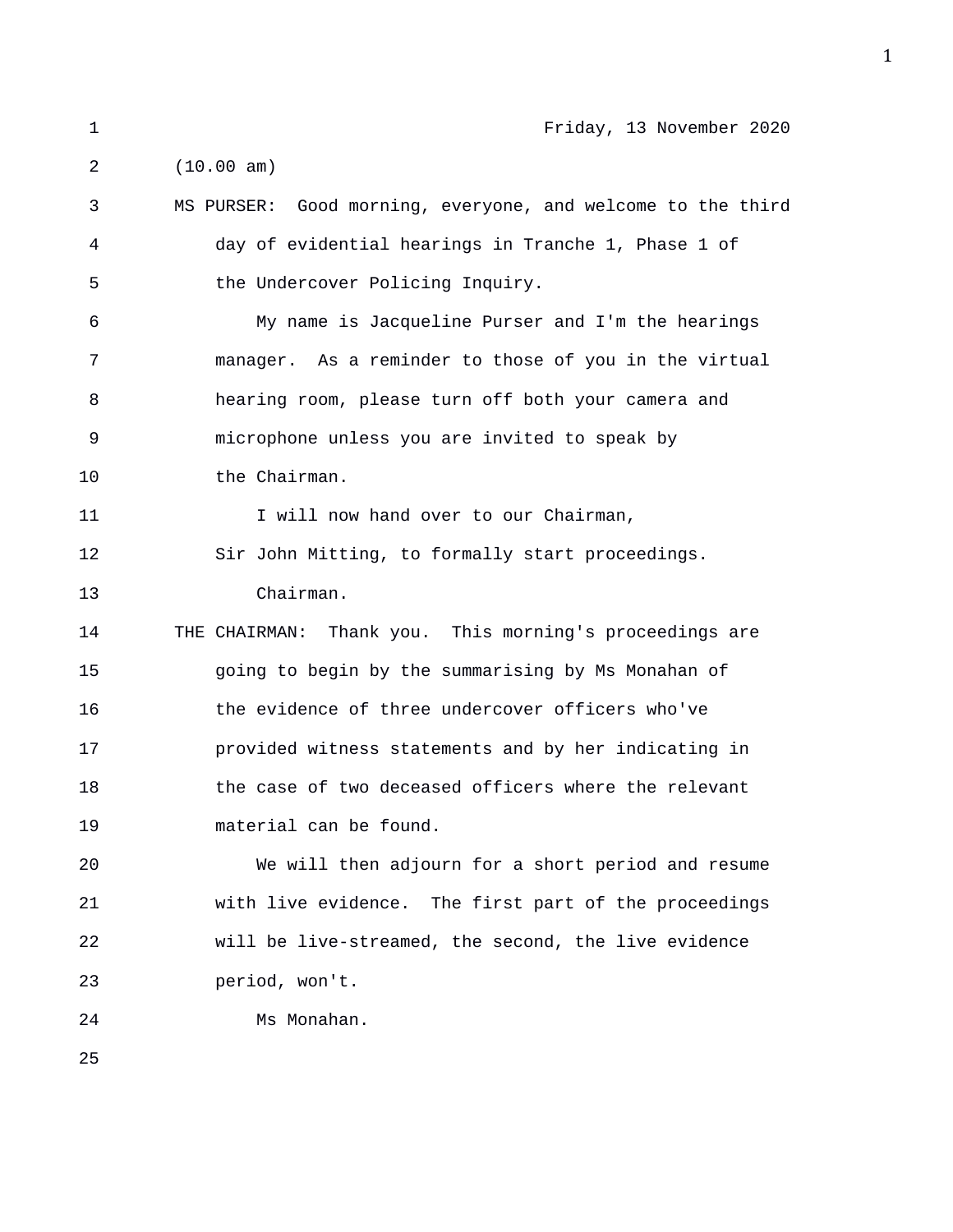| $\mathbf 1$ | Summary of witness statement of HN330, HN321 and HN322 by MS |
|-------------|--------------------------------------------------------------|
| 2           | MONAHAN                                                      |
| 3           | Thank you. Good morning, sir.<br>MS MONAHAN:                 |
| 4           | HN330. 330's reporting shows that he served briefly          |
| 5           | in the SDS between at least 26 September 1968 and            |
| 6           | 29th October 1968, and this is confirmed by his witness      |
| 7           | statement. He infiltrated the Havering branch of             |
| 8           | the Vietnam Solidarity Campaign using the cover name         |
| 9           | "Don de Freitas". Publication of his real name is            |
| 10          | restricted.                                                  |
| 11          | 330 served in Special Branch both before and after           |
| 12          | his posting to the SDS. He recalls using false names         |
| 13          | and occupations casually and habitually whilst working       |
| 14          | in Special Branch, and contrasts this with his use of        |
| 15          | a fixed false identity in the SDS.                           |
| 16          | Before his posting, he reported on Tariq Ali and             |
| 17          | a demonstration on 25 May 1968 regarding a local issue       |
| 18          | in Powis Square, London, which involved the Notting Hill     |
| 19          | VSC and led to arrests.                                      |
| 20          | He knew Conrad Dixon socially and was asked to join          |
| 21          | the SDS when they met by chance in the corridors of          |
| 22          | Scotland Yard. At that time, 330 held the rank of            |
| 23          | detective sergeant. He describes the unit                    |
| 24          | as "informal".                                               |
| 25          | Save for his Special Branch experience, he had no            |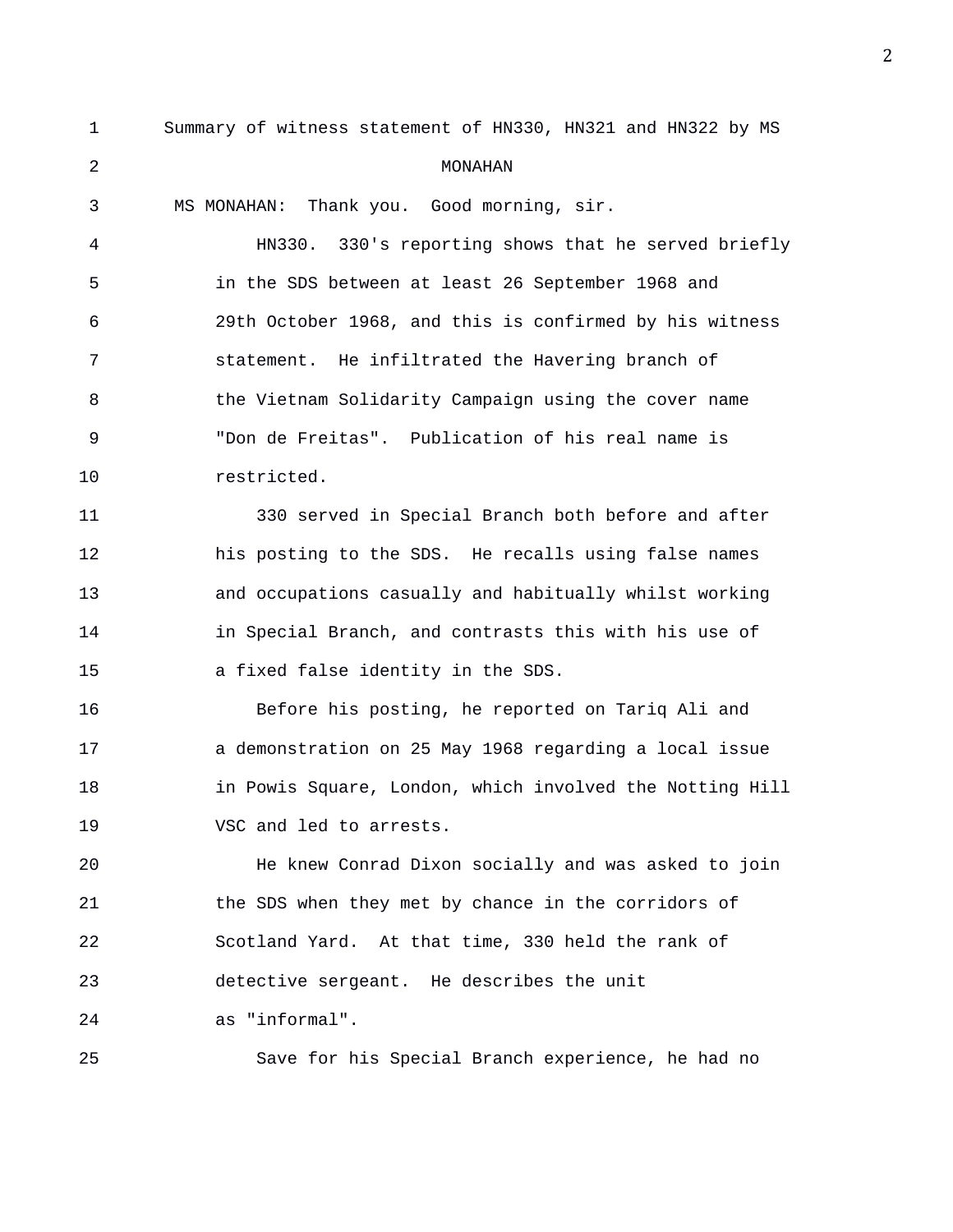1 additional training and was not told what the job 2 entailed. Married at the time of joining, he recalls 3 that no managers spoke to his spouse about his new role 4 and the possible impact on his personal life.

5 He received no guidance on creating a false identity 6 and so came up with his own cover name and cover 7 employment as a driver. He dressed casually for 8 6 1 1 the role but did nothing to change his appearance. He 9 had no cover accommodation and operated out of Scotland 10 Yard.

11 The documents show that 330 initially attended 12 a public meeting of Havering International Socialists 13 held on 26 September 1968, which had been advertised by 14 leaflets distributed in Romford Market. At that meeting 15 a Havering VSC committee was appointed and agreed to 16 meet in private. 330 recalls that by ingratiating 17 himself with speakers and attendees at the public 18 meeting he was invited to join these private committee 19 meetings. At Conrad Dixon's suggestion, he and HN334, 20 "Margaret White", attended as a couple, to make them 21 less suspicious.

22 His remit was to find out as much as possible about 23 the group's plans for the demonstration of 24 27 October 1968 and identify its members. Accordingly, 25 he reported on the group until just after the 27 October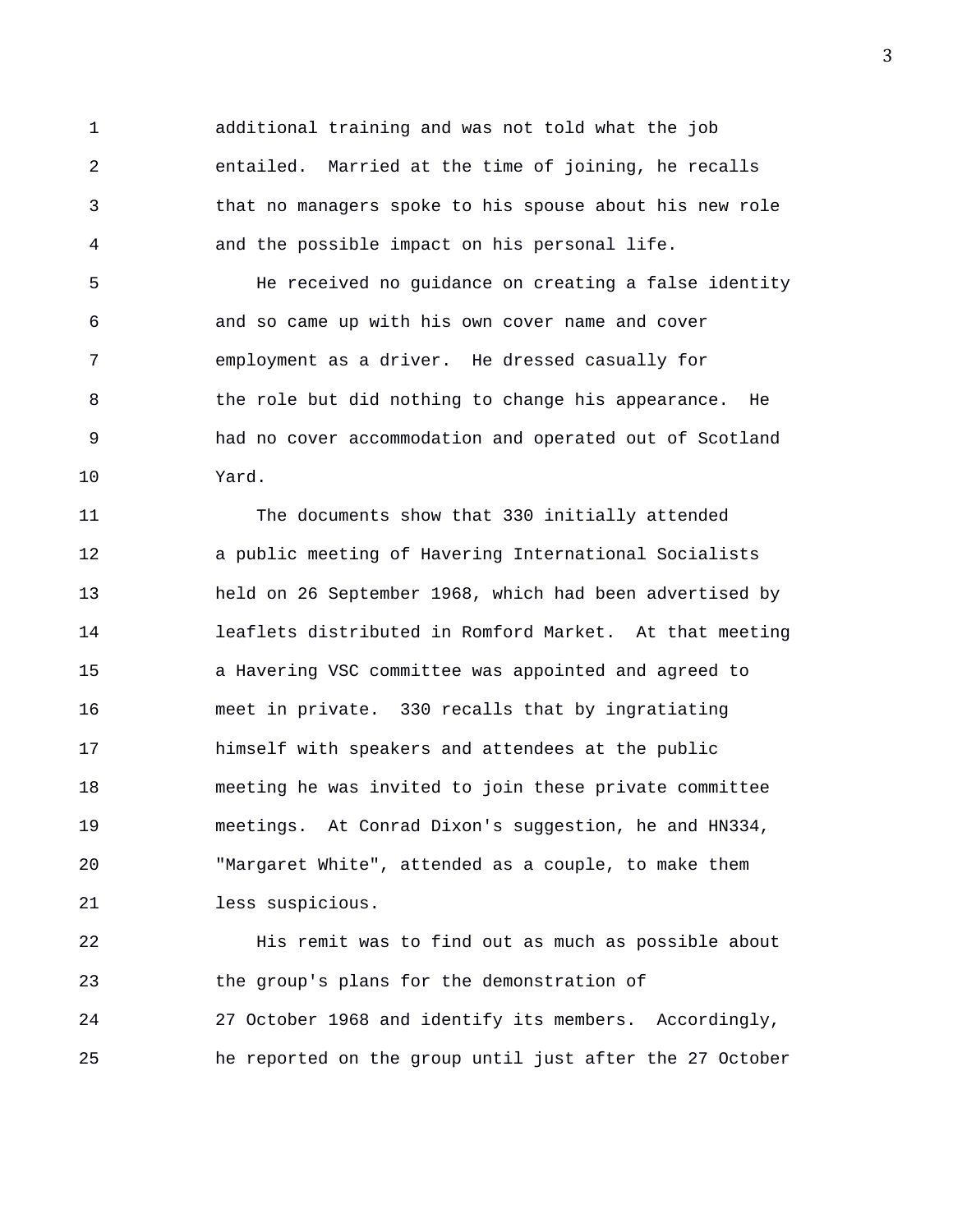1 demonstration, soon after which his deployment ended.

2 His reports evidence the group's preparations for 3 the demonstration, such as the composition and 4 distribution of leaflets and flyposting, something 330 5 admits to doing during his deployment.

6 His reporting and evidence on the group suggests 7 that Havering VSC was peaceful in its aims and not 8 subversive, and he describes most of its members 9 as "unwilling to support acts of civil disobedience or 10 terrorism". He states that on 27 October 1968, he and 11 the group marched from Trafalgar Square chanting "Ho, 12 Ho, Ho Chi Min", and disbanded at Hyde Park.

13 In his final report, dated 29 October 1968, he 14 relays the general opinion of Havering VSC that 15 the demonstration was a "complete and utter disaster".

16 Two reports contain information on a Labour Party 17 official who was a member of the group, which he states 18 was because MI5 was interested in whether extremists 19 were penetrating what he describes as "legitimate 20 left-wing political organisations".

21 In addition to his reporting on Havering VSC, there 22 is a note on a telegram concerning intelligence that 23 a person was seeking to obtain ingredients to make smoke 24 bombs for use at the demonstration, which tasks 330 to 25 enquire into this and then report.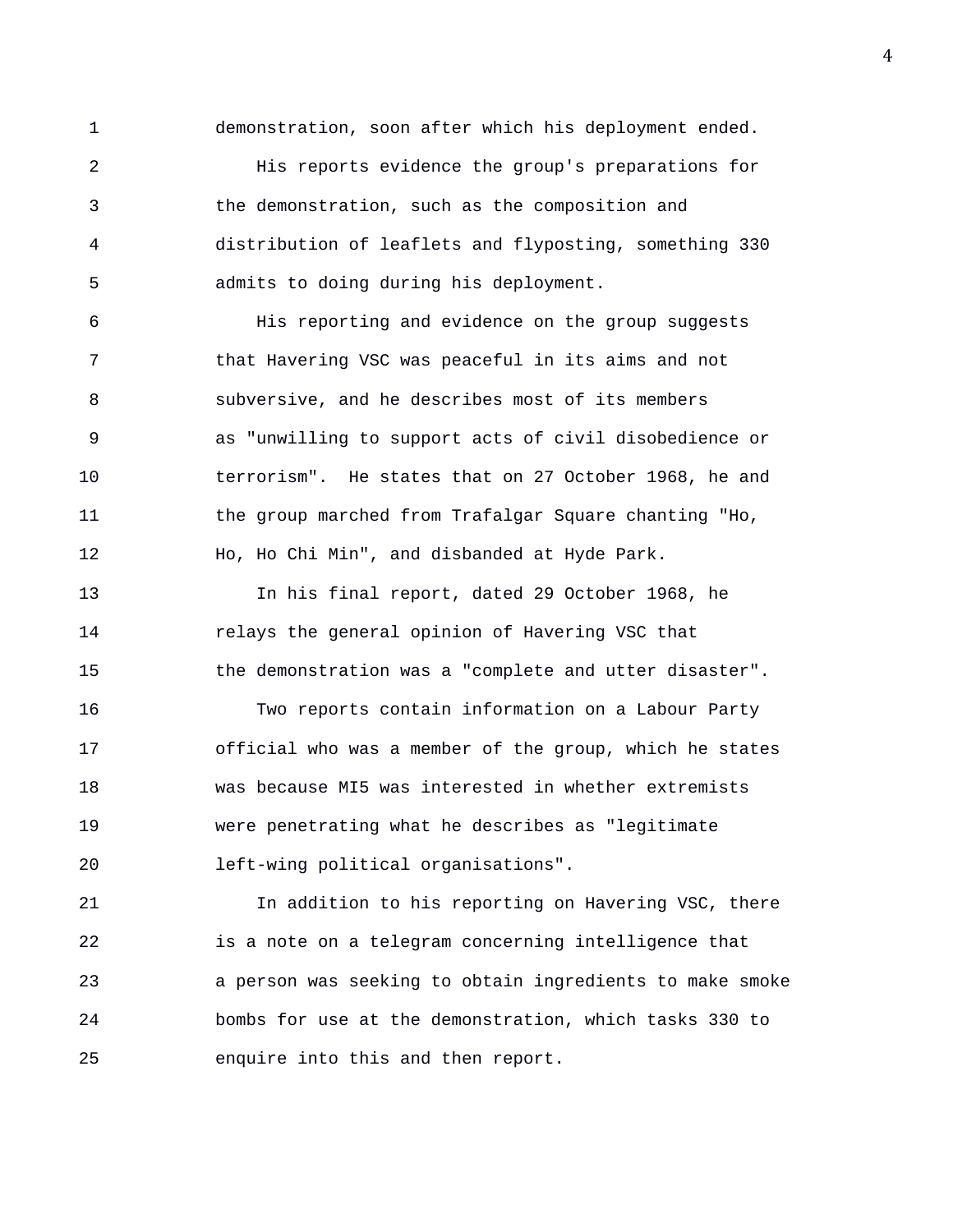1 The Inquiry also holds a 330 report which concerns 2 the plans of anarchists from University College, 3 Swansea, to attend the 27 October demonstration, but it 4 is unclear whether he came by this information in his 5 undercover role or by other means.

6 Three documents postdate 330's service in the SDS 7 and show his involvement in monitoring public events 8 organised by the Anti-Apartheid Movement between 9 July 1969 and June 1970. All three reports were copied 10 to the security services. There is no evidence to 11 suggest that 330 engaged in sexual activity while in his 12 cover identity.

13 That concludes the summary for 330. I will now move 14 on to HN321.

15 321's real name is restricted. He is believed to 16 have used the cover name "William Bill Paul Lewis". He 17 lives abroad and has provided a witness statement to 18 the inquiry.

19 321's reporting held by the Inquiry dates from 20 the 18 September 1968 to 30 September 1969. In his 21 evidence, he states that he resigned from 22 the Metropolitan Police soon after leaving the SDS 23 because he had "tired of the work". The majority of his 24 reports relate to the International Marxist Group. 25 Prior to his recruitment, 321 worked in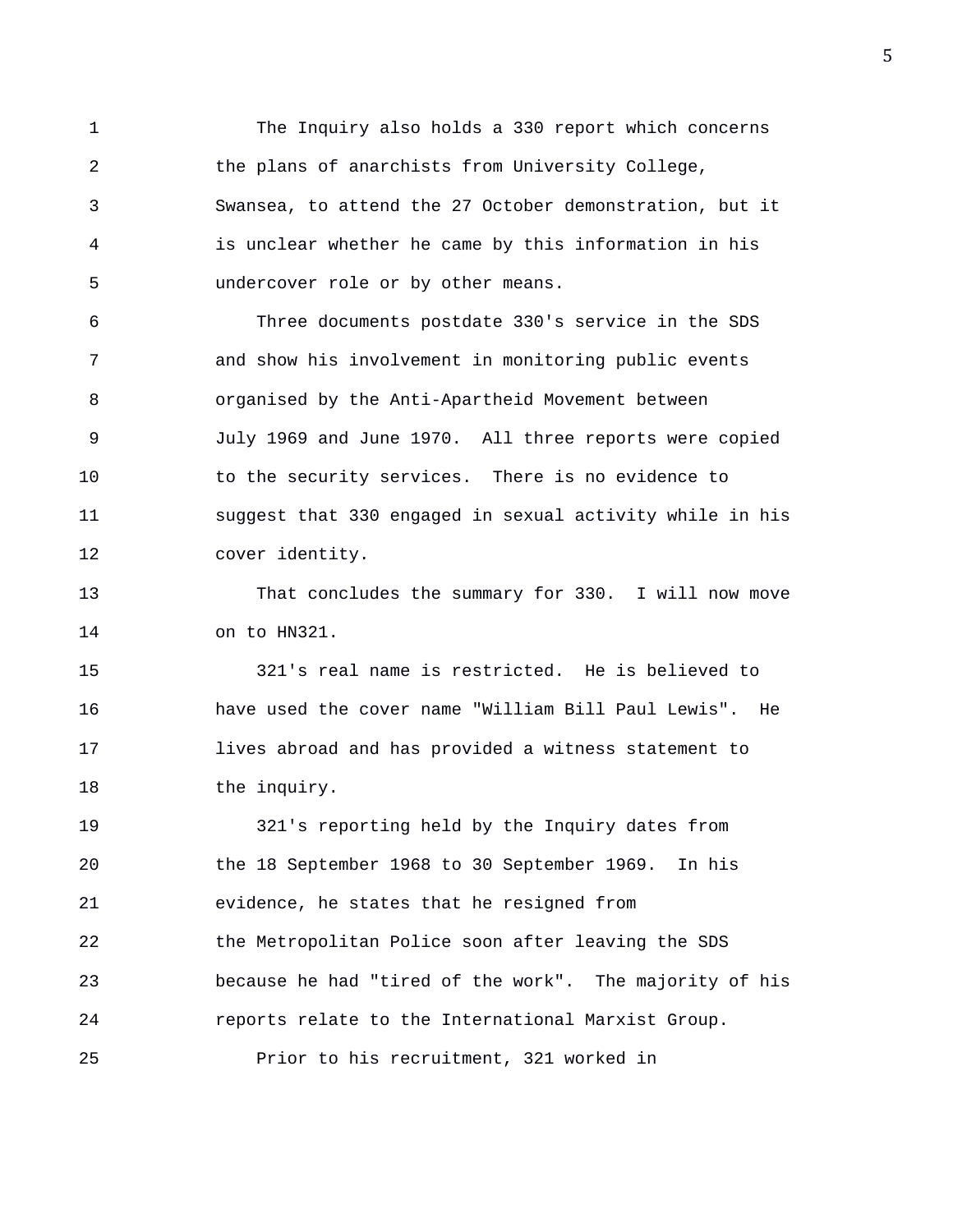1 Special Branch, B Squad. In this role he had no false 2 identity but would attend public meetings and 3 demonstrations in casual clothes, noting attendees and 4 their activities.

5 He describes how a detective inspector colleague, 6 impressed by the detail in one of HN321's reports on 7 a radical group, encouraged him to attend a meeting 8 regarding the formation of a new squad.

9 321 recalls attending an initial meeting in 10 September 1968 to set up the SDS called by Conrad Dixon 11 and attended by around 30 others, where they were told 12 that their work in the squad would be kept secret. 13 Single and in his 20s, with no responsibilities, 321 14 accepted the invitation to volunteer for the SDS. He 15 held the rank of detective constable.

16 321 received no formal training before his 17 deployment and no guidance as to how best to conduct his 18 duties beyond the set objective of gathering 19 intelligence around the October 27 demonstration. He 20 received no guidance on creating a false identity and 21 made up his own cover name and cover employment as an 22 instrumentation and control technician; something he 23 could talk about if necessary.

24 He was also tasked with finding his own cover 25 accommodation. He recalls two cover flats: one in Earls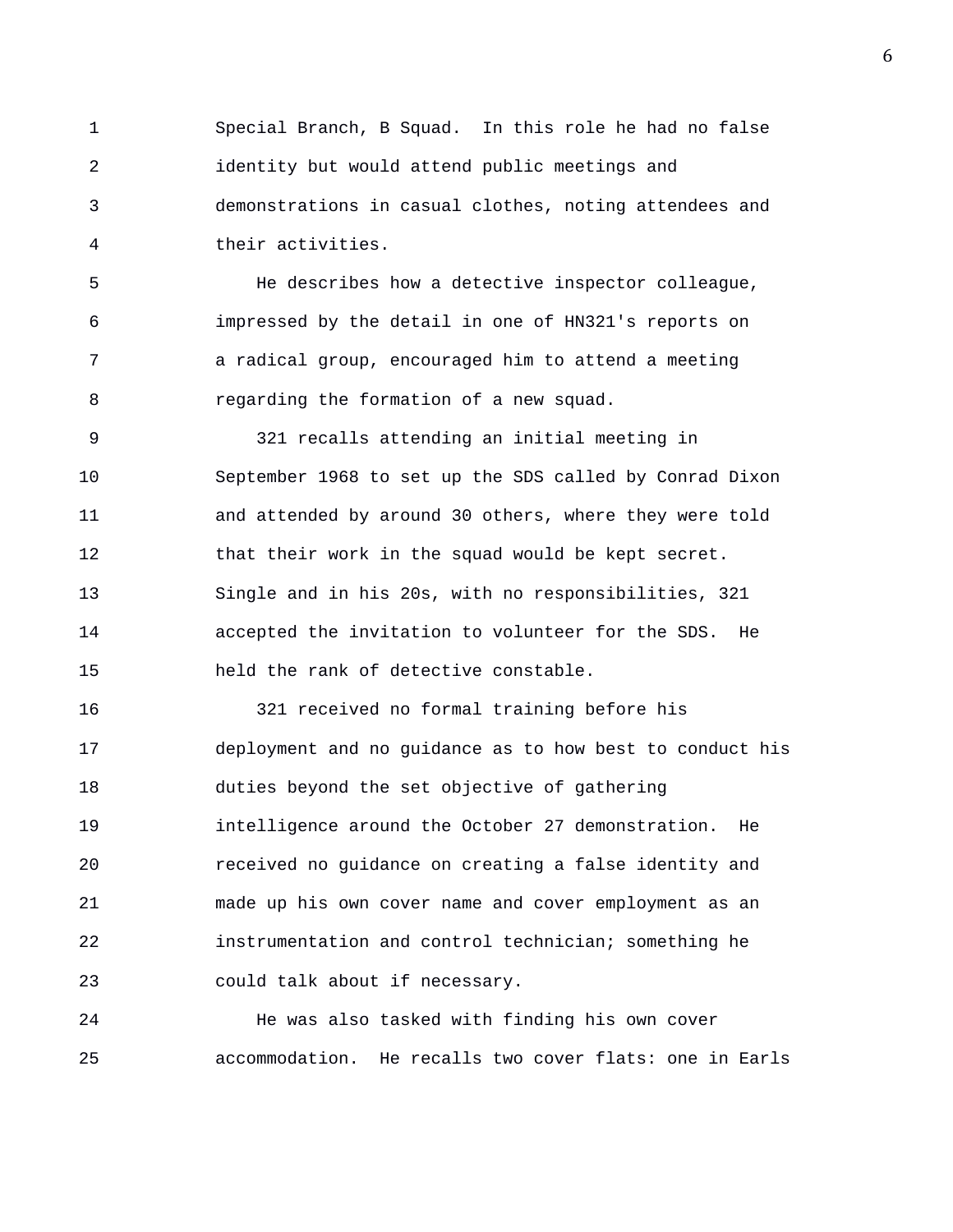1 Court and one in Acton, where he lived alone during his 2 deployment. He states that he attended the SDS safe 3 house several times a week; a practice advised by 4 Conrad Dixon, in order to keep SDS officers engaged 5 during their downtime.

6 He states that while SDS officers operated alone 7 they learned through sharing their experiences. He 8 gives as an example of this an SDS officer colleague 9 working under cover who saw a real life acquaintance in 10 a pub.

11 And explained to his colleagues the way in which he 12 avoided blowing his cover.

13 321 did no preparatory work for his undercover role. 14 321 recalls that he was not assigned to a particular 15 group but attended a demonstration and later a meeting, 16 which he subsequently discovered was a meeting of 17 the IMG.

18 Conrad Dixon then instructed him to attend further 19 meetings on the basis that the IMG's activities were of 20 interest to the SDS.

21 His reports on the IMG span the entire period of his 22 deployment, and the majority postdate the 27 October 23 demonstration. His first report is on a public meeting 24 attended by core participant Ernie Tate and 25 the socialist candidate for the American presidency,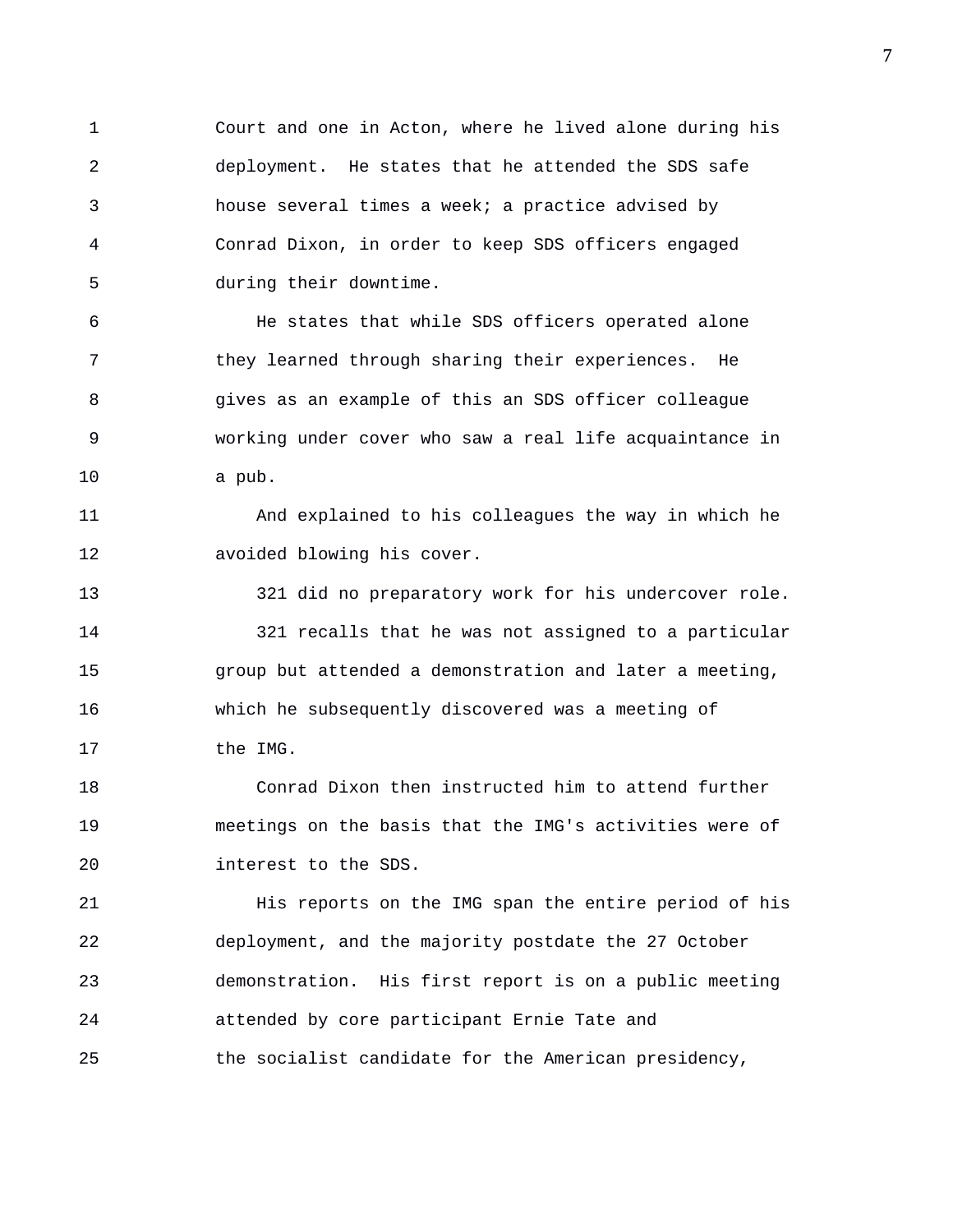1 Fred Halstead, but his reporting thereafter covers 2 private events.

3 In addition to his reports on the IMG, there are 4 early reports on Lambeth VSC and its increasing 5 domination by the IMG and other parts of the VSC.

6 In a telegram dated 26 October 1968, 321 relays 7 suggestions made at a meeting of the south-west VSC 8 Ad Hoc Committee in Brixton that police coaches in 9 the car park on Vauxhall Bridge should be sabotaged 10 prior to the VSC demonstration the following day. In 11 his witness statement, however, he notes that he did not 12 think the IMG would have carried out this threat as 13 while "they talked a lot about revolution", they 14 were "actually quite passive and intellectual". He 15 states that he did not express this view to his SDS 16 managers, reporting only the facts of what took place at 17 the meetings he attended.

18 321 recalls an occasion when he was able to record 19 the details of around 80 members of the IMG, information 20 which was subsequently passed to the security services. 21 He also reported on discussions and planned 22 demonstrations in relation to Northern Ireland, a post 23 mortem of the October 27 demonstration, the Middle East, 24 the 9th International Congress of 25 the Fourth International, Scottish nationalism and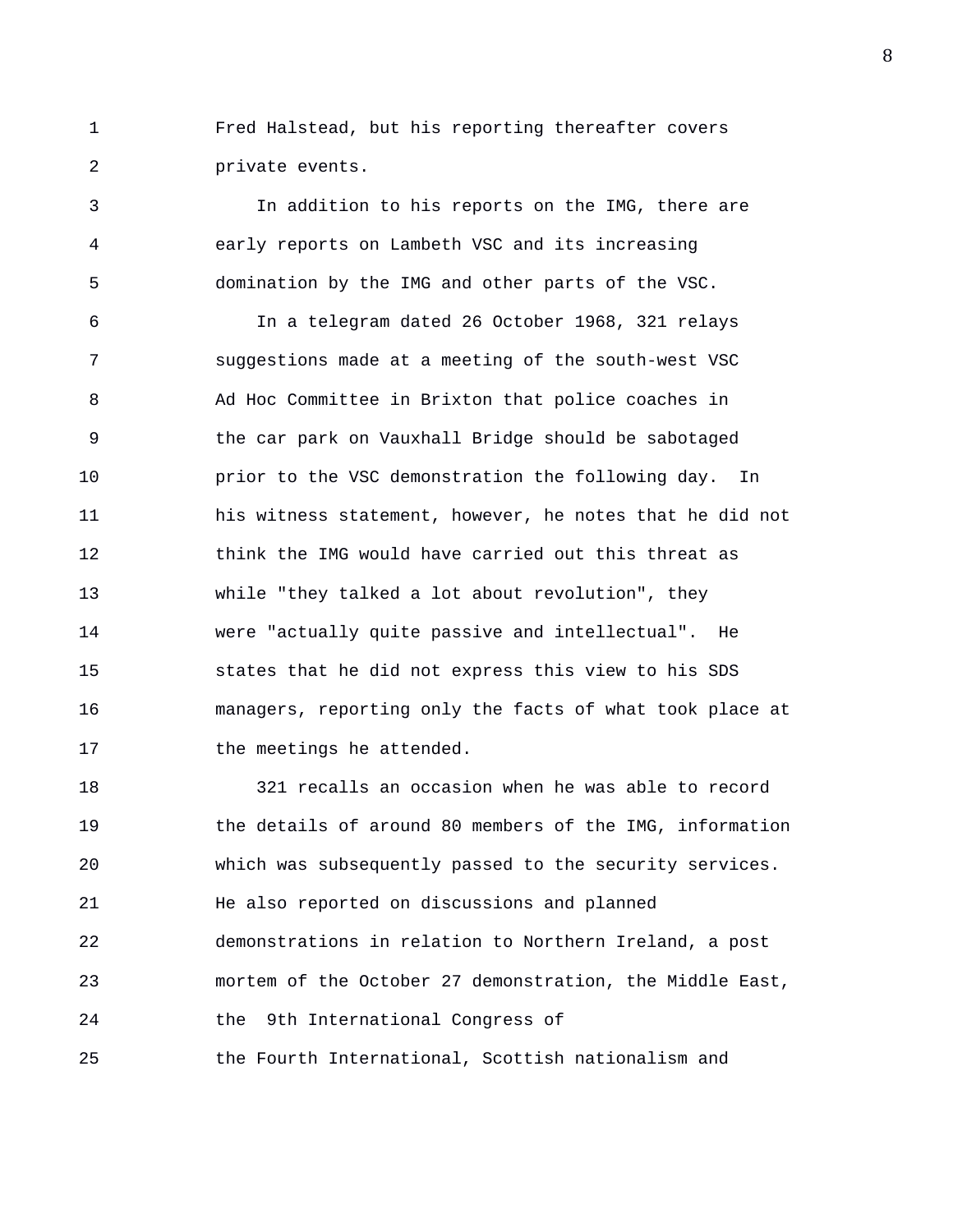1 women's rights.

2 His final reports concern the IMG 1969 education 3 camp in Dunbartonshire Scotland, which he attended using 4 his cover vehicle, giving a lift to three IMG members. 5 321 states that he engaged in no criminal activity 6 while undercover, other than obstruction of the highway 7 and perhaps flyposting. He was never arrested. 8 Generally he recalls being advised not to resist arrest 9 if it happened, and that it could be "sorted out" 10 further down the line with charges probably being 11 dropped. 12 There is no evidence to suggest that 321 engaged in 13 sexual activity while in his cover identity. 14 That concludes the summary for 321. 15 HN322. 322 served in the SDS for a short period of 16 time in the early months of its existence. He was never 17 deployed undercover and so had no cover name. 18 Publication of his real name has been restricted. He 19 has provided a witness statement to the Inquiry. 20 His SDS tenure was bracketed by generic 21 Special Branch work. In his evidence, he states that 22 there was little difference between the two roles, in 23 his experience. Both involved attending meetings in 24 plain clothes and gathering intelligence. He held 25 the rank of detective constable while in the SDS. 322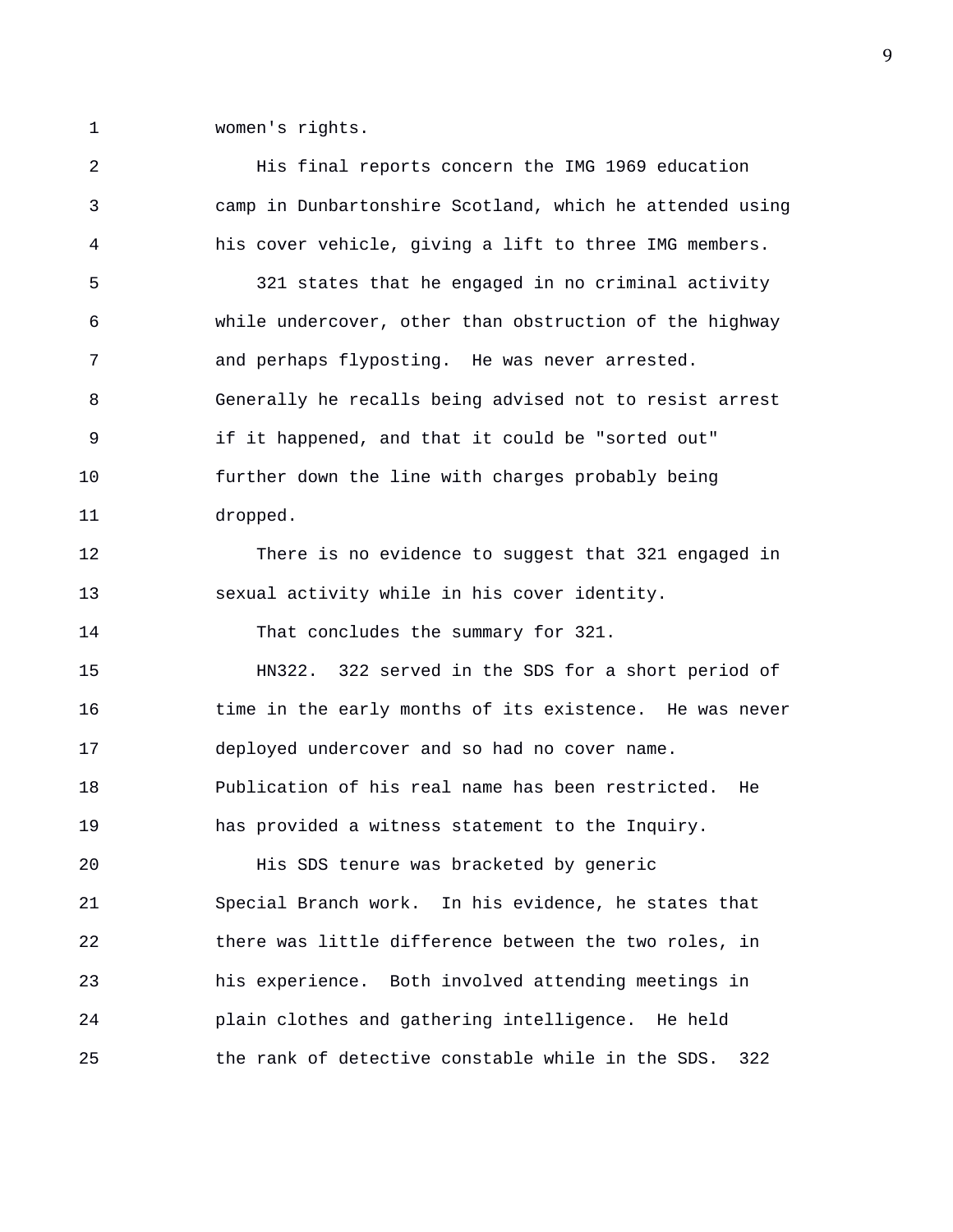1 went on to have a long career in the MPS, attaining 2 a senior rank.

3 He was first made aware of the SDS's existence when 4 Conrad Dixon approached him and personally invited him 5 to join. Married, with a young family at the time, 322 6 states in evidence that no manager spoke to his wife 7 about the possible impact of undercover work on his 8 family life, and he was told nothing about what the work 9 entailed.

10 Once he had signed up and understood the job 11 involved periods of time away from his family, he asked 12 to be taken off the squad. He received no training or 13 guidance for his SDS role. He had no cover employment 14 and no cover flat. He did not alter his appearance.

15 322 was not deployed to any particular group, 16 although, had he remained a member of the SDS for 17 a longer time period, he may have been directed to 18 the south-east London VSC. He recalls being told to 19 attend, observe and report back on a few different 20 meetings; and this is reflected in the small number of 21 his reports held by the Inquiry, which show attendance 22 at three meetings: two of the Earls Court VSC and one of 23 the south-east London Ad Hoc Committee of the VSC. 24 There is some additional reporting which post-dates

25 the demonstration and covers private meetings and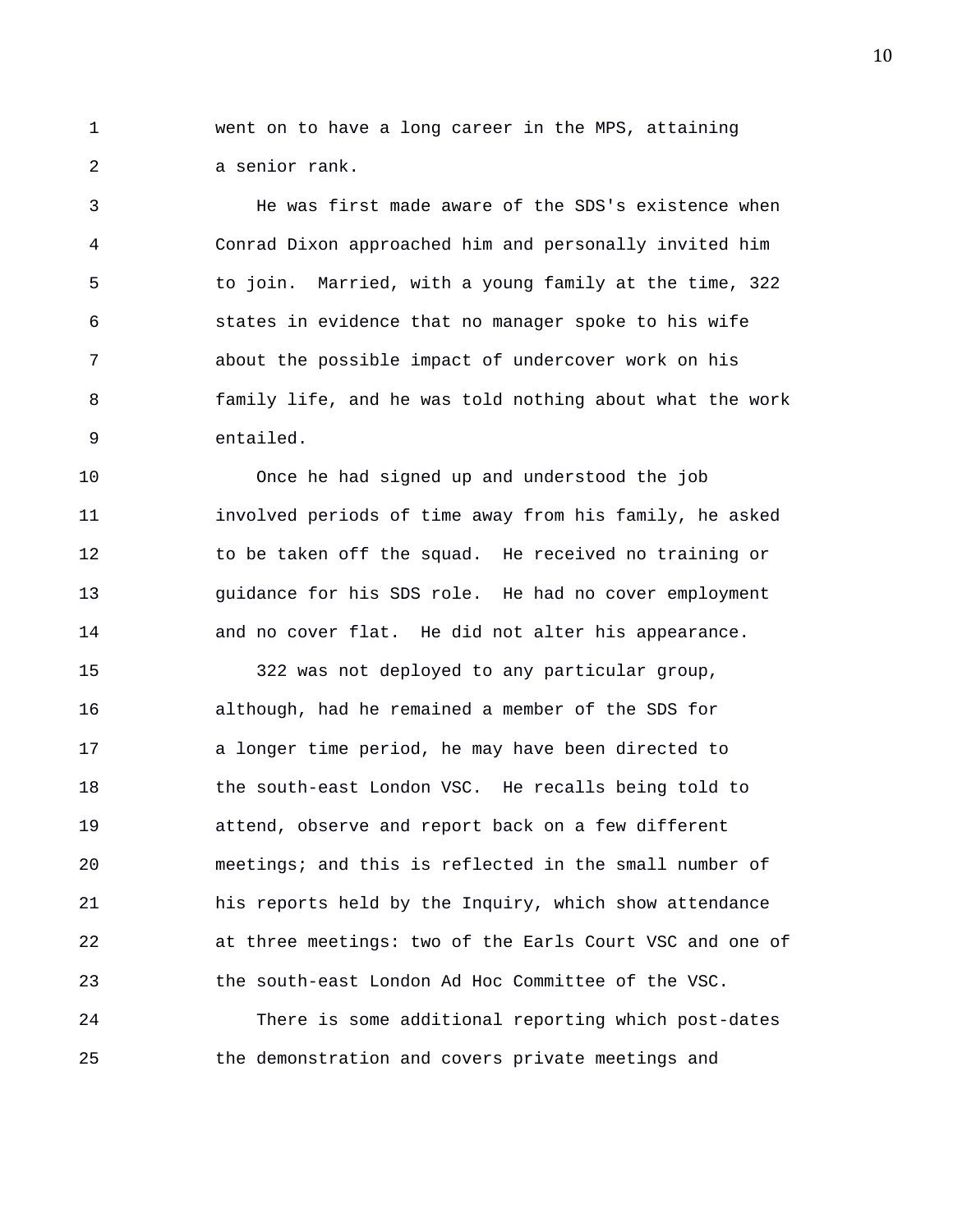1 planned activities of the British

2 Vietnam Solidarity Front and the Revolutionary Socialist 3 Students Federation. These are reports written on 4 behalf of HN335, Mike Tyrell.

5 In his statement, he contrasts the formality of 6 Special Branch work with the lack of direction and 7 supervision in the SDS. He recalls that he was advised 8 to go to meetings but given no direction or guidance 9 about what he should do when in attendance. He 10 remembers no contact or discussion with managers and had 11 a lot of free time. He was based at New Scotland Yard, 12 where he would type up his reports. There is no 13 evidence to suggest that HN322 engaged in sexual 14 activity while in his cover identity.

15 That concludes the summaries of the three officers. 16 In addition to the witness statements and 17 the documents for those officers, which are being 18 published today, the Inquiry is also publishing 19 documents in relation to two deceased officers.

20 HN135, whose real name is Mike Ferguson, and who 21 reported on the British Vietnam Solidarity Front, 22 the Irish Civil Rights Solidarity Campaign and Stop the 23 Seventy Tour; and this analysis can be found at pages 24 123 to 126 of appendix 2 to Counsel to the Inquiry's 25 written opening statement.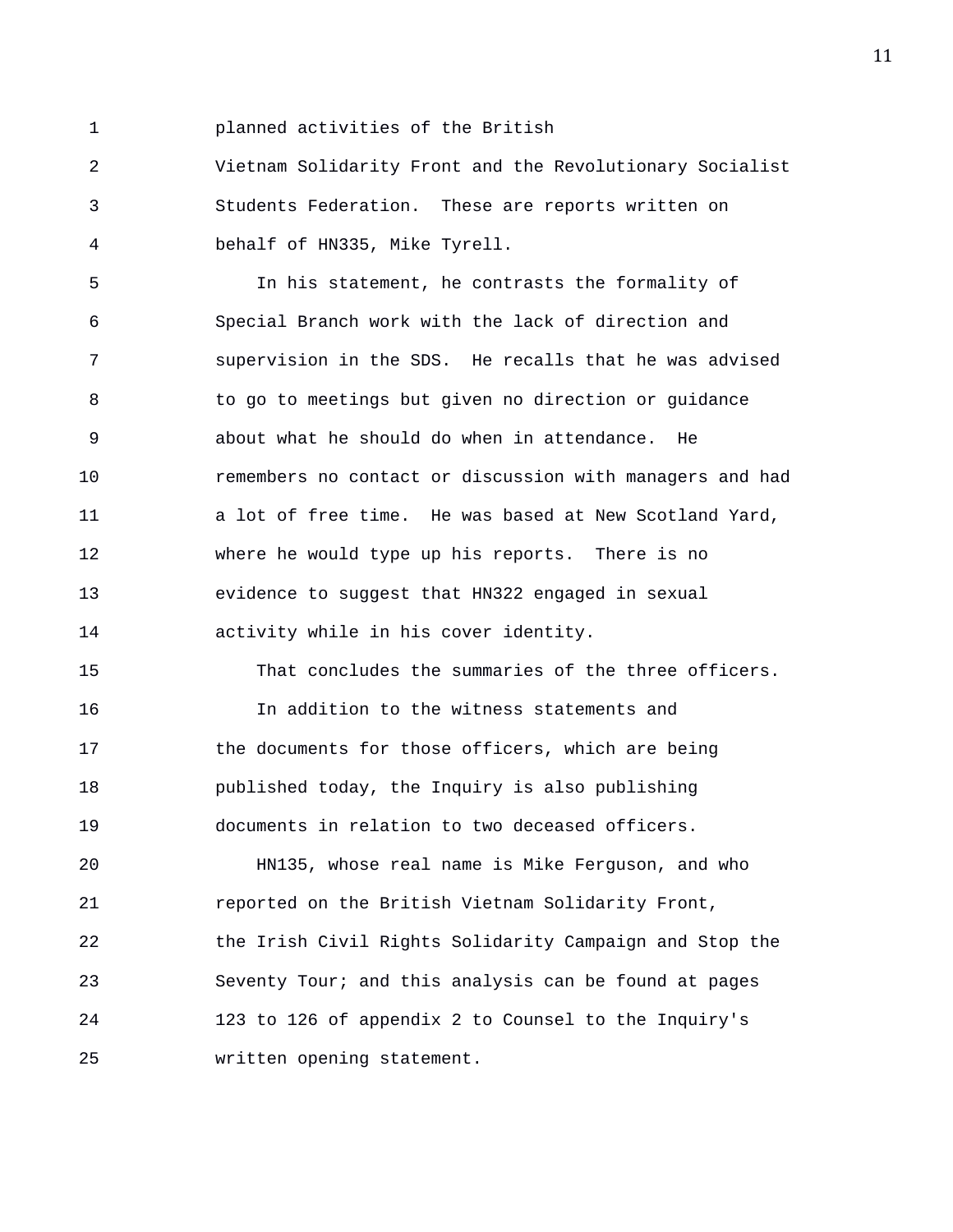1 And also HN325, Conrad Dixon, who was head of 2 the SDS and reported on the VSC. And that analysis can 3 be found at pages 174 to 189 of appendix 2 to 4 Counsel to the Inquiry's written opening statement. 5 THE CHAIRMAN: Thank you, Ms Monahan. We will now adjourn 6 until 10.30, when we will resume with the evidence of 7 HN328. 8 MS PURSER: Thank you, everyone. We will now take a break 9 until 10.30. You may now go into your break-out rooms. 10 (10.16 am) 11 (A short break) 12 (10.30 am) 13 MS PURSER: Welcome back, everyone. I will now hand over to 14 the Chairman to continue proceedings. 15 Chairman. 16 THE CHAIRMAN: Thank you. 17 As those who have been attending so far will know, 18 at the beginning of every session at which evidence is 19 heard, a recording made by me earlier this year lasting 20 about three minutes is played. Would those hearing it 21 for the first time please pay careful attention to it: 22 "I am conducting this Inquiry under a statute, 23 the Inquiries Act 2005, which gives me the power to make 24 orders regulating the conduct of the Inquiry, including 25 its hearings. In the exercise of that power, I have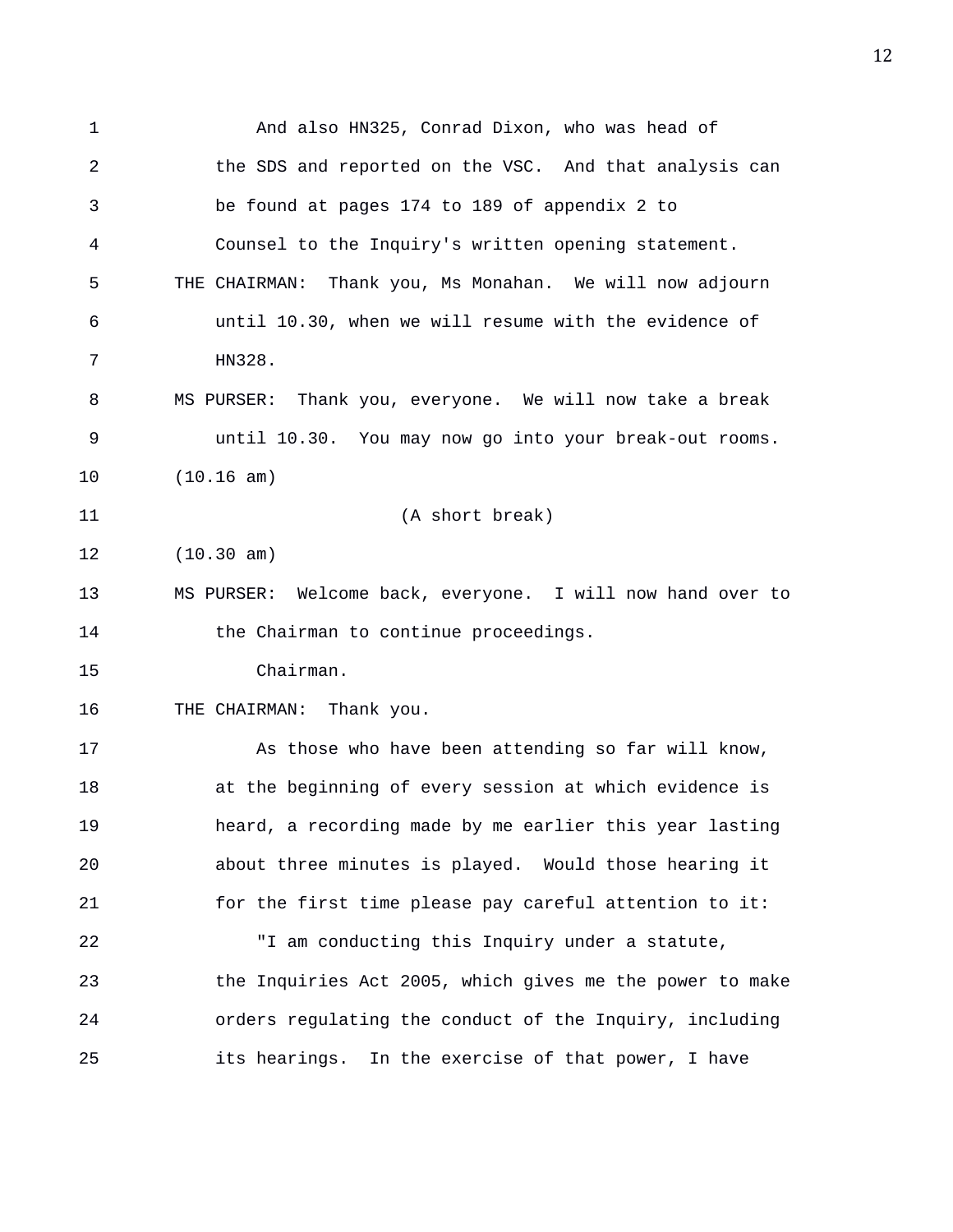1 made a number of orders which affect what you may and 2 may not do in the hearing rooms and after you leave 3 them. Breach of any of the orders is a serious matter 4 and may have serious consequences for you.

5 "If I am satisfied that a person may have breached 6 an order, I have the power to certify the matter to 7 the High Court, which will investigate and deal with it 8 as if it had been a contempt of that court. If 9 satisfied that a breach has occurred and merits 10 the imposition of a penalty, the High Court may impose 11 a severe sanction on the person in breach, including 12 a fine, imprisonment for up to two years and 13 sequestration of their assets.

14 "Evidence is going to be given live over screens in 15 the hearing rooms. It is strictly prohibited to 16 photograph or record what is shown on the screens, or to 17 record what is said by a witness or anyone else in 18 the hearing rooms. You may bring your mobile telephone 19 into the hearing rooms, but you may not use it for any 20 of those purposes. You may use it silently for any 21 other purpose. In particular, you may transmit your 22 account of what you have seen and heard in a hearing 23 room to any other person, but only once at least ten 24 minutes have elapsed since the event which you are 25 describing took place.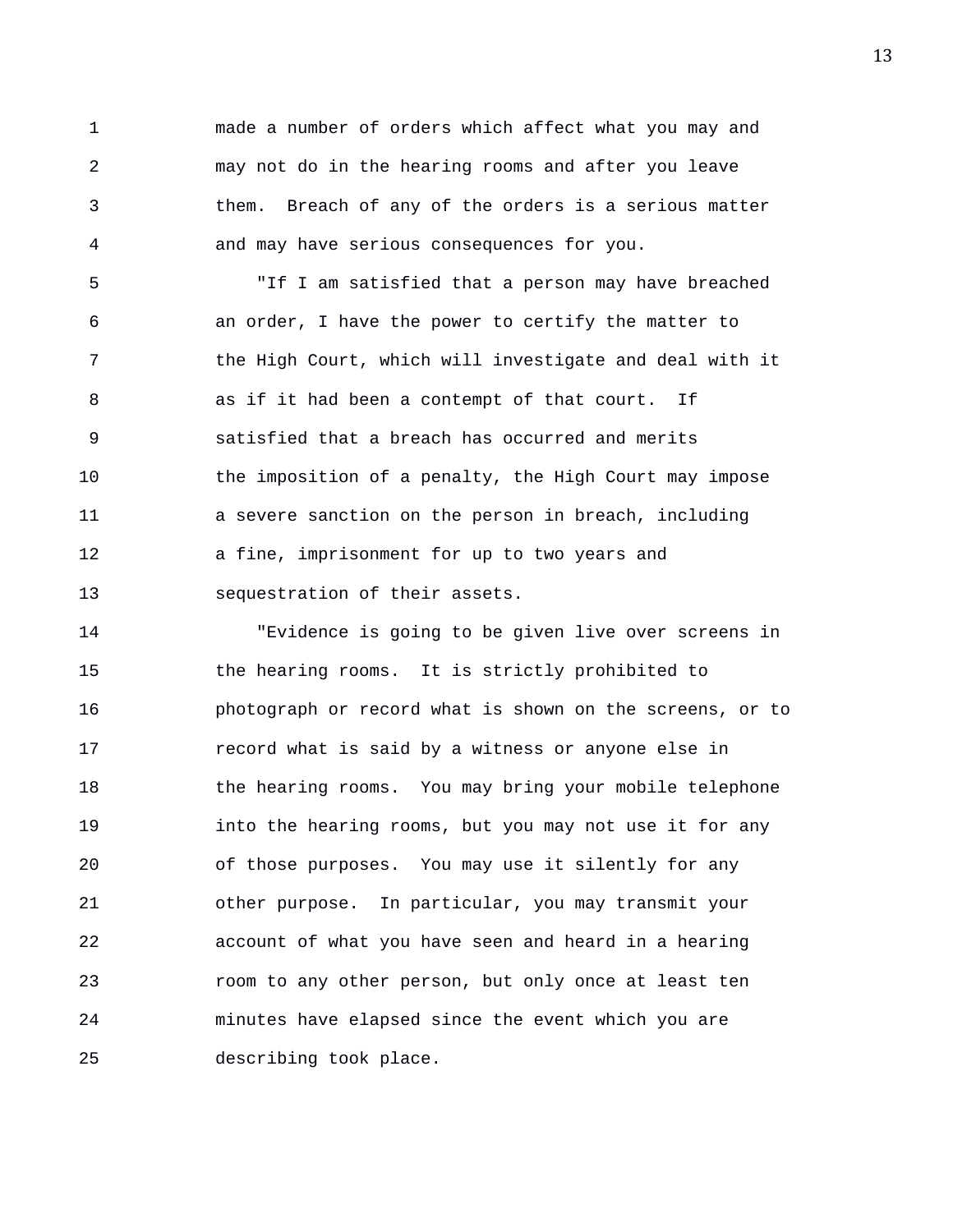1 "This restriction has a purpose. In the course of 2 the Inquiry, I have made orders prohibiting the public 3 disclosure of information, for example about 4 the identity of a person, for a variety of reasons. 5 These orders must be upheld. It is inevitable that, 6 whether by accident or design, information which I have 7 ordered should not be publicly disclosed will sometimes 8 be disclosed in a hearing.

9 "If and when that happens, I will immediately 10 suspend the hearing and make an order prohibiting 11 further disclosure of the information outside 12 the hearing rooms. The consequence will be that no 13 further disclosure of that information may be made by 14 mobile telephone or other portable electronic device 15 from within the hearing room, or by any means outside 16 it.

17 "I am sorry if you find this message alarming. It 18 is not intended to be. Its purpose is simply to ensure 19 that everyone knows the rules which must apply if I am 20 to hear the evidence which I need to enable me to get to 21 the truth about undercover policing. You, as members of 22 the public, are entitled to hear the same public 23 evidence as I will hear, and to reach your own 24 conclusions about it. The Inquiry team will do their 25 best to ensure that you can.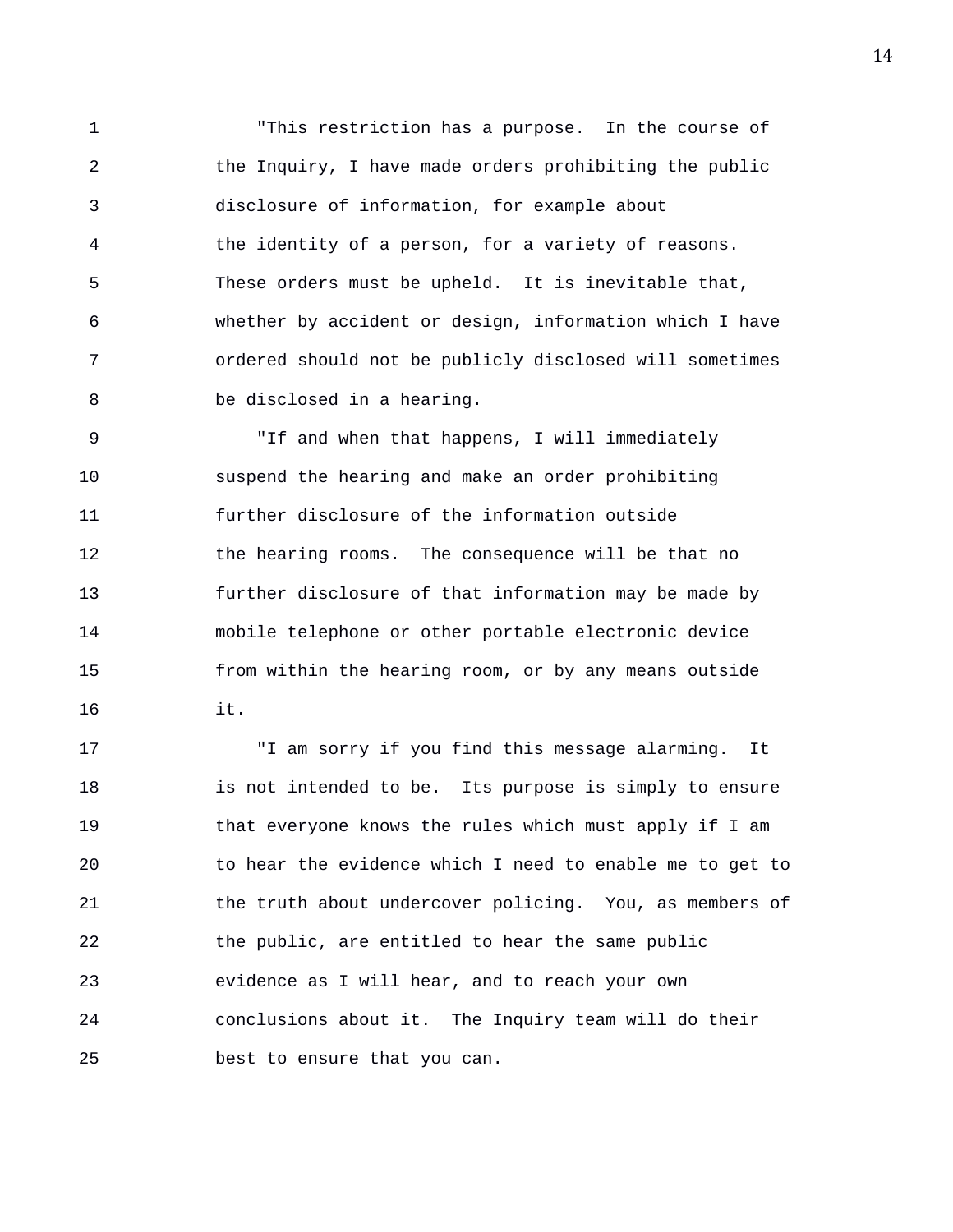1 "If you have any doubt about the terms of this 2 message or what you may or may not do, you should not 3 hesitate to ask one of them and, with my help if 4 necessary, they will provide you with the answer." 5 Thank you. We are now about to hear the evidence of 6 HN328, Joan Hillier. Mr Warner, you are going to ask 7 her questions, I think, on behalf of the Inquiry. Can, 8 first of all, she be sworn or affirmed? 9 MS JOAN HILLIER [HN328] 10 MS PURSER: Good morning, HN328, can you see and hear me? 11 A. Yes, I can, good morning. 12 MS PURSER: Good morning. I understand that you would like 13 to swear on the Bible. 14 A. That's correct. 15 (Witness sworn) 16 THE CHAIRMAN: Is there anyone else in the room with you? 17 A. Yes, sir, there is. 18 THE CHAIRMAN: We can see him clearly on the screen. He's 19 there, as I understand it, to help you with 20 the technology if you need assistance. 21 A. Yes, sir. 22 THE CHAIRMAN: Thank you. 23 Then, Mr Warner will ask you some questions. We 24 will break after a bit over an hour, to permit everybody 25 to -- and in particular the shorthand writers -- have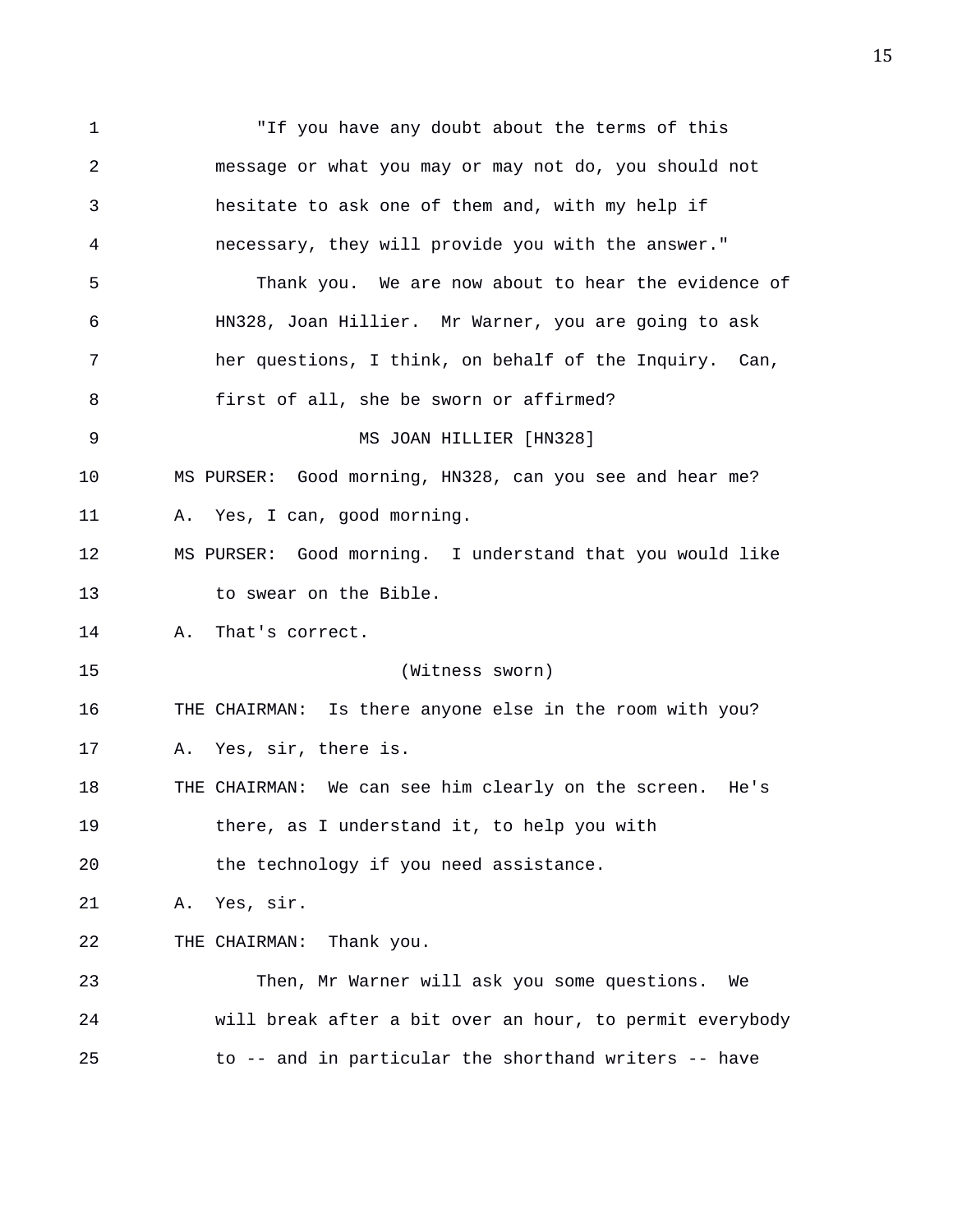1 a rest.

2 Mr Warner. 3 Questions by MR WARNER 4 MR WARNER: Thank you, sir. 5 Can you confirm please that your name is 6 Joan Hillier and that you have also been referred to by 7 the cipher HN328 by this Inquiry? 8 A. Yes, I can confirm that. 9 Q. Now, Ms Hillier, I think it's right that you've made two 10 statements to this Inquiry. Before I ask you about 11 the truth of their contents, can I take you to 12 the second one of those statements, please. It will be 13 brought up on the screen. Please can we have 14 <MPS-0746302>. And can we go to page 3, please, and 15 page 5. 16 Now, Ms Hillier, this is a statement that you made 17 listing identifications of those within a photograph. 18 It may help if we have the photograph open and I'll read 19 out paragraph 5 and then ask you a question or two 20 about it. Please can we replace the image with 21 <MPS-0735439>. 22 If we could just zoom in a little. Thank you. 23 Now, Ms Hillier, I will read out paragraph 5 of 24 the statement that I just showed you, and if you have 25 this image in front of you, it may help.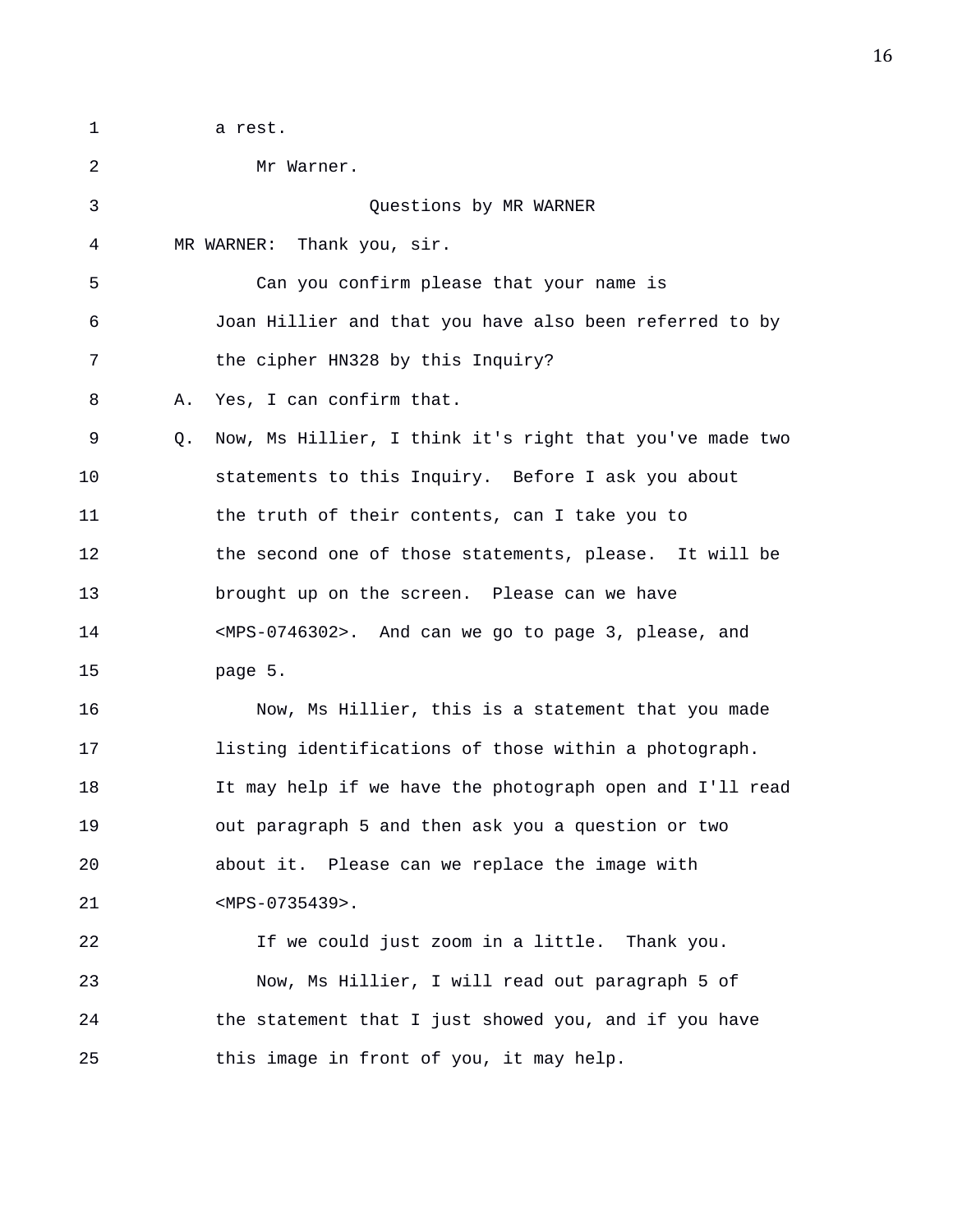1 A. Yeah.

2 Q. Paragraph 5 reads as follows: 3 "Looking at the first picture (MPS-0735439) on 4 the front row moving from the right of the picture, is 5 HN332, HN334, Conrad Dixon, me, Phil Saunders and HN331. 6 On the second row from the right is HN330, Mike Tyrell, 7 HN321. The person just visible behind HN321 I cannot 8 identify. To the right of that person is HN334, then 9 Riby Wilson and lastly Roy Creamer. On the back row 10 from the right, just visible, Bill Furner, then HN68, 11 HN329 (in the hat) and Dave Fisher." 12 That's the end of paragraph 5. 13 Now, Ms Hillier, you have listed in that paragraph 14 HN334 twice. Was that deliberate or an error? 15 A. That was an error. 16 Q. Which mention of HN334 was an error? Was it the one in 17 the first row or the second row? 18 A. I think this is a different picture. I'm not -- I'm not 19 -- I'm not very clear about this. 20 Q. Well, if we just take it stage by stage. The first list 21 of people you have given is HN332, and then along one 22 from HN332 we can see in the picture as number 6? 23 A. Yeah, and then the next one is Helen Crampton. 24 Q. Ah, right. So you have said in your statement HN334. 25 That's incorrect, is it?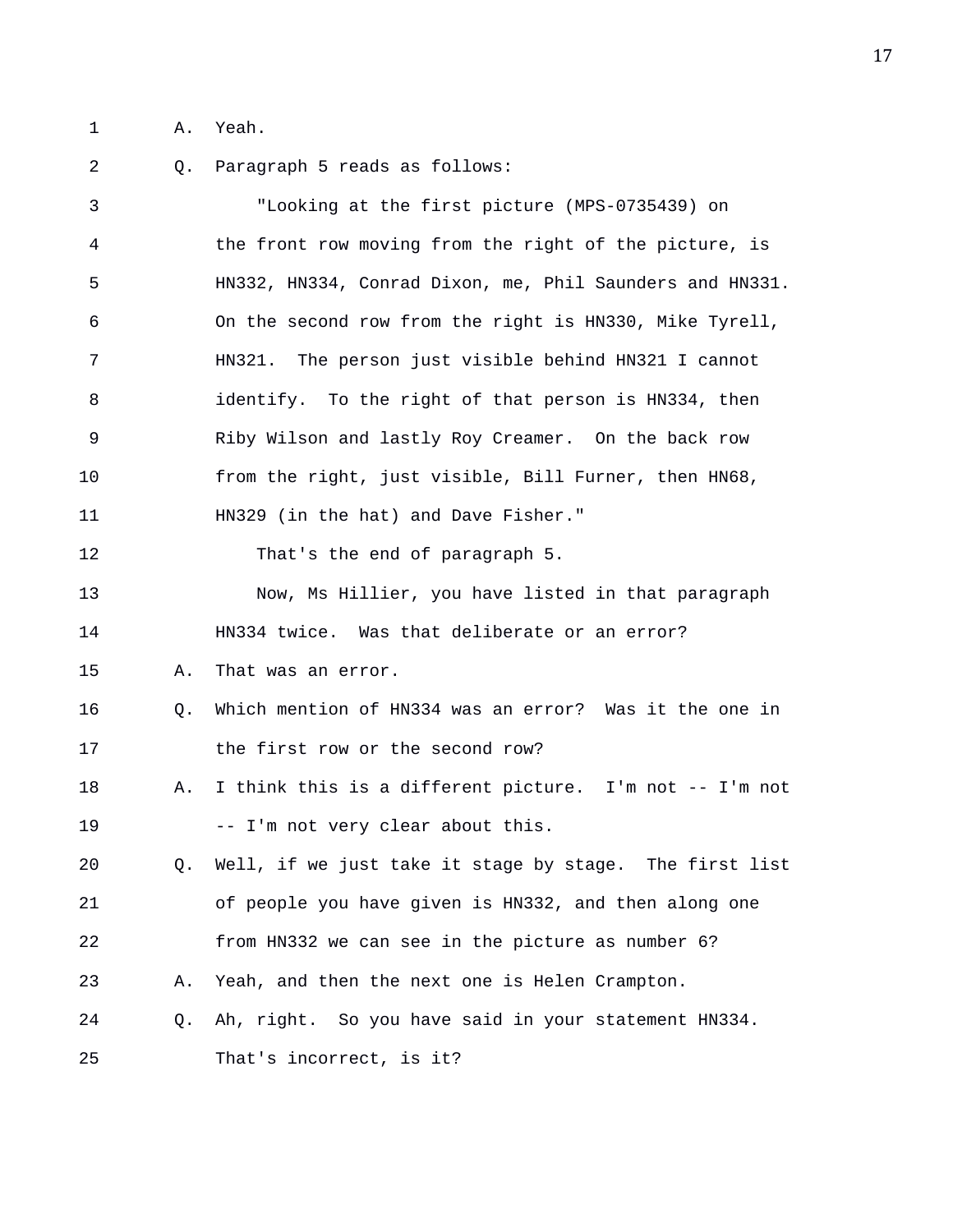1 A. Sorry, I got confused. Yes, that's Helen Crampton. 2 Q. Right. So that's Helen Crampton on the front row, not 3 HN334? 4 A. That's right, yes. 5 Q. Thank you. Could that photo be taken down, please. 6 Now, Ms Hillier, other than that correction that 7 you've just made, are both of the statements that you've 8 provided to the Inquiry true to the best of your 9 knowledge and belief? 10 A. To the best of my knowledge, yes. 11 Q. Thank you very much. 12 Now, Ms Hillier, you've told us in your first 13 statement, dated 6 November 2018, that you joined 14 the Metropolitan Police on 17 November 1958, so over 15 60 years ago. I'd like to ask you a couple of 16 questions, please, if you can assist us, with 17 the training that you had when you joined the police. 18 Can you remember attending police training? 19 A. Oh yes. Certainly, yes. 20 Q. And how much training were you given, just generally 21 speaking -- (overspeaking) -- 22 A. -- (overspeaking) -- training school, which was at Peel 23 House in -- I think it was ten weeks. I can't honestly 24 remember. It was either ten weeks or 13 weeks. 25 Q. Thank you.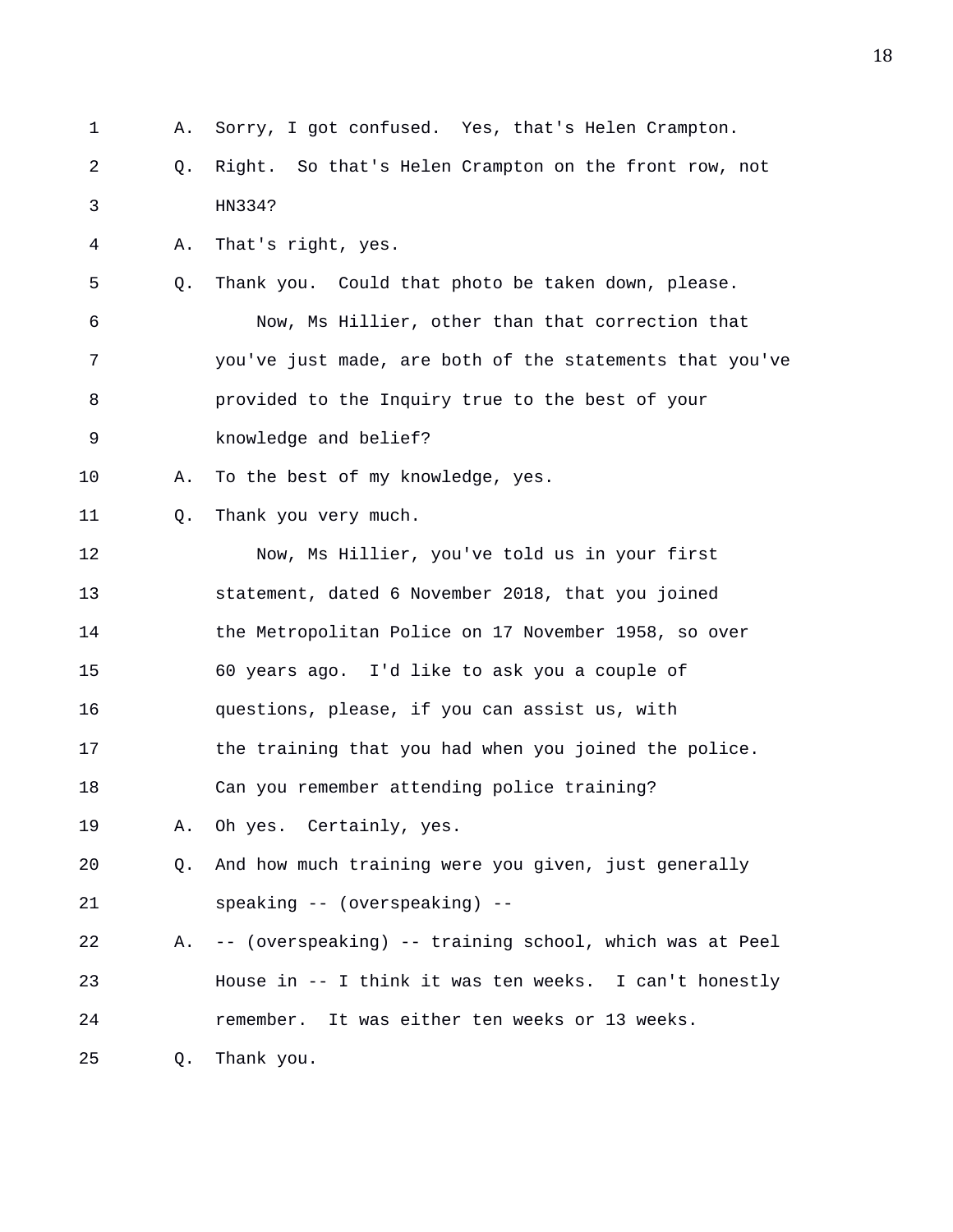| $\mathbf 1$    |    | And generally speaking, in this introductory             |
|----------------|----|----------------------------------------------------------|
| $\overline{2}$ |    | training when you joined the police, were issues such as |
| 3              |    | the police's duty to keep the peace and ethics and       |
| 4              |    | standards included in that training?                     |
| 5              | Α. | Oh yes, certainly.                                       |
| 6              | Q. | And once you had finished that training and joined       |
| 7              |    | the police in full, were you on a probation period?      |
| 8              | Α. | Yes.                                                     |
| 9              | Q. | And are you able to say whether you were given           |
| 10             |    | supervision during that probation period?                |
| 11             | Α. | Oh yes, certainly.                                       |
| 12             | Q. | Are you able to remember roughly the length of that      |
| 13             |    | probation period and training?                           |
| 14             | Α. | I think it was two years.                                |
| 15             | Q. | Thank you.                                               |
| 16             |    | Ms Hillier, moving on. You've told us that you           |
| 17             |    | joined Special Branch in March 1968, so nearly ten years |
| 18             |    | after you had been in the police; is that correct?       |
| 19             | Α. | That's correct, yes.                                     |
| 20             | Q. | And are you able to remember generally the application   |
| 21             |    | and selection process that was undertaken for you to     |
| 22             |    | join Special Branch?                                     |
| 23             | Α. | For me, there was a -- we had police orders. I don't     |
| 24             |    | know if you're familiar with that? Police orders came    |
| 25             |    | out every week or so. And there was a -- in -- in        |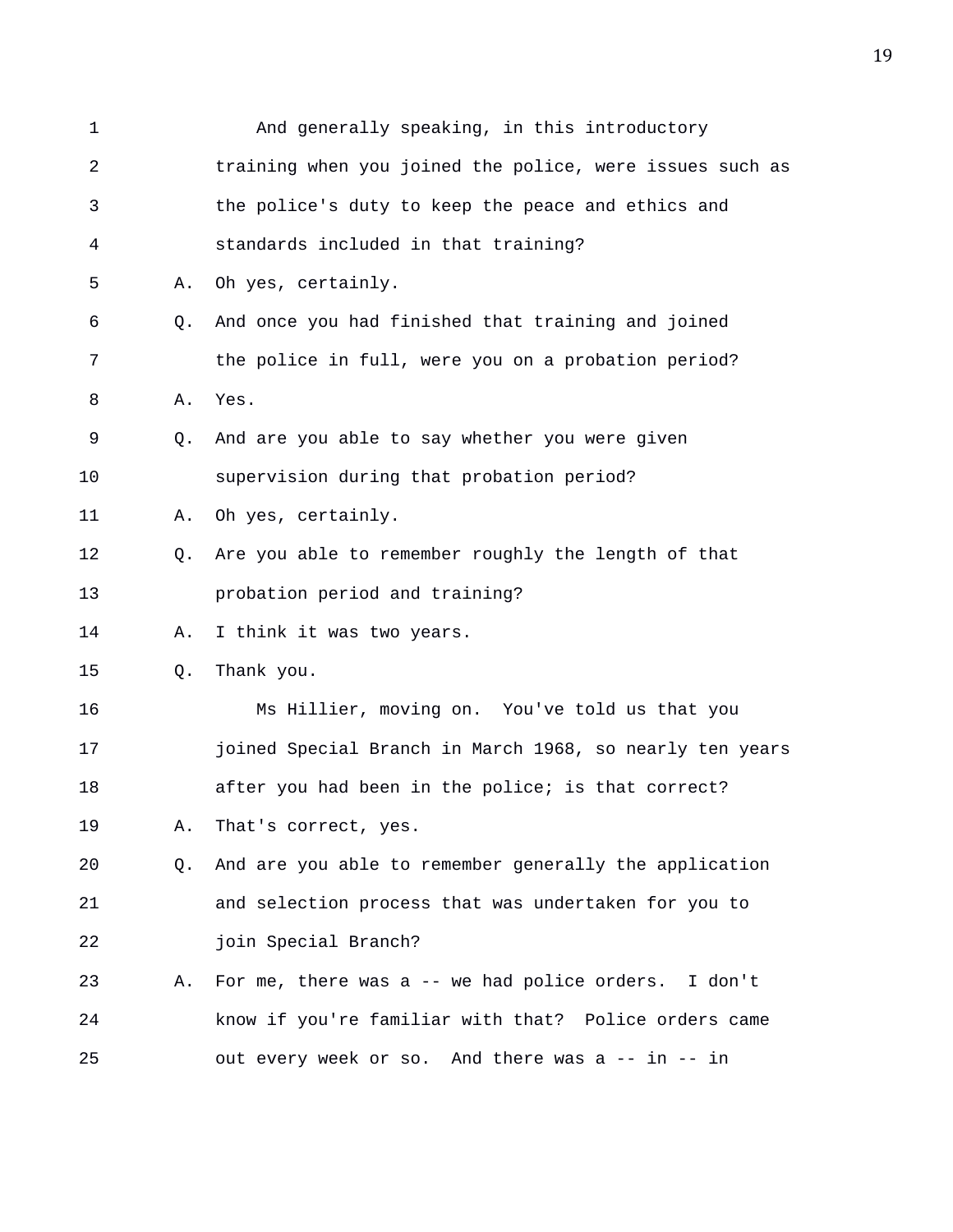1 the orders, there was an -- applications were requested 2 for Special Branch; if you wanted to join, you were -- 3 you were asked to apply if you were interested. 4 Q. And so, "police orders", just so we're clear, that's 5 announcements of some kind; is that right? 6 A. It gives -- it gives the number of officers that have 7 joined, officers that have left, have died, have retired 8 on pension, and all other general information. I don't 9 know if it still exists. 10 Q. Are you able to remember whether there was a level of 11 competition to join Special Branch back then? 12 A. Yes, you -- you -- you had to complete a -- a written 13 exam and then there was a selection board. 14 Q. And the selection board, could you just tell us a little 15 about that. How involved was that process? 16 A. I think there was three or four senior officers. There 17 was -- there was -- the head of the women police at the 18 time was a woman called Shirley Beck, she was on 19 the selection -- at the selection board, and other -- 20 other senior officers, plus a senior officer from 21 Special Branch I know was there, and -- and as I say, 22 a written examination. 23 Q. Were you subject to any vetting checks when you joined 24 Special Branch? 25 A. Yes, we were all positively vetted.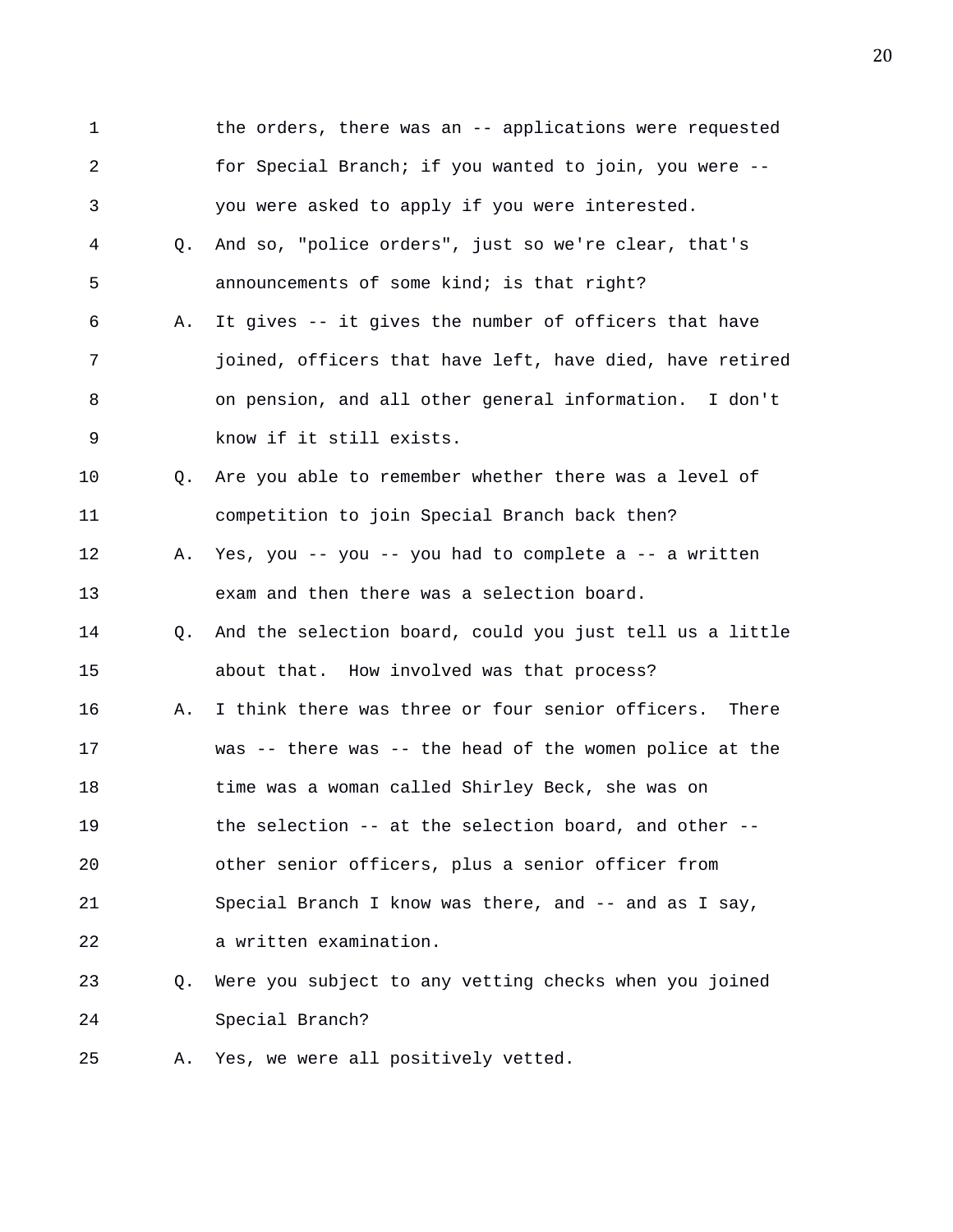| $\mathbf 1$ | Q.             | Once you joined Special Branch, do you remember any     |
|-------------|----------------|---------------------------------------------------------|
| 2           |                | training you were given as a means to induction?        |
| 3           | Α.             | We were just assigned to another officer and we were    |
| 4           |                | trained by -- by experienced officers mainly.           |
| 5           | Q.             | Was this a formal training course or given on the job?  |
| 6           | Α.             | Not really. You learnt on the job.                      |
| 7           | Q.             | Was there any mentoring process you can remember when   |
| 8           |                | you joined Special Branch?                              |
| 9           | Α.             | Not really, no.                                         |
| 10          | Q <sub>1</sub> | Now, Ms Hillier, you've told us in your first witness   |
| 11          |                | statement that you joined Special Branch the day after  |
| 12          |                | the March 1968 demonstration in Grosvenor Square.       |
| 13          | Α.             | Yes.                                                    |
| 14          | Q.             | Was that just coincidence?                              |
| 15          | Α.             | Totally coincidence, yes.                               |
| 16          | Q.             | Were you present at the March demonstration?            |
| 17          | Α.             | No. I wasn't actually in Special Branch then, it<br>No. |
| 18          |                | was before I joined -- the day before I joined.         |
| 19          | Q.             | Were you at the time aware of what had happened in      |
| 20          |                | London that day?                                        |
| 21          | Α.             | Yes, it was very newsworthy event.                      |
| 22          | Q.             | Was it something that was discussed within              |
| 23          |                | Special Branch after you'd joined it?                   |
| 24          | Α.             | Oh yes, certainly, yes.                                 |
| 25          | Q.             | And how -- how was the events of March 1968 in London   |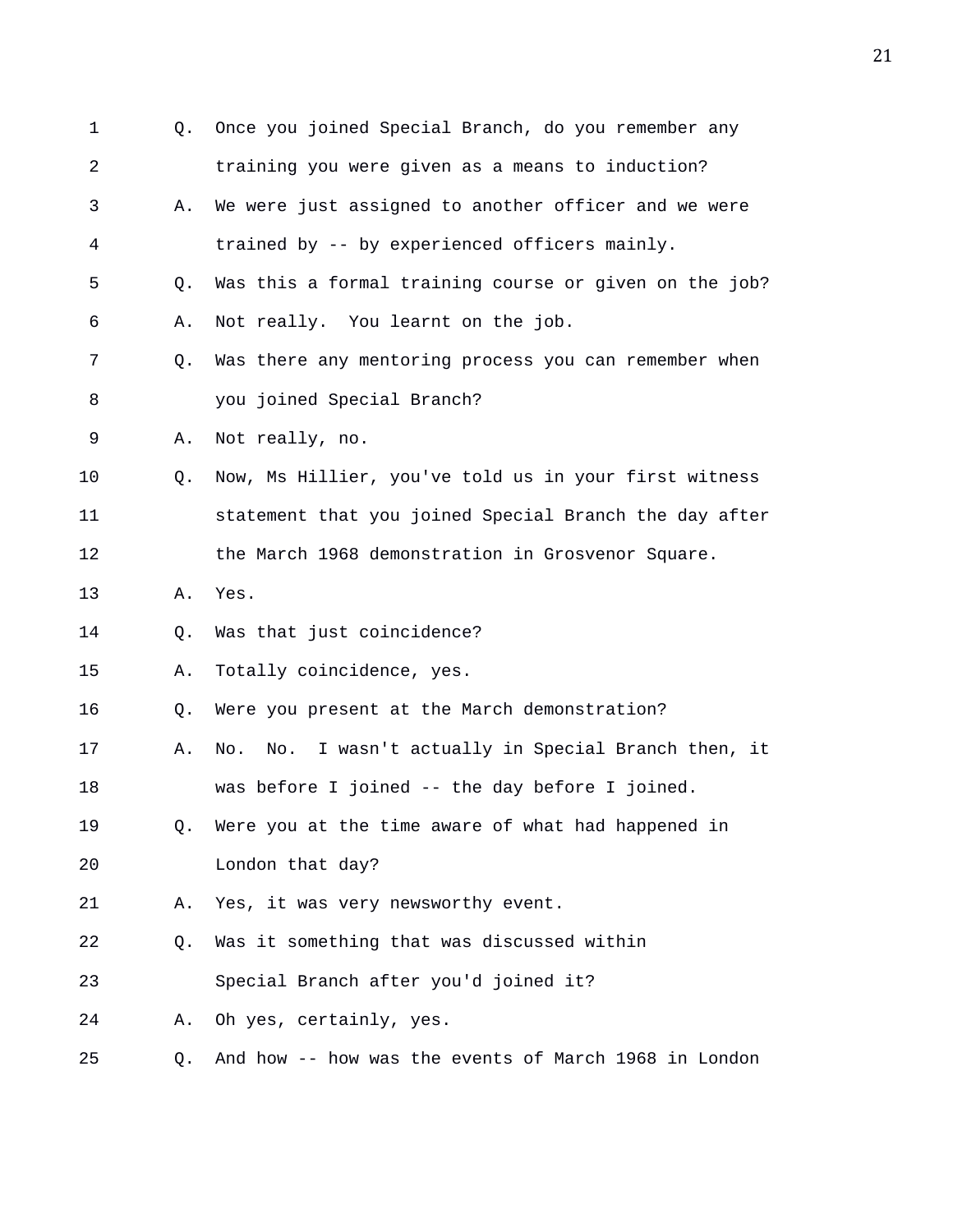1 viewed within Special Branch?

2 A. Well, they were very unhappy with the result of 3 the march and the demonstration, because the American 4 Embassy had nearly been breached, and they -- they 5 failed to keep order really. And so it -- there was 6 great concern among everybody.

7 Q. Moving on to a different topic, Ms Hillier. You've told 8 us in your witness statement that the Home Secretary 9 placed pressure on the police to come up with a solution 10 to stop the March disorder happening again. Where did 11 this understanding that you had come from? 12 A. I don't think "place pressure" is -- is the right 13 phrase. But I -- I was just given to understand. It 14 was general knowledge that the police were very unhappy 15 with the results of the policing of the March 16 demonstration, and they wanted to get it right in -- for 17 the October demonstration. So presumably discuss -- 18 I mean, far, far above my pay grade, discussions were 19 had, and it was decided to form the Special 20 Demonstration Squad.

21 Q. Right.

22 Could we just bring up a copy of your witness 23 statement. It's <MPS-0740760>, and it's page 4, please, 24 <MPS-0740760/4>, paragraph 9. And I'll just read to you 25 what the relevant part of paragraph 9 that you've said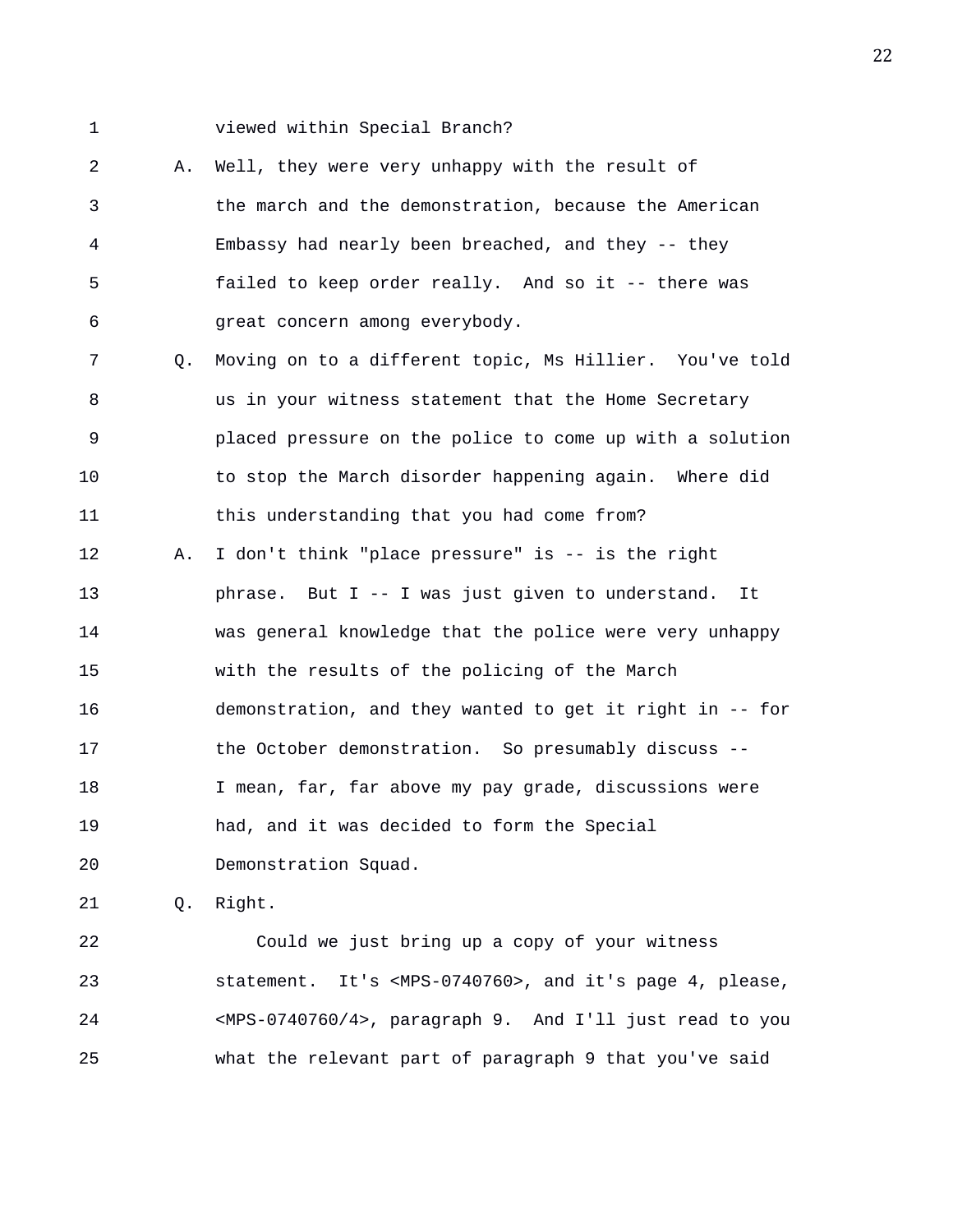1 there:

| $\overline{a}$ |    | "I don't know who set up the SDS, but I was given to     |
|----------------|----|----------------------------------------------------------|
| 3              |    | understand it was the Home Secretary, not that he said   |
| 4              |    | 'let's form "the Hairies"', as we called the SDS, but    |
| 5              |    | that he put pressure on the police to come up with       |
| 6              |    | a solution to stop what happened in March 1968 happening |
| 7              |    | again."                                                  |
| 8              |    | Is that your view now, Ms Hillier?                       |
| 9              | Α. | Yes. I suppose it was the word "pressure". It sounded    |
| 10             |    | as though we were all being pressurised; it didn't feel  |
| 11             |    | like that at the time. But perhaps it's the choice of    |
| 12             |    | words. I -- more or less that is exactly what I said     |
| 13             |    | and it is -- it is what I would say now.                 |
| 14             | O. | Is it fair to say that that is a view that was commonly  |
| 15             |    | held within Special Branch after the March '68           |
| 16             |    | demonstration?                                           |
| 17             | Α. | What, that pressure was put on?                          |
| 18             | Q. | Well, that the Special Demonstration Squad came from     |
| 19             |    | the circumstance that you've explained, the police being |
| 20             |    | worried not for it to happen again?                      |
| 21             | Α. | Yes, that is -- that is correct, yes.                    |
| 22             | Q. | Thank you.                                               |
| 23             | Α. | I think that was everybody's inference from that.        |
| 24             | Q. | Thank you very much.                                     |
| 25             |    | Now, a little later in that same witness                 |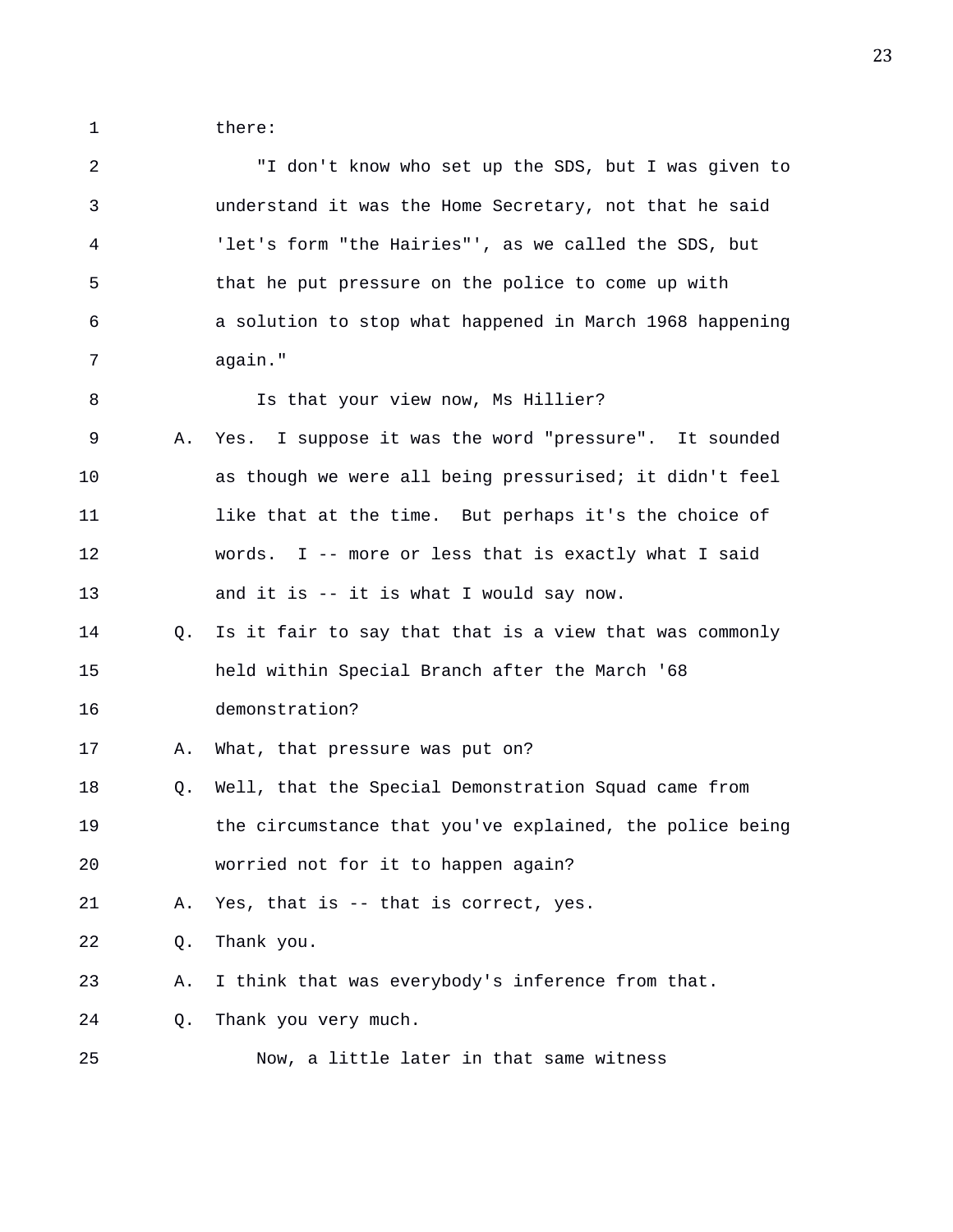1 statement -- we don't need to go to it -- you've told us 2 that the Special Demonstration Squad came from a series 3 of meetings that you remember attending with 4 Conrad Dixon; is that right? 5 A. That's right, yes. 6 Q. Now, we know that you joined the squad in March of that 7 year. Can you remember, roughly speaking, when these 8 meetings took place? 9 A. I joined Special Branch in March of that year. 10 Q. Yes. 11 A. The Special Demonstration Squad was formed some time 12 later. I've got a -- I think round about July they 13 actually -- they actually formed the Special 14 Demonstration Squad. And that was when we were all 15 brought together. And those particular meetings was 16 that -- was to discuss what we should do and how we 17 should do it and what was the best way of getting 18 the information. 19 Q. So, assuming that these meetings happened some time 20 before July, or close to July -- 21 A. Well, they -- the squad was formed round about July. 22 And once the squad was formed, then we all got together 23 after that to discuss what we should do and what should 24 be done and which groups to infiltrate. But there was

25 no discussion until it was formed; and it wasn't formed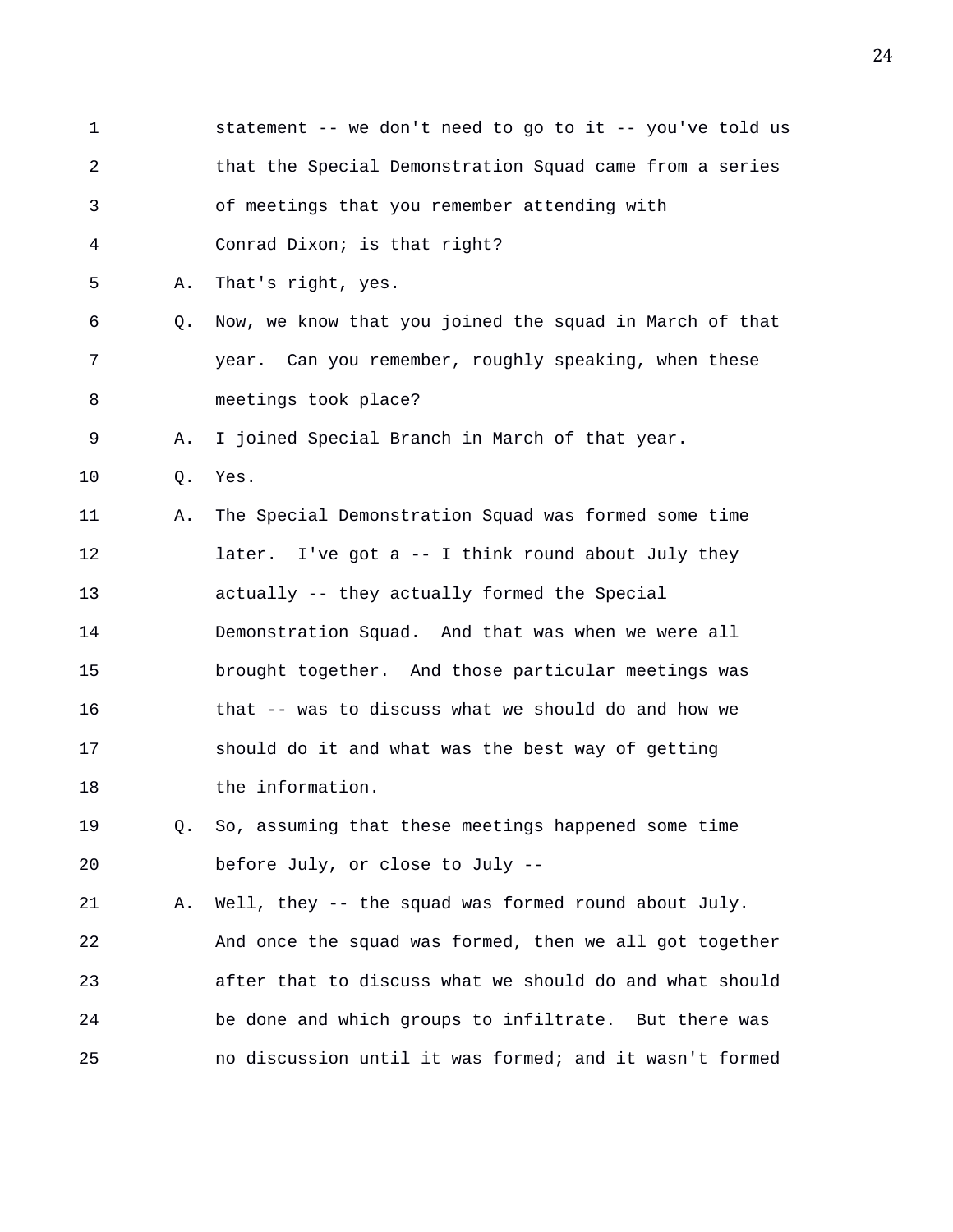1 until, as I say, July -- I think. I'm not totally sure. 2 Q. So are you suggesting that the squad -- the tactics that 3 the squad used to obtain evidence -- relevant 4 intelligence, rather, came from those meetings but not 5 the squad itself? 6 A. No, I think we're at cross-purposes. 7 The Special Demonstration Squad was formed round 8 about July, so it was formed with Special Branch 9 officers from different squads around Special Branch. 10 So it -- it wasn't made a squad until -- until July, 11 **round about July time.** 12 Q. Yes. 13 A. And once it was made into a squad, which was the Special 14 Demonstration Squad, is what they called it, then we 15 were all together, and that is when we -- we took it 16 from there. 17 Q. Right. So you took the tactics from there; is that what 18 you're saying? 19 A. Once the -- once the squad was formed, then they discuss 20 what -- what should be done to -- to achieve what they 21 wanted us to achieve. 22 Q. Right. 23 Going, then, to the meetings, were you more junior 24 or more senior than the other people there, or was it 25 a mix of seniorities?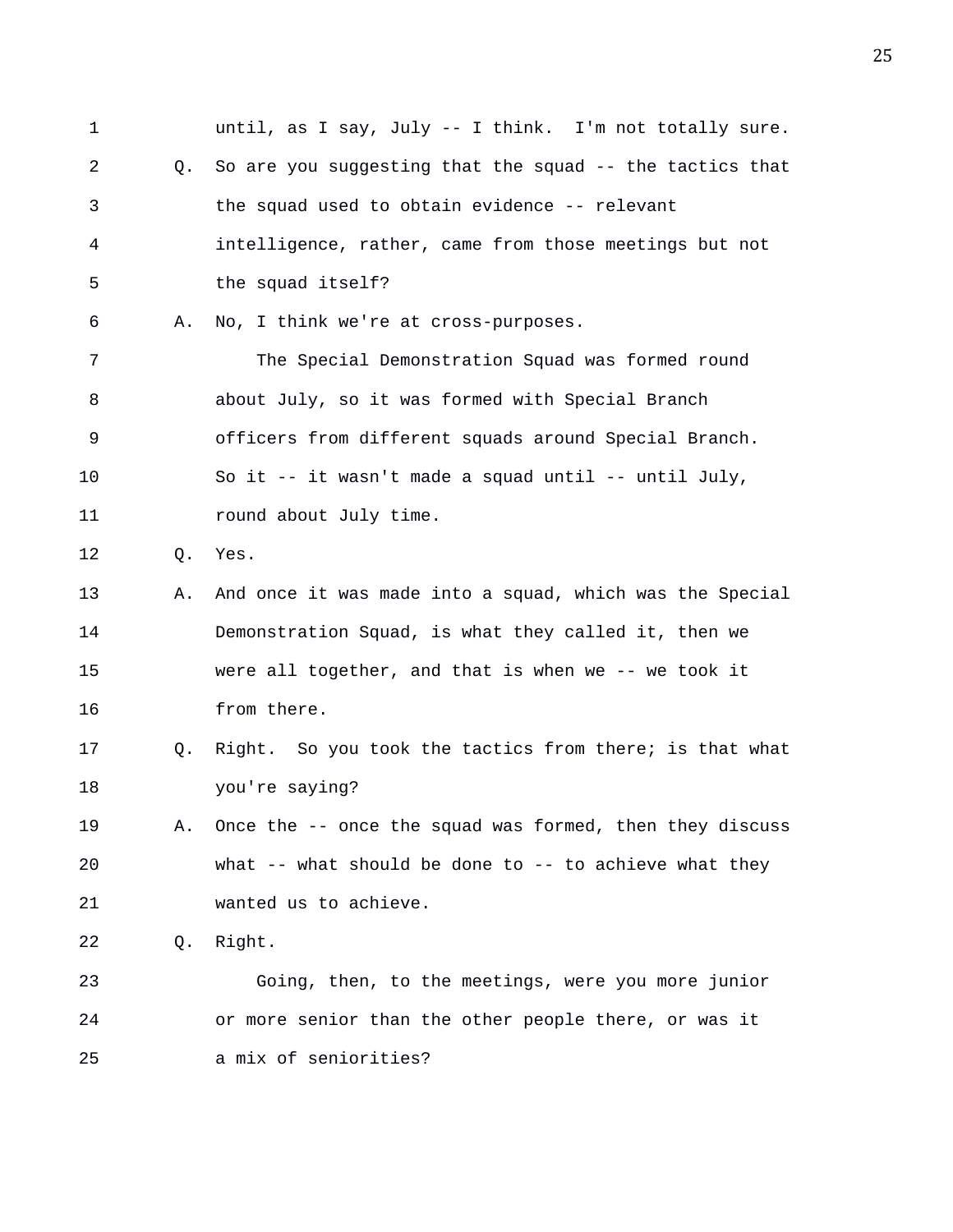1 A. I -- I was -- it was a mix of seniorities. There was 2 Conrad Dixon, who was the chief inspector, there were 3 some inspectors, sergeants and then DCs, of which I was 4 one. And as well as that I was also very new to 5 Special Branch, so I was quite inexperienced. 6 Q. Was Conrad Dixon, to your memory, the most senior 7 officer present? 8 A. Yes, he was. 9 Q. Did you contribute at all to the discussions in these 10 meetings -- these early meetings? 11 A. Not really no. I didn't personally. 12 Q. The tactic that we're discussing is the use of police 13 officers posing as members of groups to obtain 14 intelligence from them. Was there any opposition within 15 these meetings to the idea of using that tactic? 16 A. I don't think so, no. I think it was decided that that 17 was the only way to do the job. It had never -- it 18 wasn't Special Branch policy to do that; it hadn't been 19 done before. But this particular time, they felt -- if 20 we had -- if we -- we weren't to have a repetition of 21 what happened in March, then that was the only way to 22 police the demonstration. 23 Q. You've told us in your witness statement that the risks 24 of becoming an agent provocateur were discussed at these

25 meetings.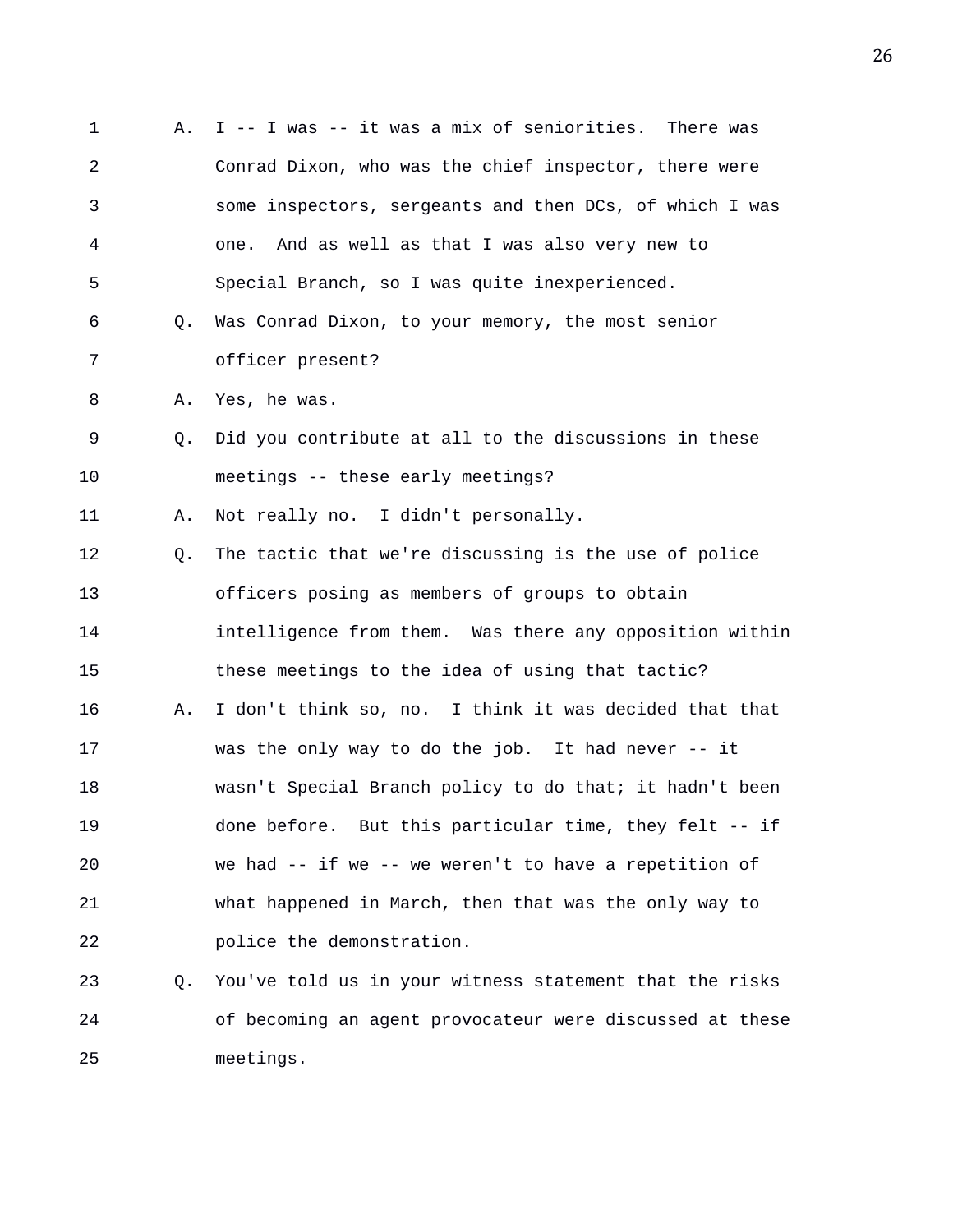- 
- 1 A. Yes, that's correct.
- 2 Q. Can you remember any other possible downsides of using 3 this tactic being discussed at the meetings?
- 4 A. No, I don't think so, no.
- 5 Q. Was the risks of becoming involved in criminal activity, 6 for instance, discussed at all?
- 7 A. No.
- 8 Q. Any concerns mentioned about developing relationships, 9 whether they be personal or sexual, with those being
- 10 reported on?
- 11 A. No, never.
- 12 Q. Were the -- were any concerns about the types of groups 13 being reported on discussed?
- 14 A. No, not to my knowledge.
- 15 Q. Thank you.
- 16 Were, to your memory, any other possible police 17 tactics discussed as a means to obtain the intelligence 18 that were required?
- 19 A. As far as I remember, it was only undercover officers 20 that were -- it was discussed and decided upon. I don't 21 remember -- it -- a lot of it was very casual anyway. 22 It -- it wasn't sort of sitting down in groups; we would 23 talk casually among yourselves. And that is what was 24 decided upon: the only way to find out what was going to 25 happen was to send officers undercover.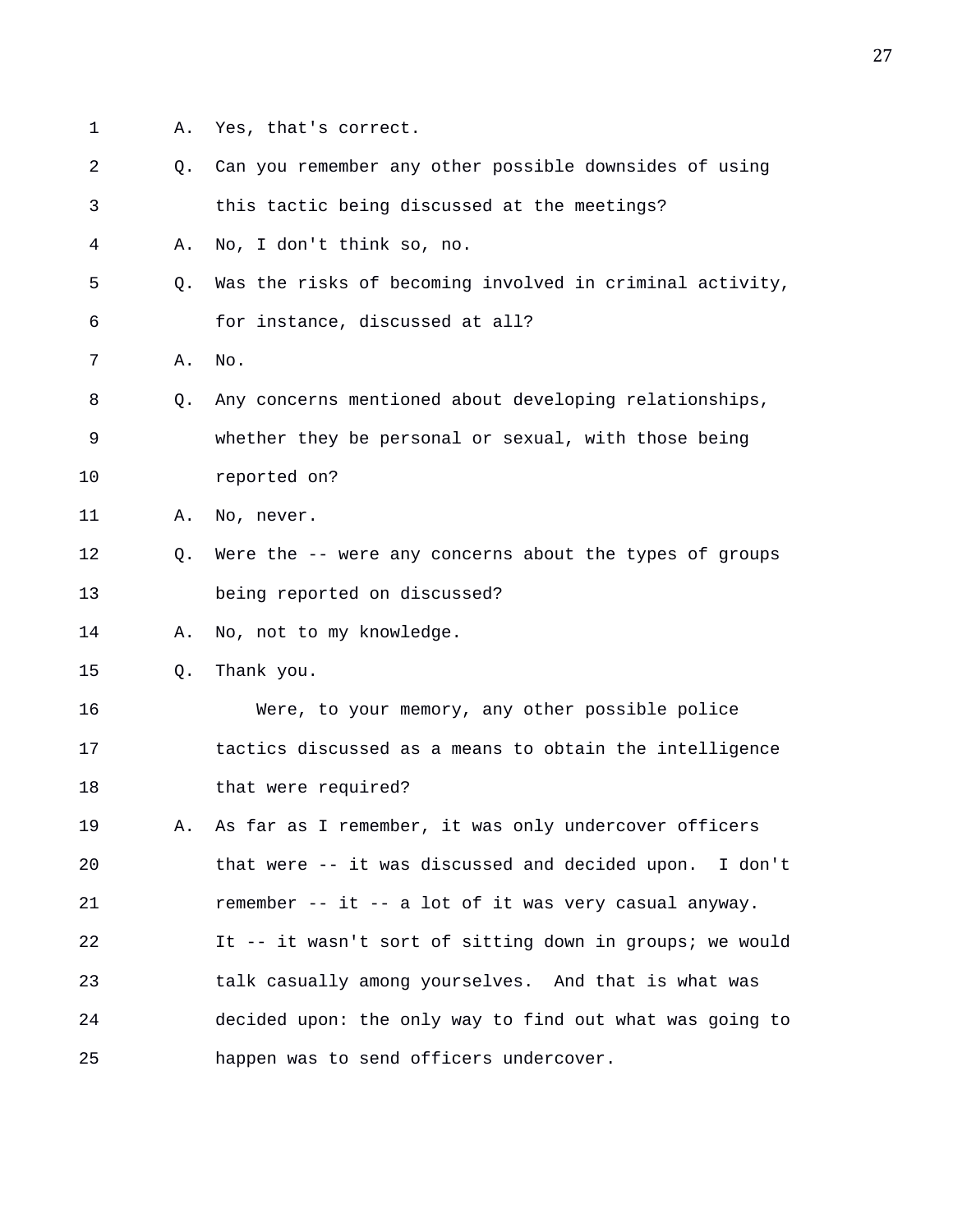1 Q. Thank you.

2 Now, I don't want you to necessarily name anybody, 3 but is it fair to say that most of the people in these 4 meetings ended up on the Special Demonstration Squad, as 5 it later became known? 6 A. You mean officers? 7 Q. Yes, officers, sorry. 8 A. Yeah. 9 Well, they were already on the Special Demonstration 10 Squad. It had been formed by that time. So when -- 11 after it was formed and we were told what it was formed 12 for, then that's when the discussions came up as to what 13 we could do about it. And I should say, there wasn't 14 a lot of time in which to do it, really. 15 Q. Ms Hillier, you've told us, I think, in your witness 16 statement that you were told to attend this meeting, or 17 these meetings, and thereby become a member of 18 the squad. To your knowledge, did anyone volunteer for 19 this role? 20 A. Not to my knowledge, no. 21 Q. Right. 22 Moving on slightly, are you aware whether there was 23 any criteria used by officers when selecting who should 24 become a member of the squad? 25 A. No, I wasn't. None at all.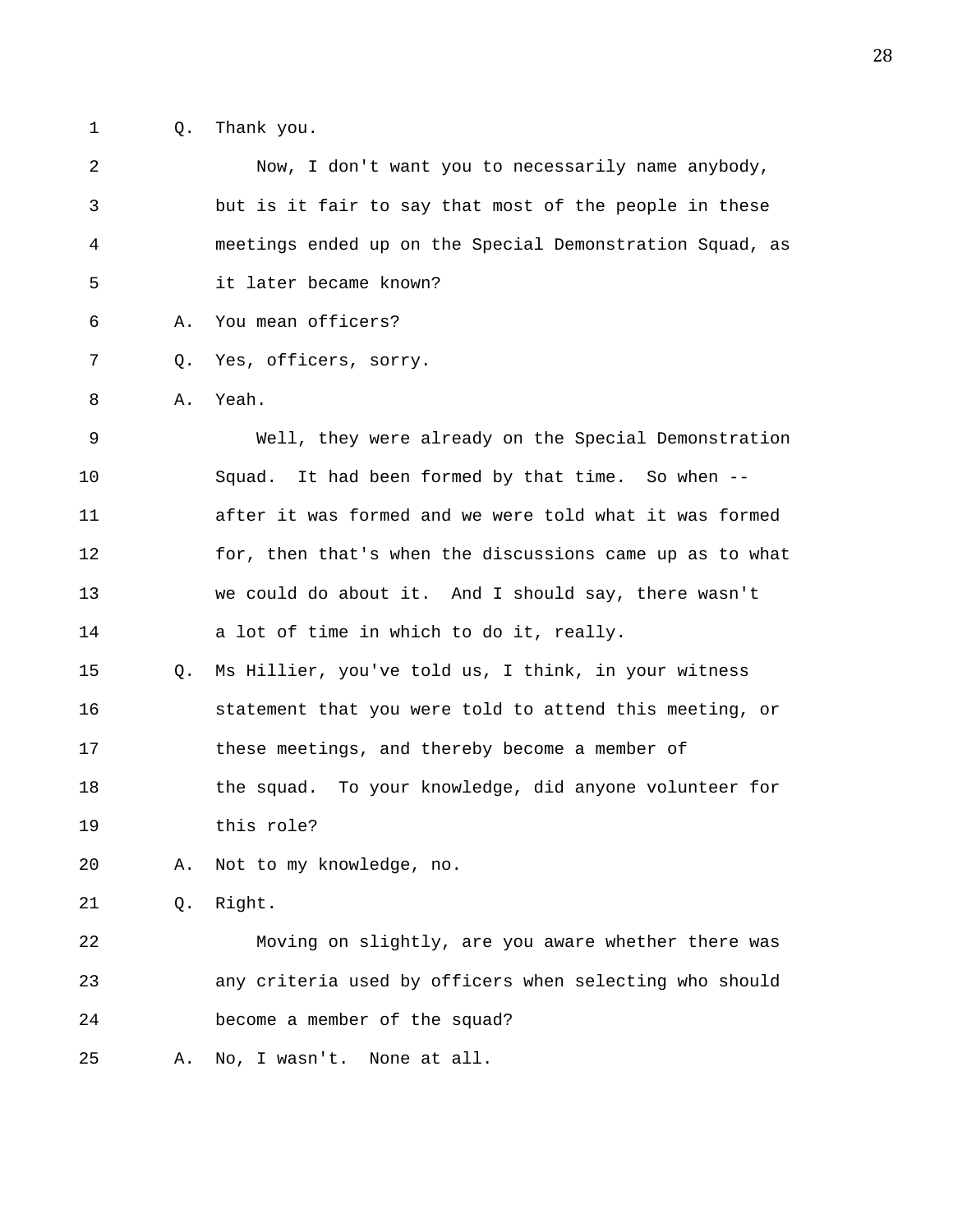1 Q. Now, in your statement -- if we could bring it up, 2 please, that's <MPS-0740760>, and it's page 4, please 3 <MPS-0740760/4>, paragraph 8. 4 You've said this: 5 "I believe the [unit] was set up to try and 6 infiltrate groups so as to better understand what would 7 happen at the planned demonstration in London in 8 October 1968." 9 Ms Hillier, did you understand that the unit's role 10 was limited to intelligence in relation to public order 11 issues only? 12 A. Yes, I think so. I think that's about right. 13 Q. Did you understand that the unit should have any role -- 14 play any role in countering subversion? 15 A. No, it was set up purely for the demonstration, to 16 **police** the demonstration. 17 Q. It's right, isn't it, Ms Hillier, that many of 18 the unit's reports were sent to the Security Service? 19 A. Yes, they were. 20 Q. Did you understand them to have a role in public order 21 policing? 22 A. No, not at all. I don't think so. 23 Q. Thank you. 24 If we could take that down, please, and instead put 25 up document <MPS-0724119>. Thank you.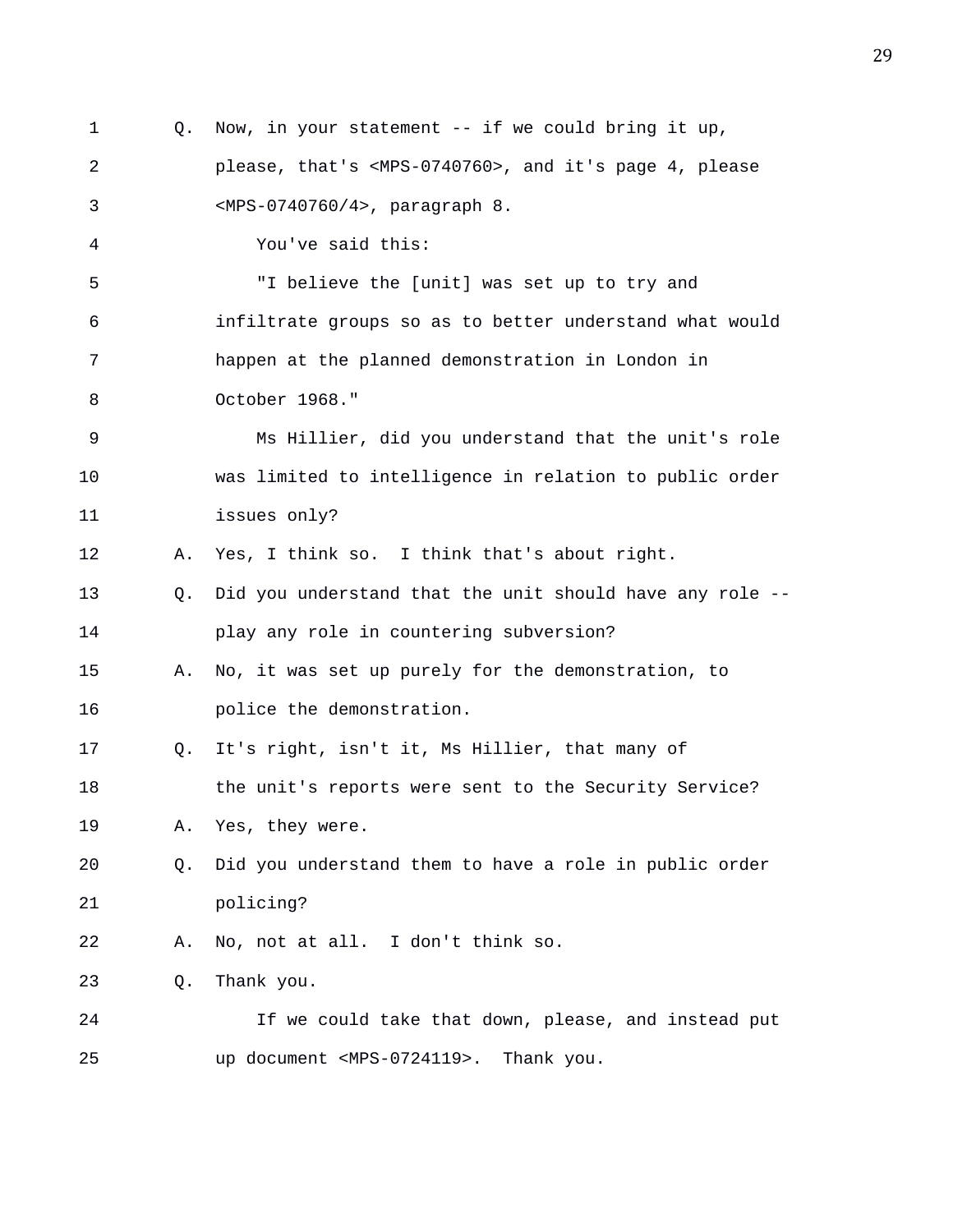1 Now, Ms Hillier, this is a paper which was authored 2 by Conrad Dixon in November of 1968, entitled 3 "Penetration of Extremist Groups". It's a document 4 which I think you've seen before, I hope. 5 Can you just help us, if you can, please. When this 6 document refers to "extremist groups", what would that 7 have been understood to have encompassed back in 1968? 8 A. First, I should say, I don't think I've seen this 9 document before. 10 Extremist people who would use extreme means to gain 11 what -- to gain what they wanted. Would use violence, 12 would use disorder. That's all I would say to that. 13 Q. Okay. 14 Could we go to page 5 of this document, please 15 <MPS-0724119/5>. Thank you. 16 Now, this is a document, as I say, which sets out 17 a template for a unit such as the SDS going forwards 18 after the demonstration, and explains as follows within 19 the first paragraph on this page -- and I will read it 20 out for the transcript: 21 "When we are in a position to obtain evidence about 22 a serious offence arrangements have to be made so that 23 it is obtained by an 'uncommitted' officer, and thus 24 avoid compromising the undercover man. An 'uncommitted' 25 officer is an essential part of the unit; women officers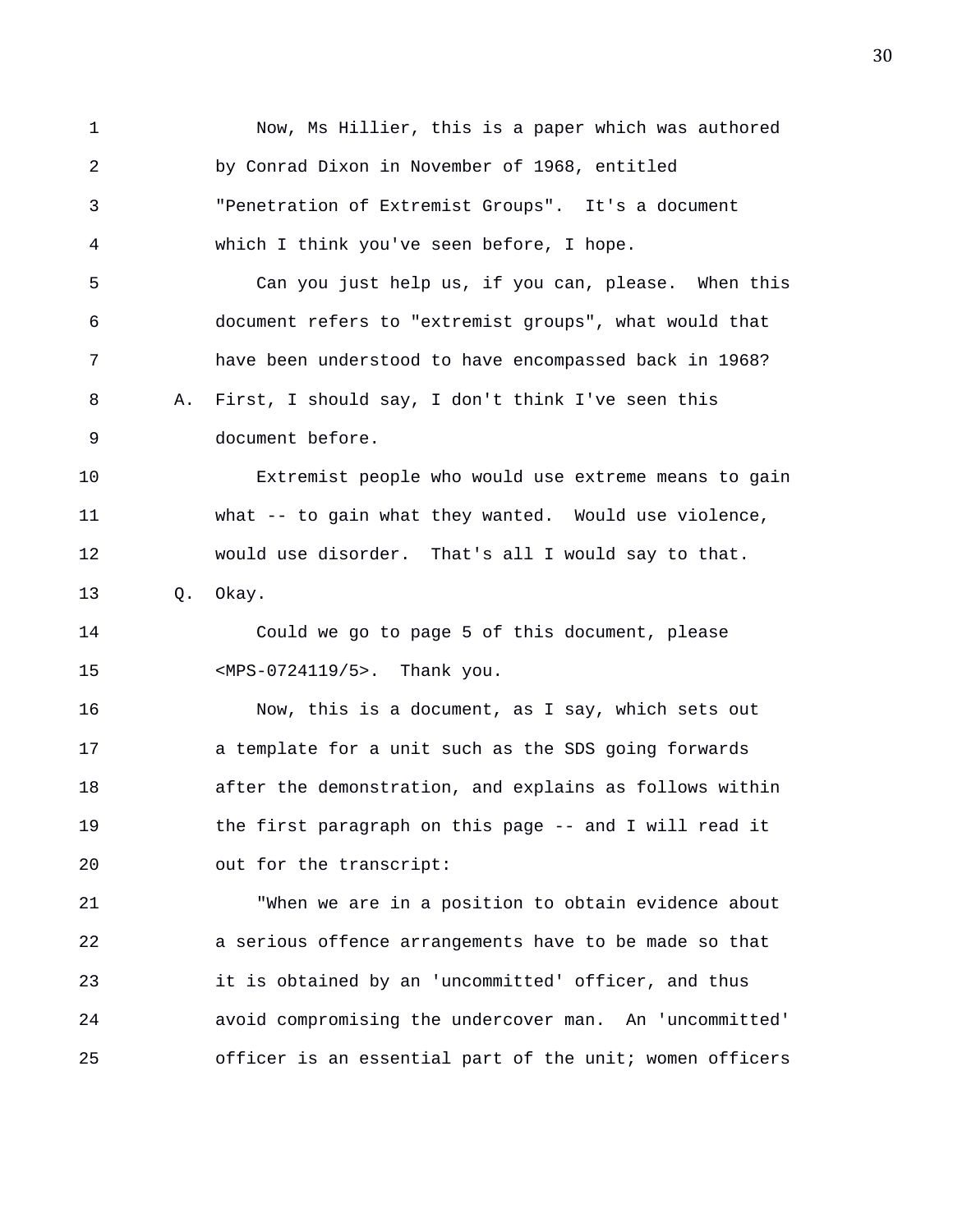1 fill the role extremely well and can be taken to public 2 or private gatherings where the evidence is obtainable 3 with little risk of denunciation." 4 And if we can turn to page 9 of this document, 5 please <MPS-0724119/9> and right at the bottom of that 6 page you can see -- thank you -- Ms Hillier, your name 7 is listed along with a number of others. 8 A. Yes. 9 Q. And in terms of the role, although it's faint and 10 slightly difficult to read, it says: 11 "Liaison with HQ flat and 'uncommitted' officer ..." 12 Now, Ms Hillier, you've explained in your witness 13 statement that you don't recognise this role. Are you 14 able to help us with why it is that you have been 15 ascribed it within this document? 16 A. I have absolutely no idea. "Uncommitted officer" is 17 something I have never seen or heard of before. It was 18 -- it was -- I have seen this document and it was 19 totally new to me. I can't help you at all, I'm sorry. 20 Q. Thank you. 21 Can we take it from that that you were not aware of 22 Helen Crampton, a fellow female -- early female officer 23 within the unit, ever fulfilling this role? 24 A. No, I don't think she ever did. 25 Q. Right.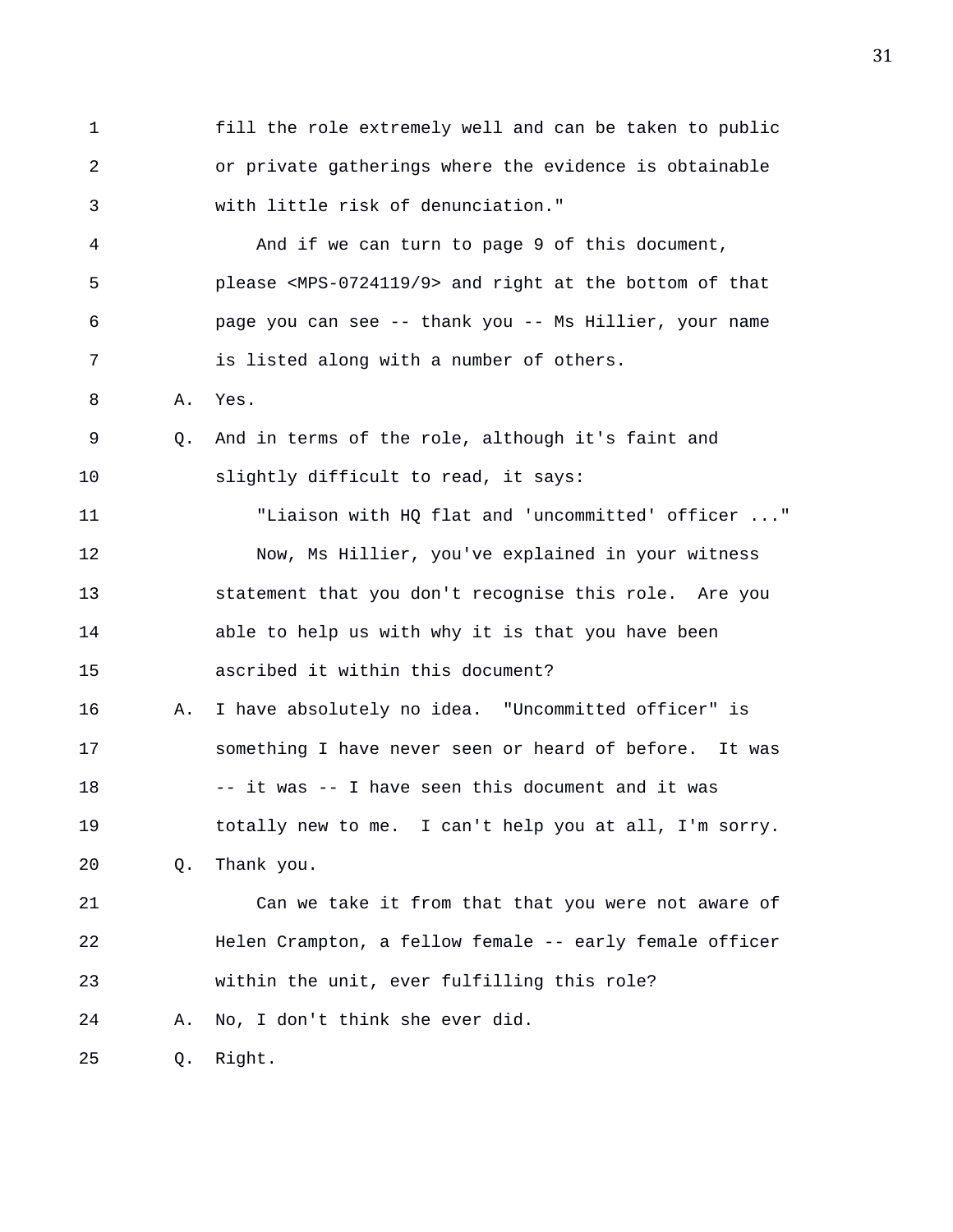| 1  |    | Well, Ms Hillier, are you aware that she gave                         |
|----|----|-----------------------------------------------------------------------|
| 2  |    | evidence, or potentially assisted with a prosecution                  |
| 3  |    | against someone she had reported on from                              |
| 4  |    | the Notting Hill VSC in 1969?                                         |
| 5  | Α. | No, not at all.                                                       |
| 6  | Q. | Okay.                                                                 |
| 7  | Α. | No idea.                                                              |
| 8  | Q. | This related to an incident on 9 October 1968, which was              |
| 9  |    | alleged to have taken place at a Notting Hill VSC                     |
| 10 |    | meeting.                                                              |
| 11 |    | Could we please bring up the document <mps-0739187>.</mps-0739187>    |
| 12 |    | Thank you.                                                            |
| 13 |    | Now, Ms Hillier, this is a report dated the same                      |
| 14 |    | day, 9 October of 1968. And as I say, it is of                        |
| 15 |    | the meeting which took place at the Essex Church Hall,                |
| 16 |    | Palace Gardens, West 8.                                               |
| 17 |    | And if we could turn, please, to the second page of                   |
| 18 |    | this report, <mps-0739187 2="">, right at the bottom --</mps-0739187> |
| 19 |    | thank you -- we can see that this report is signed by                 |
| 20 |    | Helen Crampton on the right, and you are listed as one                |
| 21 |    | of the officers who attended the meeting in question.                 |
| 22 |    | Do you have any memory of an incident whereby                         |
| 23 |    | somebody handed Ms Hillier [sic] a leaflet for which he               |
| 24 |    | was later produced?                                                   |
| 25 | Α. | No, I have no idea -- recollection of that at all.                    |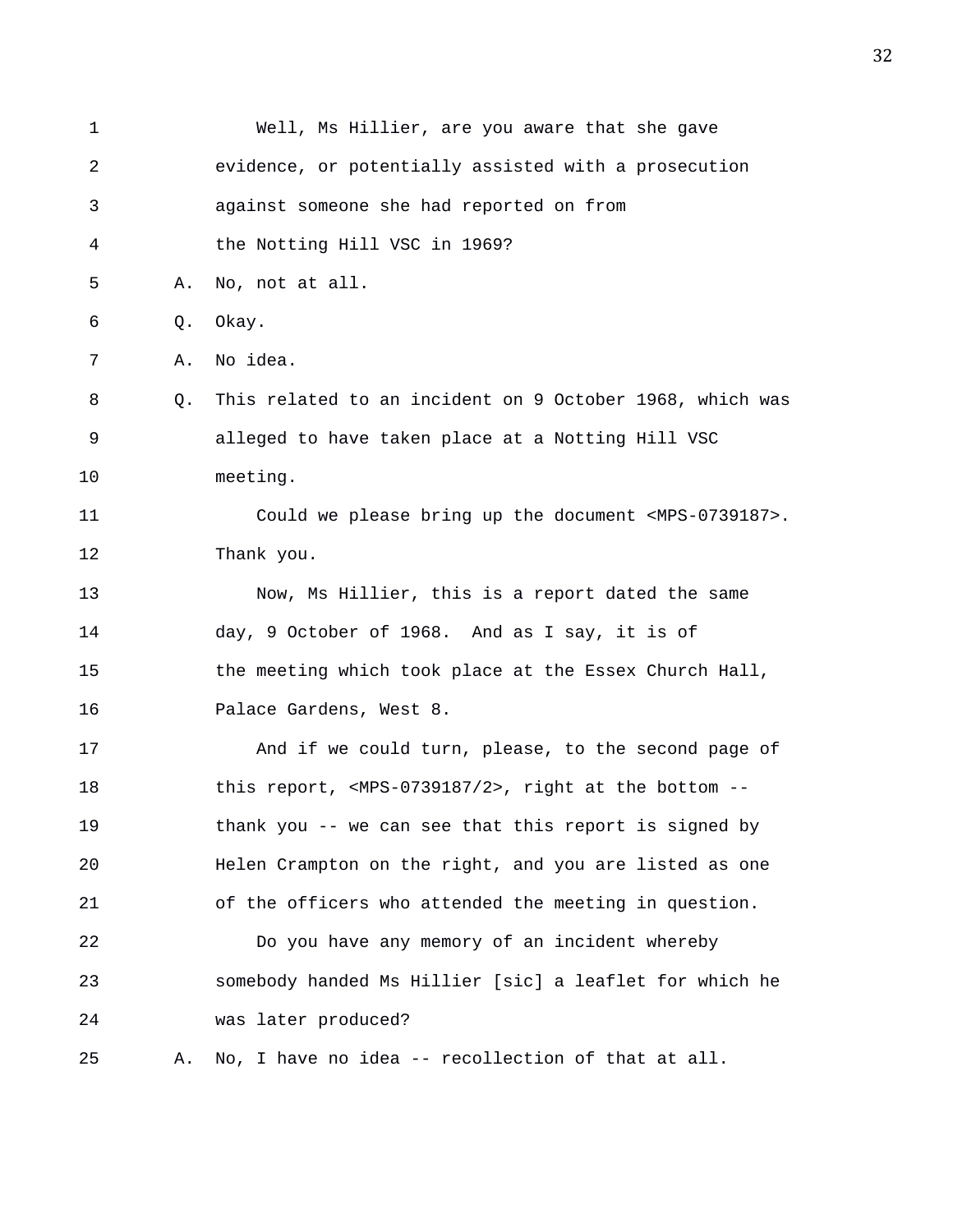1 Q. Were you -- do I take it from that that you were not 2 involved in any way in the prosecution arising from this 3 report? 4 A. No. No, not to my recollection, no. 5 Q. Thank you. 6 Please could we go back to <MPS-0724119>. If we 7 could turn to page 8, please, <MPS-0724119/8>. Thank 8 you. 9 This, Ms Hillier, is the structure within 10 the appendix to this document. And you can see that 11 the structure as envisaged is that a chief inspector 12 sits in charge of the unit with three detective 13 inspectors sitting underneath them with different roles 14 given to them. 15 The detective inspector on the right of the three 16 branches is given the role of "press and liaison". Is 17 that a role that you recognise? 18 A. No, I don't. 19 Q. Can you help us at all, then, with what that means, what 20 that relates to? 21 A. I have never seen this document. I don't know what it 22 means, frankly. It was obviously sent upwards rather 23 than down to me, or people at my level. 24 Q. Does it broadly fit with your understanding of how 25 the unit was structured from the end of 1968 onwards?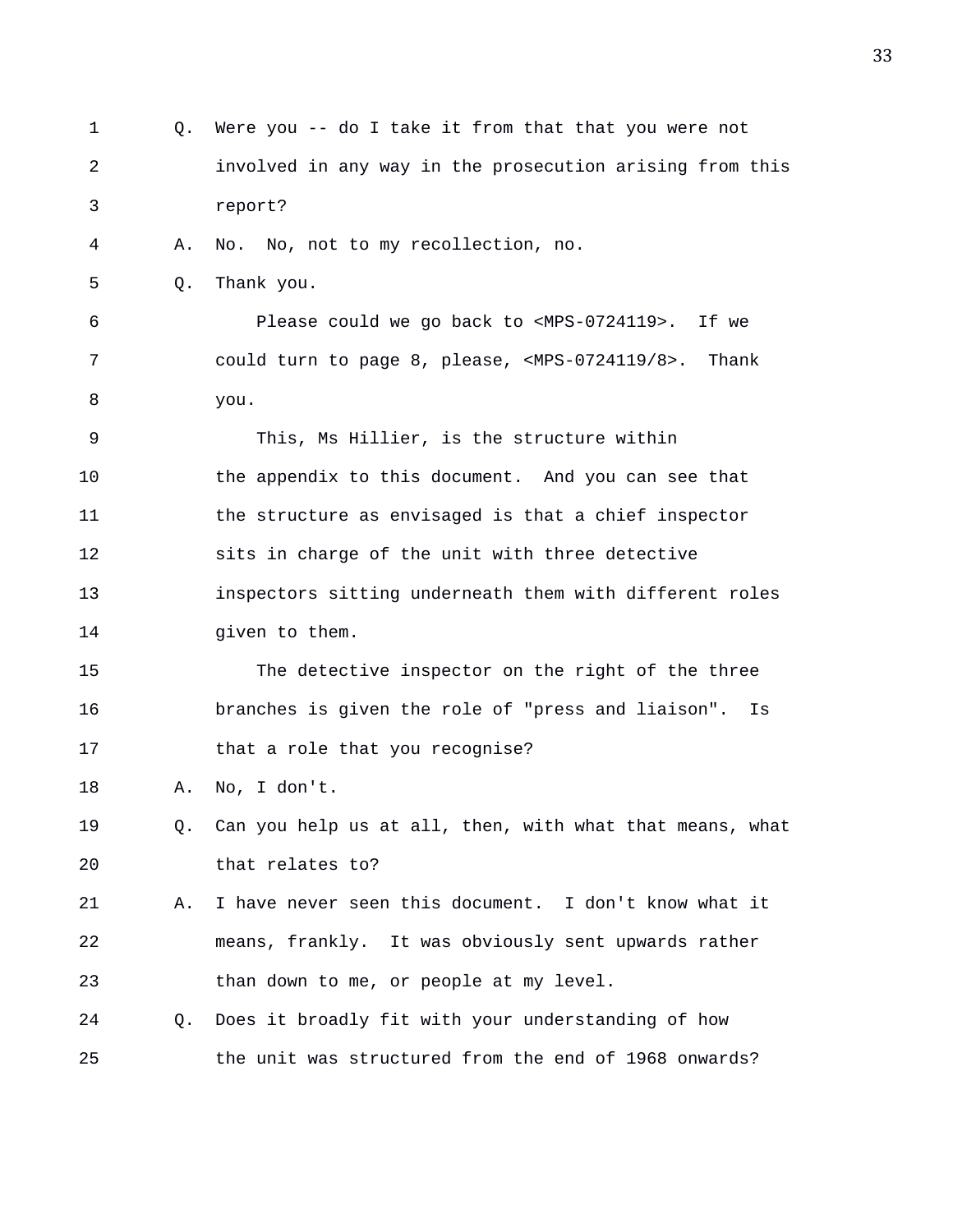- 
- 1 A. Not really, no. Not at all, no.

2 Q. Could we go to page 6 of this document, please, 3 <MPS-0724119/6>. Thank you. If we could just scroll 4 down to the middle of the page. Thank you.

5 Now, Ms Hillier, I will read out a section of text 6 here, just for the transcript. Under the heading "Scope 7 of Activities", the following is written:

8 "The incompetence of the British left is notorious, 9 and officers must take care not to get into a position 10 where they achieve prominence in an organisation through 11 natural ability. A firm line must be drawn between 12 activity as a follower and a leader, and members of 13 the squad should be told in no uncertain terms that they 14 must not take office in a group, chair meetings, draft 15 leaflets, speak in public or initiate activity."

16 Ms Hillier, does that section fit with your 17 understanding of what officers should and shouldn't do 18 when reporting on groups?

19 A. This was never brought to my attention, certainly. All 20 I can say is that after the October '68 demonstration, 21 I was -- only did admin duties. I was in the general 22 office, and all my duties were admin. I didn't go to 23 meetings, so perhaps it wasn't brought to my attention. 24 But that, no, I don't remember.

25 Q. Before the October demonstration when you did go to some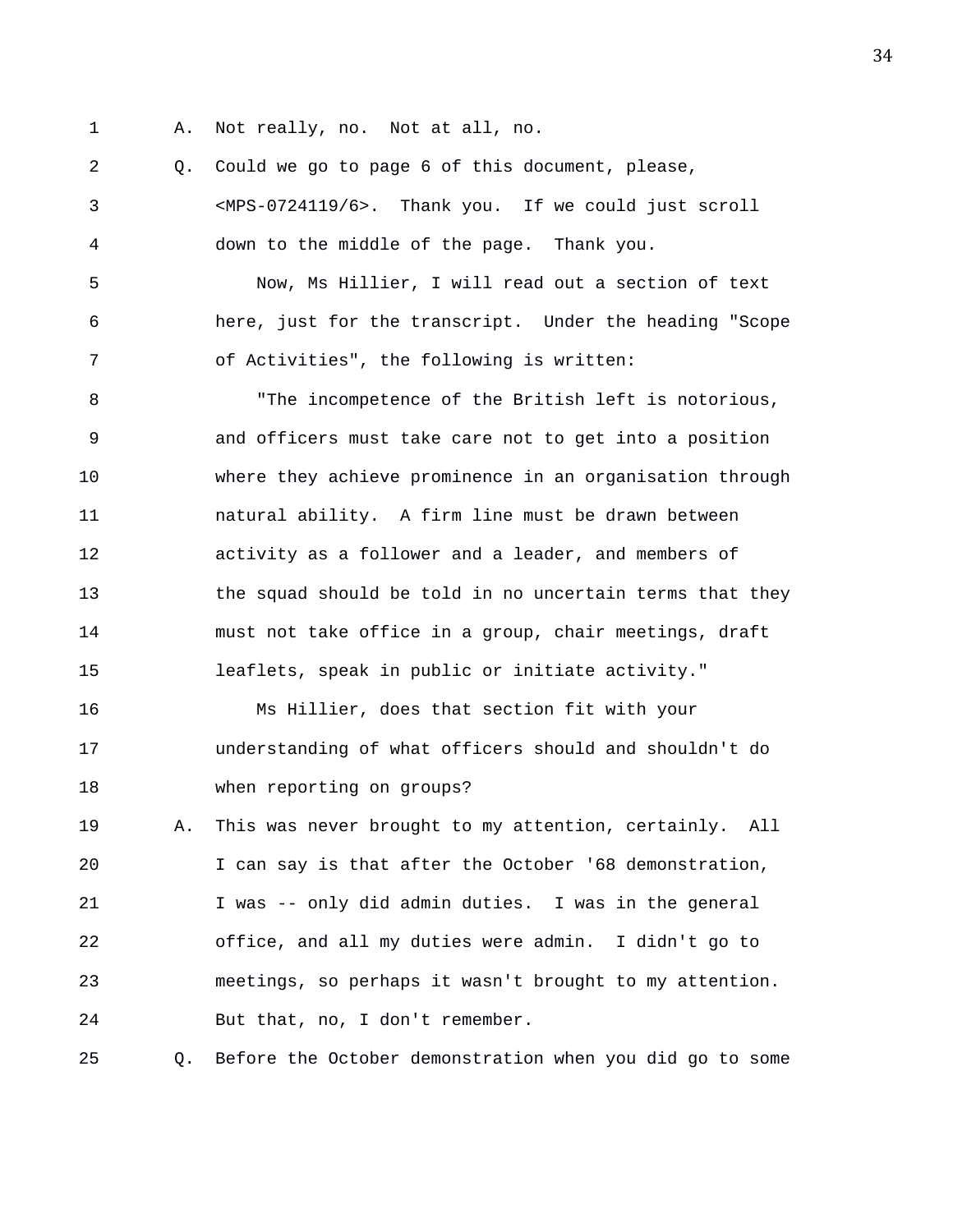1 meetings, which we'll come on to, were you aware as 2 a Special Branch SDS officer that you shouldn't attain 3 positions of leadership within groups? 4 A. It wasn't brought to my attention, no. 5 Q. Did you ever hear of such things happening during your 6 time in the SDS? 7 A. No. 8 Q. Thank you. 9 Now, moving on to a slightly different topic. In 10 your witness statement, you've said that officers didn't 11 really need training as it was all experience -- as you 12 were all experienced officers and knew what you should 13 and should not do. 14 Now, you've told us that you weren't that 15 experienced at that point in time, but were you working 16 with people who were more experienced than you? 17 A. Well, I was an experienced police officer at that 18 particular -- I had ten years' service as a police 19 officer. So I feel that it would -- it would be -- your 20 common sense would tell you there were certain things 21 you -- you should not do. And if -- if it was anything 22 in addition to that, then probably we -- we would have 23 been instructed. But most of it we would have known -- 24 we would known anyway. Instinct would tell you what you 25 shouldn't do and what you should do.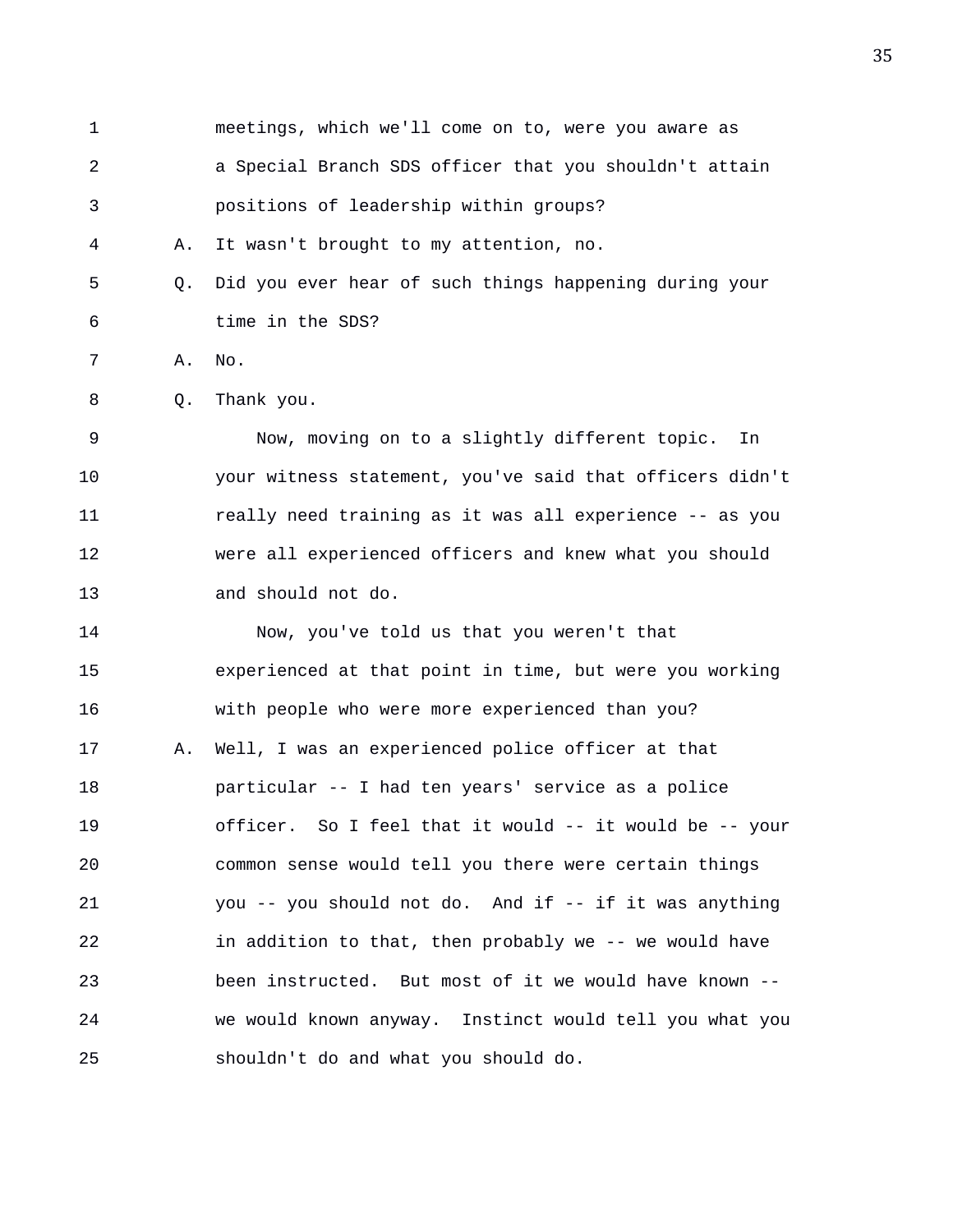| 1  | Q. | Do you, looking back on that time, think that instinct   |
|----|----|----------------------------------------------------------|
| 2  |    | would tell you not to become too involved in people's    |
| 3  |    | personal lives that they were reporting on?              |
| 4  | Α. | Most certainly, yes.                                     |
| 5  | Q. | Would that extend to becoming involved in a sexual       |
| 6  |    | relationship with someone they were reporting on?        |
| 7  | Α. | Certainly, yes.                                          |
| 8  | Q. | How about becoming involved in criminal activity whilst  |
| 9  |    | reporting on a group?                                    |
| 10 | Α. | No, we wouldn't do that.                                 |
| 11 | Q. | How about attending court in a cover identity? Was that  |
| 12 |    | something you would have thought you should or shouldn't |
| 13 |    | do?                                                      |
| 14 | Α. | You shouldn't do that, no.                               |
| 15 | Q. | On this topic, Ms Hillier, were you aware of colleagues  |
| 16 |    | at the time of yours within the unit taking people from  |
| 17 |    | the groups that they were reporting on, often women, out |
| 18 |    | on a date?                                               |
| 19 | Α. | No, I wasn't aware of that.                              |
| 20 | Q. | Thank you.                                               |
| 21 |    | Now, Ms Hillier, moving on to a slightly separate        |
| 22 |    | What was your understanding about what should<br>issue.  |
| 23 |    | and shouldn't be reported in Special Branch reports      |
| 24 |    | about people, individuals? How much detail should        |
| 25 |    | reports have gone into?                                  |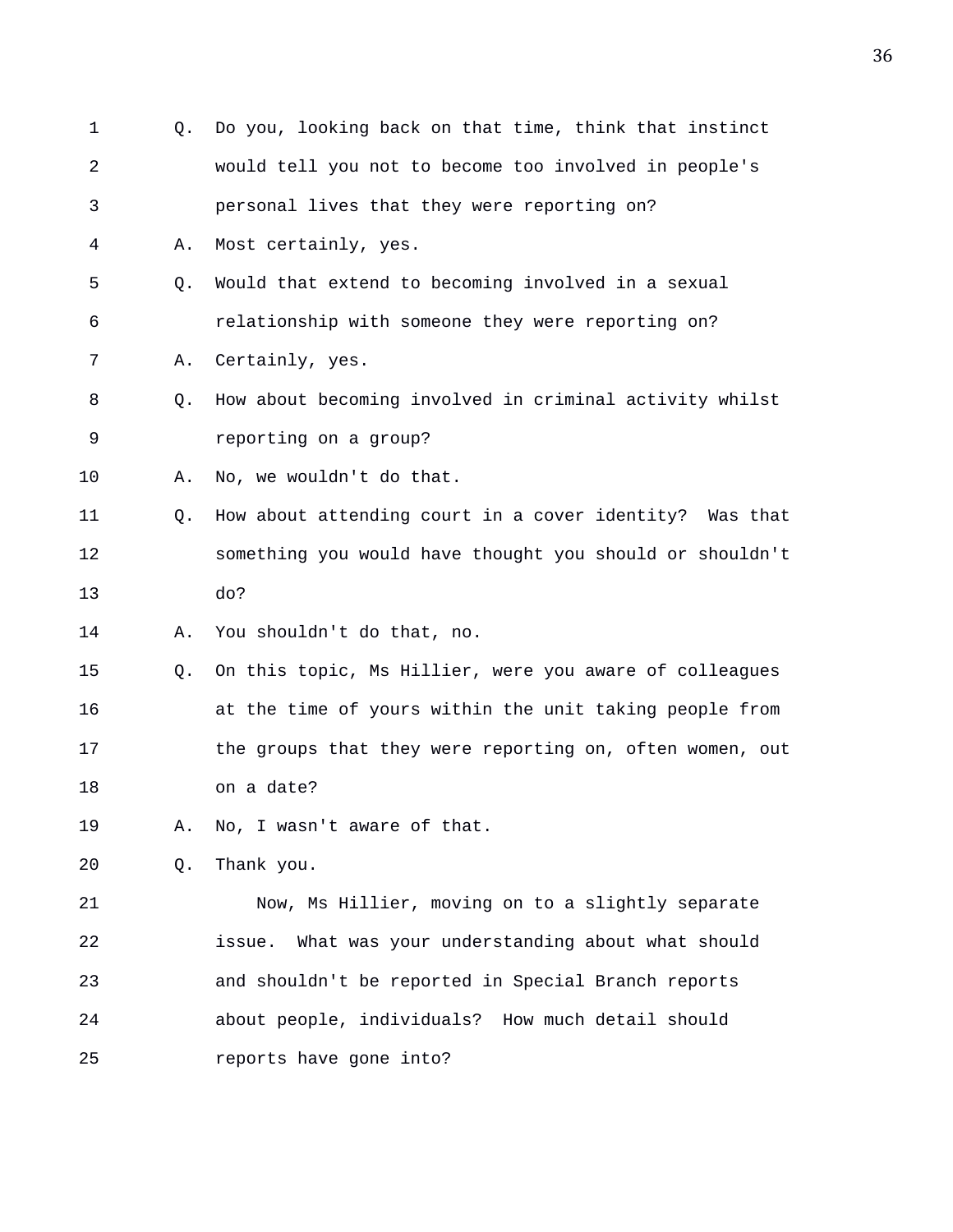1 A. You would go into detail, I presume, that you thought 2 was necessary, on the reasoning you -- if you were 3 writing a report or reporting on what their activities 4 were, then you would go into as much detail as you 5 thought was necessary and needed. 6 Q. Were you given any training on what level of detail 7 should be included in reports? 8 A. Not really. You -- you -- you were given guidance by -- 9 by other officers, especially if you were new in 10 Special Branch, you were told what to do, what not to do 11 and why you were doing it, and you -- you just had to 12 sort of follow your instincts. 13 Q. Were you, to your memory, given any feedback on 14 the contents of the reports that you were involved in 15 submitting? 16 A. I don't remember any feedback, no. 17 Q. Right. 18 Do you remember being instructed, either by your 19 colleagues or your superiors, to filter in any way what 20 was being put into reports? 21 A. No. I don't remember that. 22 Q. Could we please turn to document number <MPS-0732699>. 23 Now, Ms Hillier, this is a report dated 9 April 24 which has been submitted by you on behalf of another 25 officer, and within this report you have detailed, in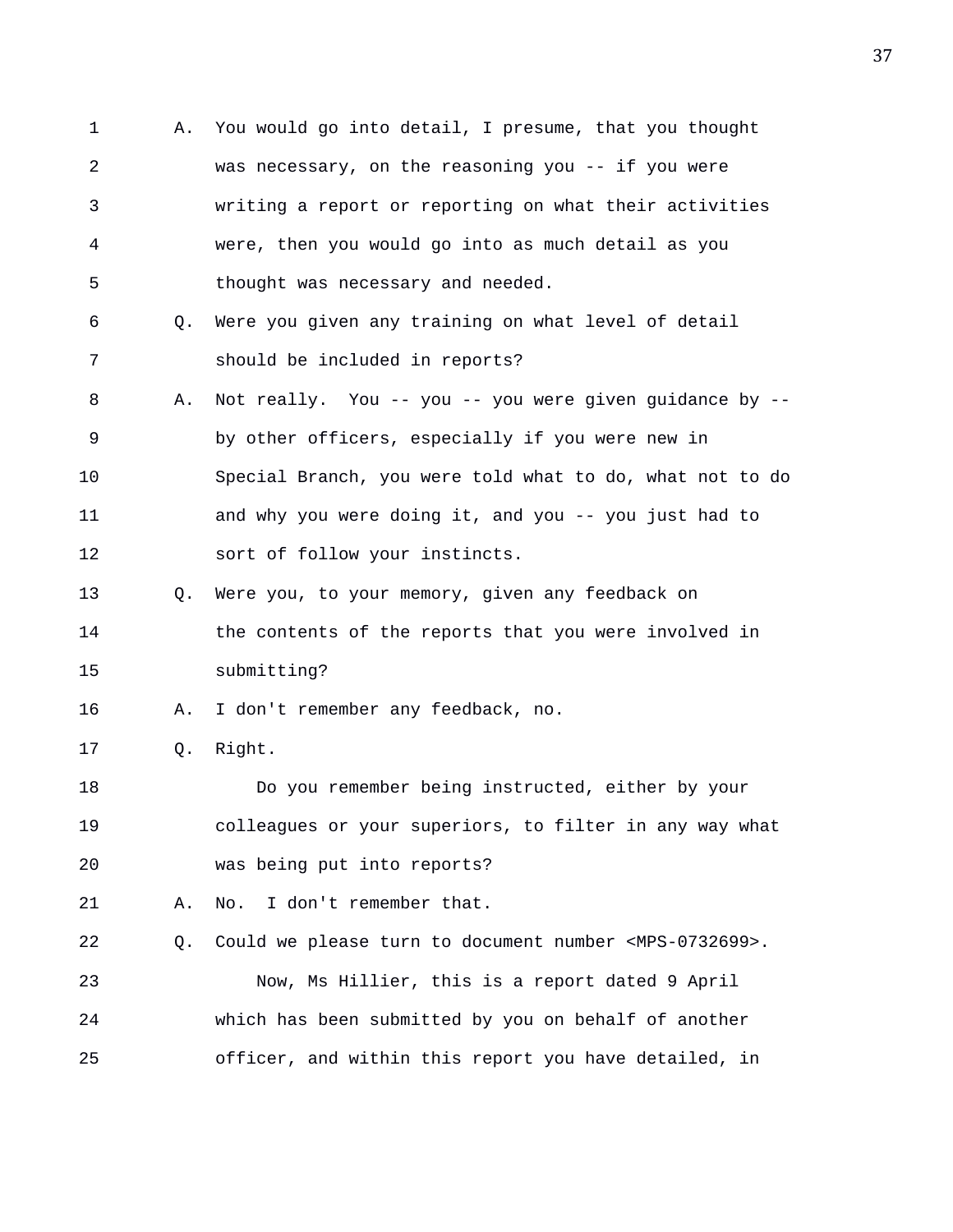1 paragraph 1, an address of somebody and the fact that 2 they are a regular and enthusiastic supporter of 3 the British Vietnam Solidarity Front activities. 4 In paragraph 2 you've explained -- and I'll quote: 5 "She is invariably in the company of [privacy], 6 the chairman of the BVSF, and has made a number of 7 visits to London with him in recent weeks to take part 8 in BVSF demonstrations and meetings." 9 You then go on to provide a description of 10 the person in question. 11 11 If the document goes down, please. 12 We can see, after the description it says: 13 "She is known to me." 14 And then, on the final line: 15 "[privacy] cannot be identified in Special Branch 16 records on the particulars available." 17 Now, Ms Hillier, why were details such as this 18 included within Special Branch reports? 19 A. Well, firstly, may I say, that I probably wrote this -- 20 or typed it, for somebody else. This isn't my report. 21 Often they -- they gave a rough copy and I -- I would -- 22 I would type it up. In fact, I -- I'm presuming this is 23 1969. 24 Q. It is, yes. 25 A. Yes. So at that particular time, I would have been in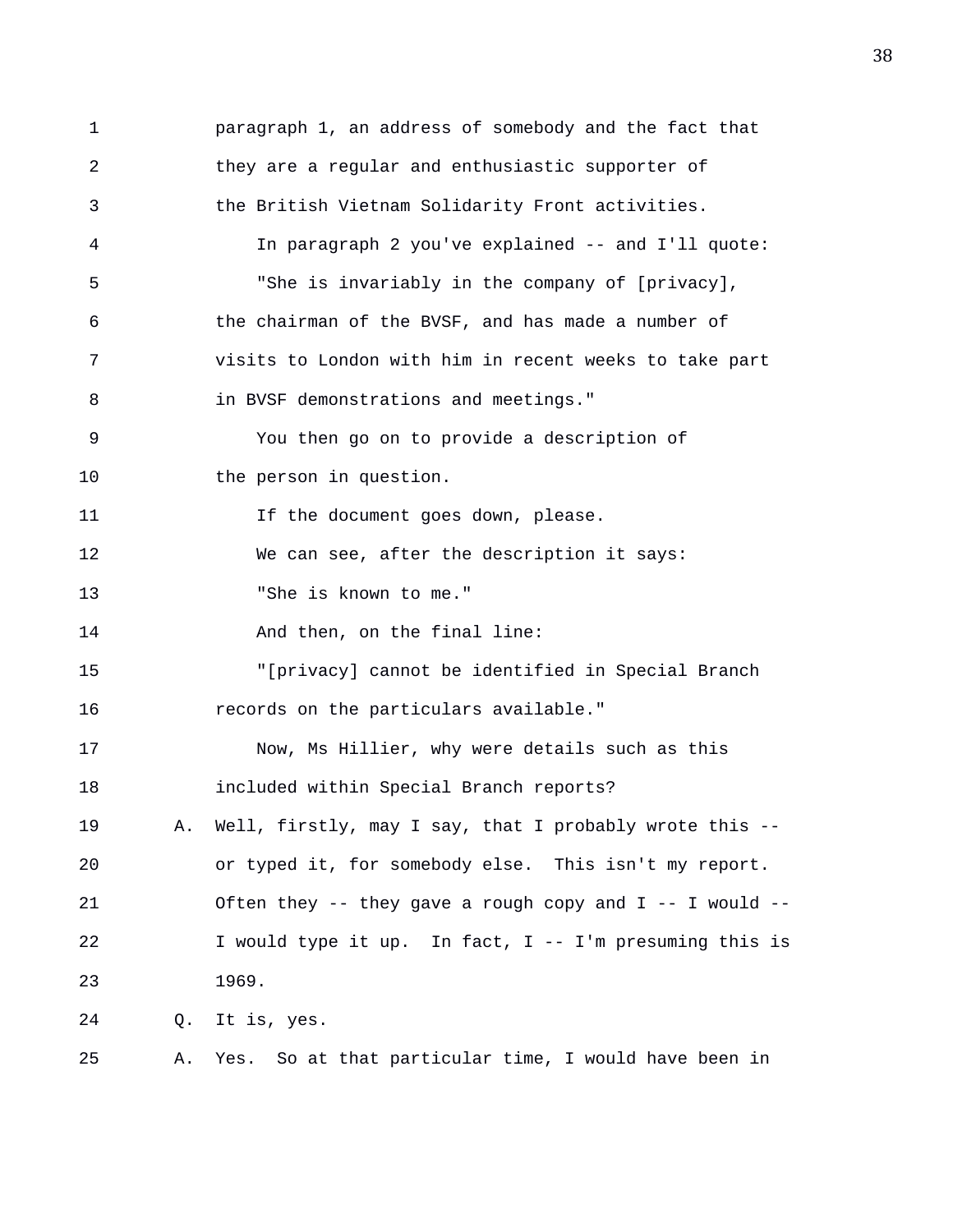1 the office and doing admin work, and the officer 2 concerned would have asked me to type this up and put it 3 in on his behalf. So he obviously thought that this -- 4 what he was putting in was necessary, was useful and it 5 would be -- to somebody. And so he -- he put in 6 the information.

7 Q. Well, Ms Hillier, we can go to another example that you 8 have authored. Please could we bring up <MPS-0722098>, 9 page 186, please <MPS-0722098/186>.

10 Ms Hillier, this is a report from August of 1968 11 that is authored by you. I don't propose to read it 12 out. It identifies a number of people who have been 13 redacted for privacy reasons, and a number of them have 14 dates of birth, addresses and other particulars 15 contained within it.

16 Why would you have included such detail within 17 the report that you submitted?

18 A. Well, I don't recognise the report, and I don't know 19 where the information came from, but it was obviously 20 given to me to -- to do the report. Presumably these 21 were people that were of interest to Special Branch, so 22 they -- it would be added to their file -- dates of 23 birth, addresses, etc -- in case it was needed in 24 the future.

25 But I don't -- I don't recognise the report and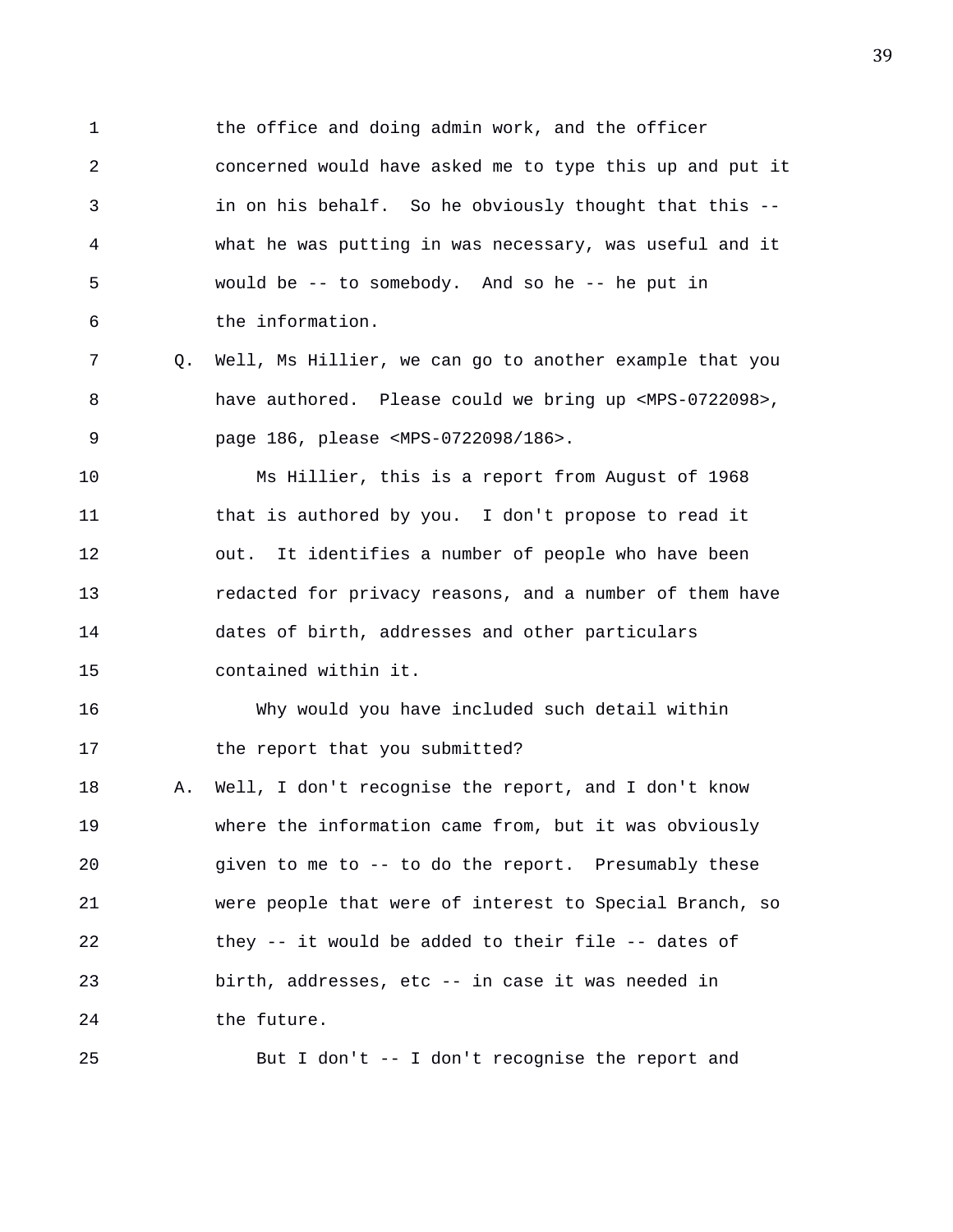1 I had -- I had no dealings with Highgate and Holloway 2 VSC, so I can only assume the information came from 3 somebody else and I -- I just typed it. 4 Q. Thank you. 5 Ms Hillier, is it -- going to your deployment with 6 the SDS, or your involvement with it in the runup to 7 the October 1968 demonstration, before the unit was set 8 up in your time in Special Branch, so we're talking 9 about March to around July 1968, is it right that you 10 tended to attend large public meetings to report -- to 11 provide reporting? 12 A. Yes. 13 Q. Could we go to an example of that, please, at 14 <MPS-0732692>. Thank you. 15 Now, this is a report of 4 April 1968, so not long 16 after you joined Special Branch. 17 A. Yeah. 18 Q. And we can see that by attendance the number is given as 19 "about 110" people. And we can see that Tariq Ali, who 20 is a core participant in this Inquiry, is mentioned as 21 a speaker. 22 And if we could just scroll down to the second half 23 of this page, please, we can see that Ernie Tate, who is 24 also a core participant, is mentioned as someone being 25 identify.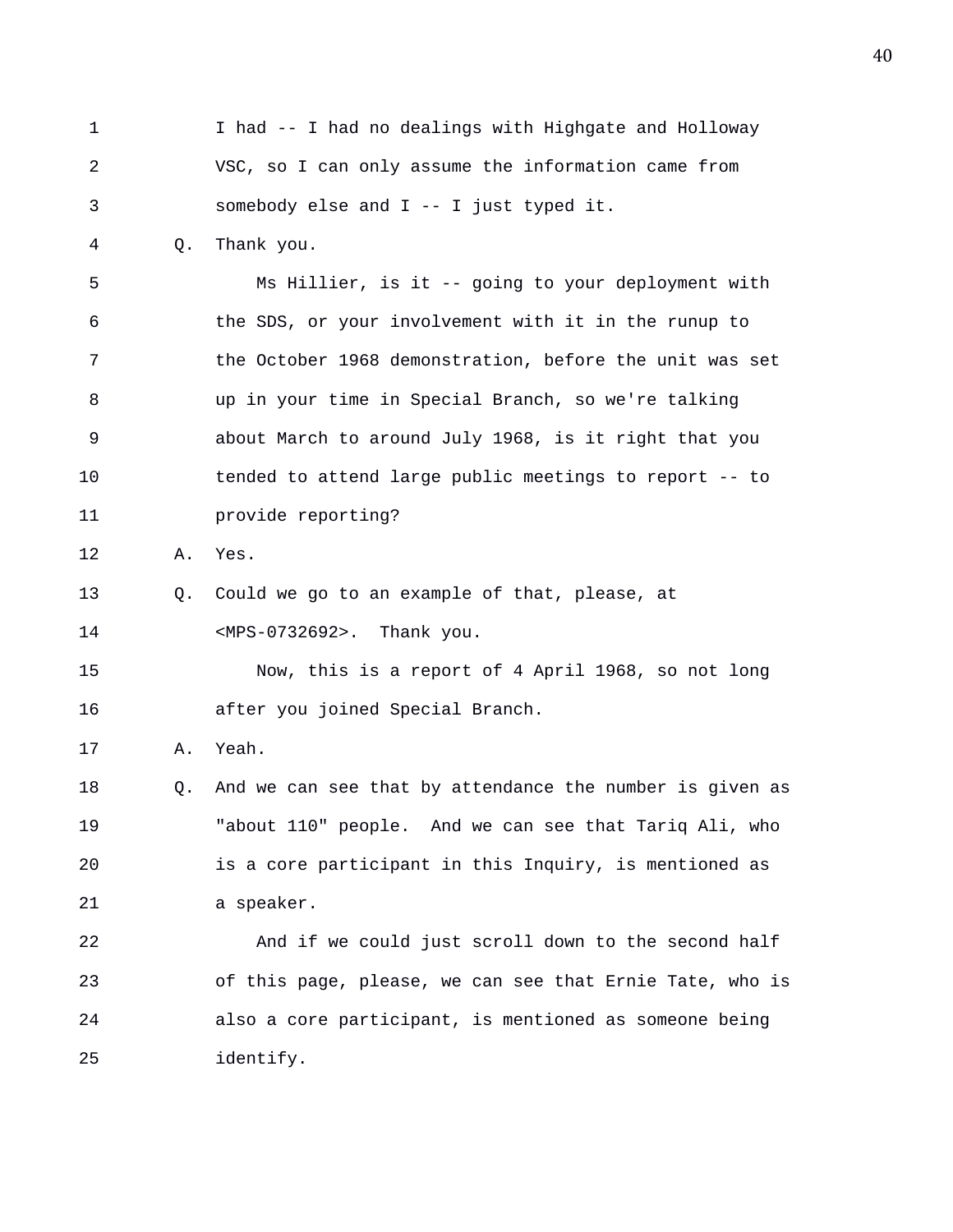1 Now, if we could scroll to the bottom of the page, 2 please, <MPS-0732692/2>, we can see that you attended 3 this meeting with another officer who has the cipher 4 HN342/299.

5 Now, are you able to remember, Ms Hillier, why 6 people such as Tariq Ali or Ernie Tate were of interest 7 to Special Branch?

8 A. They were of interest to Special Branch because they 9 were big names in the Vietnam Solidarity Campaign, and 10 it -- it just -- it made -- made a picture of -- of -- 11 of where they were. They attended this meeting where 12 they would be expected to attend at that meeting.

13 Q. Can we take it from that that your object, as you 14 understood it, was to try and obtain a picture of what 15 was going on in organisations such as this at the time? 16 A. Well, we were trying to get a picture, yes, of what was 17 eqoing on within the VSC, who was -- who was active, who 18 was prominent, who was -- who was making the decisions. 19 Q. You've told us, moving forward in time a little, that 20 once you started working on the SDS, as it later became 21 known, your work didn't really differ much from your 22 work a Special Branch which had immediately preceded it. 23 To your knowledge, did the work that other officers 24 undertook differ significantly?

25 A. I don't think so. The SDS was another squad within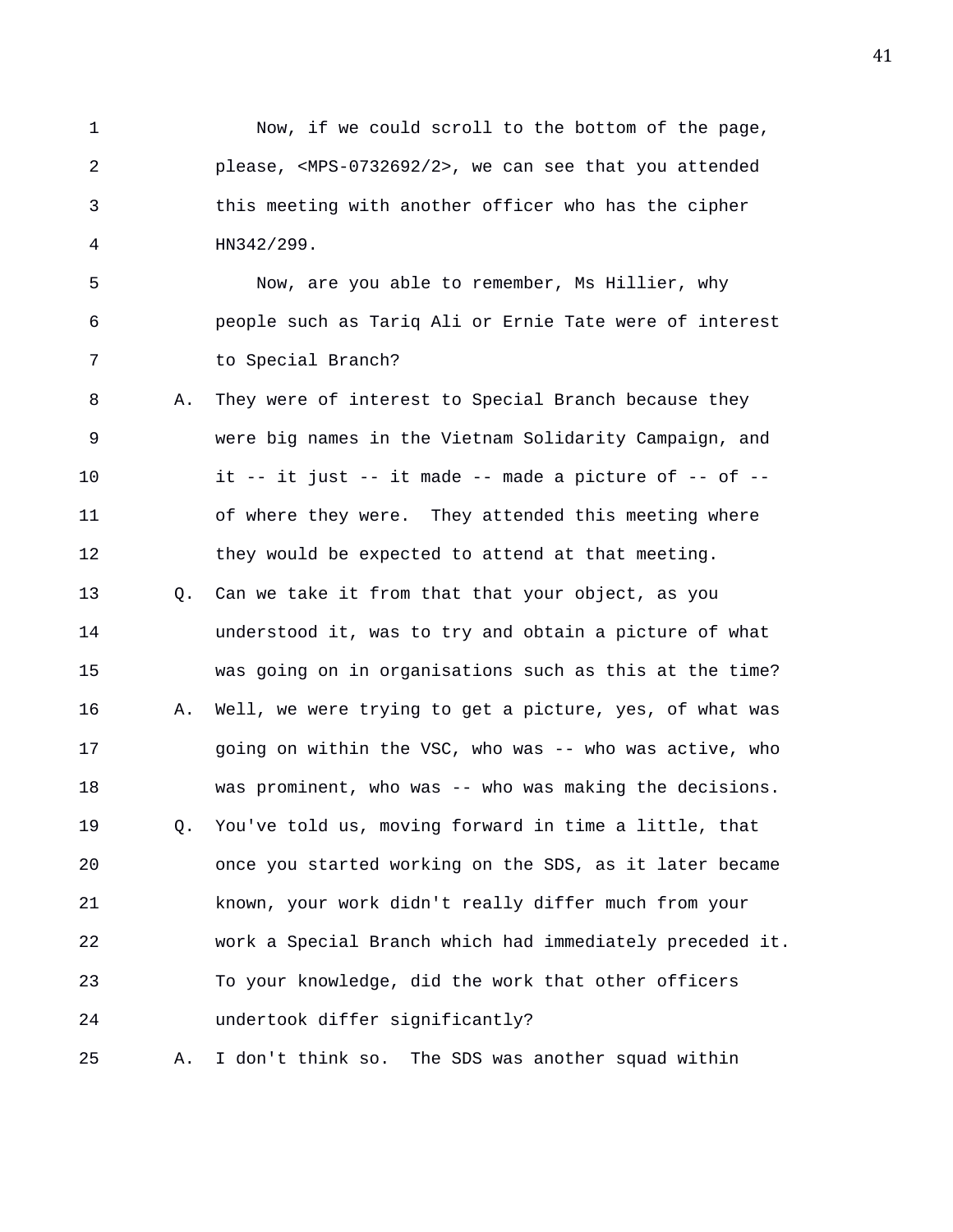1 Special Branch.

2 Q. That being the case, what was thought to be 3 the advantage to reporting on groups in an undercover 4 identity? 5 A. Well, if you were undercover, then they didn't -- you -- 6 you became a member, you -- you got in with the group, 7 you attended private meetings as opposed to public 8 meetings, and you -- you got to know what was -- what 9 was actually being planned. Information that you would 10 never have -- get at a public meeting. 11 Q. It's right, I think, that the reports that we have 12 obtained that you were involved in detail accounts of 13 what happened at public meetings, both before and after 14 your involvement in the SDS; is that right? 15 A. That's right, yes. 16 Q. To your memory, were the groups that you were reporting 17 on, specifically the Notting Hill VSC, which we'll come 18 to, doing things secretly, out of public view? 19 A. I think they were, yes. I mean, I don't know 20 personally, but I think, yes. They were planning -- 21 they were making plans for the demonstration that -- 22 that weren't generally known. You know, the general 23 public weren't made privy to. 24 Q. In your view, before I turn to some specific examples,

25 was the SDS able to obtain intelligence which would have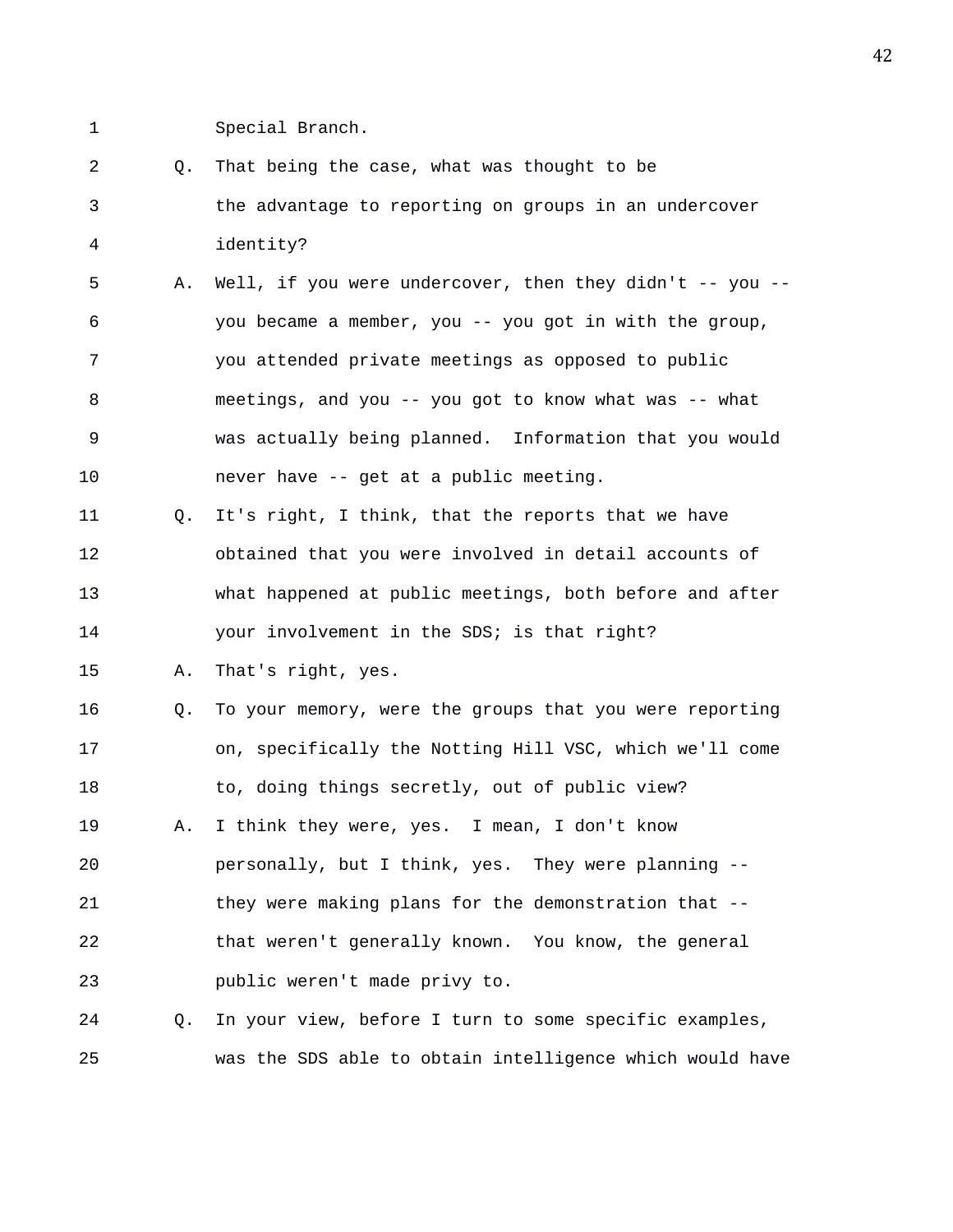1 been otherwise unavailable to Special Branch?

## 2 A. Oh, I think so, yes.

| 3  | Q. | Turning, then, to your specific involvement reporting on |
|----|----|----------------------------------------------------------|
| 4  |    | the SDS, you've told us, as I've said, that your role    |
| 5  |    | didn't change very much between before and after you     |
| 6  |    | reported on the SDS, or rather before and during. Would  |
| 7  |    | you have given a cover name, for instance, if you had    |
| 8  |    | been asked at a meeting what your name was?              |
| 9  | Α. | I wouldn't have given my real name, no.                  |
| 10 | Q. | So you would have given a ?                              |
| 11 | Α. | I would have given a cover name, yes.                    |
| 12 | Q. | Would you have given a cover job if you had been so      |
| 13 |    | asked at a meeting?                                      |
| 14 | Α. | Yes.                                                     |
| 15 | Q. | And would that have differed from what you would have    |
| 16 |    | done before you started reporting with the SDS?          |
| 17 | Α. | No, it would be exactly the same.                        |
| 18 | Q. | Now, turning to, then, the SDS and your involvement in   |
| 19 |    | it from the start, you've told us in your statement that |
| 20 |    | you were involved in -- with Helen Crampton in setting   |
| 21 |    | up a cover -- a flat for the SDS. At this location, did  |
| 22 |    | you become aware that others within the unit were        |
| 23 |    | reporting on the VSC?                                    |
| 24 | Α. | I'm sorry, I don't quite understand the question.        |
| 25 | Q. | I'll -- my mistake. I'll ask it another way.             |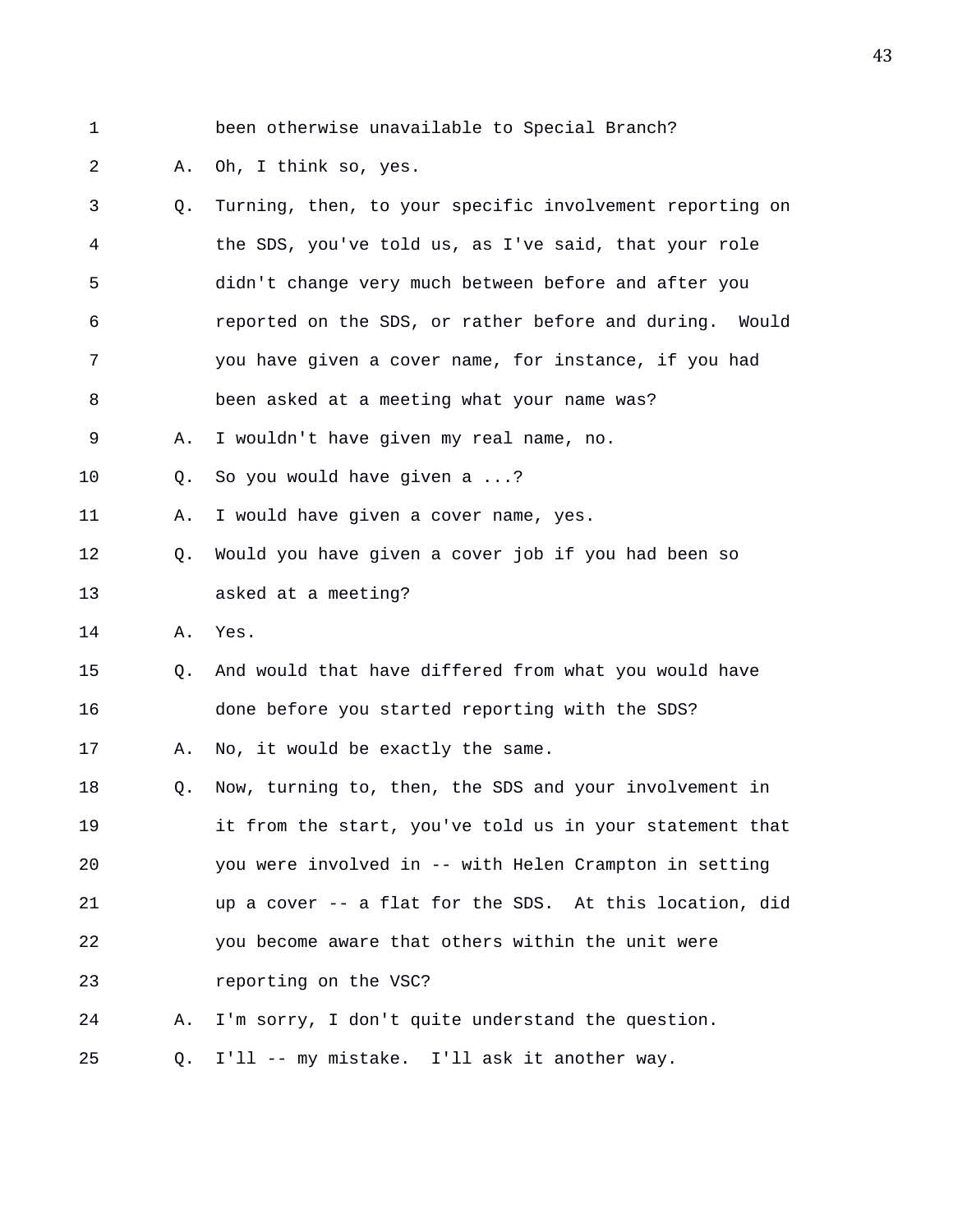| $\mathbf 1$ |    | Did you become aware that other people within           |
|-------------|----|---------------------------------------------------------|
| 2           |    | the unit were reporting on the VSC as well as those you |
| 3           |    | were attending meetings with?                           |
| 4           | Α. | Oh yes.                                                 |
| 5           | Q. | Was it discussed?                                       |
| 6           | Α. | Within the -- within the SDS?                           |
| 7           | Q. | Yes.                                                    |
| 8           | Α. | Probably, yes. In fact -- you mean                      |
| 9           |    | the undercover officers, do you, in particular?         |
| 10          | Q. | Yes, I do.                                              |
| 11          | Α. | Yes, it would be discussed, because they wouldn't do    |
| 12          |    | a report, so they would let us -- Helen Crampton and    |
| 13          |    | myself, they would tell us who was there and fill in -- |
| 14          |    | fill in the blanks that we didn't know.                 |
| 15          | Q. | Were you given any training by those within the unit or |
| 16          |    | outside of it about the groups that you were reporting  |
| 17          |    | on?                                                     |
| 18          | Α. | Yes, we were.                                           |
| 19          | Q. | And what did this training consist of?                  |
| 20          | Α. | Well, it -- it was general discussion. If -- you -- it  |
| 21          |    | was all political. If you -- if you -- if you didn't    |
| 22          |    | know what the politics were, they would -- you know,    |
| 23          |    | there were people there who did know. And it -- it was  |
| 24          |    | -- we didn't go to lectures and that sort of thing, but |
| 25          |    | it was just general conversation. We were -- we were    |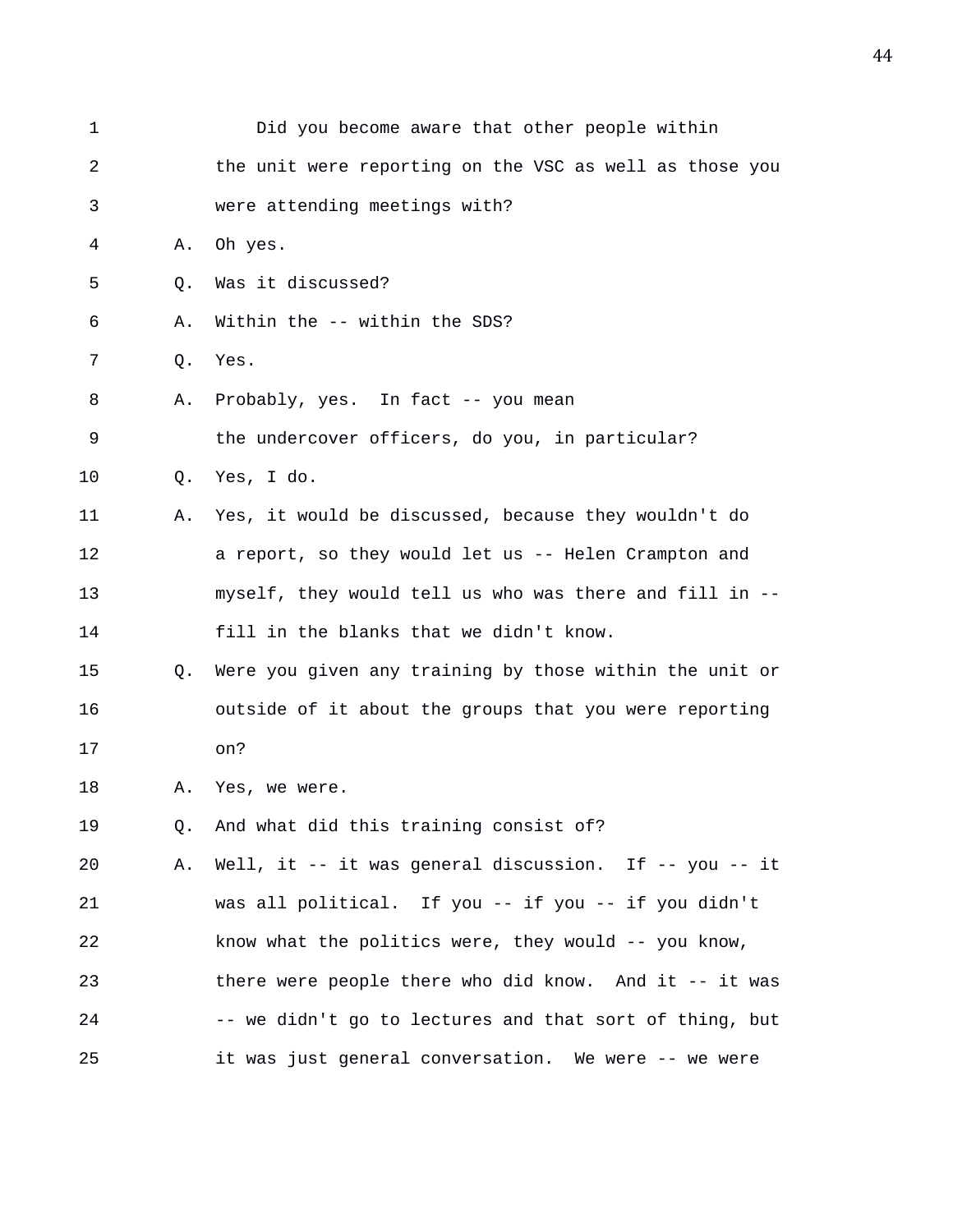1 all told exactly what was going on. 2 Q. So would it be fair to say that it was informal -- 3 A. Informal, yes. 4 Q. Okay. 5 And do you remember any informal training or formal 6 training by those around you on how to undertake 7 a deployment into these groups? 8 A. No, you didn't have training, but there were plenty of 9 people to ask, because -- once the SDS was formed, 10 because we were a small group of people. So I should 11 think general conversation. But I didn't go to that 12 many meetings, so it didn't really apply to me. I -- 13 I went to very few meetings. 14 Q. Well, let's come on to those then. Were you aware of 15 the Notting Hill VSC before you went to some of their 16 meetings? 17 A. Not really, no. Not until I was told to go. 18 Q. So you weren't given any briefings -- 19 A. No. 20 Q. -- either formal or otherwise on them? 21 A. Probably in -- probably informal. I can't say no 22 I wasn't, it was too long ago. But any briefings, they 23 would have been informal. 24 Q. What was your role in attending these meetings? 25 A. I went -- always went with Helen Crampton. The two of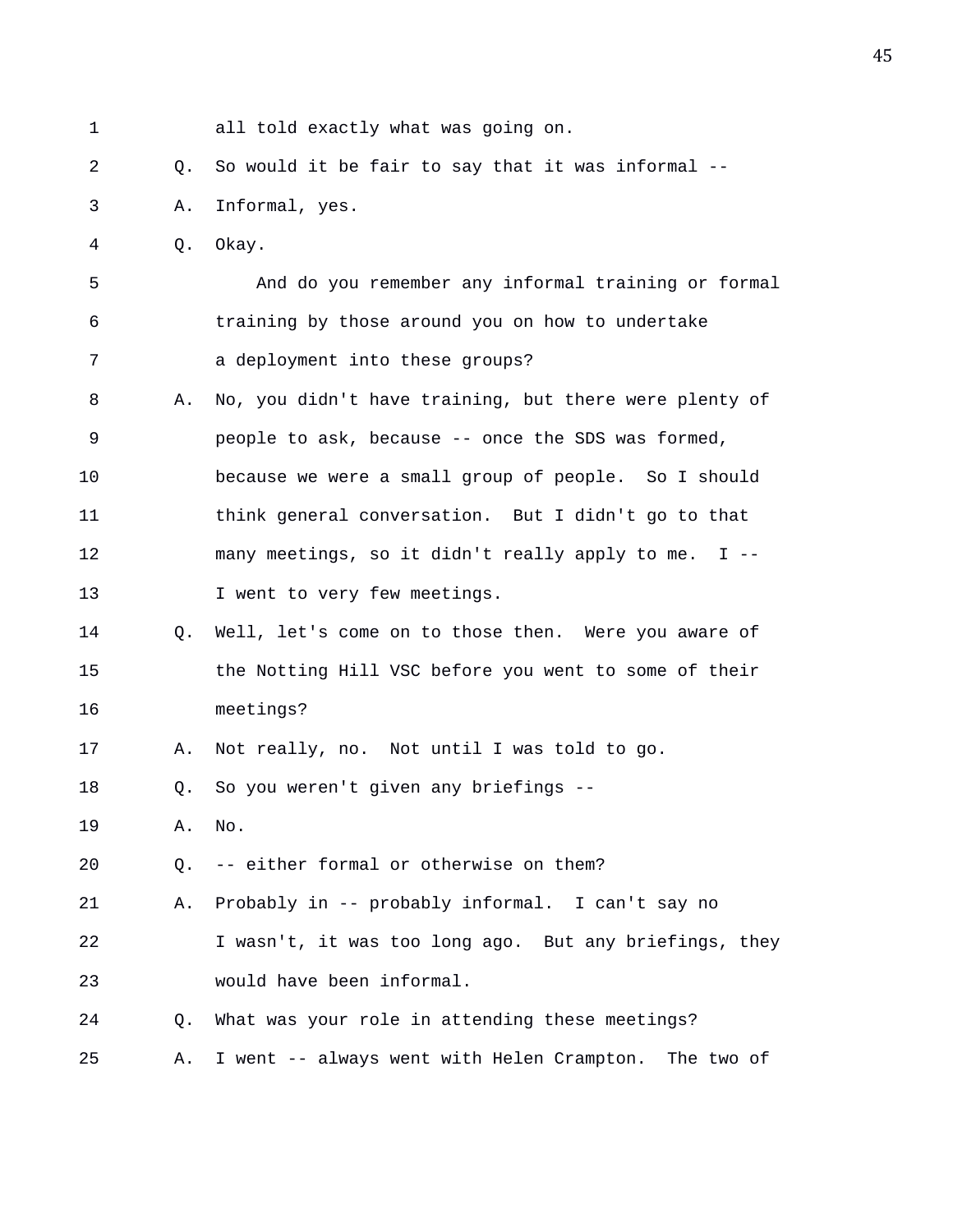1 us always went together.

| 2  |    | And probably because it looked -- two women going            |
|----|----|--------------------------------------------------------------|
| 3  |    | in, it was more acceptable. And we just went in,             |
| 4  |    | listened to what was being said; any leaflets that were      |
| 5  |    | there being distributed, we would take leaflets. And         |
| 6  |    | that -- that would be it.                                    |
| 7  | Q. | Were you given any instruction or guidance on what to        |
| 8  |    | look out for, what to report on?                             |
| 9  | Α. | No, not really, no.                                          |
| 10 | Q. | You've told us that you attended with Helen Crampton.        |
| 11 |    | It's right, isn't it, that you had in fact attended,         |
| 12 |    | before you joined the Special Demonstration Squad, some      |
| 13 |    | meetings -- or a meeting -- at least one -- on your own?     |
| 14 | Α. | I think there was just one. I'm not sure.                    |
| 15 | О. | In your view, do you have any idea why a slightly            |
| 16 |    | different tack was taken with your involvement on            |
| 17 |    | the SDS? Why was it that you weren't sent on your own?       |
| 18 | Α. | I don't know. That is the short -- the only answer           |
| 19 |    | I can give you. I don't know why I wasn't sent on my         |
| 20 |    | own. Probably because I -- I wasn't experienced enough.      |
| 21 | Q. | Right.                                                       |
| 22 |    | Can we go, please, to an example of one of these             |
| 23 |    | meetings at document <mps-0730070>. Thank you.</mps-0730070> |
| 24 |    | This is a meeting of the 16 October of 1968 that you         |
| 25 |    | attended, along with some others that we'll come on to.      |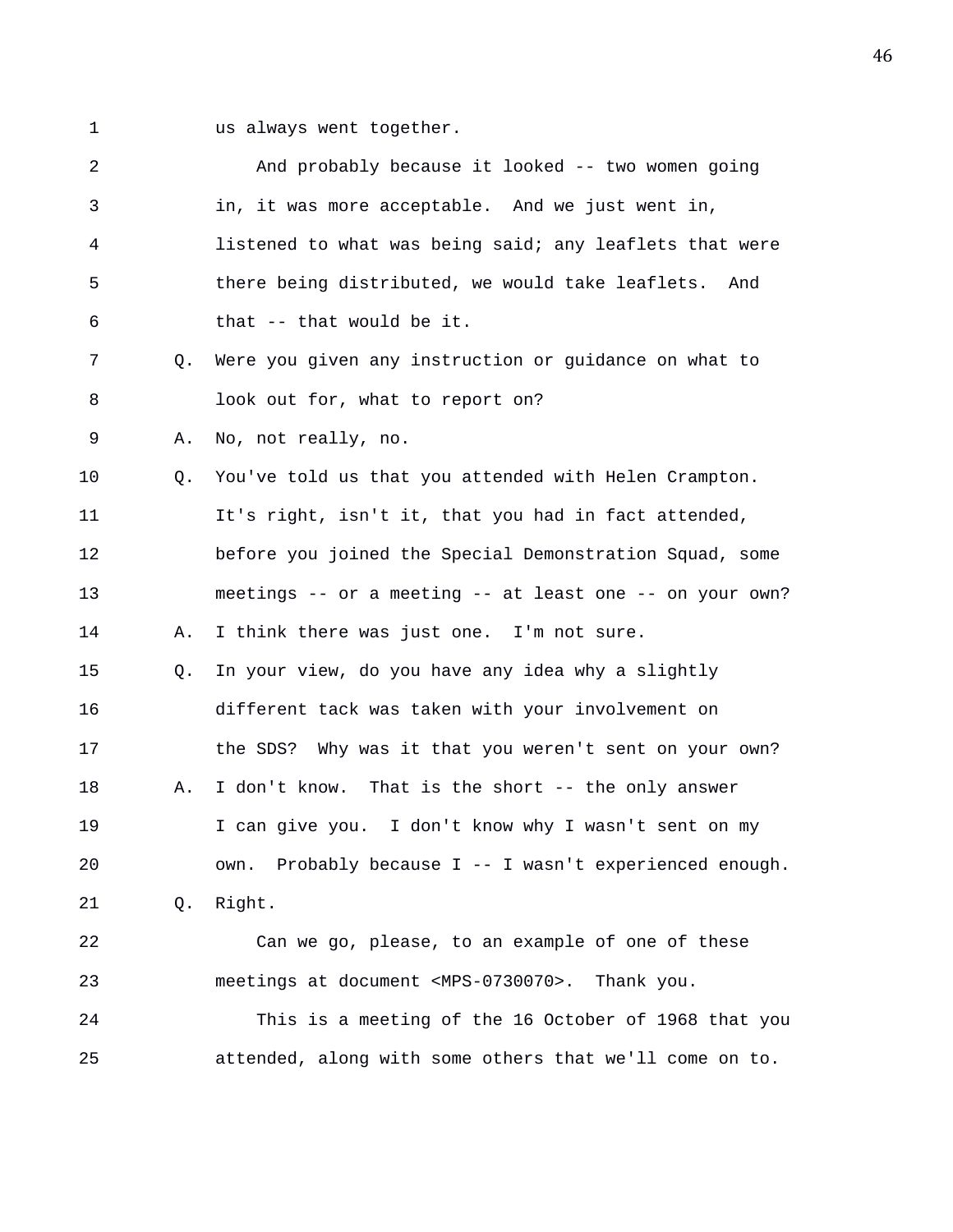1 Could we go, please, firstly, to page 10 of this 2 report, <MPS-0730070/10>. And if we could zoom in on 3 the bottom paragraph of the page.

4 Now, Ms Hillier, this is a document that was 5 obtained by presumably you or your colleagues from this 6 meeting, which was literature produced from it, and I'm 7 just going to read the bottom paragraph into 8 the transcript. It reads as follows:

9 "Information.

10 "The pig who framed comrades in this group is known 11 to be walking on the beat. The Ministry of the Interior 12 have begun an investigation into his methods. They will 13 conclude that they are premature, not that they are 14 wrong and we must realise that the pigs will intensify 15 their terrors if we do not constantly keep guard and 16 watch their moves at all level from their agents among 17 us to their leaders in large polished cars."

18 Now, Ms Hillier, that suggests that there was some 19 concern within the group about police becoming 20 infiltrators. Do you remember that being a concern 21 in -- certainly amongst the Notting Hill VSC? 22 A. No, I don't remember. It's just that -- I'm not saying 23 that it didn't happen, I'm just saying I don't remember. 24 Q. Do you recall the group taking any measures to 25 counteract a concern about infiltration? Did they do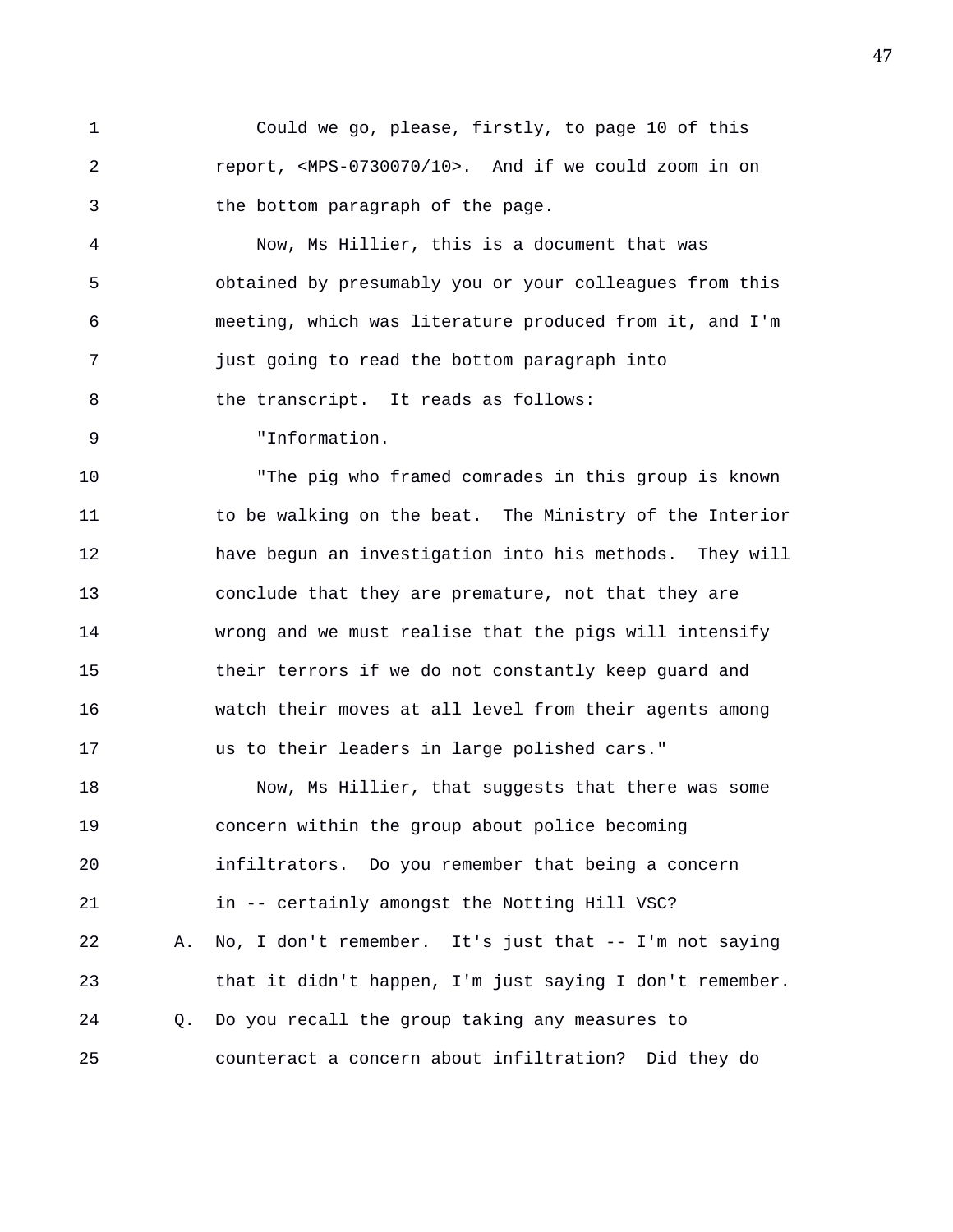| $\mathbf 1$ |    | anything to try and  that you can remember?             |
|-------------|----|---------------------------------------------------------|
| 2           | Α. | Not when I was at their meetings, no.                   |
| 3           | 0. | Can I take it from that that you don't remember being   |
| 4           |    | challenged by the group at all?                         |
| 5           | Α. | Never. I don't remember that, and I think I would, if   |
| 6           |    | it happened.                                            |
| 7           | Q. | Right.                                                  |
| 8           |    | Can we turn to page 2, please, of this report           |
| 9           |    | <mps-0730070 2="">. Thank you.</mps-0730070>            |
| 10          |    | I'm going, Ms Hillier, to read a passage of this and    |
| 11          |    | then ask you a question or two about it. The second     |
| 12          |    | paragraph down reads:                                   |
| 13          |    | "After the film Ken Murray talked at some length        |
| 14          |    | about the 27th October, and particularly about          |
| 15          |    | the group's activities on the demonstration. He         |
| 16          |    | repeated what had been suggested at earlier meetings,   |
| 17          |    | that 'comrades' form into groups of five and stick      |
| 18          |    | together, rescuing those arrested and taking part       |
| 19          |    | together in surprise attacks and skirmishes. He also    |
| 20          |    | suggested, that as a result of his own experiences at   |
| 21          |    | previous demonstrations, people taking part should link |
| 22          |    | arms with those near them -- the objects being twofold  |
| 23          |    | -- so that they could take over whole streets and -- as |
| 24          |    | there would be hundreds of plain clothes 'fuzz' in      |
| 25          |    | the crowd, by making them link arms, the demonstrators  |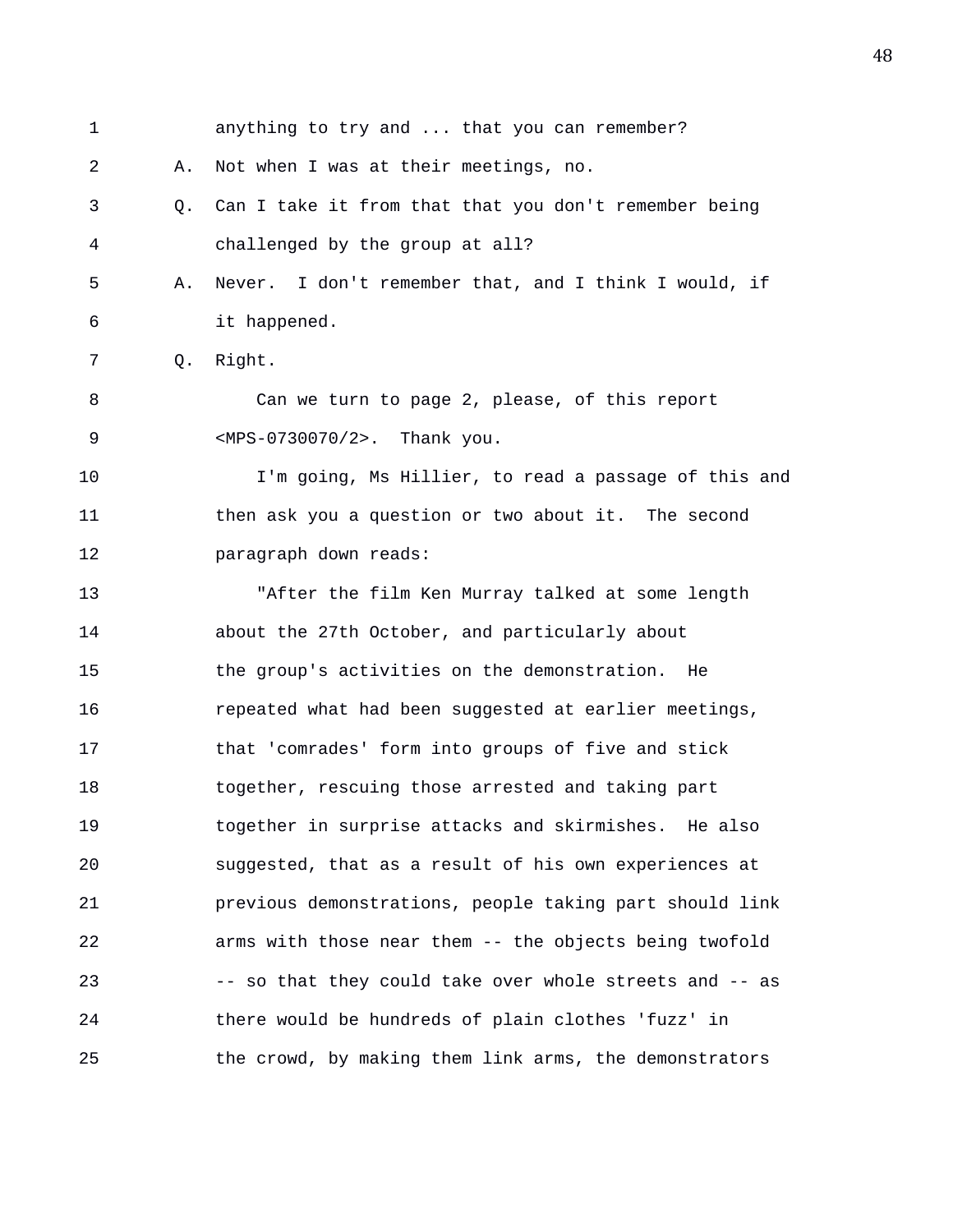1 would immobilise them. Those who refused to link arms 2 would probably be 'fuzz' and were to be viewed with 3 great suspicion.

4 "Murray then went on to suggest that those taking 5 part should come armed with the following 'which could 6 easily be concealed on one's person':-

7 "One wet and one dry handkerchief for protection 8 against tear gas, banner poles made of hardwood for 9 protection against police truncheons and lastly 10 the following for use against Police horses:-

11 "Penknives for use on the soft under-belly, needles 12 and pepper on the eyes and 'Jumping Jack 'fireworks to 13 make the horses rear."

14 Ms Hillier, did you understand the information such 15 as that to be of value to Special Branch?

16 A. Yes, I did.

17 0. And why is that?

18 A. Because knowing that, we could prevent public disorder. 19 That is what -- that is what we were there for.

20 Q. Were you looking out for information such as this?

21 A. Oh certainly, yes.

22 Q. Now, you've explained in your witness statement that 23 information such as this would have been passed to 24 the uniform branch. Are you able to say how this would 25 have been done?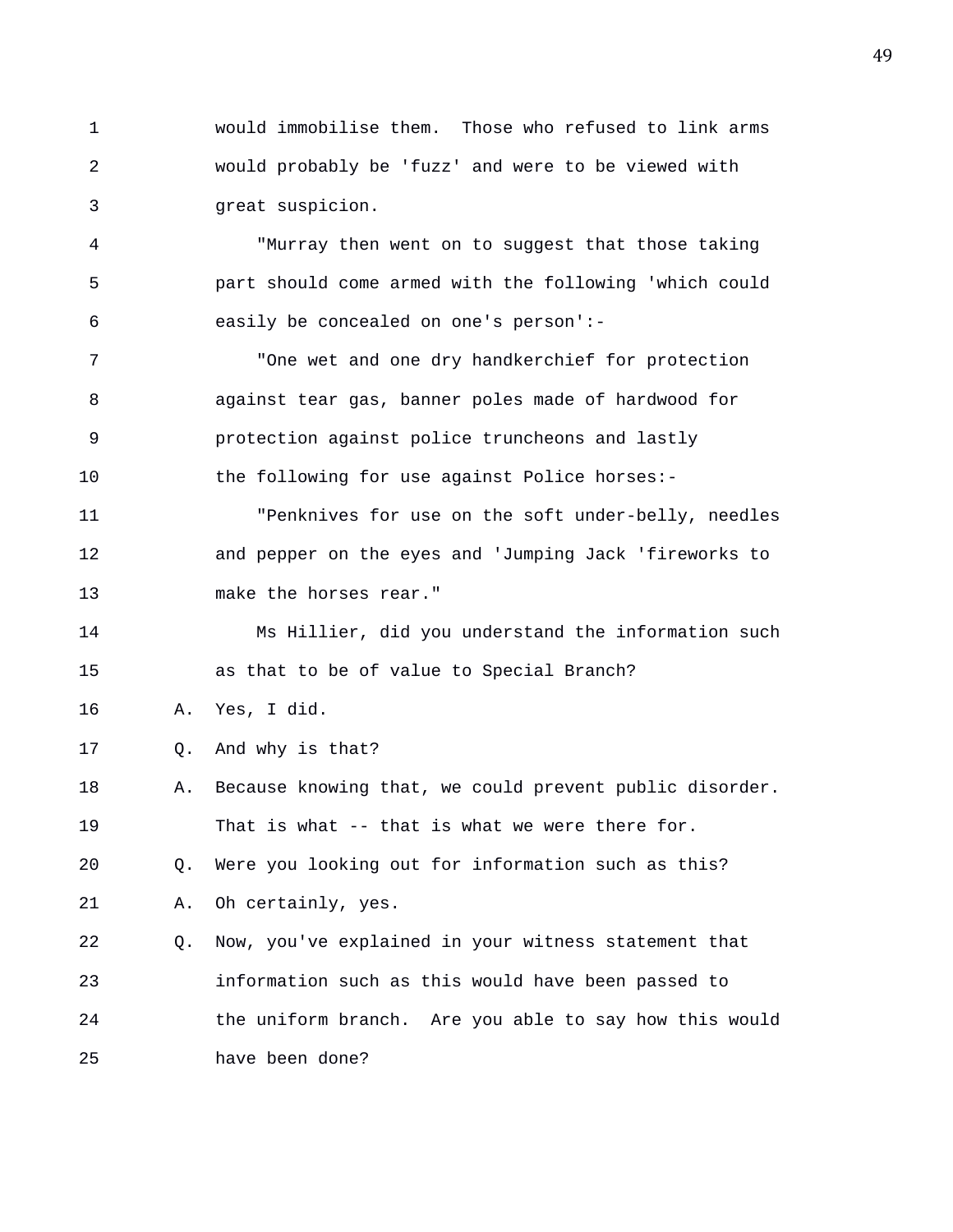1 A. Well, it -- probably -- it would be on the -- on 2 the directions of whoever signed that report, probably 3 Conrad Dixon, and it would just be probably -- he would 4 know where to send it, I wouldn't know, but he would -- 5 he would send it to whoever needed to have that 6 information. 7 Q. To your knowledge, did you hear anything back about 8 the value of such information within the unit? 9 A. Not to my knowledge, but frankly I -- I personally 10 wouldn't hear. 11 Q. The information that I've -- I've read out, the threats 12 to "come armed", were things like that taken seriously 13 within the SDS? 14 A. Oh yes. Oh yes, certainly. 15 Q. I think it's right to say that -- and we'll come on to 16 this -- the October demonstration did not in fact result 17 in violence such as that? 18 A. No, it didn't. No, it didn't. 19 Q. All right. I'm just going to read one short other 20 section from this document and then ask you a question 21 or two about it. 22 If we could go down to the next paragraph which 23 starts, "Murray also ..." Thank you. If we could leave 24 it there. Perfect. I will read as follows: 25 "Murray also announced that Hornsey VSC had agreed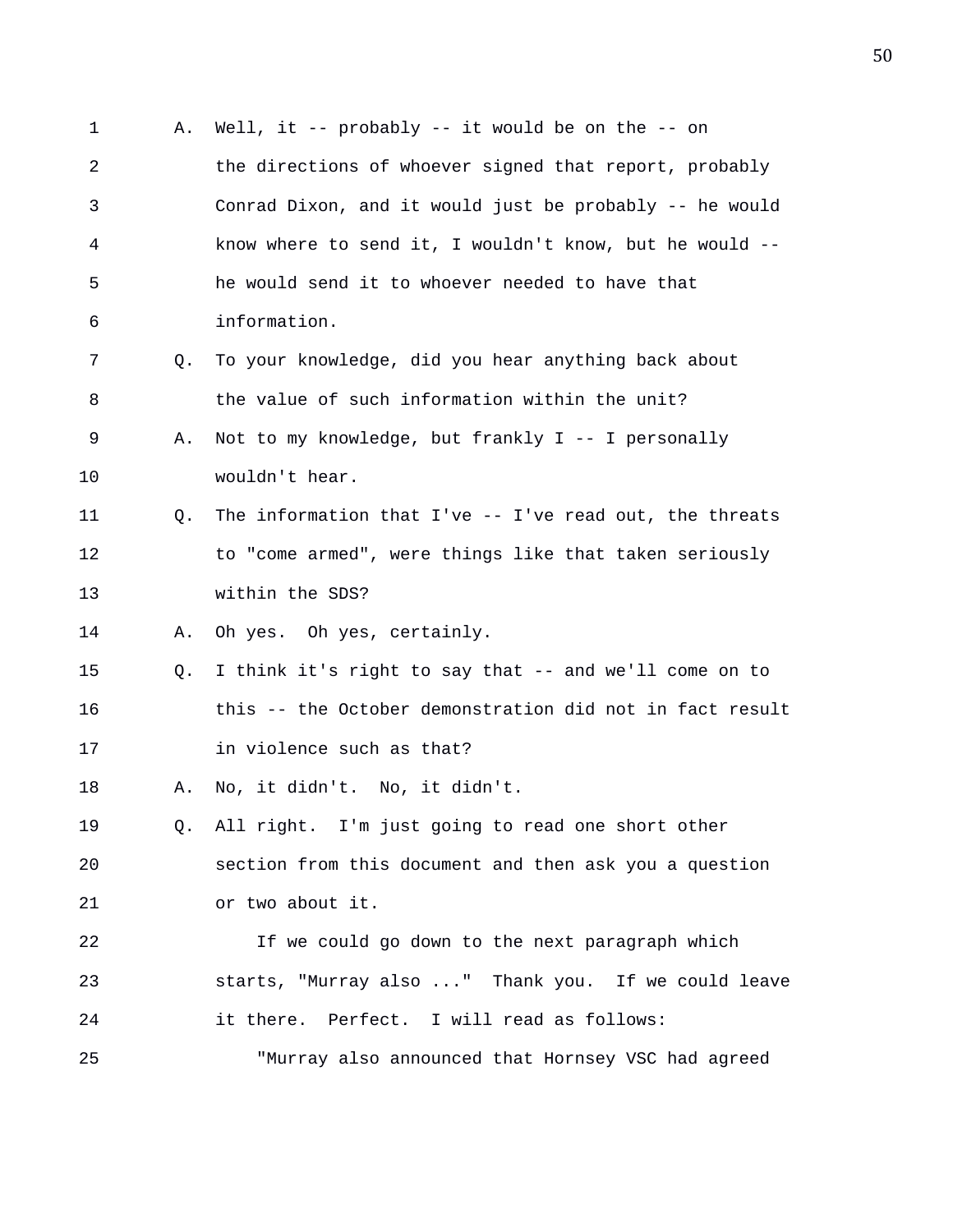1 to swap banners with Notting Hill and Earls Court were 2 quite keen on this idea. He said that this was 3 necessary because the local Notting Hill Gate police 4 would probably march with their local groups, and this 5 would make it more difficult for the police to identify 6 people with their correct groups."

7 Ms Hillier, can you remember a specific concern 8 within this group about people being identified on 9 the march?

10 A. I don't, no. I don't remember.

11 Q. And were -- was there a concern more generally within 12 the SDS that people were identified within reports 13 provided?

14 A. I'm sorry, I -- I'm not quite clear what you mean.

15 Q. Was there a concern -- was the SDS interested in 16 reporting people's identities within the reports that 17 were submitted?

18 A. Oh yes.

19 Q. And just to be clear, why was this?

20 A. Well, they -- they wanted to know who was going to be at 21 the demonstrations, who was -- who were part of 22 the groups. Information is never wasted really. I -- 23 I don't know how else to answer that.

24 Q. Can we turn, please, to a different document now 25 <MPS-0730758>.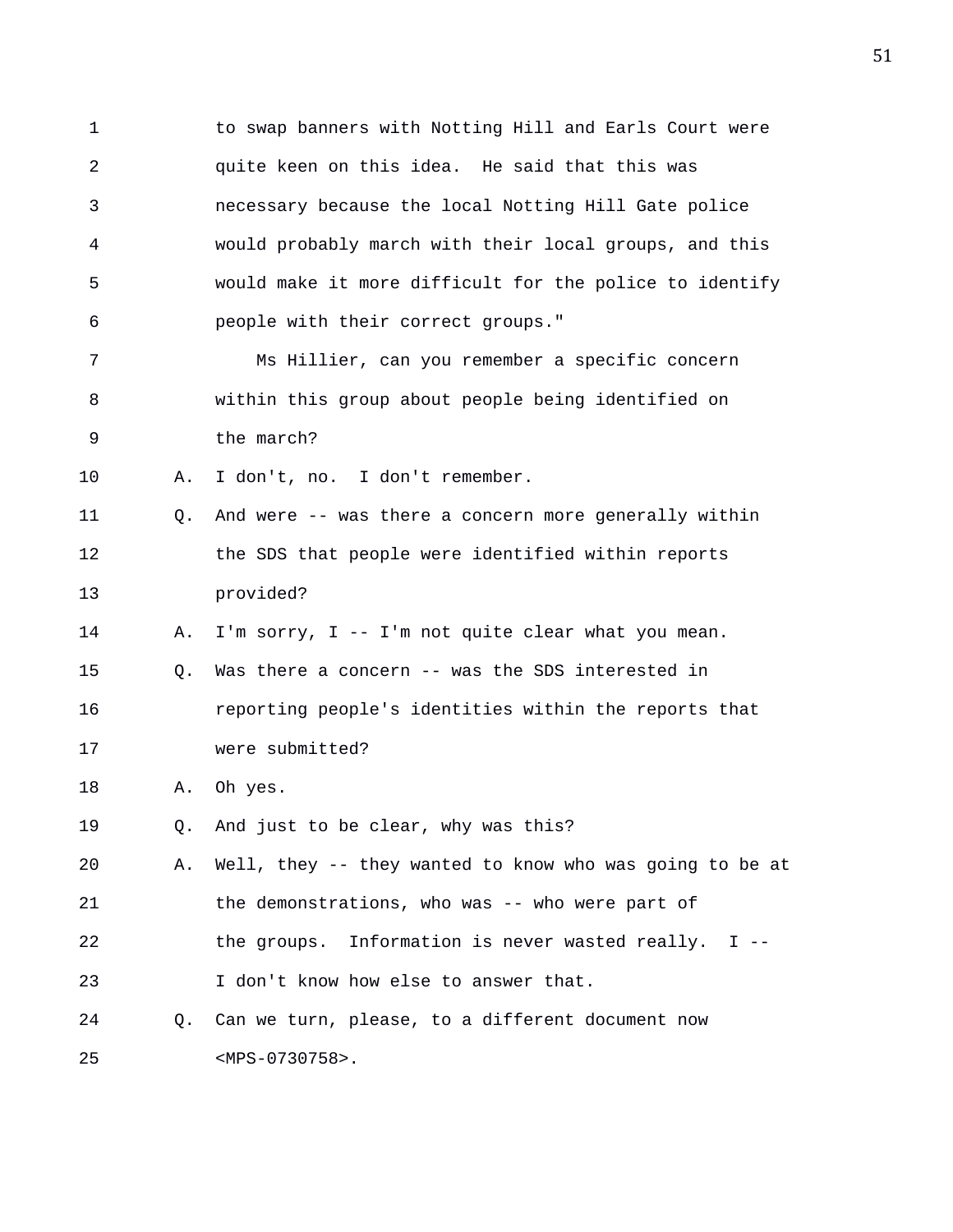1 THE CHAIRMAN: Mr Warner, would this be a good moment at 2 which to pause, so the shorthand writers can have their 3 break? 4 MR WARNER: Certainly, sir. 5 THE CHAIRMAN: While we pause, could you have a look again 6 at the photograph, please, because I think there has 7 been a muddle, and I think the witness was right when 8 she said in her description that it may not be that 9 photograph that she was describing in her witness 10 statement? 11 MR WARNER: Yes, sir. 12 THE CHAIRMAN: Either find another photograph, if there is 13 one readily available, or, alternatively, ask her to 14 identify the people whose faces we can actually see. 15 MR WARNER: Yes, sir. 16 THE CHAIRMAN: Thank you. Then we'll resume at 8 minutes to 17 12, please. 18 MS PURSER: Thank you, everyone. We will now take 19 a 15-minute break and resume at 8 minutes to 12. You 20 may now go into your break-out rooms. Thank you. 21 (11.37 am) 22 (A short break) 23 (11.52 am) 24 MS PURSER: Welcome back, everyone. I will now hand over to 25 the Chairman to continue proceedings.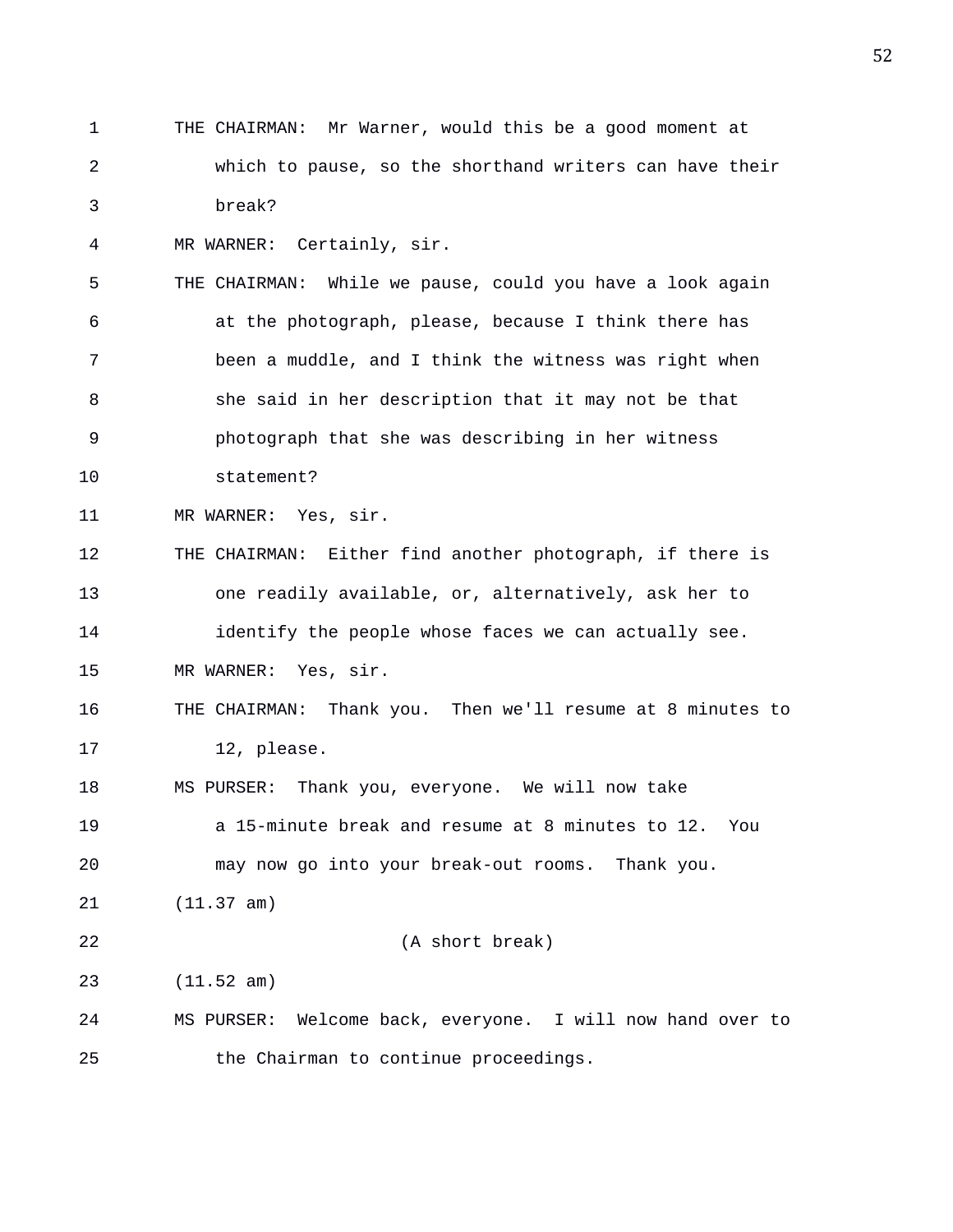| 1  | Chairman.                                                |
|----|----------------------------------------------------------|
| 2  | THE CHAIRMAN: Thank you.                                 |
| 3  | Mr Warner.                                               |
| 4  | MR WARNER: Thank you, sir.                               |
| 5  | Ms Hillier, can we just clear up the issue that          |
| 6  | the chairman raised just before we broke for the short   |
| 7  | adjournment. Are you there?                              |
| 8  | Yes, I'm here.<br>Α.                                     |
| 9  | Sorry, I couldn't see you.<br>Q.                         |
| 10 | Could we bring up the photograph again that you saw      |
| 11 | first thing this morning at <mps-0735439>.</mps-0735439> |
| 12 | Now, Ms Hillier, I'm going to just read out again to     |
| 13 | you what's said in your statement. You've said:          |
| 14 | "Looking at the first picture "                          |
| 15 | And this is the picture being described:                 |
| 16 | " on the front row, moving from the right of             |
| 17 | the picture, is HN332 "                                  |
| 18 | What you have now told us to be Helen Crampton:          |
| 19 | " Conrad Dixon, me, Phil Saunders and HN331."            |
| 20 | Now, if you look at that picture, Ms Hillier, it         |
| 21 | would appear that what you actually mean to say is: on   |
| 22 | the front row, moving to the right of the picture from   |
| 23 | the left, we can see HN332, Helen Crampton,              |
| 24 | Conrad Dixon, me, Phil Saunders and 331. Is that right?  |
| 25 | That is correct, yes.<br>Α.                              |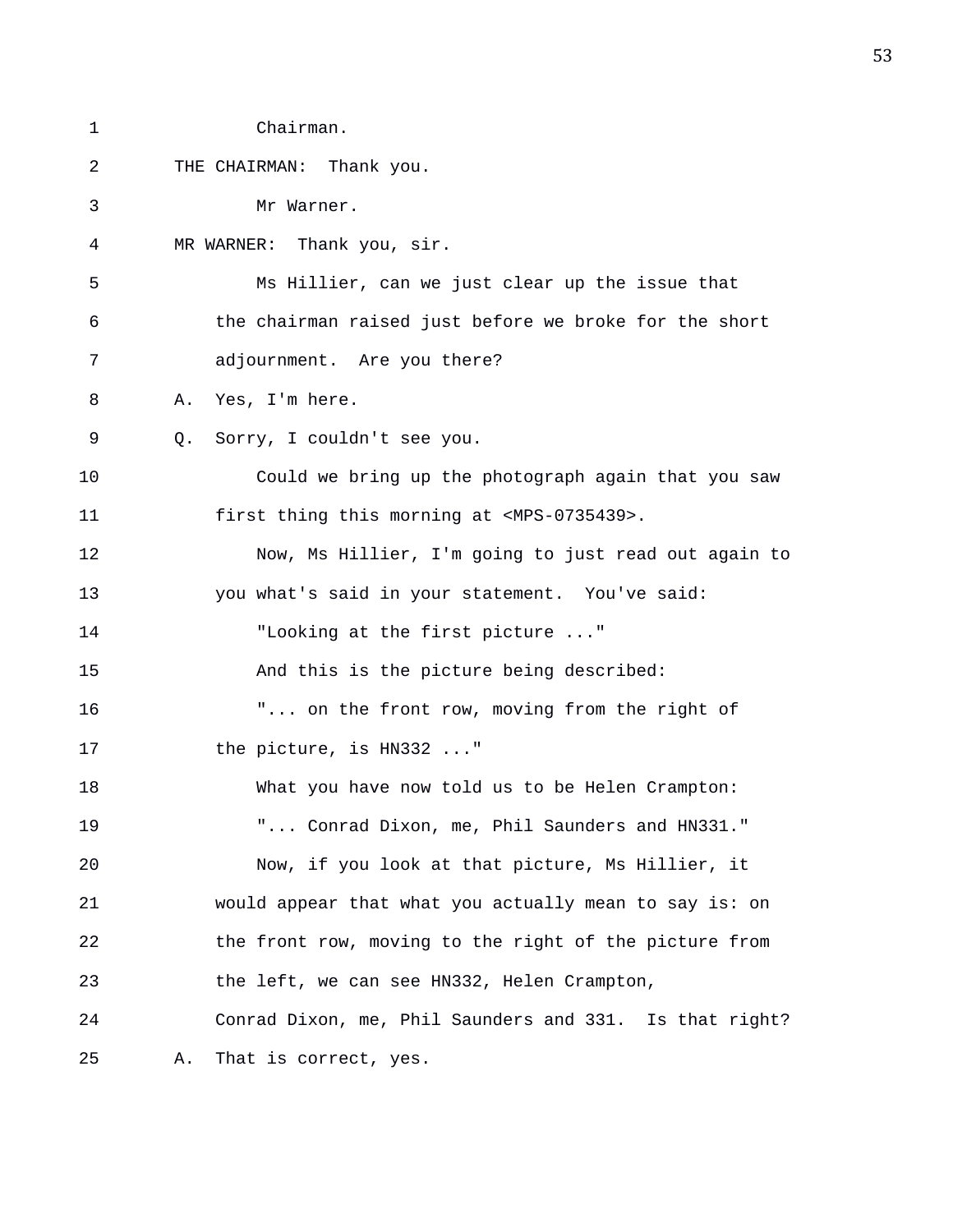- 1 Q. So the word "from" should read "to" as well?
- 2 A. Yeah.

3 Q. Okay. Thank you, that's, I think, cleared that up. 4 Can we turn to the document that I brought up just 5 before we stopped. That's <MPS-0730758>. Thank you 6 very much.

7 This is another one of the reports that you are 8 mentioned in, in relation to the Notting Hill VSC, dated 9 30 October of 1968. And if we could just focus in 10 on "persons identified", please, in the middle of the 11 page. Thank you.

12 You can see here, Ms Hillier, that there is a number 13 of persons that have been identified that have been 14 **redacted for privacy reasons by the Inquiry.** 

15 A. Yes.

16 Q. And you can see that a description of one of them has 17 **remained on the page, and it reads:** 

18 "(Scot thought to be mentally deficient.)" 19 Now, Ms Hillier, why would a detail such as that 20 have been reported within a Special Branch report on 21 somebody?

22 A. I suppose because whoever did it thought it was relevant 23 that -- you know, to identify him, or perhaps -- 24 I honestly don't know.

25 Q. Are you able to help us with what would have happened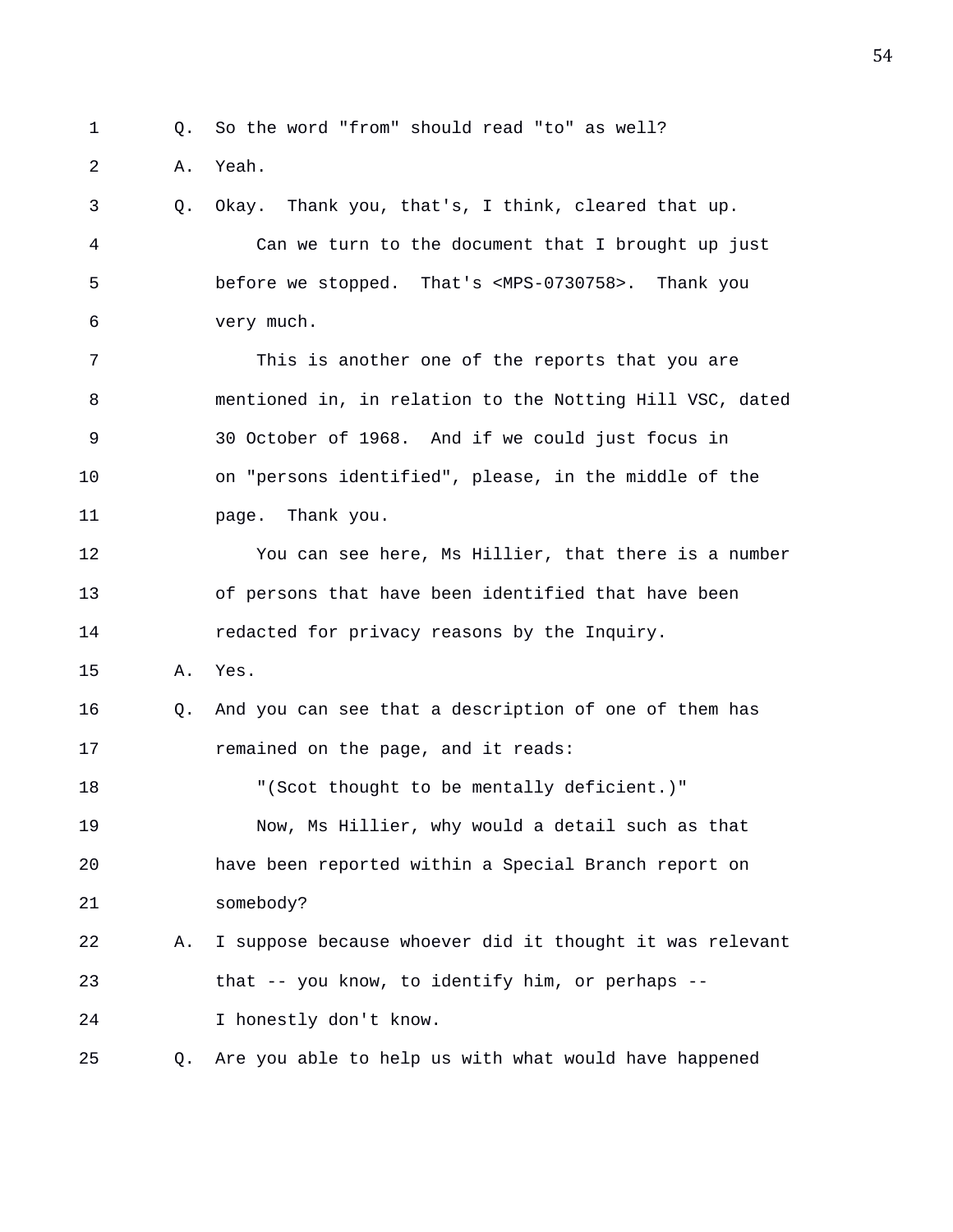1 with that information that was reported on somebody? 2 What would have been done with it? 3 A. Presumably they would have looked to see if he'd got 4 a Special Branch record, and if he had added it -- added 5 it to the record that, you know, he was identified in 6 this report as being at this particular meeting. Apart 7 from that, I can't think of anything else. 8 Q. Could we turn, please, to the second page of this report 9 now, <MPS-0730758/2>. Thank you. 10 And I'm just going to read the first paragraph out: 11 "The meeting took the usual form of open discussion, 12 but it was interesting to note that there were 13 many 'strange' faces and they soon disclosed themselves 14 to be International Socialists. They were obviously 15 there to try and take over the Notting Hill VSC because 16 of their militant reputation." 17 Ms Hillier, were you aware that the Notting Hill VSC 18 had such a reputation? 19 A. I don't know, is the answer to that. It's really too 20 long ago. 21 Q. I understand. 22 Within that paragraph there's mention of a potential 23 takeover of the Notting Hill VSC by members of 24 the International Socialists. Were details such as that 25 of interest to the SDS?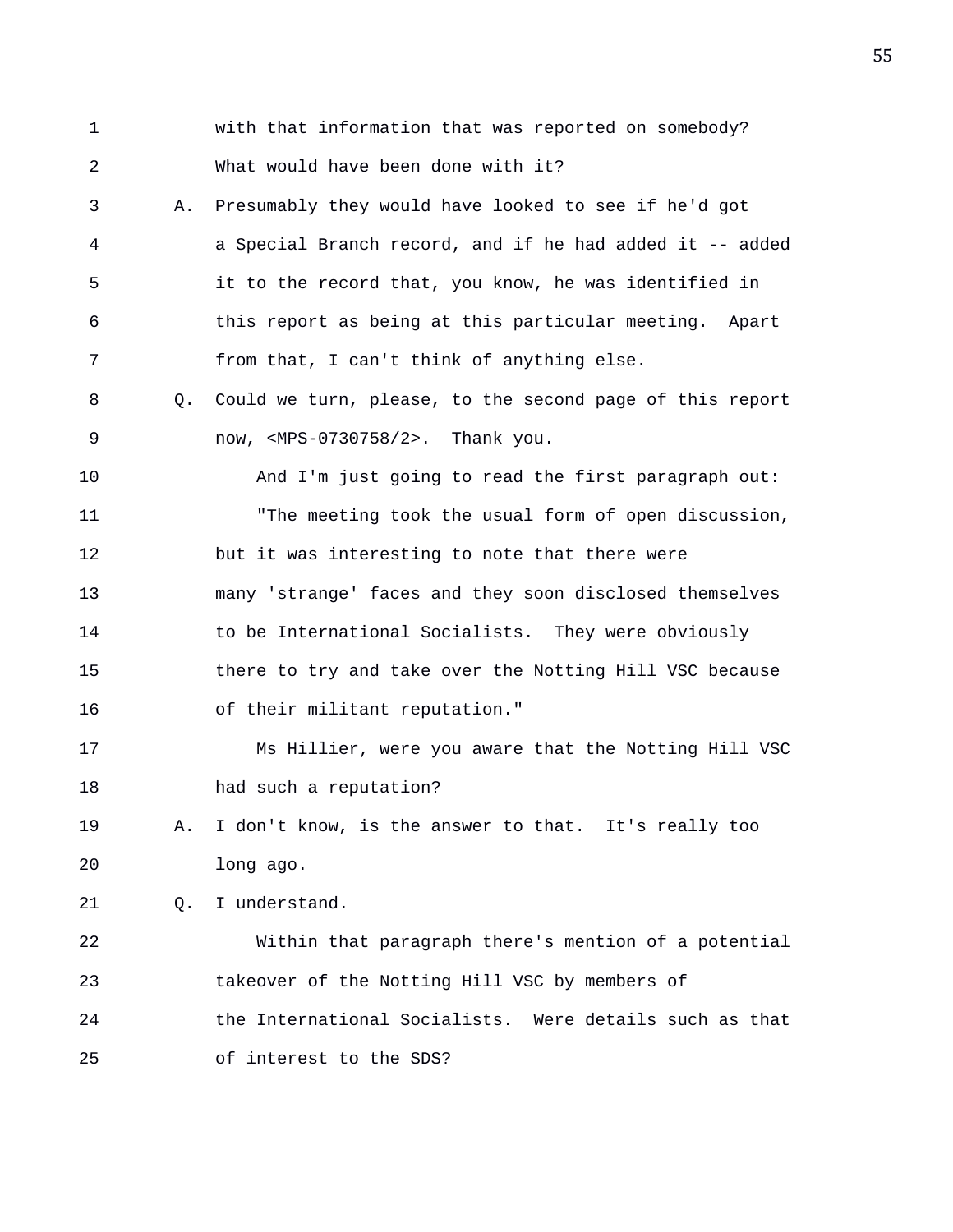- 1 A. I don't think with the SDS particularly, no. I would 2 have thought that was more of interest to Special Branch 3 in general.
- 4 Q. Is that why the information there might have been 5 reported?

```
6 A. Possibly, yes.
```
7 Q. And if we could scroll down, please, to the fourth 8 paragraph -- we can see it there, thank you.

9 I'm just going to read an extract from the fourth 10 paragraph of this page. Halfway through the paragraph 11 it reads:

12 "The committee consisted of [privacy] and three 13 others not known to me. Ken Murray said that he 14 understood that the Notting Hill area was going to be 15 turned into a 'Chelsea' and there was going to be vast 16 clearance of coloureds and the poor from the area.

17 "[privacy] said that in his opinion a good way of 18 working effectively in the area would be: when landlords 19 evicted tenants, the landlords houses should be burned. 20 This action in his opinion would be far more effective 21 than stupid demonstrations."

22 Ms Hillier, was information such as this, a threat 23 to potentially burn houses, of interest to 24 Special Branch or the SDS?

25 A. Well, it would be interest to Special Branch, the SDS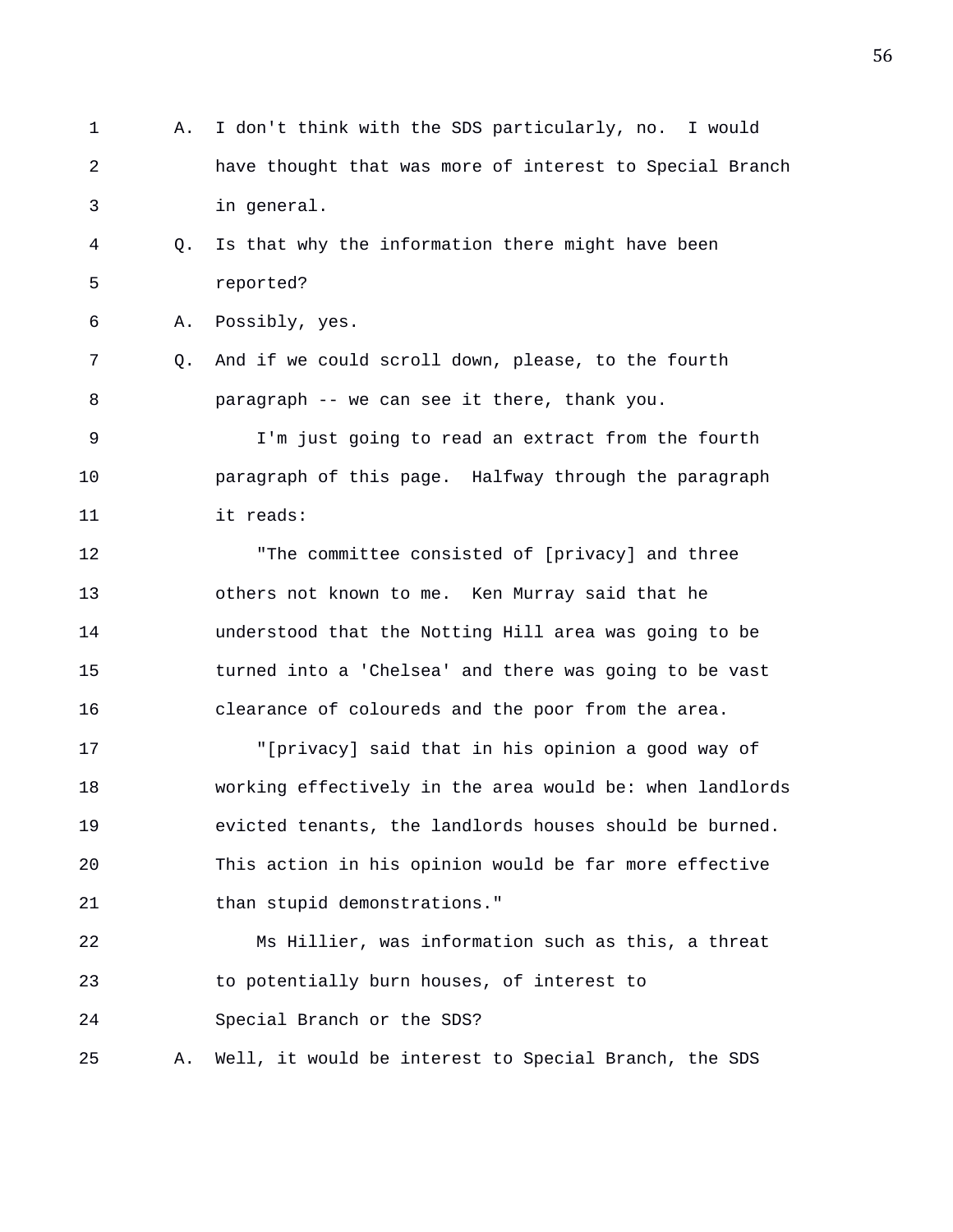1 and also to the uniform branch, if they're threatening 2 to burn down buildings. So yes, it would be of 3 interest. It would be passed on to the various 4 departments who -- who would need to know. That's all 5 I can say really. 6 Q. More generally, did the SDS seek out criminal 7 intelligence as opposed to just public order 8 intelligence? 9 A. No, if criminal intelligence came their way, then -- 10 you know, they would pass it on. But they didn't seek 11 it out, I don't think. 12 Q. Thank you. 13 If this document could be taken down, please. 14 More generally, Ms Hillier, did you attend 15 the October demonstration in London that year? 16 A. I did, yes. 17 Q. And what can you remember about that day? 18 A. I can't -- I can remember being there. I can 19 remember marching. I can remember marching along Oxford 20 Street. It was a huge demonstration, big crowds. But 21 there was no disorder; and when is finished, it 22 dispersed quite peacefully really. That's all I can 23 remember. 24 Q. Did you attend it with the Notting Hill VSC? 25 A. With the Notting Hill VSC and Helen Crampton yet again,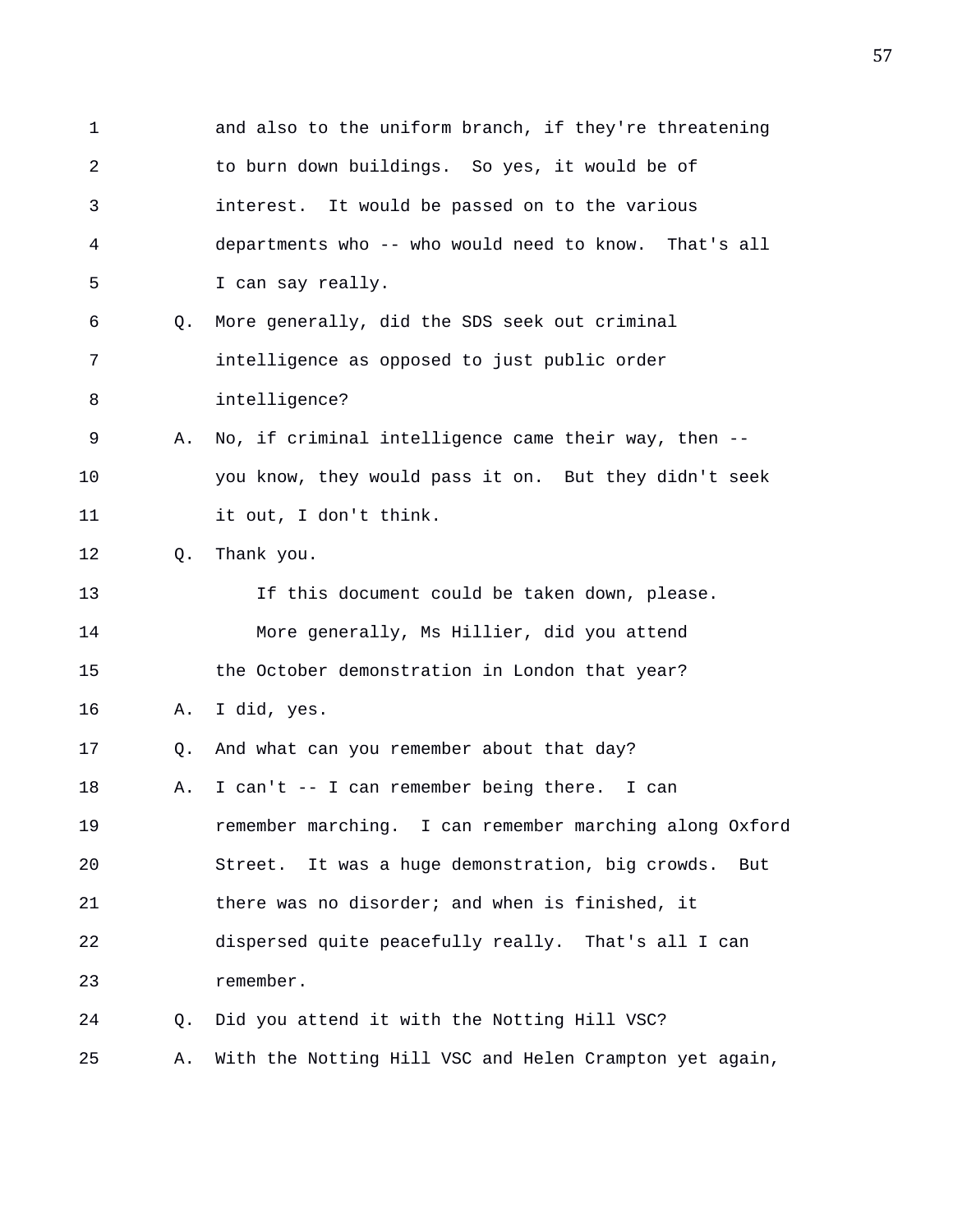1 the two of us.

| 2 | Q. And do you remember whether you were in Grosvenor Square |
|---|-------------------------------------------------------------|
| 3 | that day or whether you just stayed within the main         |
| 4 | qroup?                                                      |
| 5 | A. No, I don't think we went to Grosvenor Square. I think   |
| 6 | we -- when we finished, it -- it was at Marble Arch.        |
| 7 | 0. Thank you.                                               |
| 8 | Ms Hillier, I'd like to turn to a different topic           |
|   |                                                             |

9 now, please. You've said in your witness statement to 10 the Inquiry that you don't really think any of 11 the women, certainly in the early days, who were 12 involved in the SDS went undercover; is that right? 13 A. That's correct, yes.

14 Q. Now, we know that in addition to Helen Crampton and 15 yourself an officer with the nominal HN334 was deployed 16 in the early days of the SDS, and she has provided 17 a witness statement to the Inquiry which explains that 18 she was deployed undercover with a cover job and a cover 19 address, which I think is distinct from your experience.

20 Does this accord with your memory of the time? 21 A. Well, if that's what she says, it will be correct, yes. 22 Perhaps I -- I -- you know, after the period of time, 23 I've forgotten. She's got no reason to say that if it 24 wasn't correct, so I would accept that.

25 Q. I'm just interested to know whether you can remember her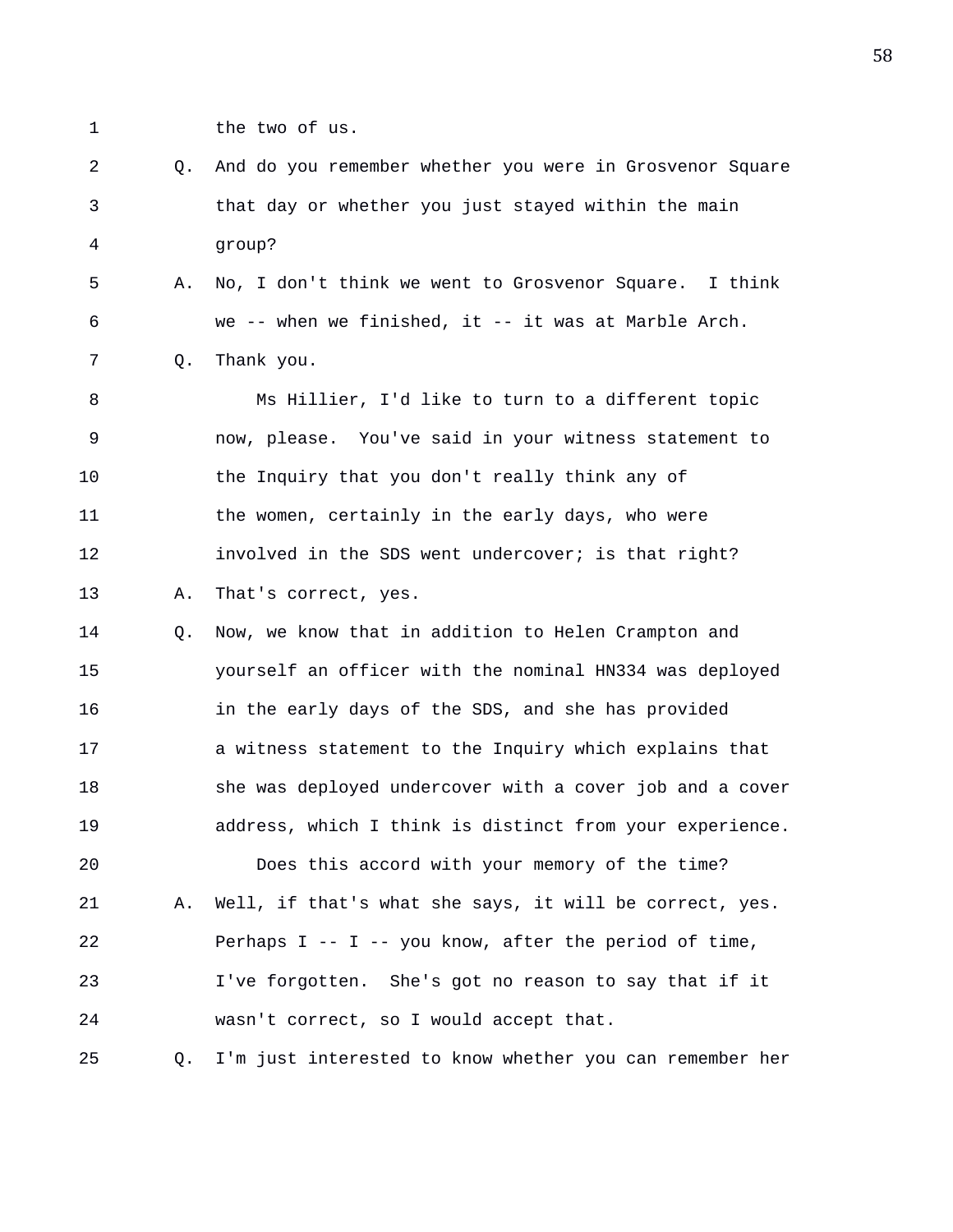1 doing that or not, given the --

2 A. I didn't realise she was -- I know she went to meetings, 3 but I thought they were all public meetings. I didn't 4 realise that she was undercover and, you know, doing 5 private meetings, etc. 6 Q. You've also said in your witness statement that 7 the difference between -- or certainly one of 8 the differences between your role and the men on 9 the unit at the time was that they went to private 10 meetings. Other than the example we've just talked 11 about, did you understand your role to be different from 12 them in any other significant way? 13 A. Not really, no. 14 Q. It also appears that in addition to HN334 that we just 15 mentioned, Helen Crampton may also have attended private 16 meetings, although possibly not on her own. Does that 17 accord with your memory? 18 A. No, not at all. I don't remember Helen ever going to 19 private meetings. 20 Q. Are you able to help us with why certainly HN334's 21 experience was possibly different from your own on 22 the SDS? 23 A. No, I can't. 24 Q. Just before we --

25 A. (inaudible) a lapse of memory, frankly, on my part.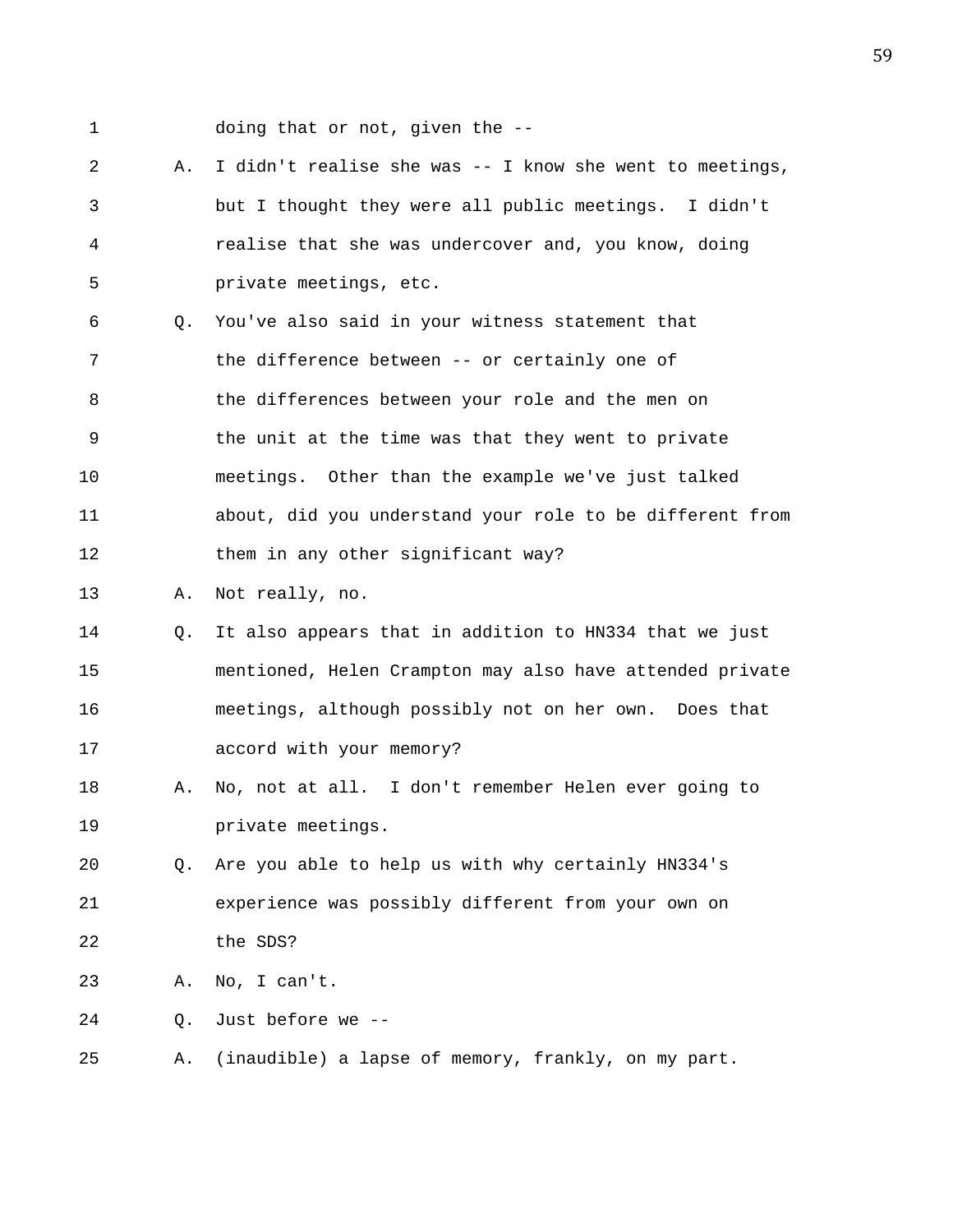1 Q. Just before we move on, another question on a similar 2 topic.

3 When you were involved in the SDS, either in 4 the runup to the October demonstration or in the back 5 office after October, do you remember any of your male 6 colleagues discussing women from the groups that they 7 were reporting on?

- 8 A. No, not -- not -- I mean, they -- they discussed 9 the groups and they discussed the members of the groups, 10 but not in particular women, no.
- 11 Q. Right.

12 Moving on to that subsequent role that you undertook 13 in the back office. Could you please explain what your 14 role was as opposed to what it had been before 15 the October demonstration?

16 A. After the October demonstration, my role was purely 17 admin role. It was taking telephone calls, dealing with 18 files, the officers' reports, typing reports for 19 the officers. I was a go-between between 20 the Scotland Yard office where I worked and the premises

21 where they -- they stayed, so that anything they wanted, 22 I would take out to them. We did filing, indexing, that 23 sort of thing. It was purely admin, all of it.

24 Q. Can we take it from that that the SDS at that point was 25 occupying two separate premises?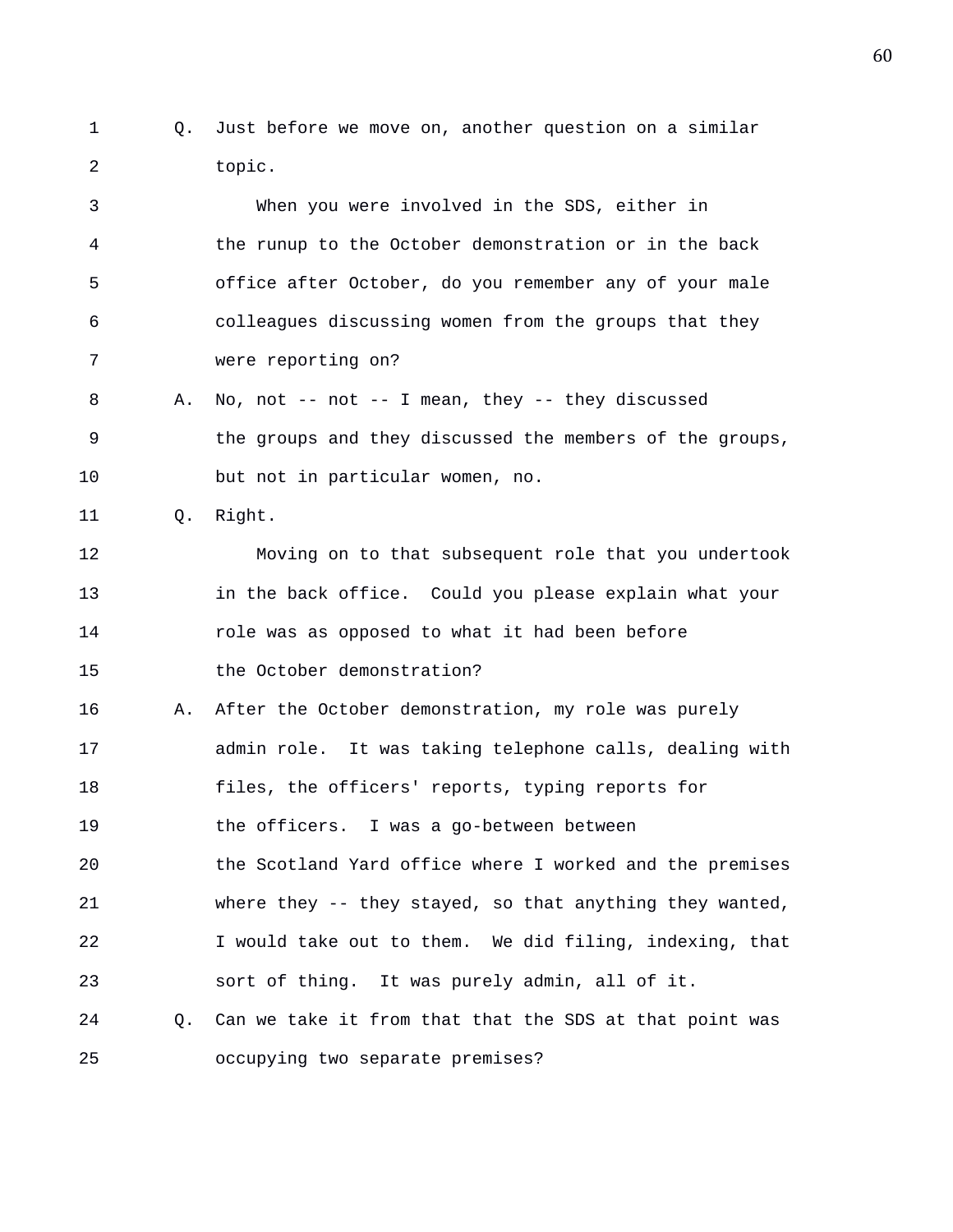1 A. Yes.

2 Q. And your role was to go between the two? 3 A. Well, no, there was -- it was Scotland Yard and then 4 they had another premises, a flat elsewhere, where 5 they -- they worked. They didn't want to -- to come 6 to -- they didn't want to come to The Yard at all, for 7 -- well, for obvious reasons, in case they were spotted. 8 Q. Yes. 9 Turning, then, firstly, to the process of writing up 10 the reports that you've said that you did, how would 11 that work? 12 A. An officer would -- would give me a copy of their 13 report. They would -- they would write it out in 14 pencil, perhaps, roughly, give me the names of all 15 the people in the reports who were present at meetings, 16 or for whatever reason. I would search all those names 17 in Special Branch records, to see if we had a record of 18 them, and make a note of the file numbers. Then I would 19 type up the report and -- and sign it on their behalf 20 and then give the report usually to Conrad Dixon. 21 Q. Okay. 22 Perhaps it might help if we just had a look at an 23 example of this. 24 A. Mm. 25 Q. Could we please bring up <MPS-0732690>. And if we could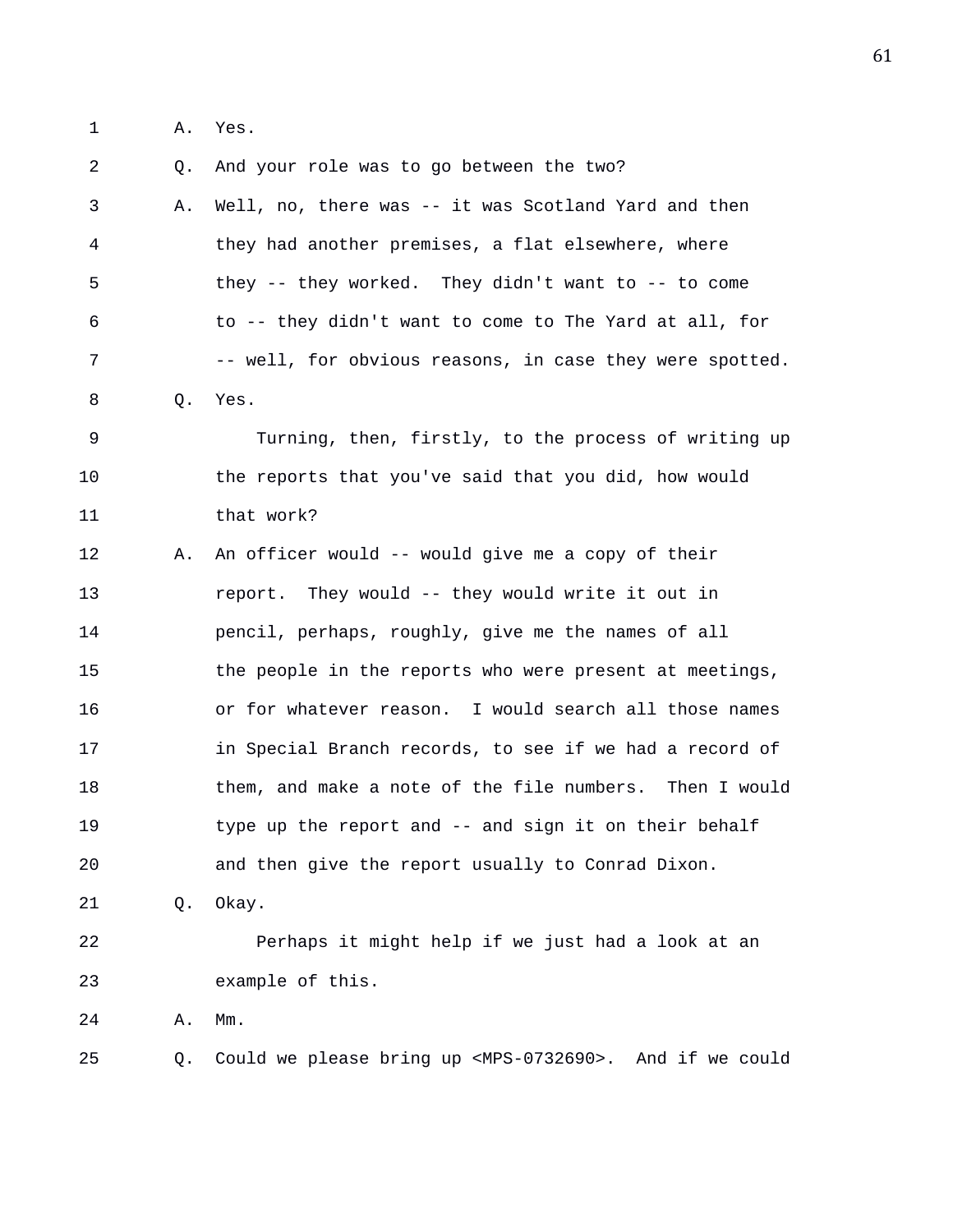| 1  |    | go to the bottom of the second page firstly.             |
|----|----|----------------------------------------------------------|
| 2  |    | $.$                                                      |
| 3  |    | Is this an example of what you were just explaining,     |
| 4  |    | Ms Hillier?                                              |
| 5  | Α. | Yes, I think it would be, yes.                           |
| 6  | Q. | So, in this instance, it's a report of a meeting at      |
| 7  |    | which Detective Sergeant Ferguson and detective          |
| 8  |    | constable HN336 attended, and we can see that you've     |
| 9  |    | said "J Hillier WDC" --                                  |
| 10 | Α. | Yeah.                                                    |
| 11 | Q. | -- "for HN336"?                                          |
| 12 | Α. | Yeah.                                                    |
| 13 | 0. | So we can take it, can we, that where a report is signed |
| 14 |    | for someone else, you wouldn't have been in attendance   |
| 15 |    | at the meeting and would have just been doing an         |
| 16 |    | admin --                                                 |
| 17 | Α. | That's right. I mean, that wasn't a general thing that   |
| 18 |    | happened in Special Branch, but I think it happened --   |
| 19 |    | because of -- the officers weren't -- were at -- at      |
| 20 |    | the other flat, it just saved a lot of back and forth;   |
| 21 |    | it was just easier if I signed them.                     |
| 22 | Q. | Now, we can see, looking at this report, that it is then |
| 23 |    | countersigned by Conrad Dixon, who you've mentioned      |
| 24 |    | earlier?                                                 |
| 25 | Α. | Yeah.                                                    |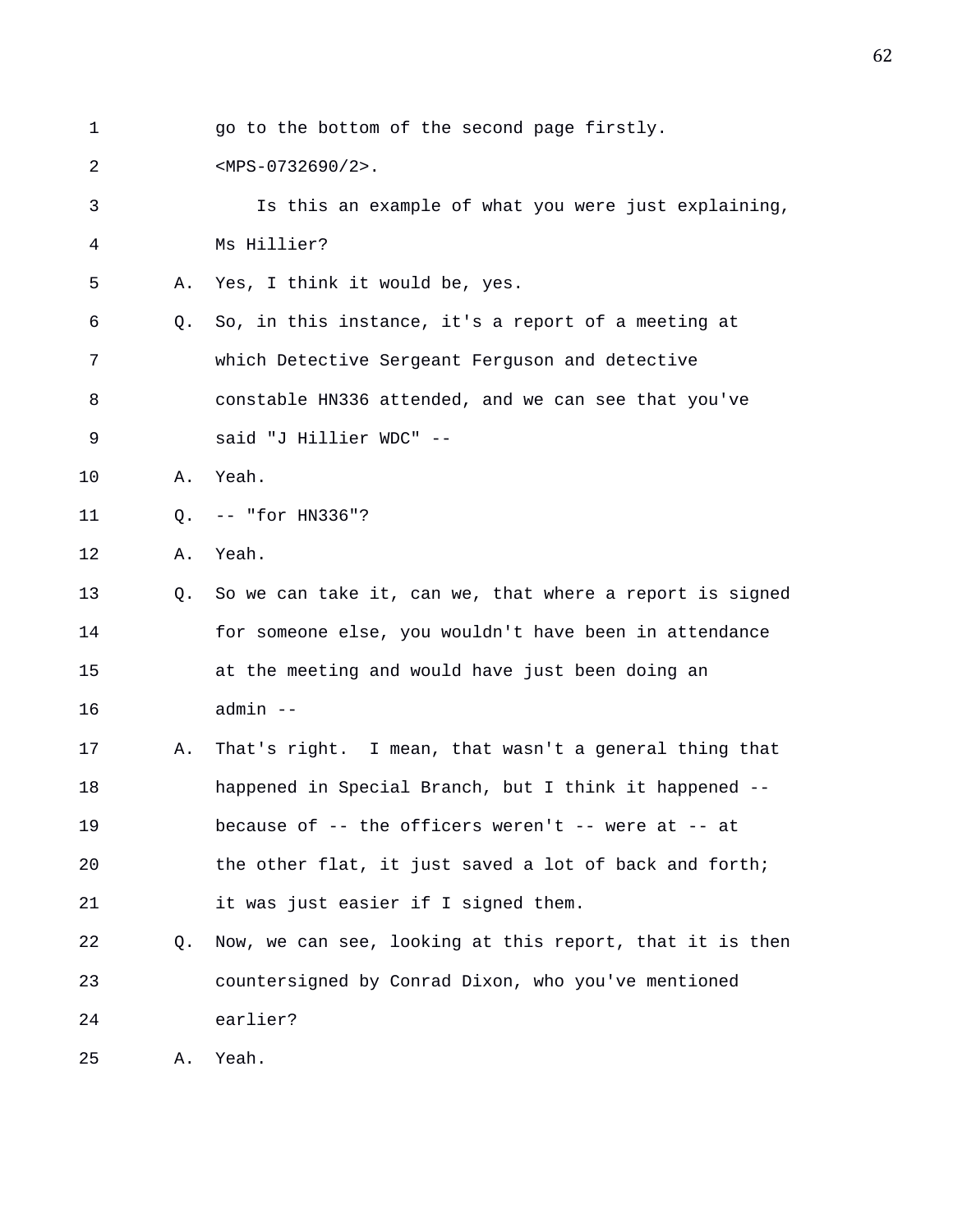| 1  | Q. | And a copy -- it says, "Send copy to Box 500", which we  |
|----|----|----------------------------------------------------------|
| 2  |    | know is a reference to the Security Service?             |
| 3  | Α. | Yeah.                                                    |
| 4  | Q. | Who determined who reports were sent out to?             |
| 5  | Α. | Oh, Conrad Dixon.                                        |
| 6  | Q. | So it $--$ (overspeaking) $--$                           |
| 7  | Α. | -- (inaudible) -- we were just given the report and it   |
| 8  |    | was up to him where he sent it, you know, and what       |
| 9  |    | action was taken.                                        |
| 10 | Q. | So where we can see it's written below, is it likely     |
| 11 |    | then that that's his --                                  |
| 12 | Α. | Yes.                                                     |
| 13 | Q. | -- signature -- his handwriting or his sign?             |
| 14 | Α. | I would say that would be his handwriting, yeah.         |
| 15 | Q. | Can you help us on this: at the time you were within     |
| 16 |    | the SDS working in the back office, are you able to give |
| 17 |    | us an estimate of what sort of volume of the reports     |
| 18 |    | that were coming out of the unit were sent to            |
| 19 |    | the Security Service?                                    |
| 20 | Α. | I would think probably most of them. I don't know, but   |
| 21 |    | at -- at a guess it would be most of them.               |
| 22 | Q. | And just to help us, if you can, please, we can see on   |
| 23 |    | this page it says "submitted" on the left-hand side      |
| 24 |    | below "officers present", and then we see Conrad Dixon's |
| 25 |    | signature. What does "submitted" mean in that context?   |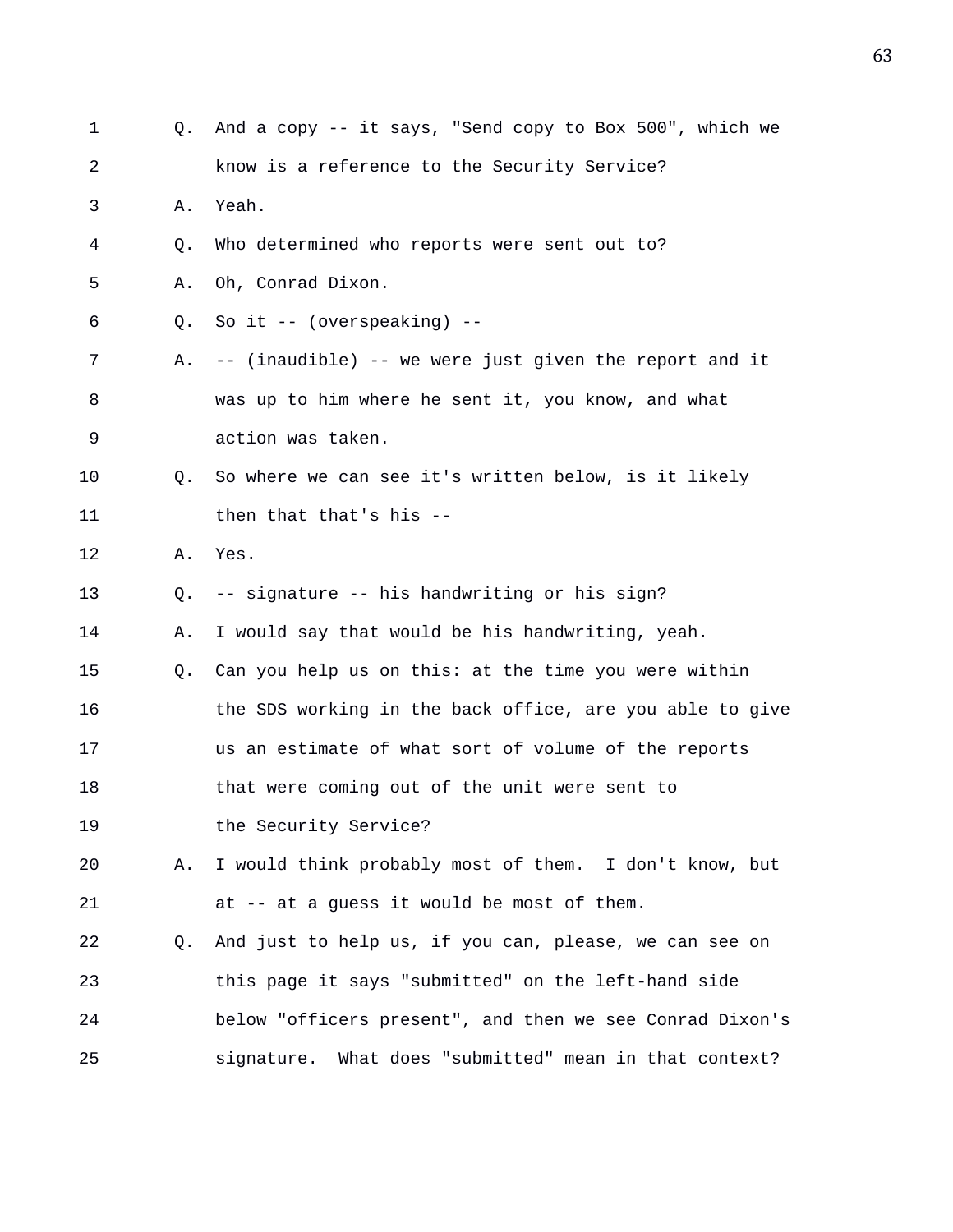1 A. I don't know, frankly, no. I may -- I suppose it 2 means -- well, Conrad Dixon would put in who -- who was 3 to see the report, I suppose. The answer is I don't 4 know, I think is easiest.

5 Q. Okay.

6 Now, you can see on the face of this report that in 7 addition to HN336 Detective Sergeant Ferguson is 8 mentioned and that's Michael Ferguson who there are 9 a number of reports in -- that the Inquiry has obtained 10 that you signed for him presumably in an and had 11 administrative function.

12 If we can take this a step at a time. Firstly, do 13 you recall detective sergeant Michael Ferguson? 14 A. Yes, I can.

15 Q. Did you hear anything about his activities as an 16 undercover police officer within the SDS at this time? 17 A. Well, I -- I would have done. I -- I mean, if I was on 18 the SDS and he was, then -- then I would have heard 19 being in the off -- general office, but I can't -- 20 I can't recall anything specific.

21 Q. Are you able to help us then with any roles he may have 22 undertaken with the Anti-Apartheid Movement?

23 A. I knew that was the -- the organisation I believe he had 24 infiltrated the Anti-Apartheid Movement, but apart from 25 that, no. He -- he seldom came to the office -- to the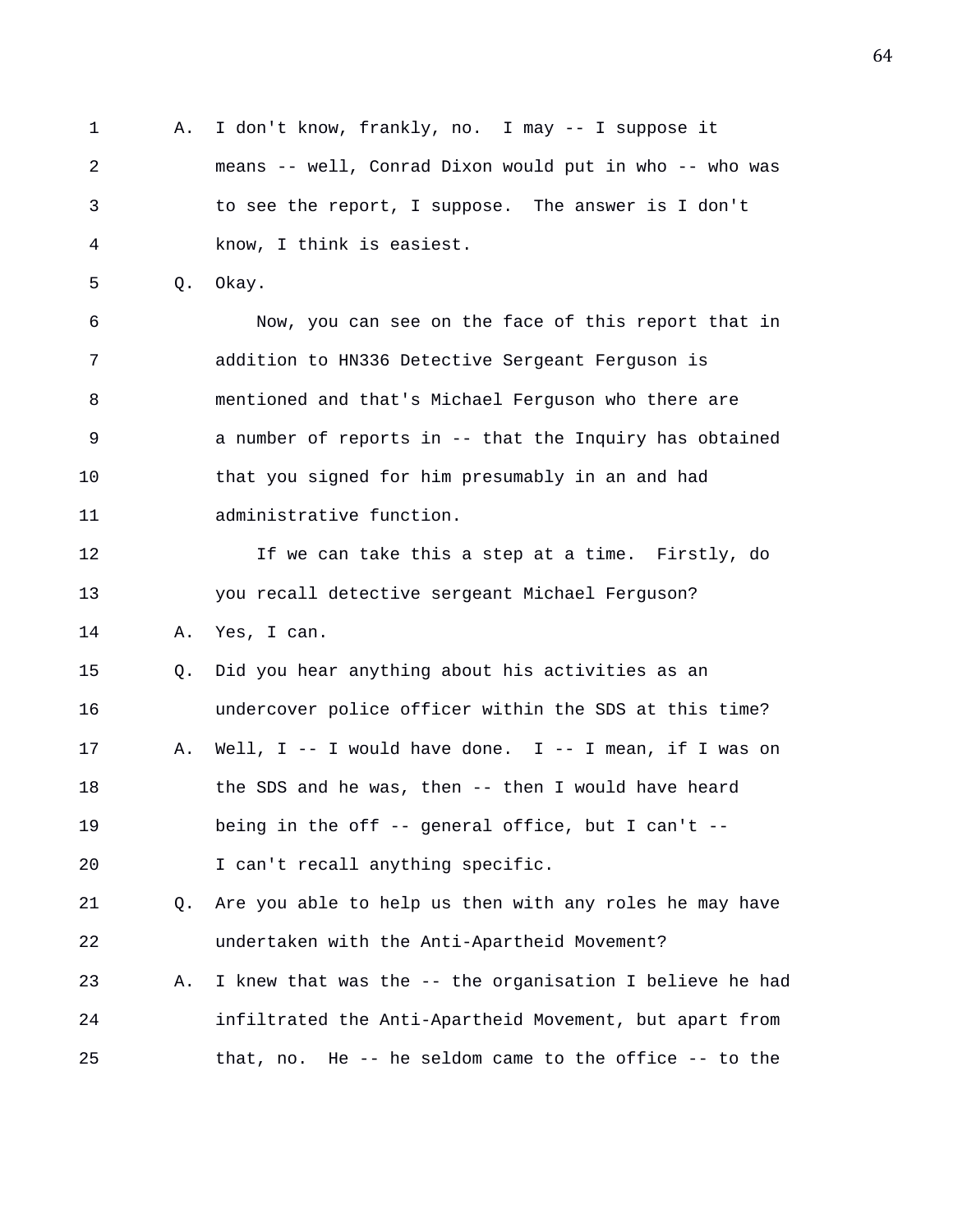| 1  |    | -- to the -- he never came to Scotland Yard and            |
|----|----|------------------------------------------------------------|
| 2  |    | I wouldn't have soon him very often.                       |
| 3  | О. | Are you aware whether Detective Sergeant Ferguson          |
| 4  |    | undertook active roles in that group?                      |
| 5  | Α. | I am now. I wasn't at the time, but I am now.              |
| 6  | Q. | Are you aware whether the senior management within         |
| 7  |    | the unit were aware of his involvement taking active       |
| 8  |    | roles in that group or not?                                |
| 9  | Α. | No, I don't know.                                          |
| 10 | Q. | Thank you.                                                 |
| 11 |    | On a similar topic in terms of your back office job,       |
| 12 |    | you've told us that you would search the people that are   |
| 13 |    | mentioned within the reports and to see whether they had   |
| 14 |    | any Special Branch files on them. How did that system      |
| 15 |    | work? Did you go and obtain the files yourself if they     |
| 16 |    | existed?                                                   |
| 17 | Α. | Yes, $I - - I -$ we had a registry with $- I$ would search |
| 18 |    | them in Special Branch registry. If they had a file,       |
| 19 |    | I would draw it and give it -- if -- give it to            |
| 20 |    | the officer, or, you know, who was interested.             |
| 21 | Q. | Are you able to say how often you had to undertake this    |
| 22 |    | Was it regular?<br>task?                                   |
| 23 | Α. | No, I couldn't -- I couldn't even guess. Not after all     |
| 24 |    | this time.                                                 |
| 25 | Q. | You've also made mention of a card system. Can you just    |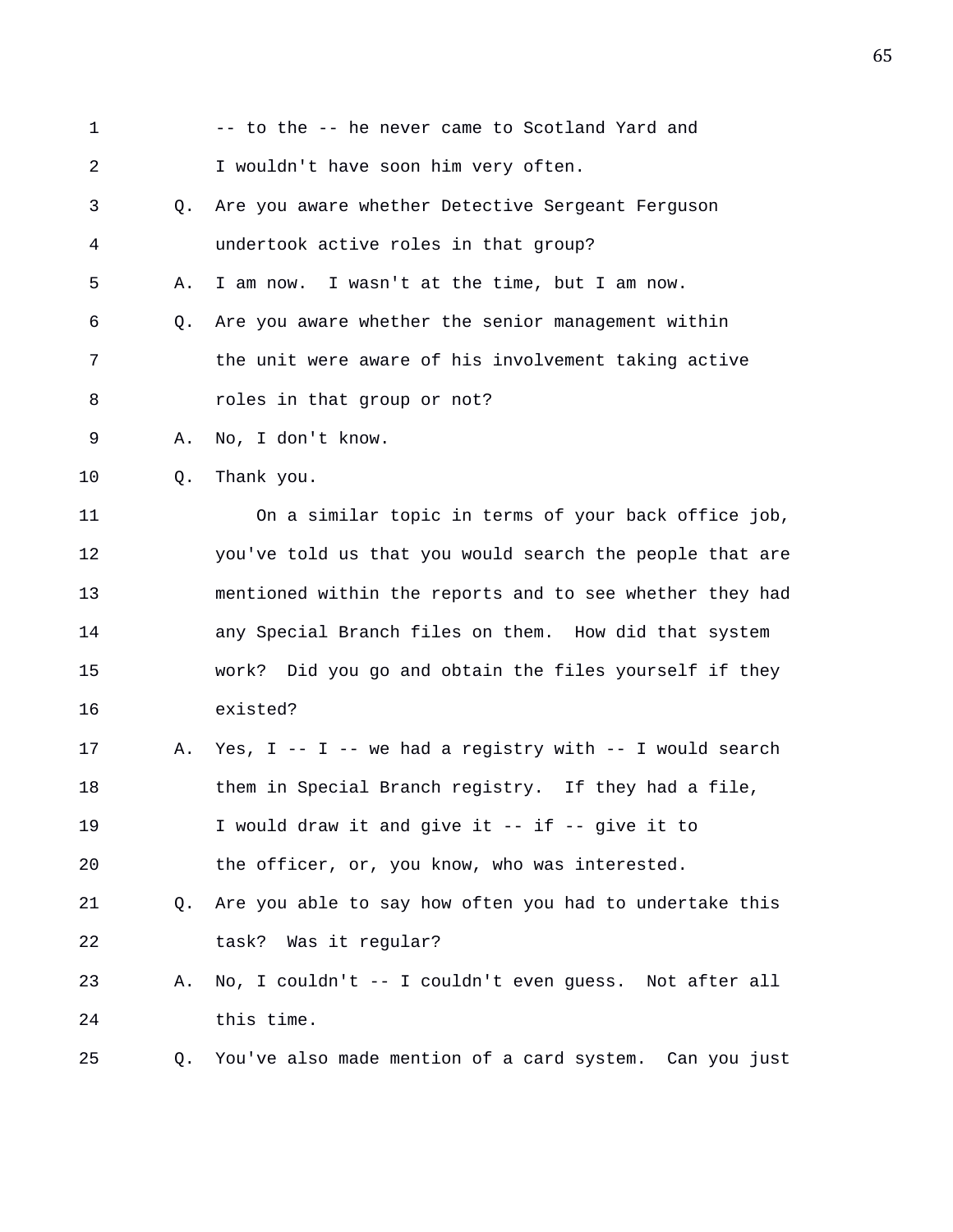1 explain what that is, please?

2 A. I know we had an index system. This is in the days 3 before computers, so basically it -- it was just 4 a reference. You would look in the card and you would 5 find -- under a certain name and you'd probably find 6 reference it other files. That is as far as I can 7 remember.

8 Q. Thank you.

9 Ms Hillier, just a couple more questions. Finally, 10 generally, what would you describe the ethos of the unit 11 was when you were involved in it? What was it like? 12 A. What do you mean "ethos"?

13 Q. What was the general mood within the unit? How did it 14 feel when you were working in it?

15 A. Initially, when I joined, it was a very nice unit. It 16 was very happy. Everybody got on well together. They 17 were all going for a common cause. And it was a very 18 happy unit. That's the only way I can describe it 19 really.

20 Q. Did that change at all during your time, or was that -- 21 A. No, no, for the whole time. Conrad Dixon was a very 22 good boss. Everybody liked him. They trusted him. And 23 I think they knew they could go to him if there were any 24 problems and he -- he was -- was a very good boss. 25 Q. And looking back on it all this time later, is that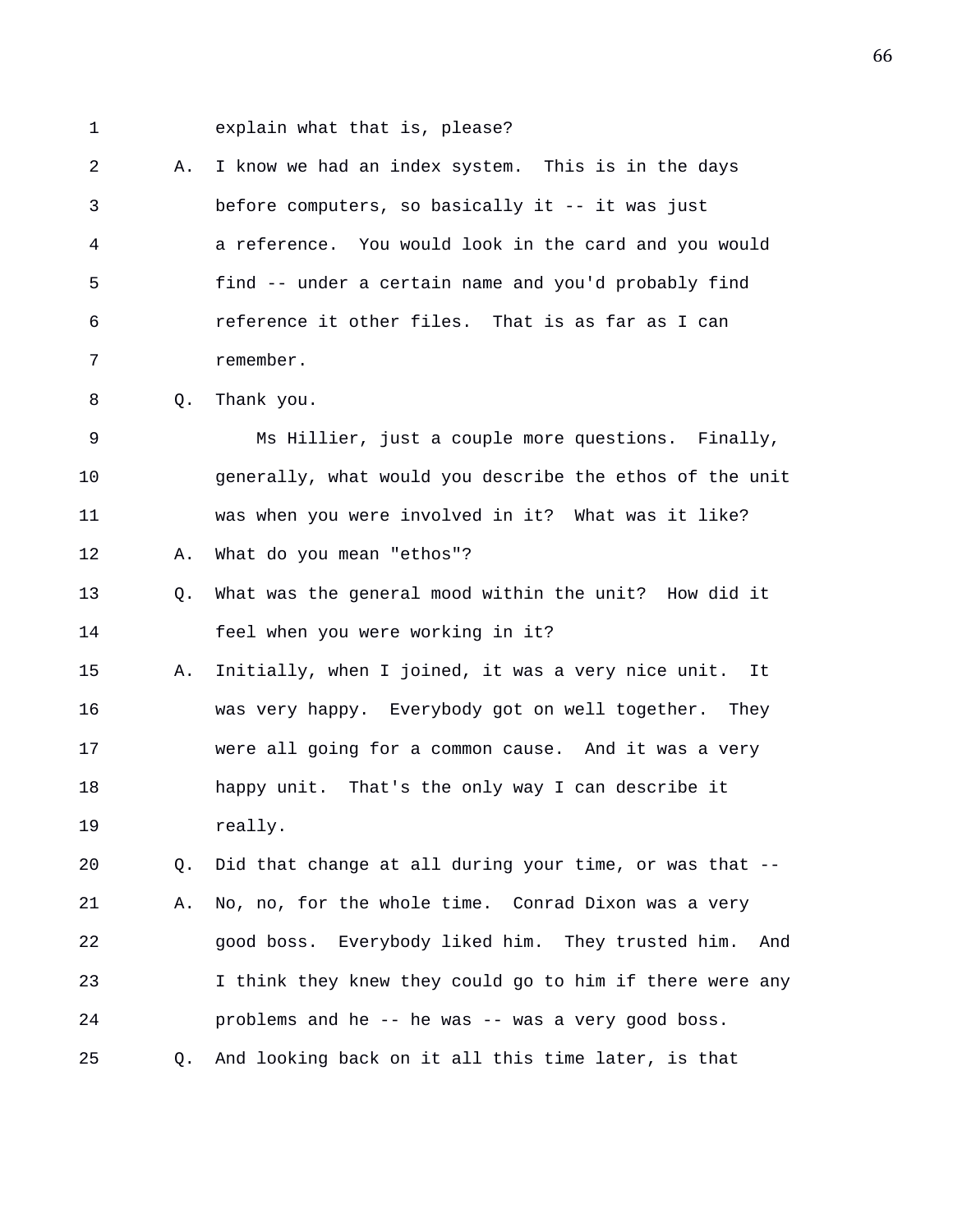1 still your view of what your time was like on -- 2 A. Yes, it was a very happy time. It was a very happy 3 squad and it worked well. 4 MR WARNER: Thank you, Ms Hillier. Those are the only 5 questions I have for you. 6 THE CHAIRMAN: Thank you. I understand that there is an 7 application from Mr Menon. 8 MR MENON: Yes, sir, there is. 9 Sir, I apply under rule 10 in the alternative 10 subsection 3 in the alternative subsection 4 to ask 11 questions on a few discrete topics of this witness that 12 have not been asked by Counsel to the Inquiry. 13 If you want me to spell out those issues and those 14 questions, sir, I'm happy to do so, but could 15 the witness be -- I don't know what the phrase is -- 16 sent back to her break-out room if I am to do that? 17 THE CHAIRMAN: Is that technically possible? I don't ask 18 you, I ask the people operating the system. 19 MR MENON: I see there is somebody, I believe, from 20 the inquiry sitting behind the witness, and he should be 21 able to the same way that you and I can enter break-out 22 rooms behind. 23 THE CHAIRMAN: The person sitting behind is from her legal 24 representative. 25 MR MENON: Oh, my apologies.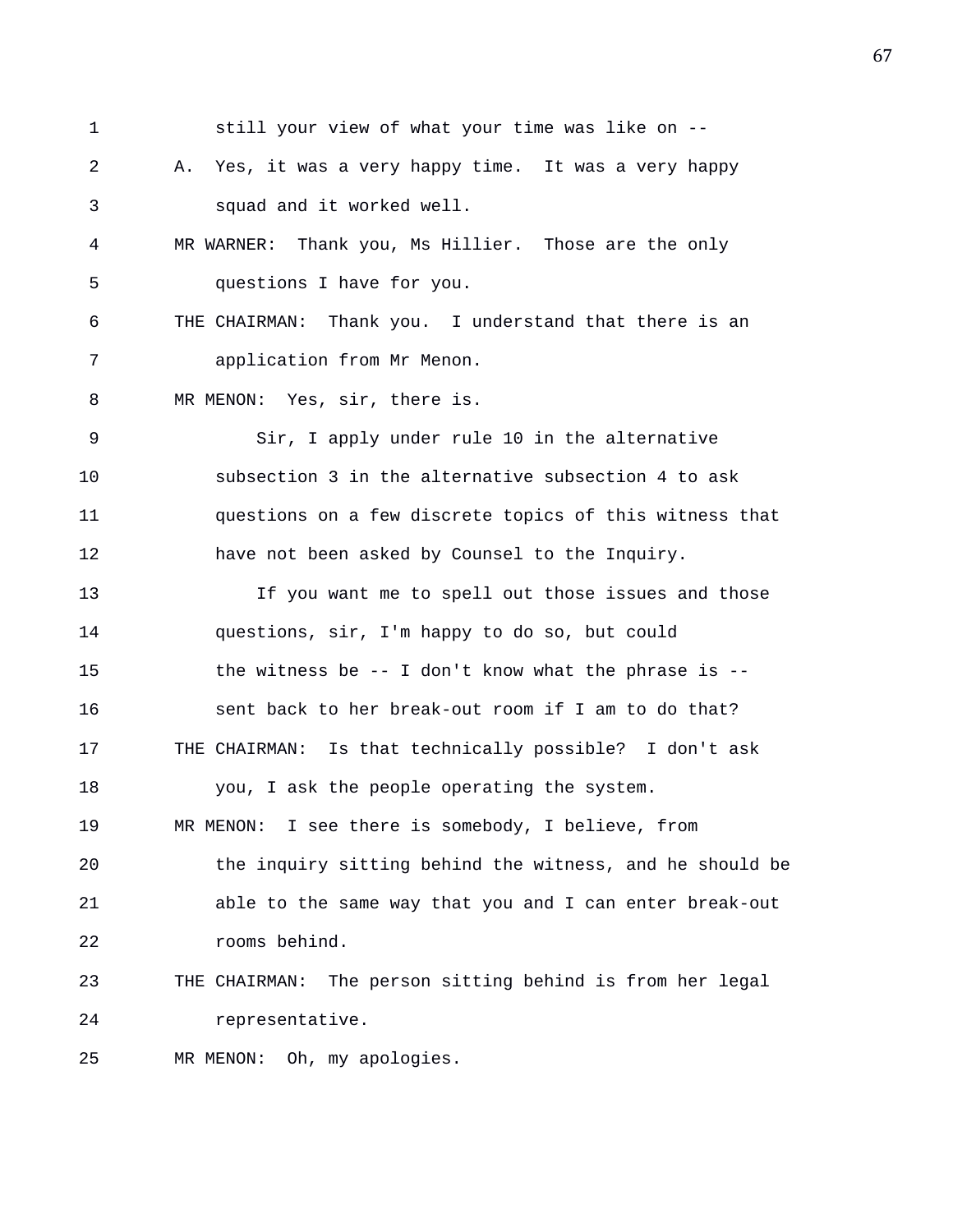1 MS PURSER: Sir, if I may interrupt. It's possible to send 2 everyone into their break-out room at once, but it's not 3 possible to send individual people from the main hearing 4 room just into the break-out room. 5 MR MENON: Very well, I'll make the application, sir. If 6 it's not possible, I understand. Shall I spell out 7 the general areas, sir, on which I wish to ask further 8 questions? 9 Sir, can you hear me? 10 THE CHAIRMAN: I can and I thought you could hear me as I'm 11 not muted. My answer was "yes, please". 12 MR MENON: Thank you. I wish to ask questions about 13 the following topics, please. Firstly, the fact that 14 she's giving evidence in her real name. 15 Secondly, one specific question arising from 16 Mr Warner's questions about the "Penetration of 17 Extremist Groups" document that the witness was shown. 18 Thirdly, some further questions about Notting Hill 19 Vietnam Solidarity Campaign and Ms Hillier's involvement 20 in that organisation. 21 Fourthly, specific questions about the topic of 22 intimate relationships and of all my topics this is 23 the one that is most important and most relevant, sir, 24 to your terms of reference. 25 Fifthly, one further question arising from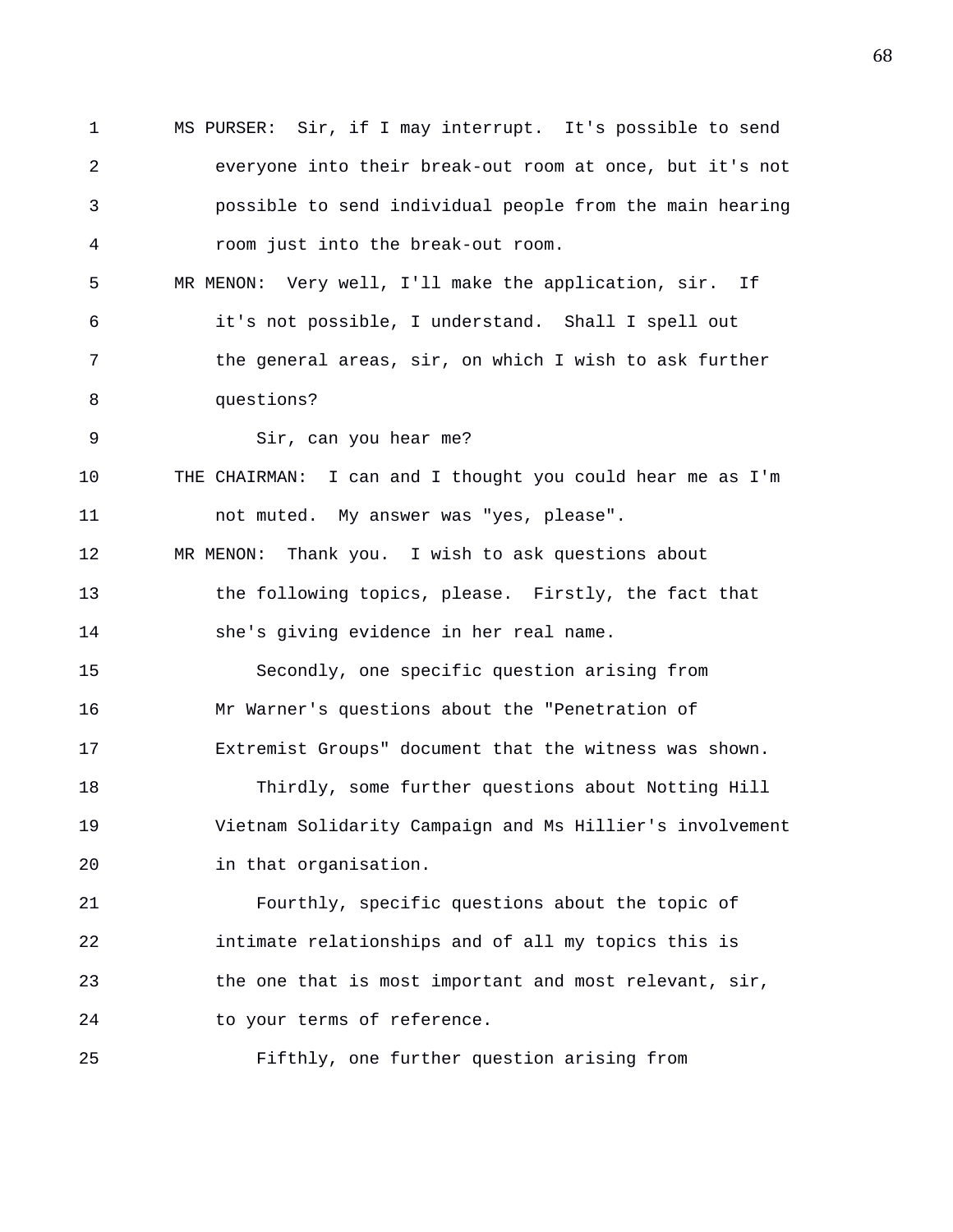1 a document shown to the witness by Mr Warner in relation 2 to her attendance at a meeting of the Highgate and 3 Holloway branch of the VSC in which she recorded 4 the names and addresses of a number of individuals 5 present at that meeting.

6 And finally, sir, some questions about 7 the interrelationship and interaction between 8 Special Branch and SDS on the one hand and MI5 on 9 the other that Ms Hillier specifically deals with in her 10 witness statement but that she was not taken to when 11 questioned by Counsel to the Inquiry.

12 THE CHAIRMAN: Mr Menon, as I'm sure you know, I have 13 published various statements about the questioning of 14 witnesses by those who represent other participants or 15 witnesses in the Inquiry and I have indicated that 16 I will permit, indeed encourage, questions to be asked 17 where there are disputes of fact about an important 18 topic between those who were parties to the fact. To 19 take the most extreme example, if there is a dispute 20 between a male undercover officer and a female activist 21 about whether they had an intimate relationship, and if 22 so when and where it took place, then I would permit 23 questions on both sides of both witnesses to that 24 claimed event.

25 But I have not stated and it is not my intention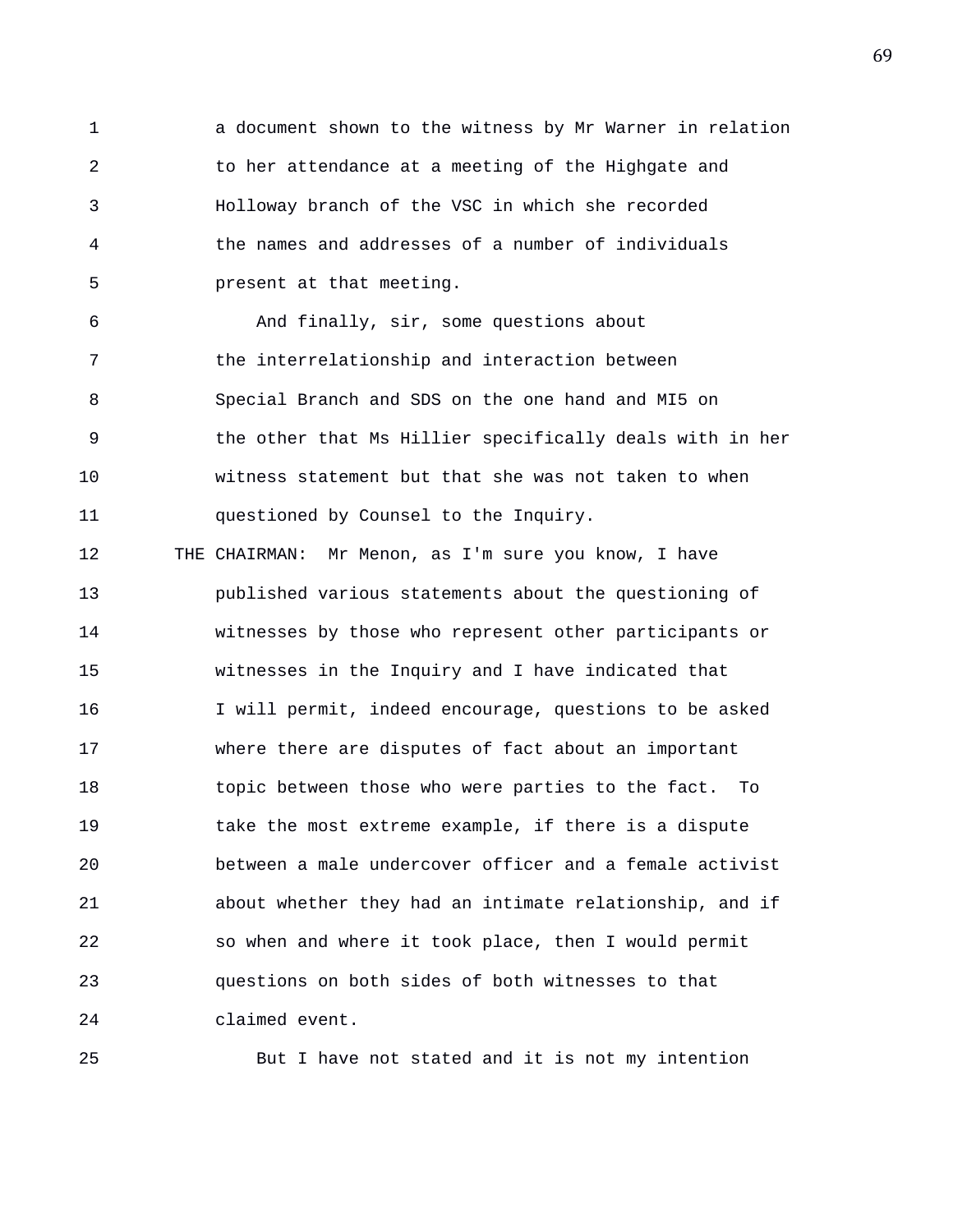1 that general questioning of the kind that you have 2 indicated you wish to undertake with this witness, not 3 about disputes of fact between your core participants 4 and her but about general topics, I have indicated that 5 those will be conducted, as they will be, by 6 Counsel to the Inquiry. I know you submit questions to 7 counsel who are going to ask questions of a witness 8 beforehand and they respond to you saying which of them 9 they will ask and which of them they won't. 10 Occasionally -- and I anticipate this will be very 11 rarely -- then I would be willing to second guess 12 Counsel to the Inquiry's judgment about the matter. 13 But I'm afraid I'm not willing to do it as a matter 14 of general practice, which is I think what you're 15 encouraging me to do. 16 MR MENON: I'm simply seeking, sir, to ask questions on 17 relevant matters that are squarely within your terms of 18 reference which in our submission will assist you in 19 getting to the truth, and those inevitably will include 20 matters where there are specific factual disputes and 21 I anticipate, if you allow me in particular to ask 22 questions about Ms Hillier's attendance at the meetings 23 of the Notting Hill branch of the Vietnam Solidarity 24 Campaign and what happened specifically in relation to

25 her attendance at those meetings, those factual disputes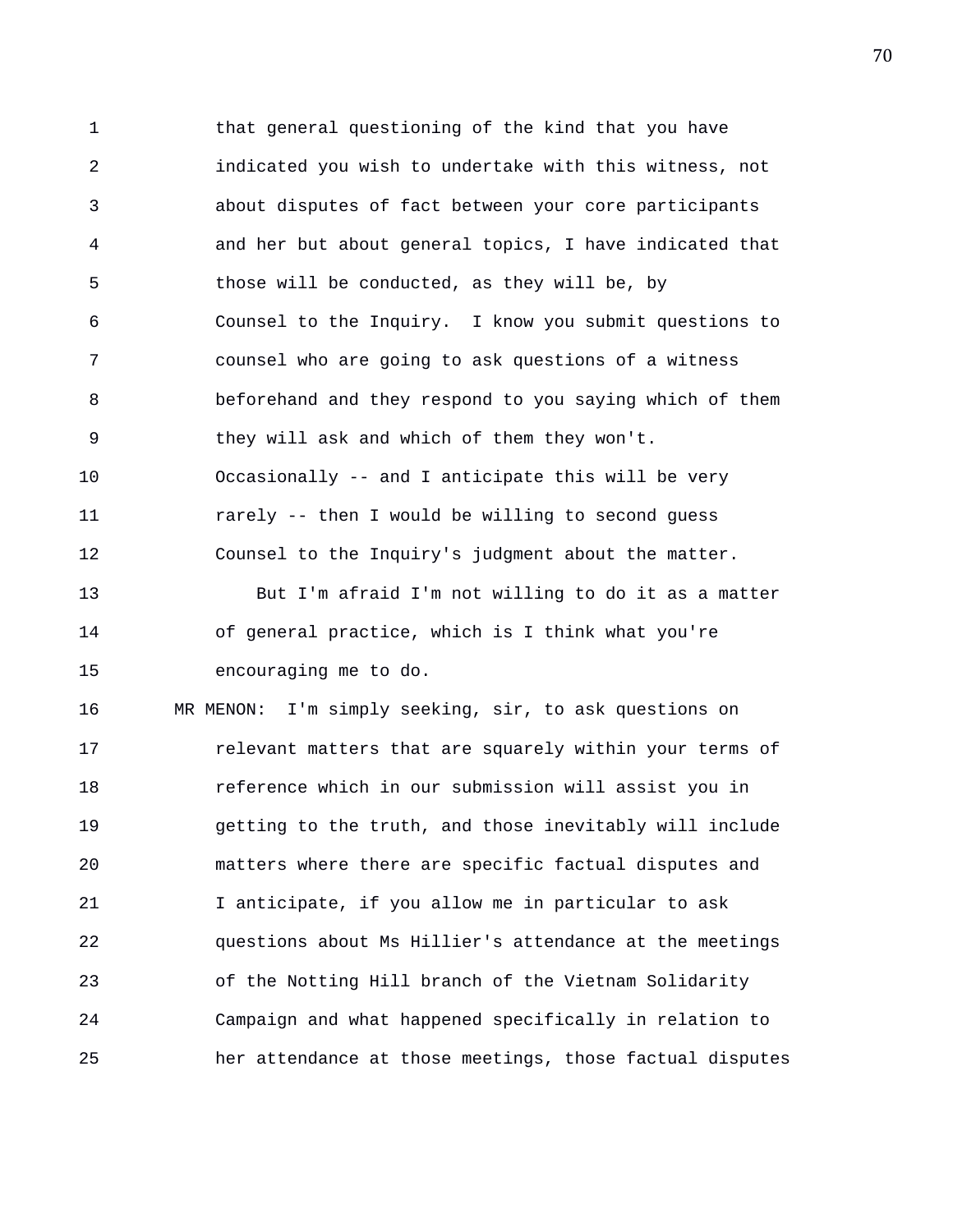1 will in fact emerge.

2 But even, sir, where they don't emerge, if 3 the questions concern relevant matters which will assist 4 you at the end of the day and we have considerable time 5 at 12.20 now before the next witness is due to give 6 evidence, I would ask for a little latitude to be able 7 to explore these matters with the witness. You will 8 6 1 then see whether I'm in fact asking questions about 9 relevant matters or not, and if future you can make 10 a decision about it. But I do ask you, with all due 11 respect, to exercise your discretion in favour of 12 allowing me to ask what I submit as a barrister with 13 26 years experience are relevant questions not asked by 14 Counsel to the Inquiry in spite of the fact that 15 I provided a list of 42 questions that I submit are 16 relevant under the terms of reference. I'll be no 17 **longer than 10 to 15 minutes.** 18 THE CHAIRMAN: (inaudible) is the question of fact arising 19 out of the Notting Hill VSC meetings on which this 20 witness reported. 21 MR MENON: Sorry, I didn't hear your -- 22 THE CHAIRMAN: What dispute of fact and between whom arises 23 out of the reporting on the Notting Hill VSC meetings? 24 MR MENON: Specifically to do with the conduct of now 25 deceased SDS officer Helen Crampton and her involvement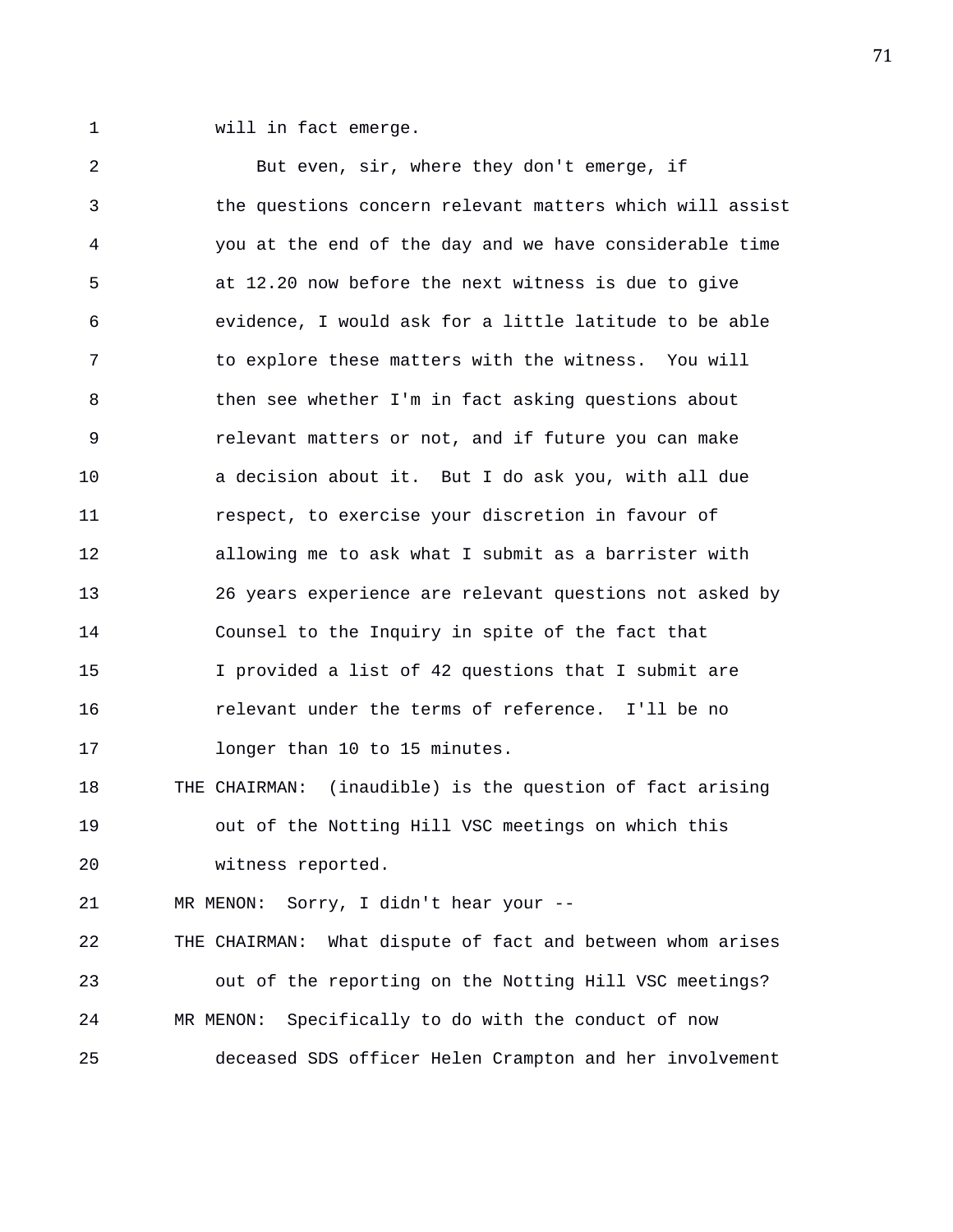1 with that branch of the VSC.

2 THE CHAIRMAN: And between whom is this dispute of fact? 3 MR MENON: It's a dispute of fact as to the evidence given 4 by the current witness and information that I am privy 5 to from another source which I want to ask in the form 6 of open-ended questions of this witness to see whether 7 she can assist you in determining the truth of 8 the matter.

9 THE CHAIRMAN: Have you indicated, as I said in statements 10 about the questioning of witnesses, that the source to 11 whom you refer, who you have not yet identified, will 12 give evidence about the matter?

13 MR MENON: Well, I'm not -- I'm not in a position to answer 14 that, sir, at this stage. It's a -- it's a -- I've set 15 out in detail the questions in the document I've 16 submitted to the Inquiry. I certainly hope that 17 the questions that I'm about to ask, if you allow me to 18 ask them, will be subsequently supported by a witness 19 statement, but I cannot give at this stage a cast iron 20 guarantee to that effect, because it's a -- it's an 21 issue that has only just arisen as far as -- as a result 22 of developments in the last few days.

23 THE CHAIRMAN: What is the issue?

24 MR MENON: Well, the issue is whether or not Helen Crampton 25 had a relationship of some kind with a leading member of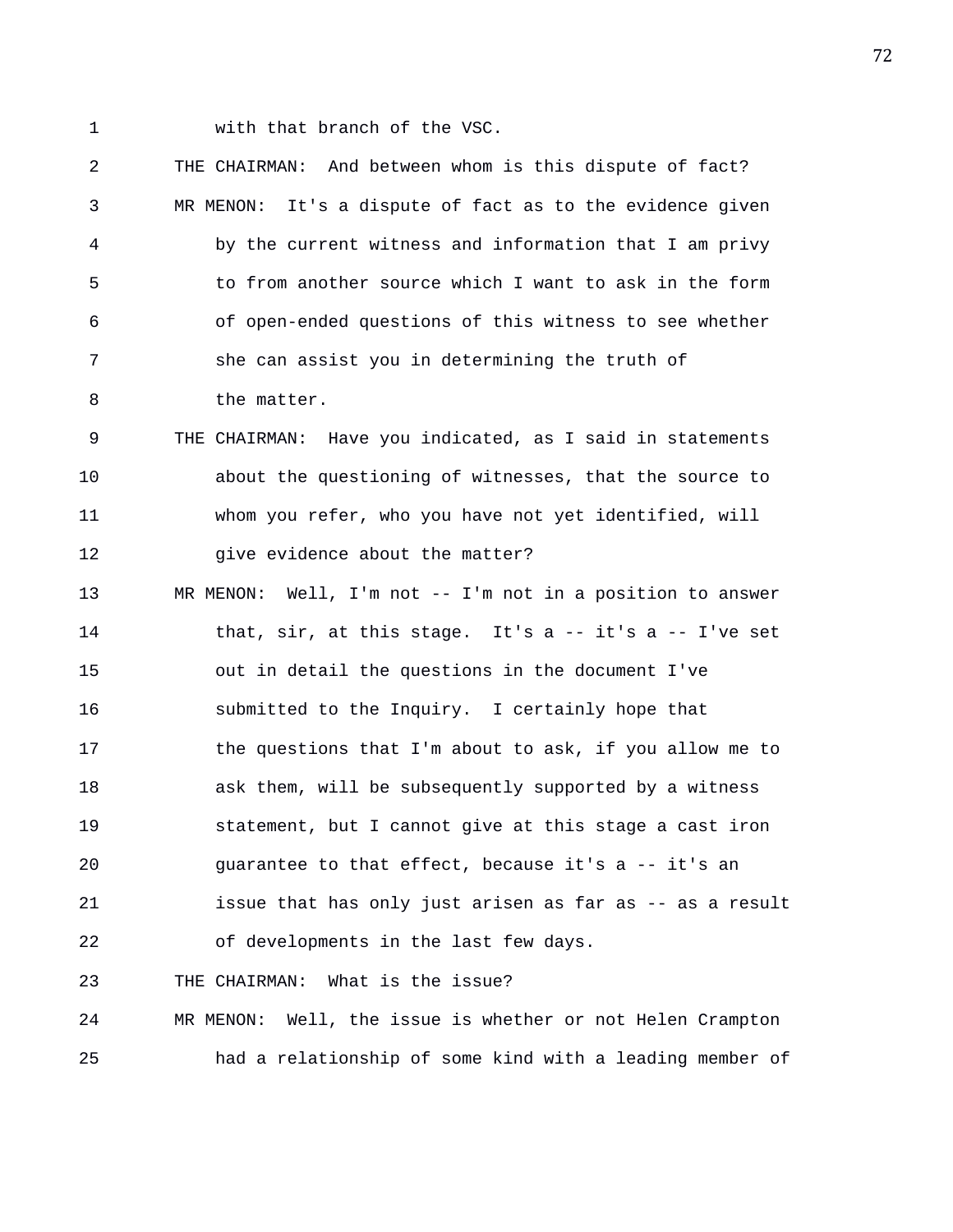1 the Notting Hill Vietnam Solidarity Campaign.

2 THE CHAIRMAN: With whom?

3 MR MENON: A man by the name of George Cochrane who can be 4 seen in a number of meetings -- sorry the intelligence 5 reports of meetings as having been a chairman of that 6 branch of the VSC.

7 We say this is obviously relevant because it would 8 be -- if there were any truth to the matter -- the very 9 first example of an officer of the SDS engaging in some 10 form of intimate relationship with a member of a target 11 organisation.

12 THE CHAIRMAN: Is Mr Cochrane alive?

13 MR MENON: I have no idea. His name is not redacted in any 14 of the documents, which would suggest to me that 15 the Inquiry believes that he's not alive. His name 16 features in many, many Notting Hill VSC documents, some 17 of which I wish to take this witness to with permission 18 from you, of course.

19 THE CHAIRMAN: You may ask the witness about this topic, 20 about whether there was a relationship between 21 Helen Crampton and George Cochrane because 22 the likelihood is that he is not in a position to be 23 able to give evidence about it, but I'm afraid that you 24 must take it that that is an exceptional course and I do 25 not propose to invite you to ask questions on any other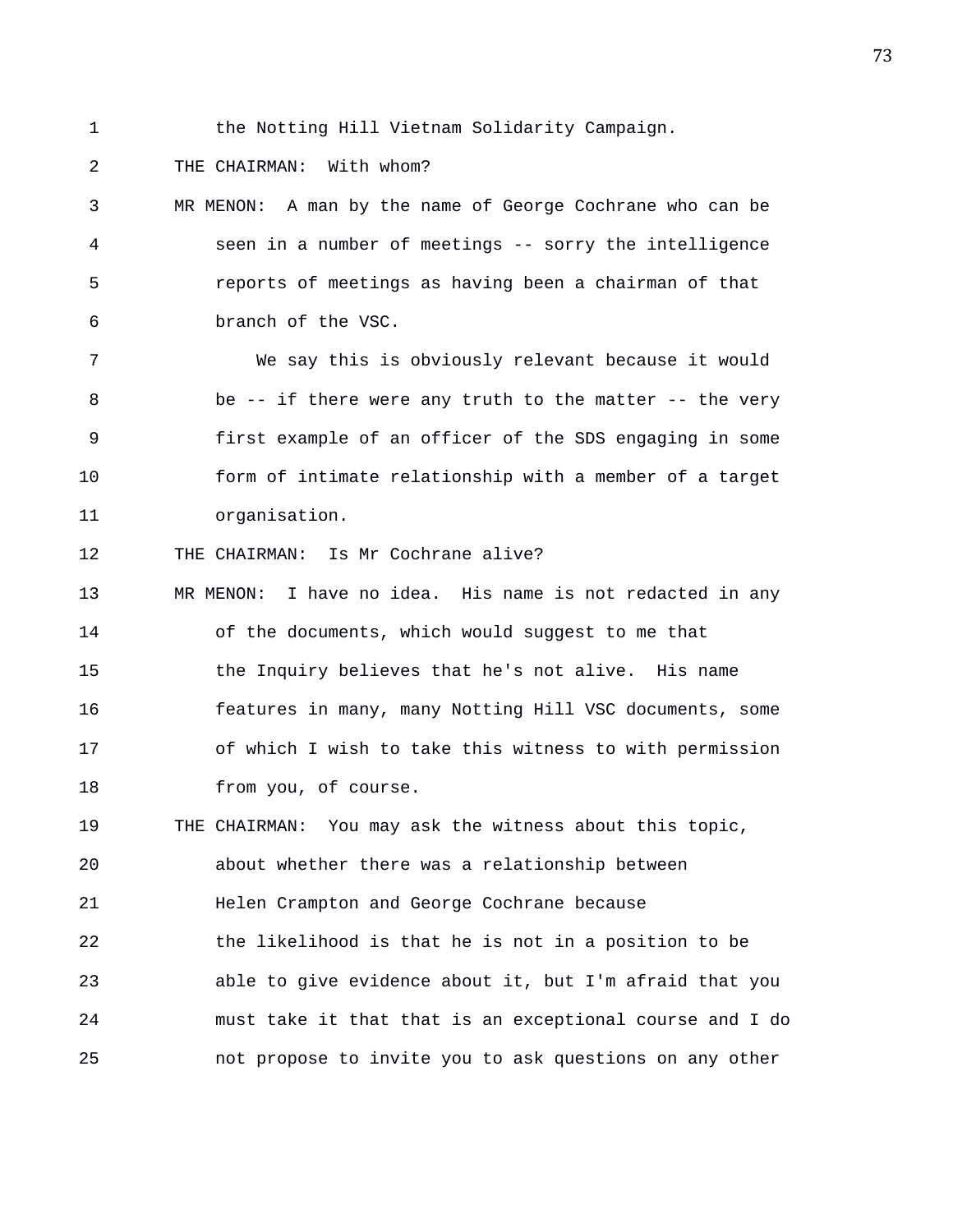1 topic.

2 MR MENON: Thank you.

3 Ms Hillier, can you see and hear me? 4 A. I can, yes. 5 Q. You, in answer to questions from Mr Warner, who 6 questioned you this morning, indicated that all 7 the meetings that you attended with the exception of one 8 meeting which you attended alone were meetings of 9 the Notting Hill branch of the Vietnam Solidarity 10 Campaign which I attended together with your then 11 colleague Helen Crampton; is that right? 12 A. That's correct, yes. 13 Q. Prior to attending those meetings of the Notting Hill 14 Vietnam Solidarity Campaign, had you been told by 15 anybody in a senior position within SDS that that 16 particular branch of the Vietnam Solidarity Campaign had 17 been disowned by the national council of the Vietnam 18 Solidarity Campaign because of some of the political 19 positions that it was taking? 20 A. I didn't know that. Until I saw it in the report I saw 21 this morning, I didn't know that. 22 Q. You indicated this morning that you attended 23 the October 27 March against the Vietnam War together 24 with Helen Crampton and other members of 25 the Notting Hill Vietnam Solidarity Campaign; is that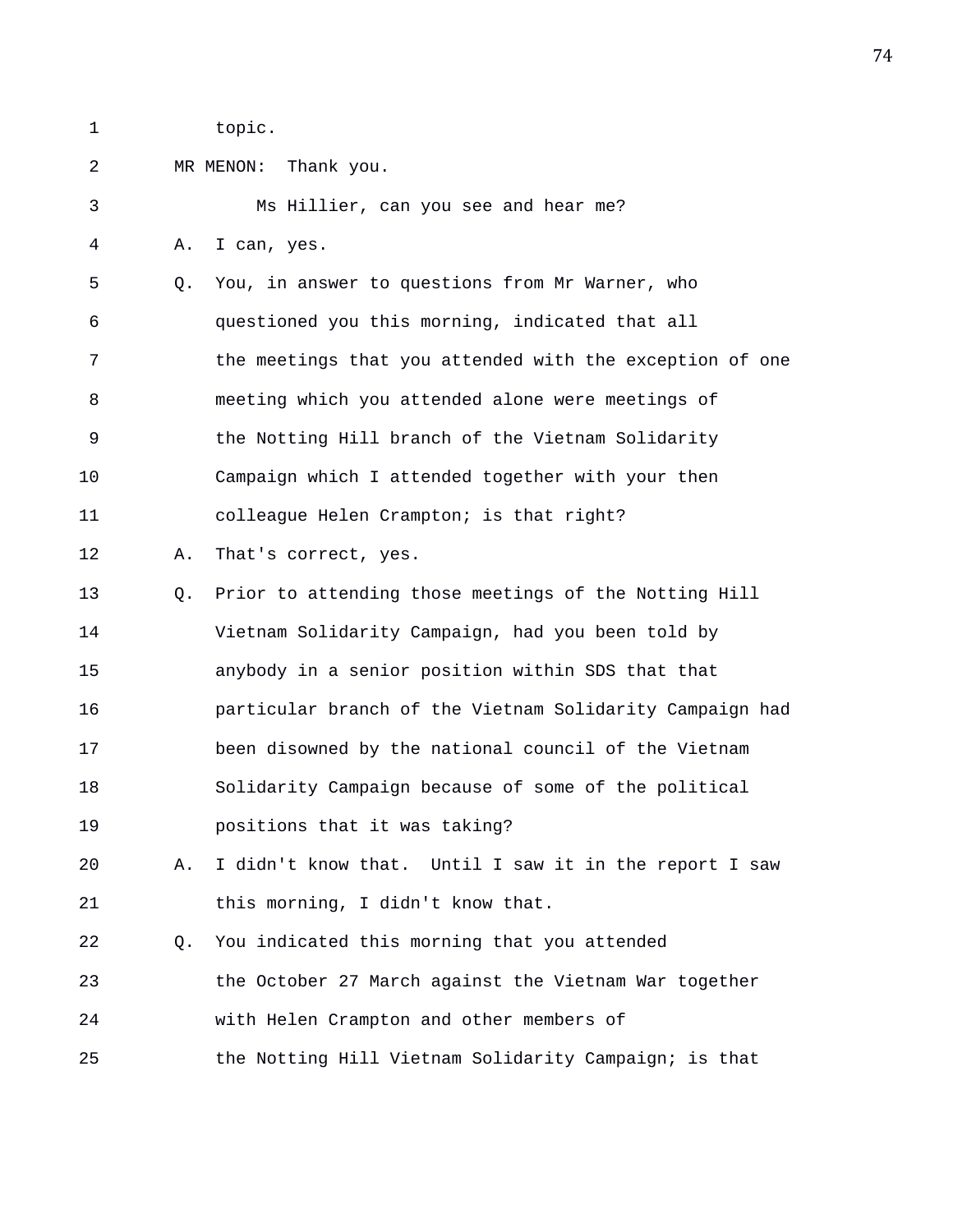1 right?

2 A. That's correct, yes.

3 Q. And obviously you had previously attended a number of 4 the branch's meetings in September and October; is that 5 right?

6 A. About four.

- 7 Q. Had you, during that period when you had attended 8 meetings, become on first name terms with any members of 9 the Notting Hill Vietnam Solidarity Campaign?
- 10 A. No.
- 11 Q. Well, when you and Helen Crampton marched together, are 12 you saying that you marched completely separate from 13 anybody else, or did you march together with other 14 members of that branch?

15 A. Marched with other members of that branch.

16 Q. And I assume that you would have spoken to them and -- 17 as you were marching through the streets of London?

- 18 A. Presumably, yes.
- 19 Q. And they would have asked you your name and they would 20 have -- you would have asked them their name, perhaps? 21 A. It was 52 years ago, but presumably, yes.
- 22 Q. And I think your evidence is that obviously if you had 23 been asked for area name, you would have not given your 24 name, you would have given a false name, for obvious 25 reasons?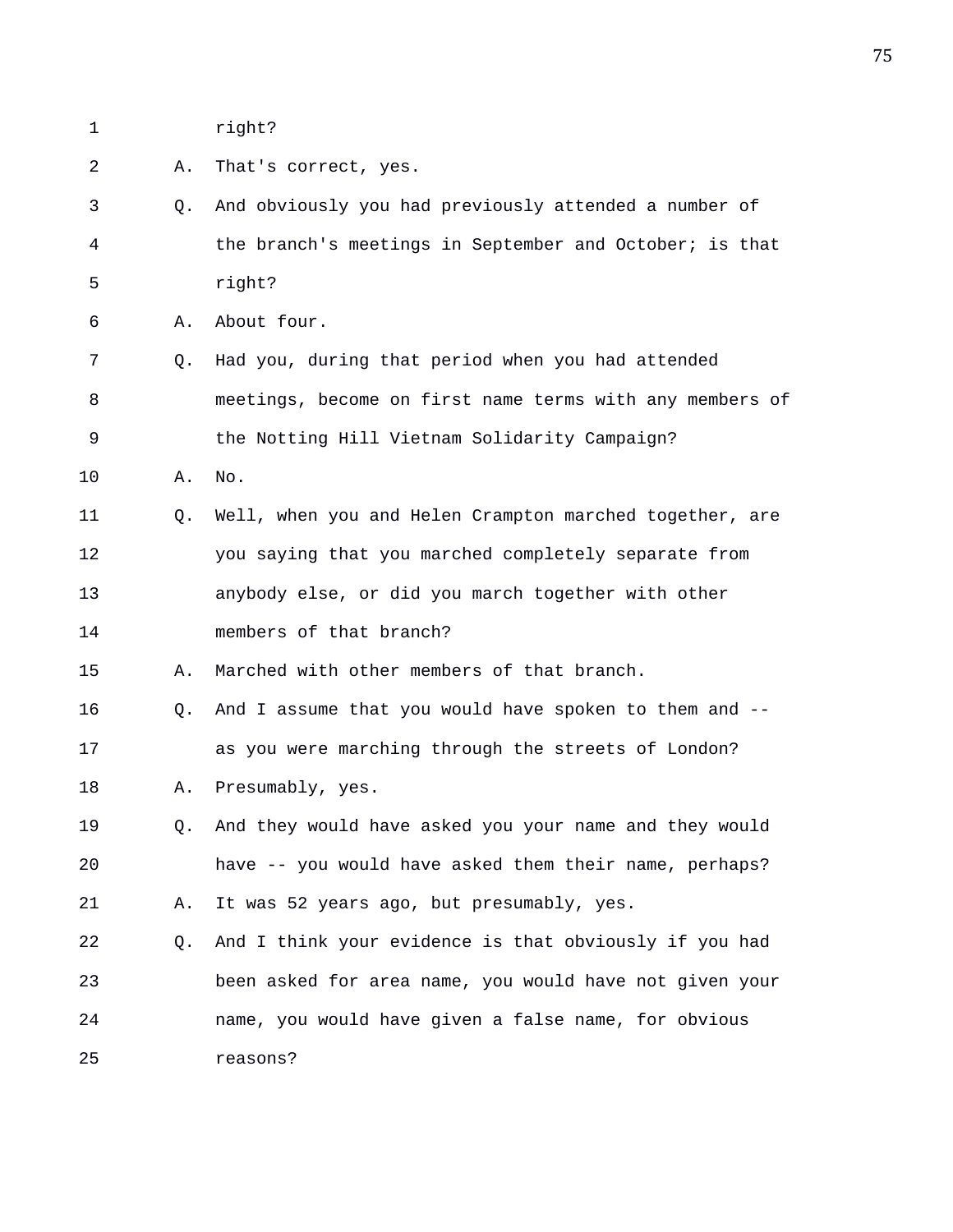1 A. That's correct, yeah.

| $\overline{2}$ | Q. | Now, you were asked earlier today about, on the topic of |
|----------------|----|----------------------------------------------------------|
| 3              |    | interim relationships, whether any of your SDS           |
| 4              |    | colleagues, to the best of your knowledge, had had       |
| 5              |    | intimate relationships with a member of a target group.  |
| 6              |    | Do you remember that question?                           |
| 7              | Α. | I do, yes.                                               |
| 8              | Q. | And can you just repeat again what your answer to that   |
| 9              |    | question is?                                             |
| 10             | Α. | My answer is no, I don't know of any.                    |
| 11             | O. | And would that include both male and female officers     |
| 12             |    | within the SDS?                                          |
| 13             | Α. | It would include everybody.                              |
| 14             | Q. | And would that include even, for example, going on       |
| 15             |    | a date with a member of a target organisation?           |
| 16             | Α. | Yes.                                                     |
| 17             | Q. | As far as you're concerned, it wouldn't happen?          |
| 18             | Α. | I didn't say it wouldn't happen, I'm saying I didn't --  |
| 19             |    | I don't think it happened.                               |
| 20             | Q. | Well, to be more specific about it, Ms Hillier, to       |
| 21             |    | the best of your knowledge or belief, did your former    |
| 22             |    | colleague Helen Crampton have some kind of intimate      |
| 23             |    | relationship or go out with a member of the Notting Hill |
| 24             |    | Vietnam Solidarity Campaign?                             |
| 25             | Α. | I don't know the -- of course I don't know for certain,  |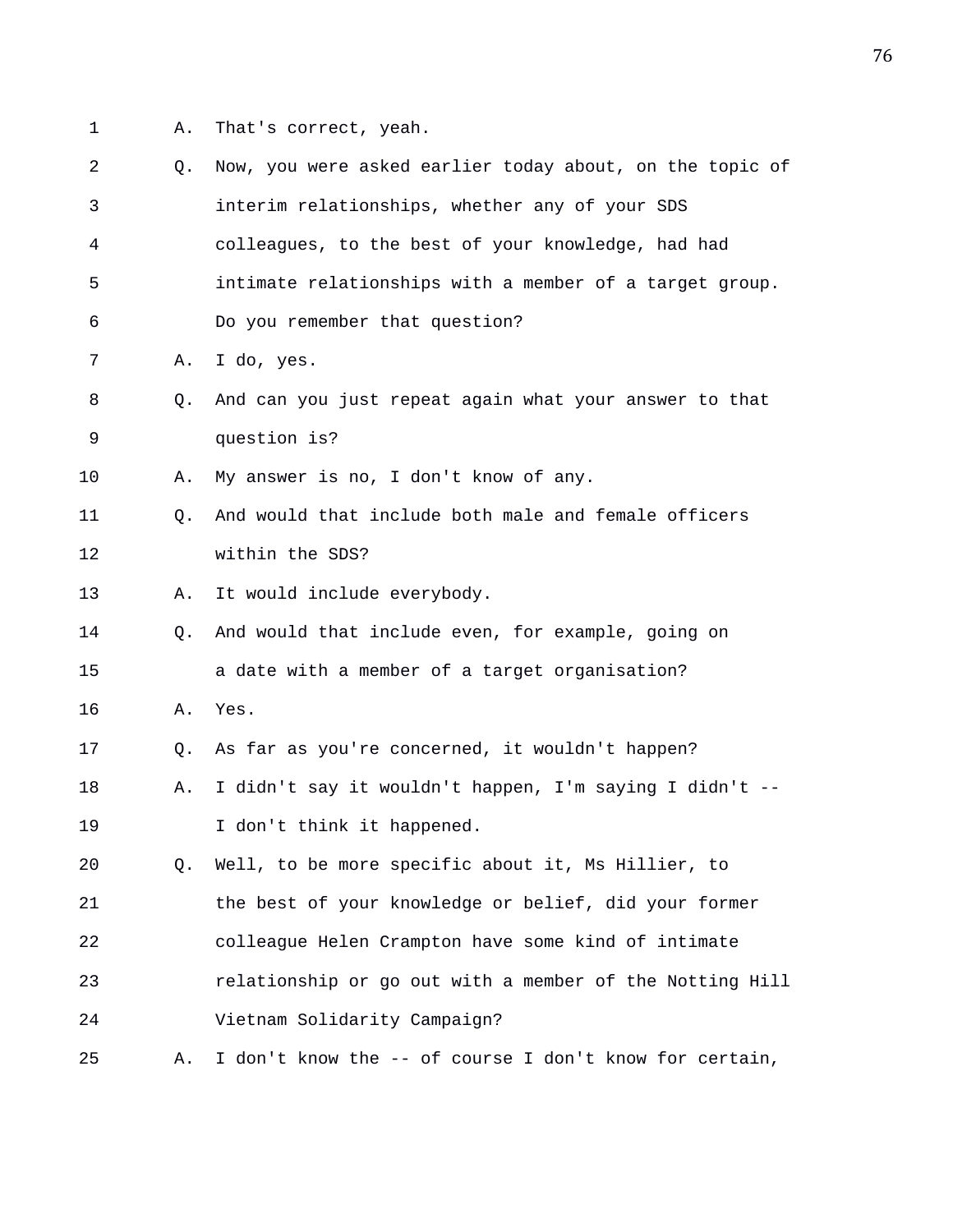| 1  |                | but I would say I doubt it very much.                                    |
|----|----------------|--------------------------------------------------------------------------|
| 2  | Q.             | Did she never at any stage whilst you were both                          |
| 3  |                | colleagues in the SDS indicate to you that any kind of                   |
| 4  |                | social or intimate relationship with anybody in                          |
| 5  |                | the Notting Hill VSC.                                                    |
| 6  | Α.             | No, never.                                                               |
| 7  | Q <sub>z</sub> | Could we please have on the screen the following                         |
| 8  |                | document <mps-0739188>. Ms Hillier, you can see that</mps-0739188>       |
| 9  |                | this is an intelligence report of a meeting of                           |
| 10 |                | the Notting Hill VSC --                                                  |
| 11 | Α.             | Yeah.                                                                    |
| 12 | 0.             | -- on 12 October 1968; do you see that?                                  |
| 13 | Α.             | Two October?                                                             |
| 14 | Q.             | Two October, yes, sorry, did I say something else?                       |
| 15 | Α.             | Yeah.                                                                    |
| 16 | O.             | And we can see that it's described as a regular public                   |
| 17 |                | meeting?                                                                 |
| 18 | Α.             | Yeah.                                                                    |
| 19 | О.             | And we can see a number of names there, and we can see                   |
| 20 |                | the name George Cochrane?                                                |
| 21 | Α.             | Yes.                                                                     |
| 22 | Q.             | Listed as the Chairman of that meeting; do you see that?                 |
| 23 | Α.             | Yeah, I do, yes.                                                         |
| 24 | Q.             | And if we could just go to the next page, please                         |
| 25 |                | <mps-0739188 2="">, and the bottom bit, please, underneath</mps-0739188> |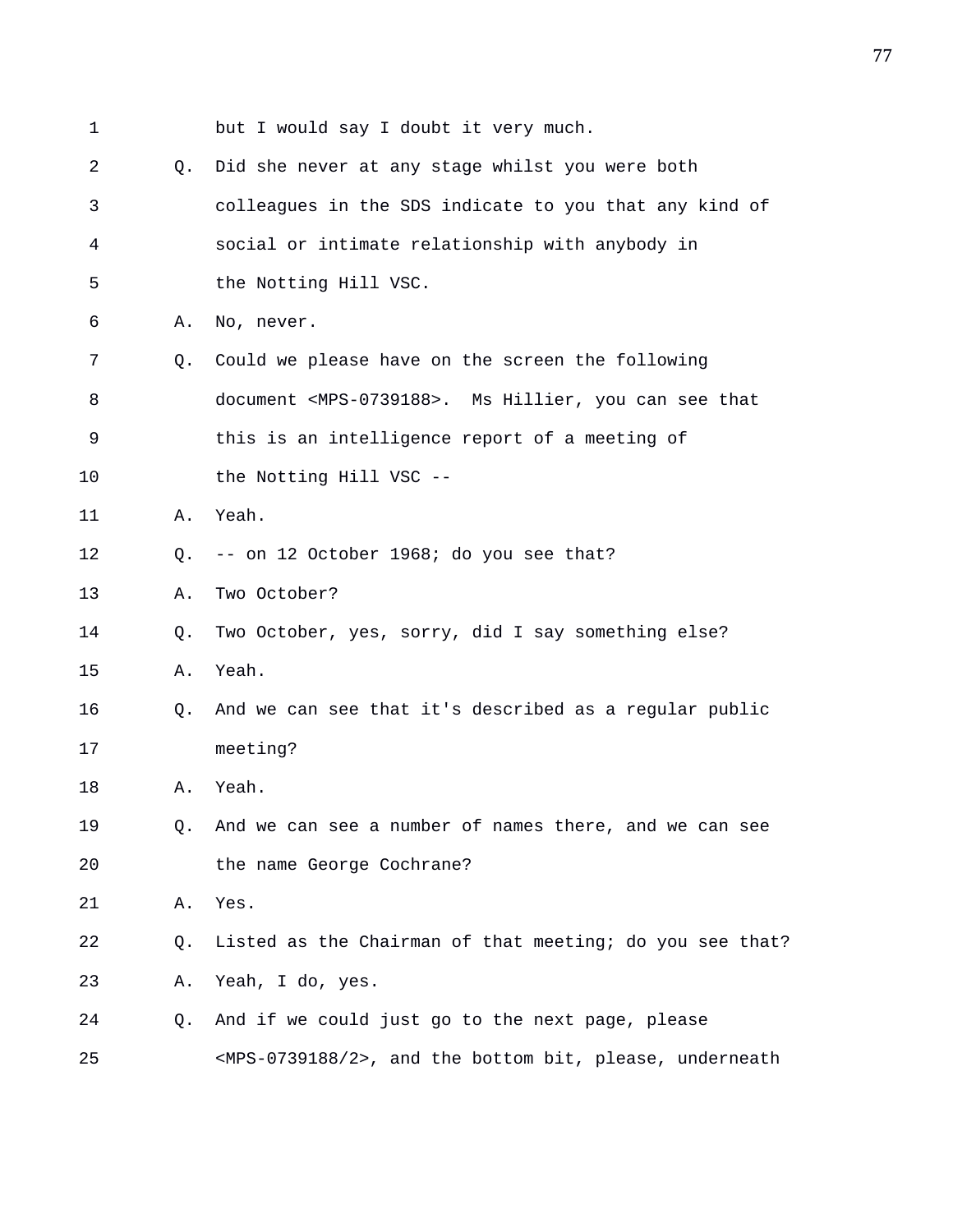| $\mathbf 1$ |                | the description of what happened.                              |
|-------------|----------------|----------------------------------------------------------------|
| 2           |                | We can see there that you were present at that                 |
| 3           |                | meeting is that right?                                         |
| 4           | Α.             | That's right, yes.                                             |
| 5           | Q.             | And two other officers with the numbers 68 and 331?            |
| 6           | Α.             | That's right.                                                  |
| 7           | Q <sub>1</sub> | And I believe it's Helen Crampton's name on the right          |
| 8           |                | under the number 3?                                            |
| 9           | Α.             | That's right. She signed the report.                           |
| 10          | Q.             | Signed the report. It's very -- it's very poorly marked        |
| 11          |                | there.                                                         |
| 12          |                | Does the name George Cochrane ring any bells?                  |
| 13          | Α.             | None at all, no.                                               |
| 14          | Q.             | Are you in a position to say one way or another whether        |
| 15          |                | Helen Crampton had any kind of social or intimate              |
| 16          |                | relationship with the man who chaired this particular          |
| 17          |                | meeting?                                                       |
| 18          | Α.             | I think my answer's got to be no. I would doubt it very        |
| 19          |                | much.                                                          |
| 20          | Q.             | Thank you.                                                     |
| 21          |                | Could we have the following document on the screen,            |
| 22          |                | please <mps-0722099 2="">. This is a file of VSC</mps-0722099> |
| 23          |                | documents, Ms Hillier?                                         |
| 24          | Α.             | Yeah.                                                          |
| 25          | Q.             | Could we turn, please, to page 34 in this larger file          |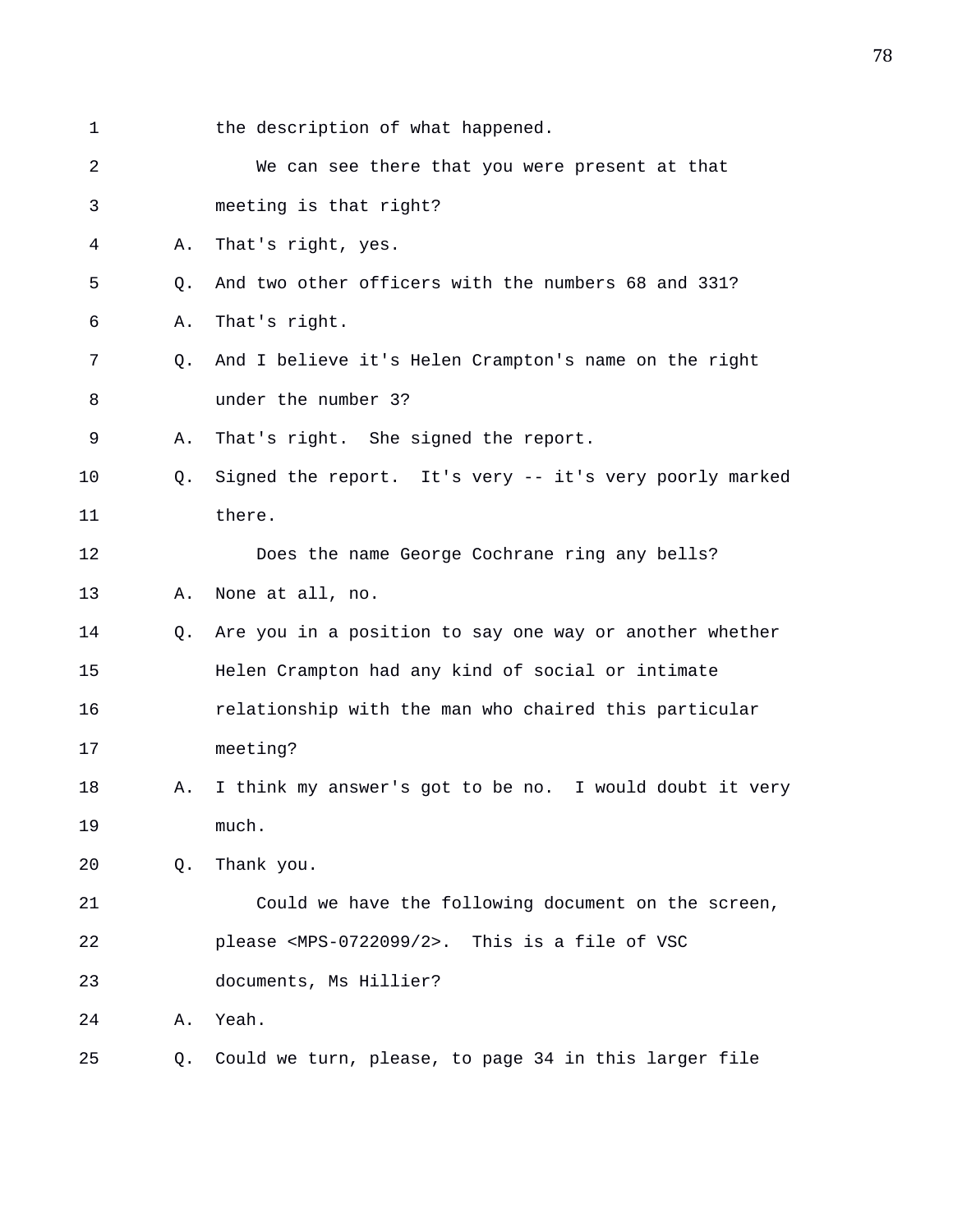1 <MPS-0722099/34>.

| 2  |    | This is a report in a different type of format                           |
|----|----|--------------------------------------------------------------------------|
| 3  |    | headed, "Public meetings and poster parades". It's in                    |
| 4  |    | relation to an event of some kind, a meeting, I assume,                  |
| 5  |    | on 1 September 1968 of the Vietnam Solidarity Campaign.                  |
| 6  |    | We see again the name George Cochrane there under                        |
| 7  |    | the heading "chairman"; do you see that?                                 |
| 8  | Α. | Yes.                                                                     |
| 9  | 0. | And then a few lines down it says that there were about                  |
| 10 |    | 40 people present at this event. The police                              |
| 11 |    | arrangements were "casual observation "well with "1 PC";                 |
| 12 |    | do you see that?                                                         |
| 13 | Α. | Yes.                                                                     |
| 14 | Q. | Then could we go to the next page, please                                |
| 15 |    | <mps-0722099 35="">. Some indication here about some films</mps-0722099> |
| 16 |    | that were played at this event.                                          |
| 17 |    | Go to the next page, please <mps-0722099 36="">.</mps-0722099>           |
| 18 |    | Actually, I'm sorry about that, could you go back up two                 |
| 19 |    | pages to the Phil Hearse page <mps-0722099 34="">. Yes,</mps-0722099>    |
| 20 |    | I'm sorry, thank you.                                                    |
| 21 |    | Sorry, we only had the top of the first page and it                      |
| 22 |    | was my make.                                                             |
| 23 |    | Do you see the heading, "Origin of information about                     |
| 24 |    | meeting", about halfway down the page?                                   |
| 25 | Α. | "Telephone call from chairman", yes.                                     |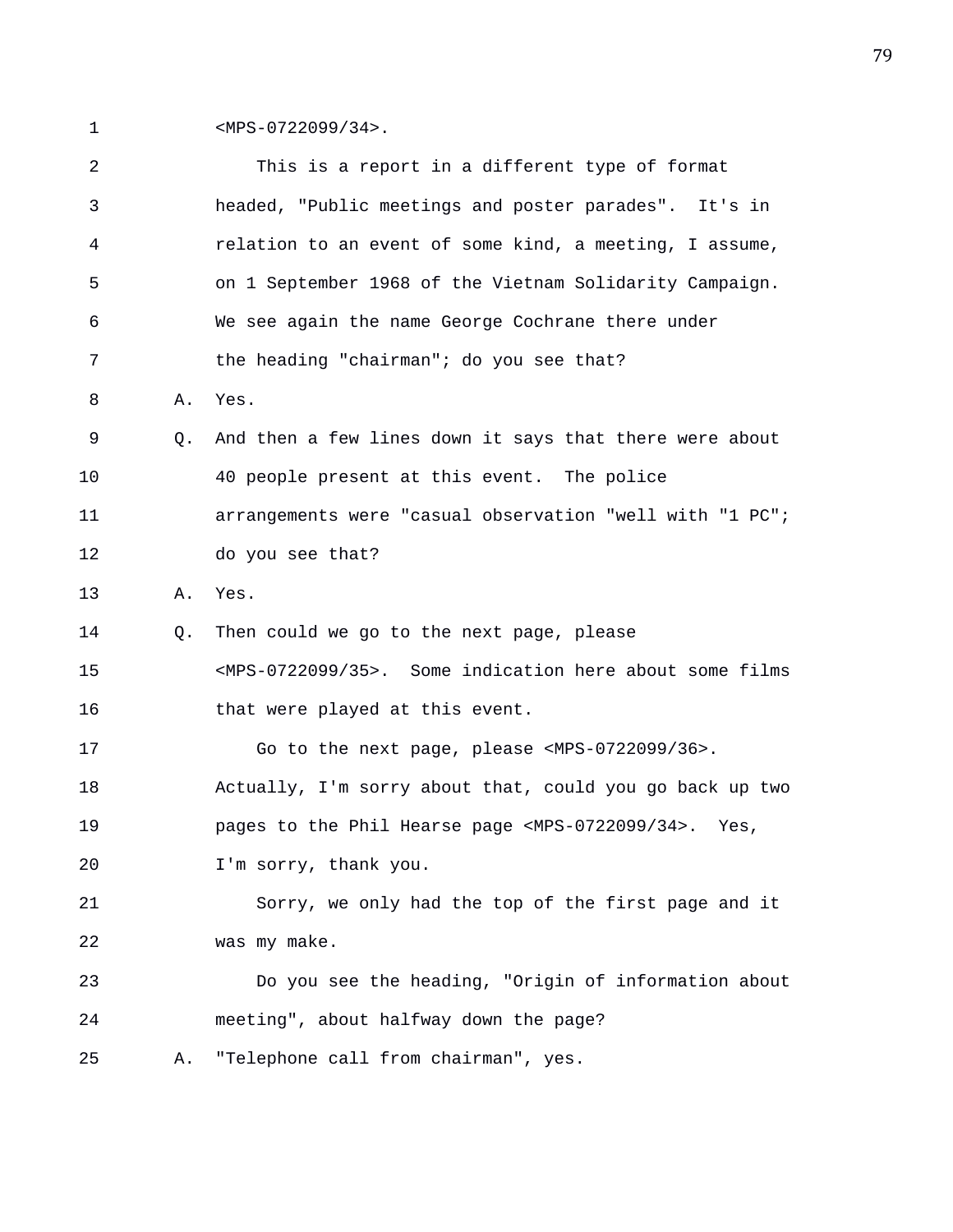1 Q. Exactly.

2 A. Mm.

- 3 Q. Can you tell us what that means, please, "Telephone call 4 from chairman"?
- 5 A. Obviously the Chairman phoned either the local police 6 station or Scotland Yard. He phoned somebody anyway and 7 told them about the poster parade as -- as it was an 8 event that was taking place in the street, they would -- 9 they would do that. It -- it didn't -- it didn't say 10 a telephone call to Special Branch, or telephone call to 11 Helen Crampton, it just said telephone call.
- 12 Q. I see.

13 A. To anybody.

- 14 Q. So it indicates that the Chairman of this meeting has 15 informed the police about the meeting?
- 16 A. That's right, yes. They would. It's a public meeting 17 in the street, so it would -- it would be policed.

18 They'd send a uniform officer there as well.

19 Q. Thank you.

20 Could we have the following document on the screen, 21 please <MPS-0722098>. This is again another large file 22 of Special Branch papers. Could we go to page 222, 23 please <MPS-0722098/222>.

24 Again, the same heading of, "Public meetings and 25 poster parades"; is that right?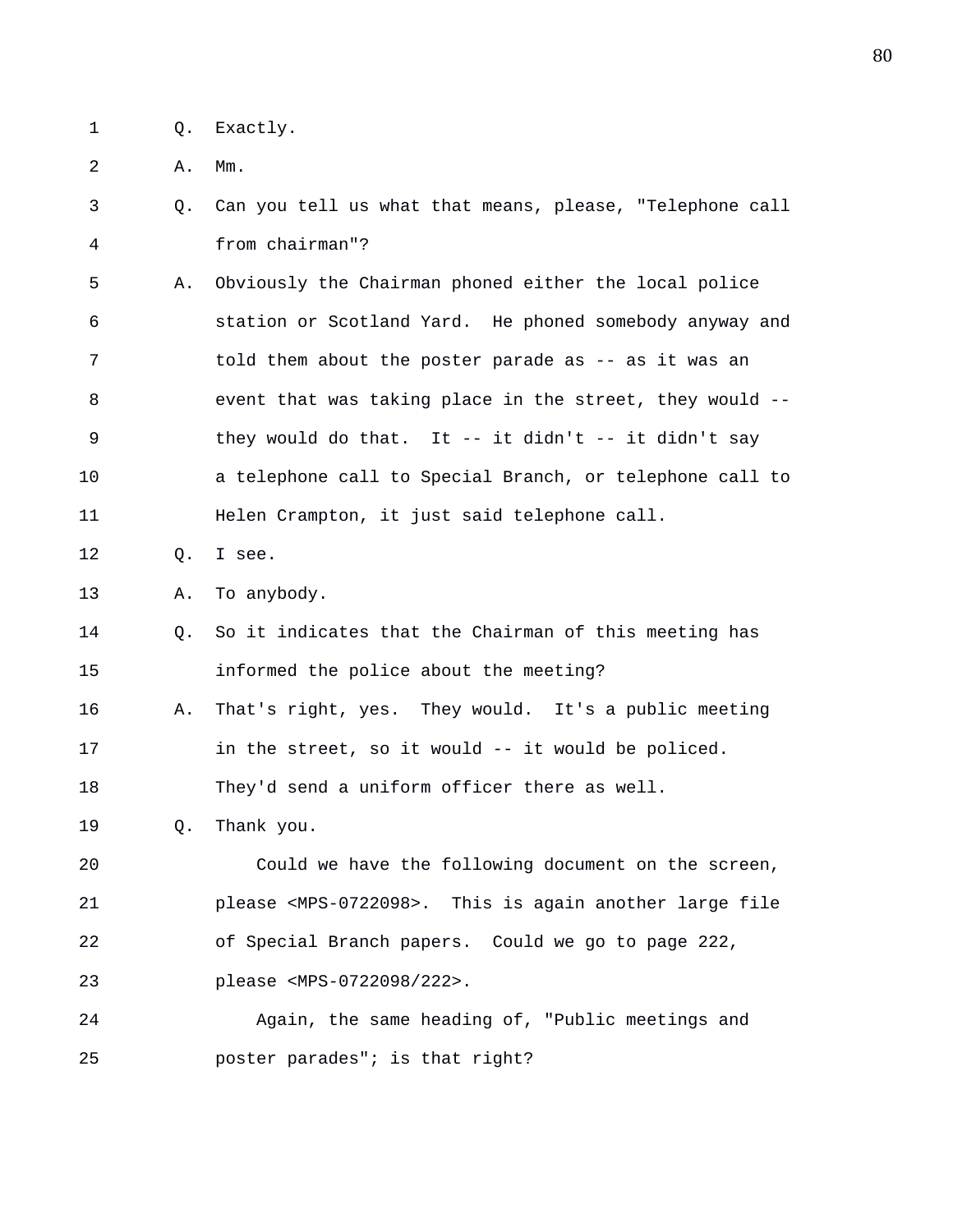- 1 A. That's right.
- 2 Q. An event, again of the Vietnam solidarity", it says. 3 There's a specific address given there Powis Terrace, 4 W11? 5 A. Yeah. 6 Q. Date 20 August 68. 7 Then it says: 8 "Subject of meeting", you can see that 9 the word "parade" has been crossed out, so this seems to 10 be a meeting on American aggression in Vietnam being 11 held at that particular address. 12 A. I think that they're saying that the organisation is 13 the Vietnam solidarity and their address is 14 Powis Terrace, W11. They're not saying that's where 15 the meeting was held. 16 Q. Okay. Is there any indication -- 17 A. And they're informing the police that they intend to 18 hold a public meeting in the Street -- 19 Q. -- (overspeaking) -- 20 A. -- (inaudible). 21 Q. -- (overspeaking) -- 22 A. -- (inaudible). 23 Q. I'm trying to understand why you're saying it's in 24 the street given -- 25 A. -- (overspeaking) -- other poster parade. That would be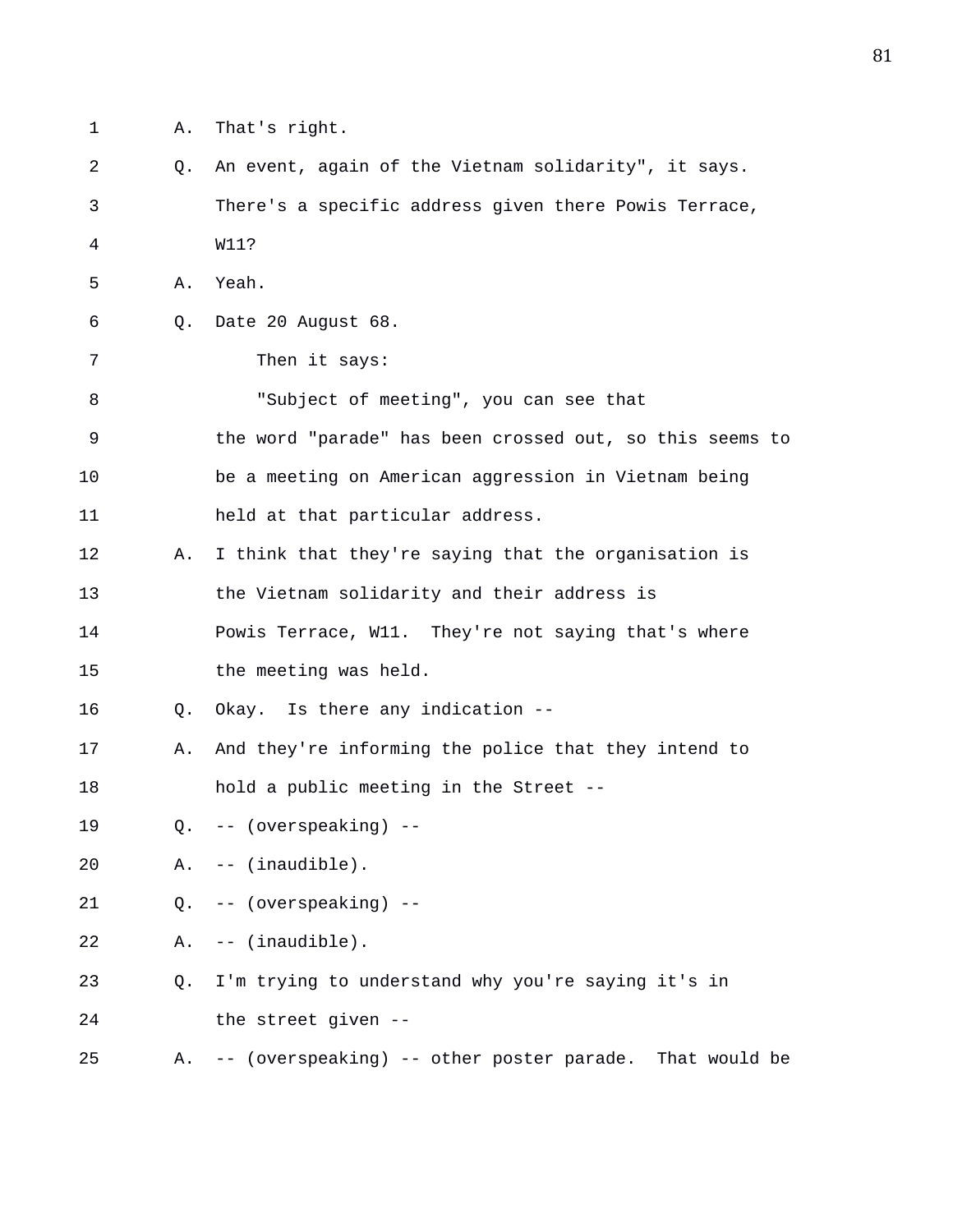- 1 held outdoors in the street. They would be marching 2 with placarded.
- 3 Q. -- (overspeaking) -- the heading at the top of the page 4 is millimetre public meetings and poster parades? 5 A. Yes, that was a public meeting. That's why there would 6 have been police arrangements, there would have been one 7 constable and two policemen there to make sure they 8 didn't get into the road they didn't hold up the traffic 9 that sort of thing. That's why they would have informed 10 the police -- 11 Q. You're saying -- you're saying this is a -- because 12 the word parade is crossed out that this is an 13 indication of a public meeting in the Street -- 14 A. Yes. 15 Q. -- as opposed to a public meeting in a house or a ? 16 A. -- (overspeaking) -- 17 Q. -- centre of some kind? 18 A. That's right, it's a street meeting or a poster parade, 19 which is the same thing, where they march up -- march up 20 and down with placards. This -- this wasn't held -- and 21 of course people -- the organisers of -- and the heads 22 of these Vietnam Solidarity Campaign would know that 23 they had to inform the police of what they intended to 24 do, because it was in a public place so it didn't cause
- 25 any -- any public disorder, or public nuisance.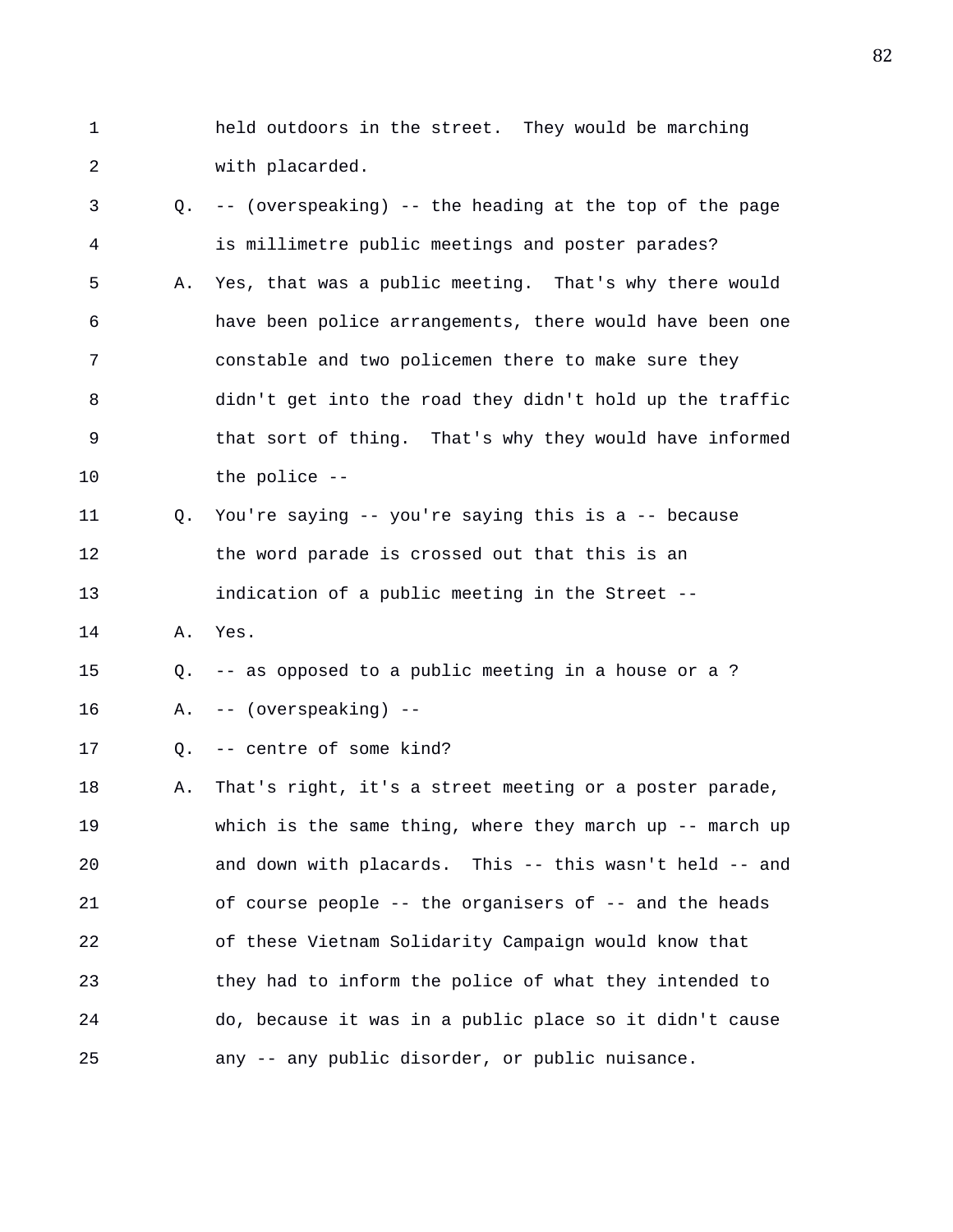- 1 Q. Could we turn to the next page, please --
- 2 THE CHAIRMAN: I think, before we do, can we go back to that 3 page, please. We can see there the number of people 4 present being reported "60-70". Is there any issue 5 about whether or not this was a public meeting? 6 MR MENON: Sir, are you asking me, sir? 7 THE CHAIRMAN: Yes. 8 MR MENON: Well, I'm suggesting it is a public meeting. 9 That's what I'm asking about, because the word "parade" 10 is crossed out. 11 THE CHAIRMAN: I had misunderstood your purpose. I do 12 apologise. It's common ground this was a public 13 meeting. 14 MR MENON: Yes, exactly. 15 THE CHAIRMAN: Thank you. 16 MR MENON: I'm just asking about -- yes, absolutely. 17 I mean, that's what I assumed because the word "parade" 18 is crossed out. This was on the face of it a public 19 meeting that was scheduled to take place between 8 pm 20 and 10.15 pm on 20 August. 21 THE CHAIRMAN: Yes, I'm sorry to interrupt you. Please 22 carry on. 23 MR MENON: No problem at all. 24 Could we have the next page, please 25 <MPS-0722098/223>. And I think this is -- this looks to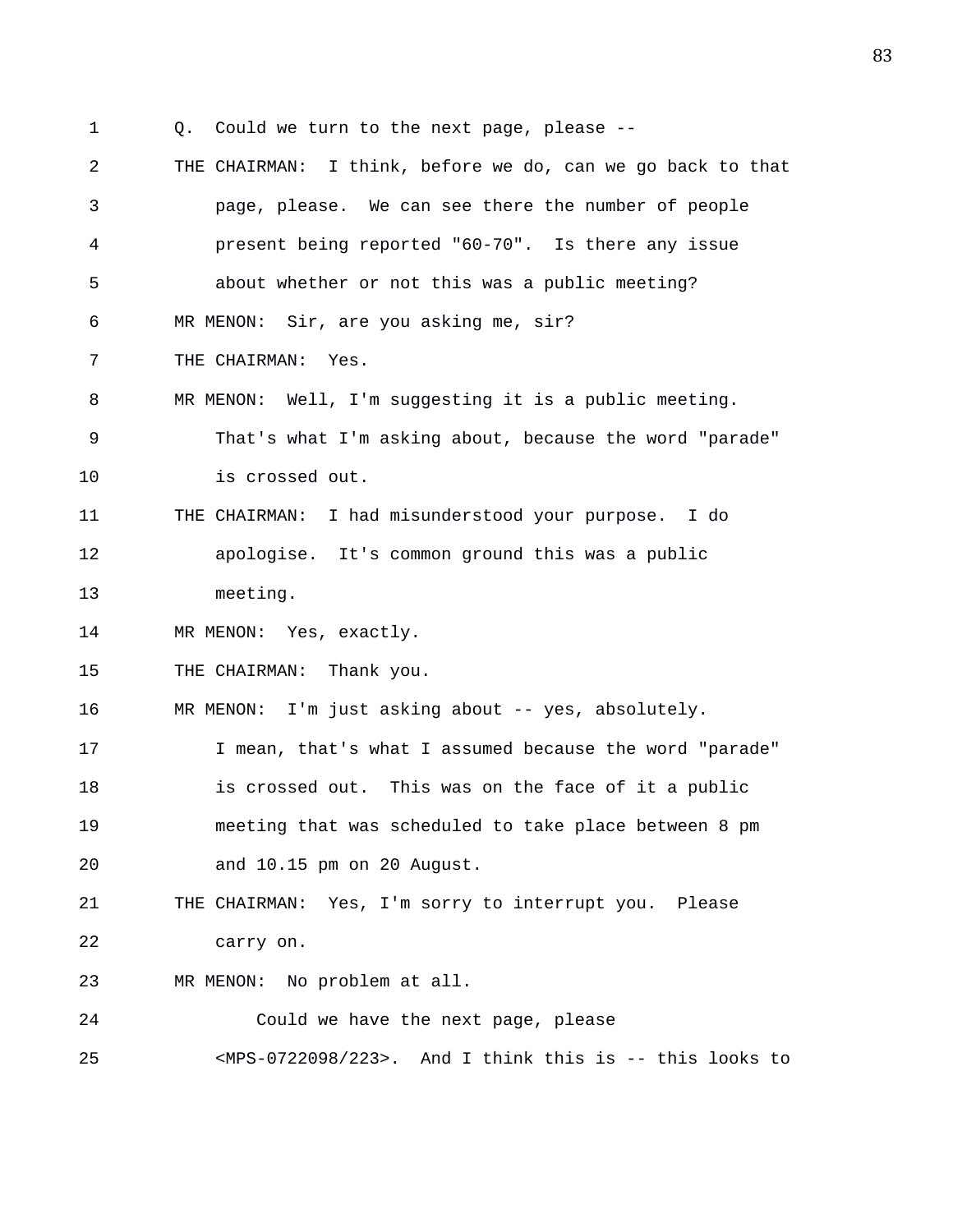1 be effectively a duplicate of the earlier page. Same 2 date, same time. Yes, thank you, we don't need to look 3 at that.

4 Ms Hillier, you were asked by Mr Warner some time 5 ago about whether you were aware -- whether you were 6 aware of Helen Crampton giving evidence for 7 the prosecution in the trial of a man who I will refer 8 to as "Mr X" in relation to a leaflet that he was said 9 to have been distributing at a meeting of 10 the Notting Hill Vietnam Solidarity Campaign on 11 9 October 1968. Do you remember that question? 12 A. I do, yes. 13 Q. I'm just going to show you a document that will confirm 14 that you were present at that meeting <MPS-0739187>. 15 There we have the date, 9 October, 16 Notting Hill VSC, "regular public meeting". Kenneth 17 Murray listed as the Chairman of this meeting. 18 Can we scroll down, please. Under the 19 heading "literature" we can see it says: 20 "Document entitled 'Potential of a militant 21 demonstration -- is dealt with separately." 22 Next you bit, please, a summary of what happened at 23 that public meeting. 24 Next please. And there again we can see four police 25 officers present, you and two others, 68 and 331,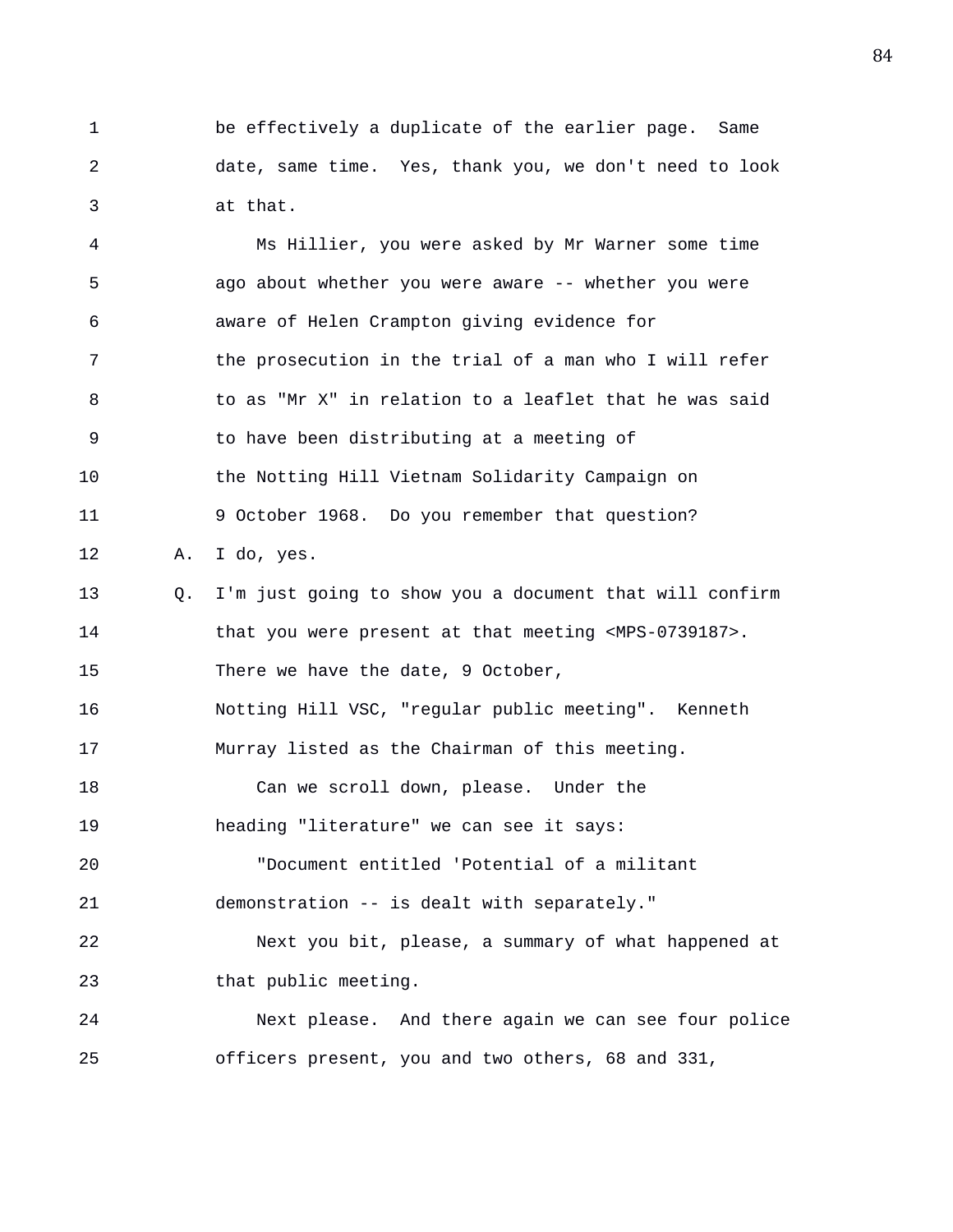1 Helen Crampton there listed under number 4; do you see 2 that?

3 A. I do, yes.

| 4  | Q.             | Now, I know this is more than 50 years ago, Ms Hillier, |
|----|----------------|---------------------------------------------------------|
| 5  |                | I entirely appreciate that, but are you saying that you |
| 6  |                | have no recollection at all about your former colleague |
| 7  |                | Helen Crampton being a prosecution witness of a man who |
| 8  |                | I am referring to as "Mr X" who was tried at            |
| 9  |                | the Central Criminal Court in 1969 for inciting riot?   |
| 10 |                | You really have no recollection of that at all?         |
| 11 | Α.             | I have absolutely no recollection at all.               |
| 12 | Q.             | I'm assuming, given you don't have any recollection of  |
| 13 |                | this, that you were not a prosecution witness --        |
| 14 | Α.             | No.                                                     |
| 15 | O.             | -- at this trial or any other trial?                    |
| 16 | Α.             | No, I wasn't.                                           |
| 17 | Q <sub>1</sub> | Can I ask you to look at <mps-0739150>.</mps-0739150>   |
| 18 |                | This is a police Special Branch document summarising    |
| 19 |                | the trial. I'm not going to take you through all of it, |
| 20 |                | just a few salient bits. We can see that it took place  |
| 21 |                | in February 1969 before Mr Justice Hines at             |
| 22 |                | the Central Criminal Court, the principal charge under  |
| 23 |                | number 1, "Inciting to riot" do you see that?           |
| 24 | Α.             | I do, yes.                                              |
| 25 | Q.             | If we can go down, please.                              |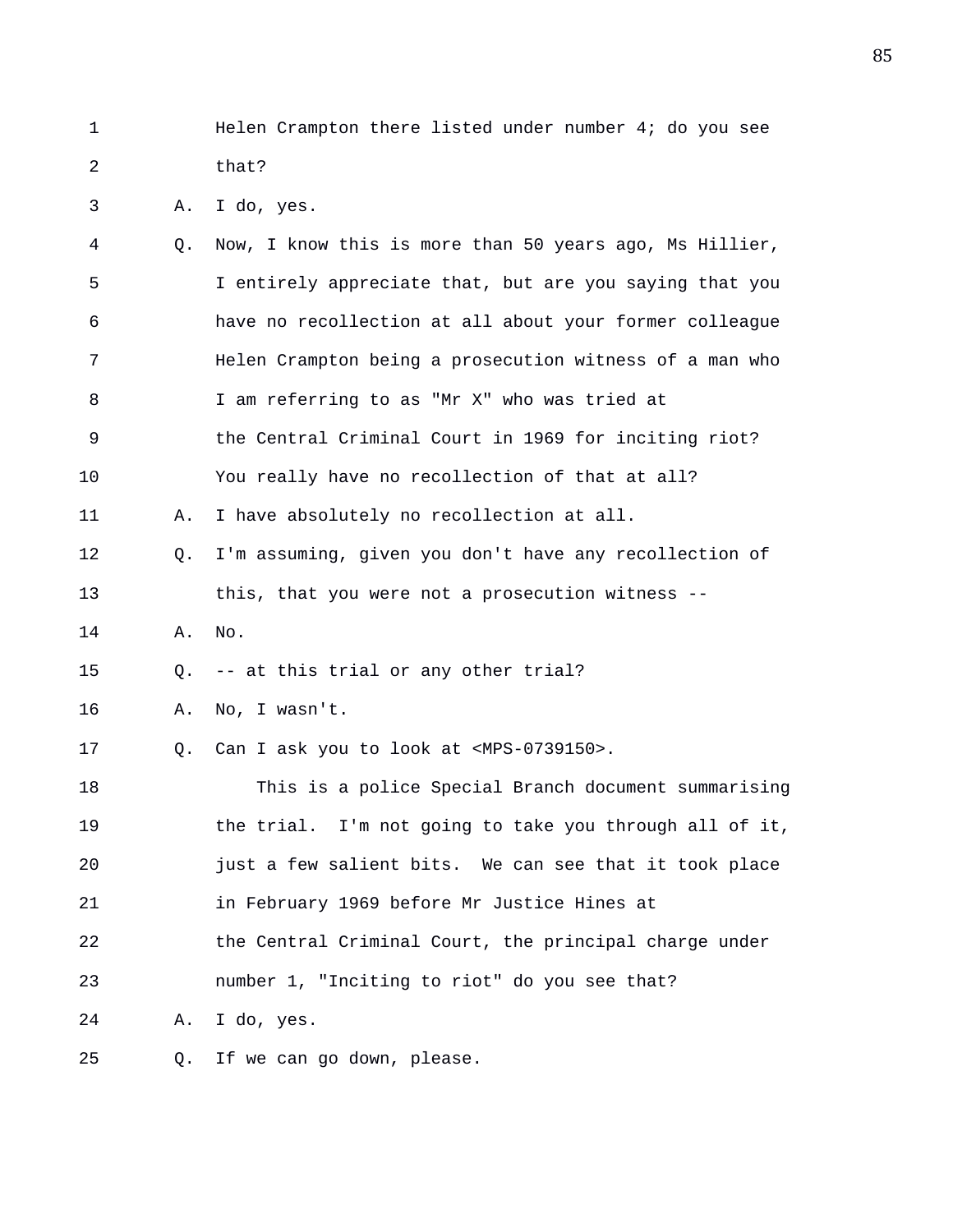| 1  |    | Something about representation at the bottom of          |
|----|----|----------------------------------------------------------|
| 2  |    | the page. We can see that --                             |
| 3  | Α. | Yes.                                                     |
| 4  | Q. | -- Mr X was convicted on counts 1 and 2 and sentenced to |
| 5  |    | a total of two years imprisonment.                       |
| 6  |    | Next page, please <mps-0739150 2="">.</mps-0739150>      |
| 7  |    | We can see at the second paragraph there the brief       |
| 8  |    | description of the facts. Mr X was alleged to have been  |
| 9  |    | distributing a leaflet entitled, "The potential of       |
| 10 |    | a militant demonstration". This is at the meeting at     |
| 11 |    | which you were present.                                  |
| 12 |    | Pausing there, do you have no independent                |
| 13 |    | recollection today --                                    |
| 14 | Α. | I'm sorry, I really don't.                               |
| 15 | 0. | -- of -- let me just -- can I just finish the question   |
| 16 |    | -- (overspeaking) -- no recollection today of            |
| 17 |    | Helen Crampton obtaining a leaflet at this meeting and   |
| 18 |    | saying, "Look at this", showing you the leaflet for      |
| 19 |    | example and saying, "Look at what this leaflet says", or |
| 20 |    | handing that leaflet to Conrad Dixon, or discussing it   |
| 21 |    | at any meetings? None of this triggers anything?         |
| 22 | Α. | None of it triggers anything at all, I'm sorry. Nothing  |
| 23 |    | triggers -- it triggers nothing.                         |
| 24 | O. | -- (overspeaking) --.                                    |
| 25 | Α. | (overspeaking) --<br>$- -$                               |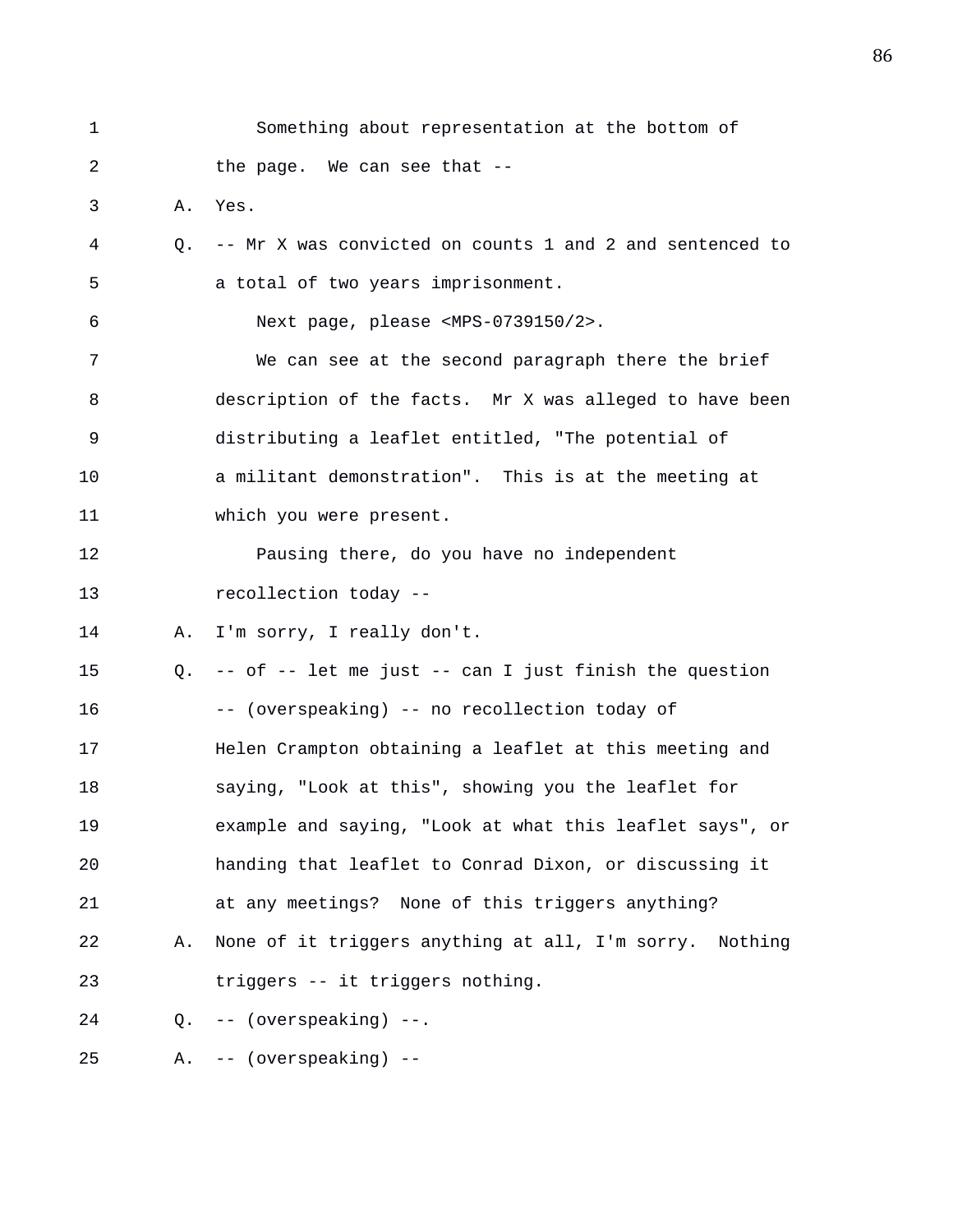1 Q. (inaudible) Ms Hillier given we are discussing events 2 that stock place 50 years ago on most other matters you 3 have an astonishingly good memory of events which is why 4 I'm hoping that showing you these documents might 5 trigger a recollection. 6 A. I don't remember the document and I certainly don't 7 remember the trial, and it was -- it was 6 January -- it 8 was early '69. I do not remember, I'm sorry. 9 Q. You don't remember Helen Crampton ever telling you about 10 this? 11 A. No. 12 Q. Thank you. 13 Sir, I think that's all I can sensibly ask to this 14 topic. Thank you very much. 15 THE CHAIRMAN: I'm sorry, I was muted. 16 There is another application by Ms Brander. I have 17 it deal with that first and then there may be some other 18 questions of you from your own counsel but we'll be 19 finished by 1. 20 A. Thank you, sir. 21 MS PURSER: Sir, whilst -- I'm sorry to interrupt you, but 22 whilst we're unable to open break-out rooms whilst 23 the hearing room is open, would it be sensible to ask 24 the witness to physically leave the room that she is in? 25 THE CHAIRMAN: No, there's no need to do that.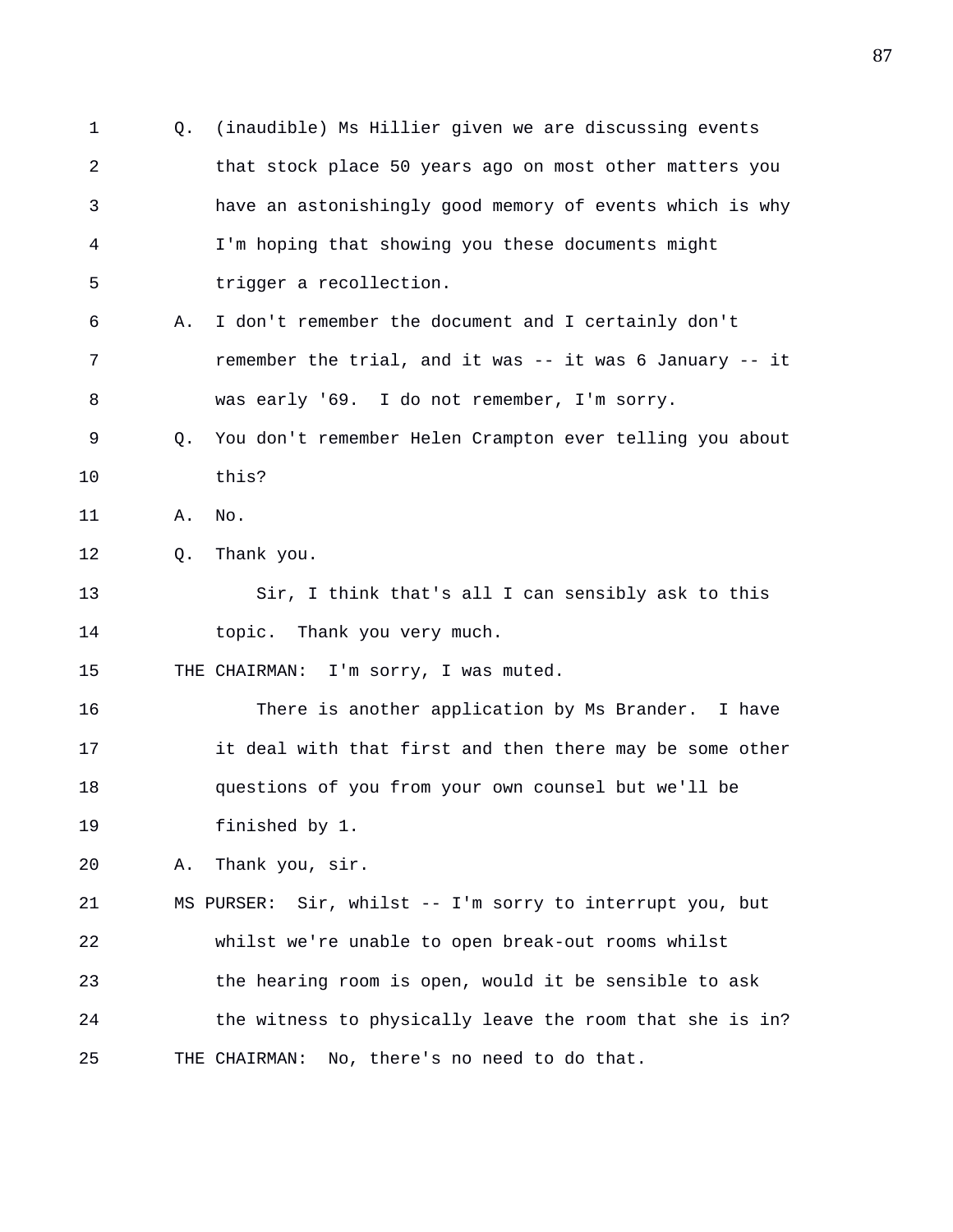1 MS BRANDER: Sir, I've been able to unmute myself -- now I'm 2 able to start the video, perhaps. There we are. Can 3 you see and hear me, sir?

4 THE CHAIRMAN: I can see and hear you. I hope you can see 5 and what are me. I'm relieved to discover that others 6 are also troubled by the technology.

7 MS BRANDER: Yes, it's a learning experience, sir.

8 In light of your earlier indication and in view of 9 the fact that unlike Mr Menon there are not areas with 10 respect to this witness that have been omitted to any 11 significant degree by Mr Warner I'm not pursuing my 12 application in respect of this witness.

13 However, sir, I do make this application perhaps for 14 a hearing if at all possible next week -- and I know 15 we're not sitting on Tuesday and we have a late start on 16 Wednesday -- at which we could address you, sir, in 17 relation to the scope of questioning for witnesses, 18 because, as you know, sir, under rule 10.4 there is 19 a right for recognised legal representatives of 20 core participants to apply to you for permission to ask 21 questions of a witness, and it is a matter that 22 the non-state core participants who I represent as 23 a cooperating group feel very strongly about.

24 As you know, they're extremely keen to participate 25 in this Inquiry. They don't wish to disrupt or derail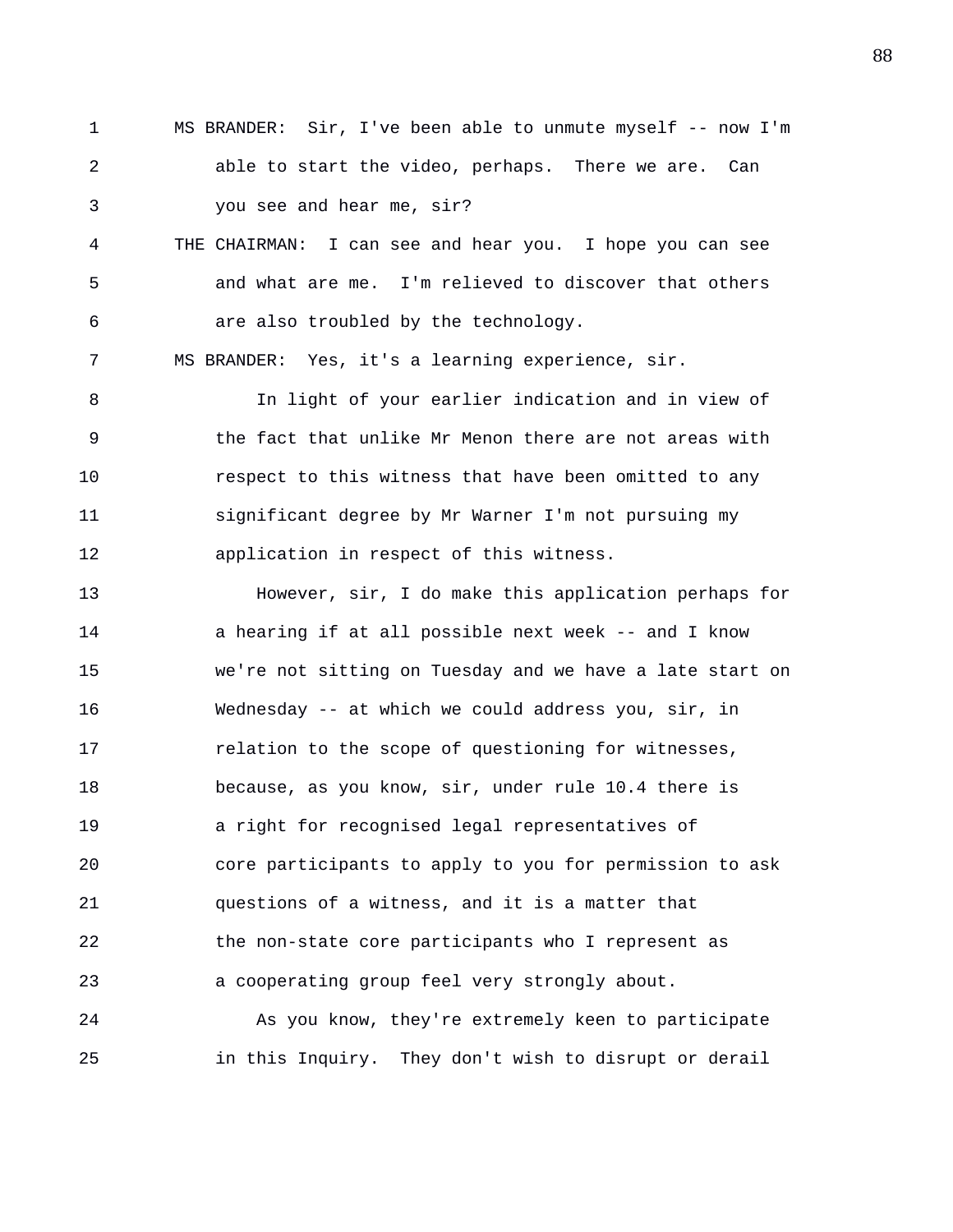1 it, but they do wish to assist you in getting to 2 the truth. And with respect, sir, there are issues on 3 which I give the example of the women in relationships 4 that they feel that they have matters that they can 5 contribute by way of questioning that they would ask to 6 be put to the witnesses and I have obviously been 7 submitting rule 10 questions to the Inquiry and I'm 8 grateful to Counsel to the Inquiry for getting back to 9 me. However, I would seek an opportunity to address you 10 more fully than now -- I don't want to detain this 11 witness making a full submission at this stage, but that 12 if time could be set aside where those who wish to 13 address on you this can do so as to agreeing perhaps, 14 subject to your decision, obviously, sir, a process by 15 which there is a little more scope for core participants 16 to feed in in relation to questioning. 17 THE CHAIRMAN: Ms Brander, you rightly say that Tuesday is

18 a day when we were going to receive evidence but are not 19 now going to. It takes quite a bit of setting up to 20 make arrangements to have a hearing of any sort and it 21 may be that that would not be possible on Tuesday. We 22 have two further opening statements to receive from Dave 23 Smith and Helen Steel and discussions I know are going 24 on behind the scenes about when their opening statements 25 may be fitted in.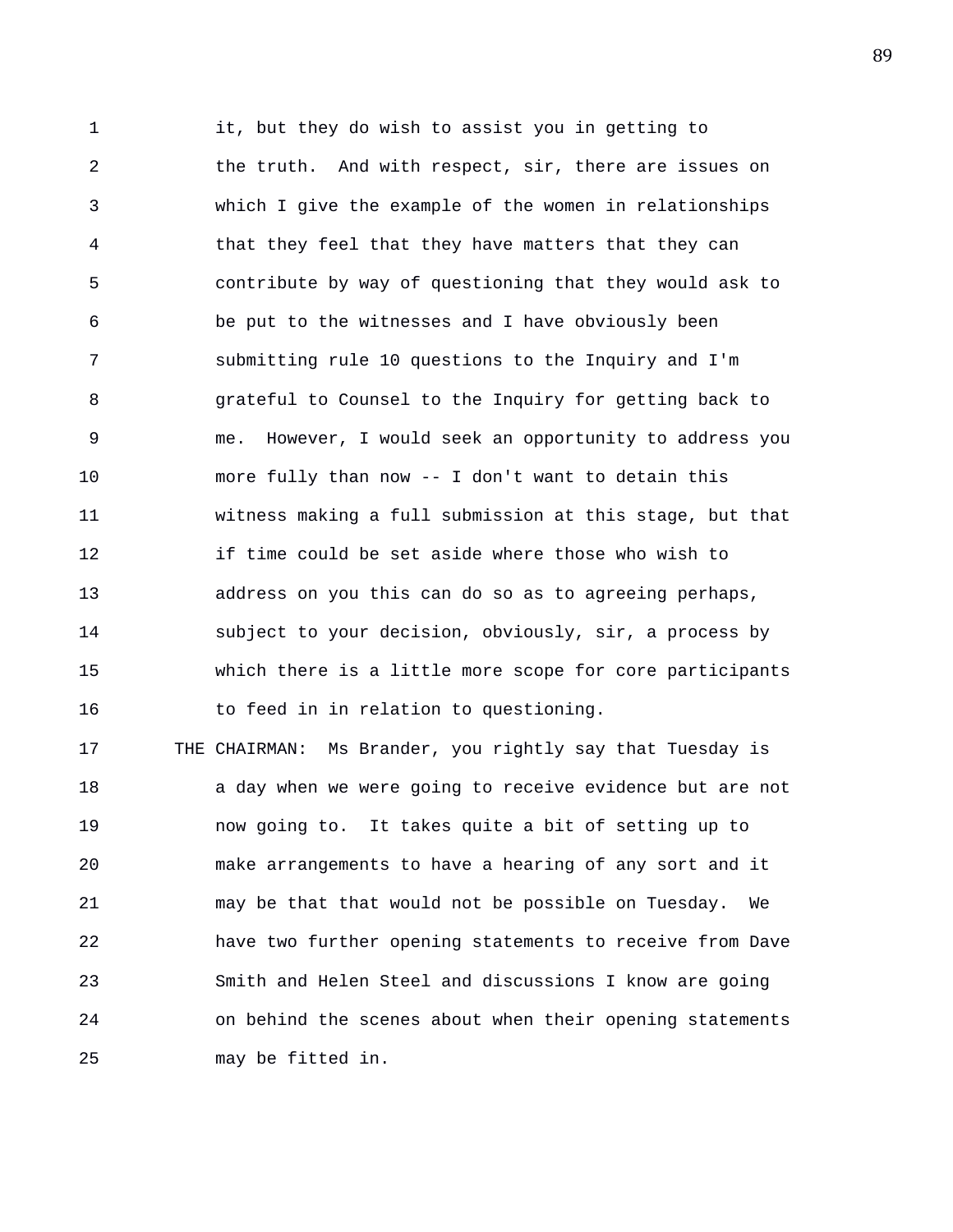1 Would you leave your request with me, please? 2 I will discuss it with my team and they will communicate 3 with you when we have reflect upon your application. 4 MS BRANDER: I'm grateful, sir. And if it is possible to 5 have -- I appreciate the difficulties, but if it is 6 possible to have a hearing, obviously it would be 7 beneficial if we could do it sooner rather than later so 8 that if you are with us, it can be heard before there 9 are too many more witnesses. 10 THE CHAIRMAN: Yes. I think Monday is a fairly full day and 11 there will not be time to do it on Monday. But please 12 leave it with me. I will see that your application is 13 considered and reflected upon within our team and we 14 will then revert to you. 15 MS BRANDER: I'm grateful, sir, thank you. 16 THE CHAIRMAN: Thank you. 17 Mr Sanders, do you have any questions arising out of 18 what has been asked today in what I think traditionally 19 is called re-examination? 20 MR SANDERS: On one matter only, sir. So it should not take 21 long. 22 Ms Hillier, can you see and hear me? 23 THE CHAIRMAN: The answer appears to be no. 24 Can you hear Mr Sanders? He's rather quietly 25 spoken?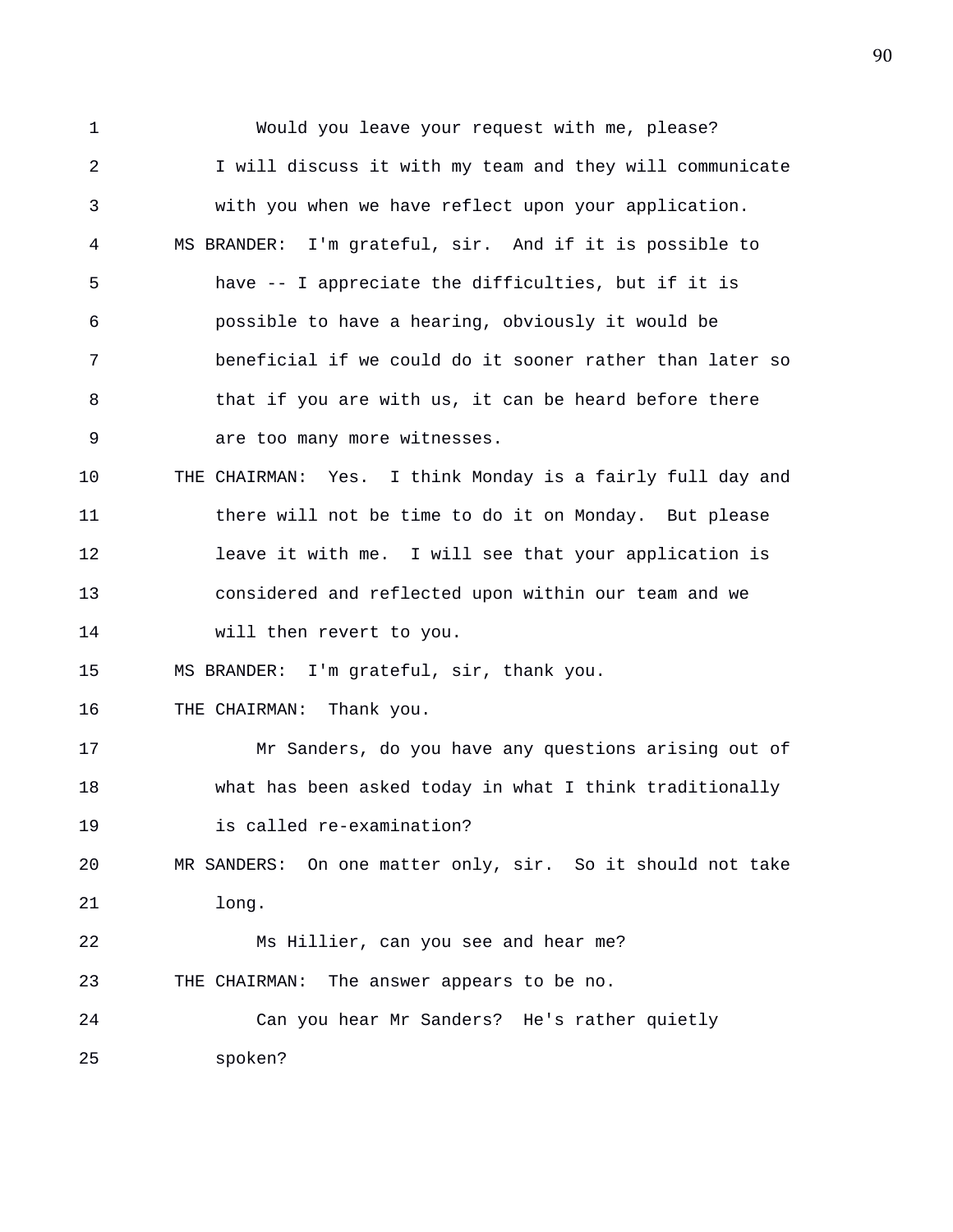- 1 A. I can hear you, sir, but nobody else, sorry.
- 2 THE CHAIRMAN: Right, Mr Sanders I'm afraid you're going to 3 have to speak up. You're not muted I know that because 4 I could just about hear you but you're going to have to 5 speak up louder than you usually do.
- 6 MR SANDERS: I'll try to. I've pulled the iMac closer to 7 me. Is that better, Ms Hillier.
- 8 A. Yes, that's better, thank you.
- 9 Q. Sorry about that.

10 I just wanted to take you back to one document that 11 you were asked about, and if we could have it on 12 the screen. It's reference <MPS-0722098>. I'll just 13 wait for that to come on the screen. And particularly 14 within that it's page 186 <MPS-0722098/186>.

15 You've already said Ms Hillier that you didn't 16 attend any meetings of the Highgate Holloway VSC; that's 17 right, isn't it?

- 18 A. That is right, yes.
- 19 Q. And looking at this report, can I just ask you to 20 comment on a couple of matters. The top right-hand 21 corner, do you see a number there "40A"?
- 22 A. Yes.
- 23 Q. Do you recall what those numbers would mean, why they 24 were added?

25 A. I think it was the page number.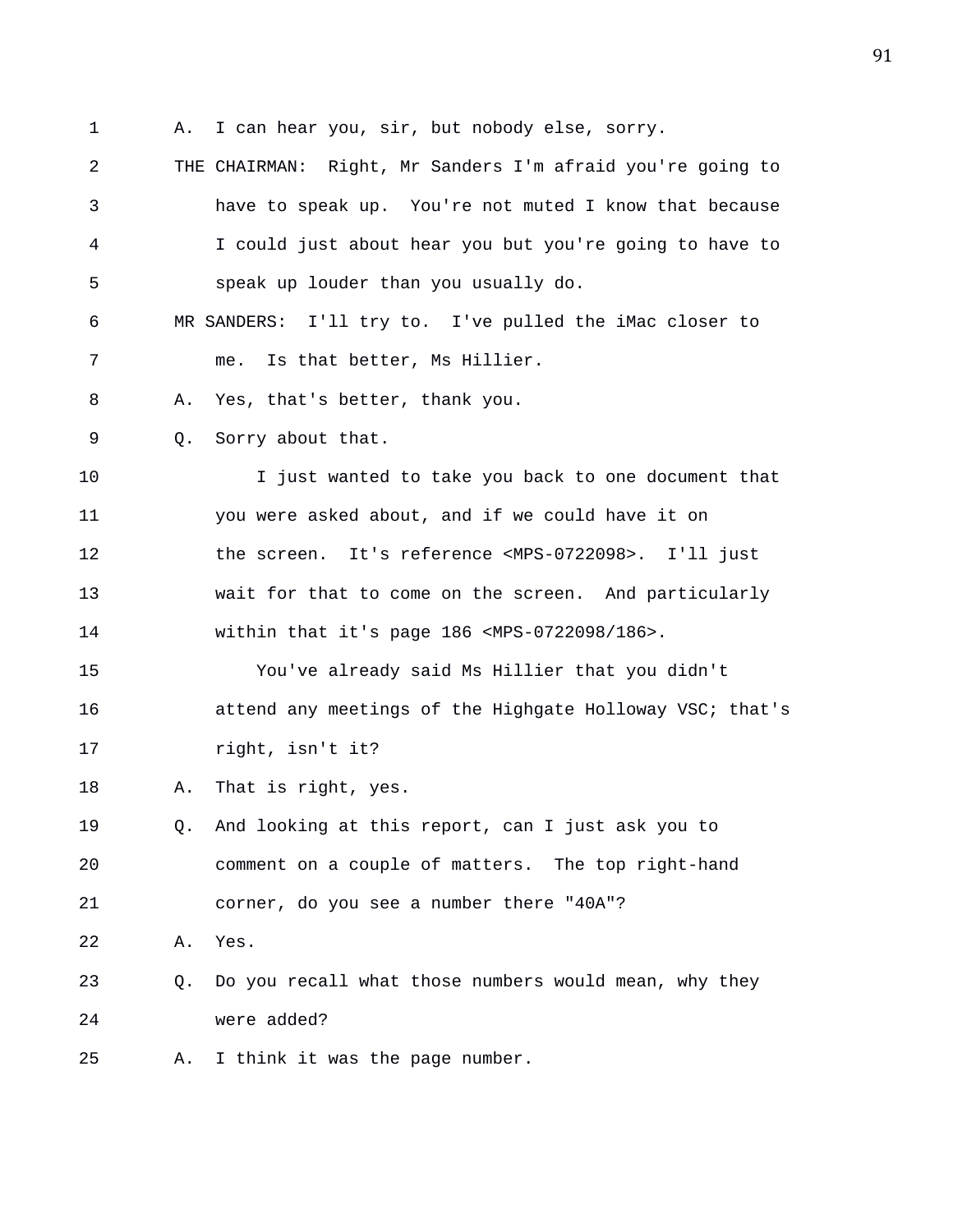- 
- 1 Q. Of the file itself?

## 2 A. From the file itself.

3 No, the file is a general file, so it -- it probably 4 take anything relating to the VSC and I can only think 5 that 40A-- would -- they had give it the page number. 6 The first document to go in would be 1A and so forth 7 until the document was filled. 8 Q. Thank you. 9 A. So to find that one in future to a general file which 10 was a 400/68/161 which was a general file and folio 11 40A would be the page number. 12 Q. Thank you very much. 13 And just looking at this document, which is in your 14 name, you'll see that it seems to be picking out 15 addresses and whether there's a file reference for 16 individuals, so we see: 17 "[privacy] has been identified as [privacy] correct 18 address [privacy] no trace SB records." 19 So that would be taking a name, finding out who it 20 is, where they live and whether there's a Special Branch 21 file? 22 A. Yes. 23 Q. And just looking at the first paragraph, it says: 24 "With reference to report of 6th August, 1968, on 25 400/68/161 (37A) ..."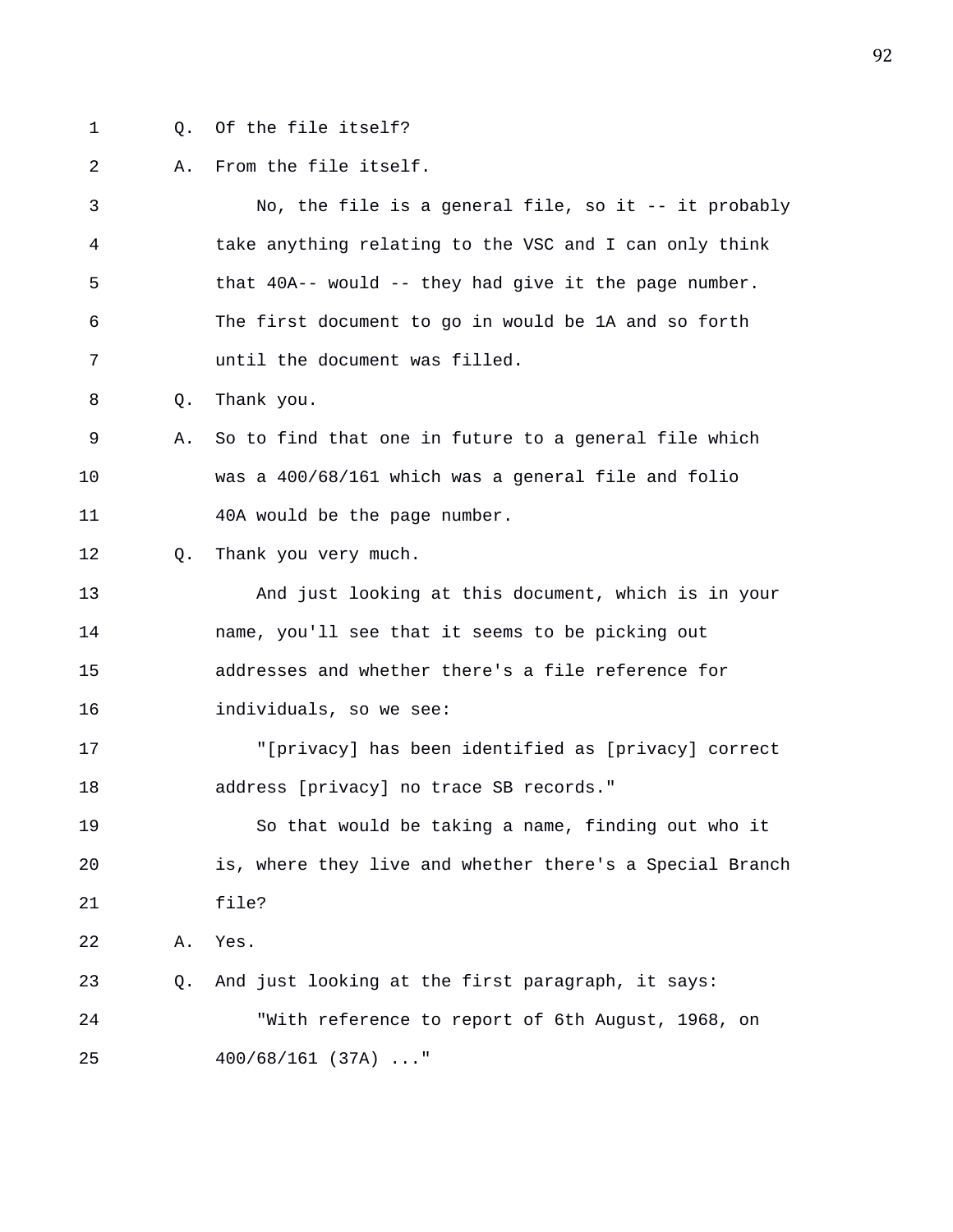| 1  |    | So 400/68/161 would be this file; is that correct?                       |  |  |  |
|----|----|--------------------------------------------------------------------------|--|--|--|
| 2  | Α. | That would be that file. So you turn back three pages                    |  |  |  |
| 3  |    | and you'll find the page number.                                         |  |  |  |
| 4  | Q. | You'll find 37A.                                                         |  |  |  |
| 5  |    | If we could just go to that. It's at 173 of this                         |  |  |  |
| 6  |    | file <mps-0722098 173="">. If we could have that on</mps-0722098>        |  |  |  |
| 7  |    | the screen.                                                              |  |  |  |
| 8  |    | So you'll see there in the top right-hand                                |  |  |  |
| 9  |    | corner "37A"?                                                            |  |  |  |
| 10 | Α. | Yes.                                                                     |  |  |  |
| 11 | Q. | "Temporary minute sheet responsible placed on                            |  |  |  |
| 12 |    | 400/68/161" and says that there's an attachment, which                   |  |  |  |
| 13 |    | is the appendix, and then it lists who's going to see                    |  |  |  |
| 14 |    | this.                                                                    |  |  |  |
| 15 |    | Then if we look down -- scroll to the next page to                       |  |  |  |
| 16 |    | see the appendix <mps-0722098 174=""> you'll see it's been</mps-0722098> |  |  |  |
| 17 |    | removed:                                                                 |  |  |  |
| 18 |    | "Information from a sensitive source. Details of                         |  |  |  |
| 19 |    | persons attending a VSC branch meeting."                                 |  |  |  |
| 20 |    | Given the cross-reference to 37A in the report we                        |  |  |  |
| 21 |    | were just looking at, do you think that you were asked                   |  |  |  |
| 22 |    | to find out -- to make Special Branch enquiries in                       |  |  |  |
| 23 |    | relation to the individuals at the meeting who are in                    |  |  |  |
| 24 |    | this redacted document?                                                  |  |  |  |
| 25 | Α. | I wouldn't think so. I think it was just given to me to                  |  |  |  |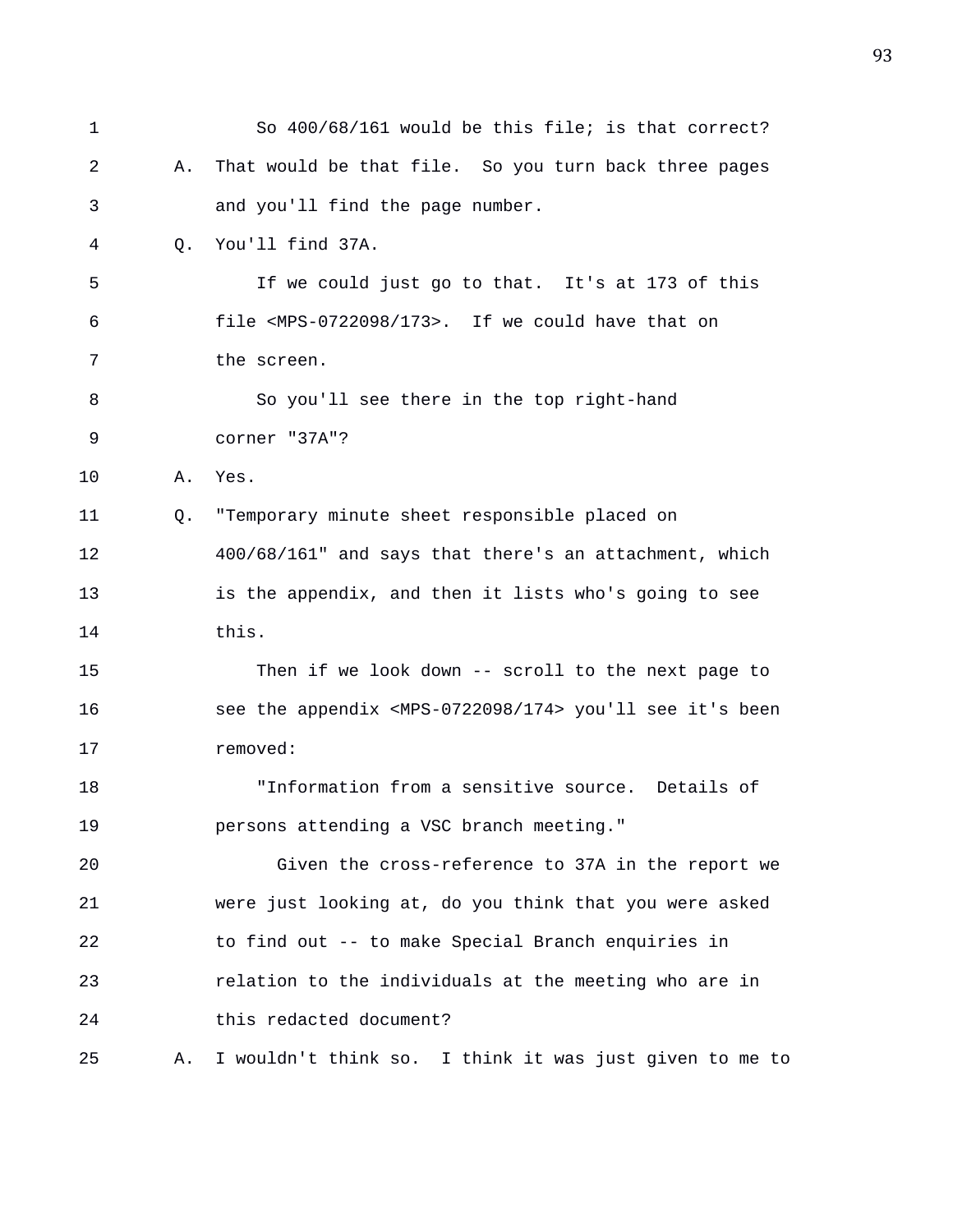- 
- 1 type, frankly.
- 2 Q. So someone else would have done that and then you would 3 have typed it up?
- 4 A. Somebody else would have done all that and I just typed 5 it.
- 6 MR SANDERS: Thank you. It was just to clarify that point. 7 Sir, if I could just give you for your reference, 8 it's paragraph 29 of Ms Hillier's first witness 9 statement where she -- she talks about the document she 10 was asked about.
- 11 THE CHAIRMAN: Thank you. Does that conclude your 12 questions?
- 13 MR SANDERS: That's it. Nothing else. Thank you very much, 14 sir.

15 THE CHAIRMAN: Thank you.

16 Ms Hillier, thank you very much for your evidence 17 and your assistance. I have no reason to think that 18 the Inquiry will trouble you again, but if we do, please 19 bear with us.

20 A. Thank you, sir.

21 THE CHAIRMAN: Thank you.

22 We will now adjourn until 2 o'clock. 23 MS PURSER: Thank you, everyone. That concludes this 24 morning's session. We will be back at 2 pm this 25 afternoon.